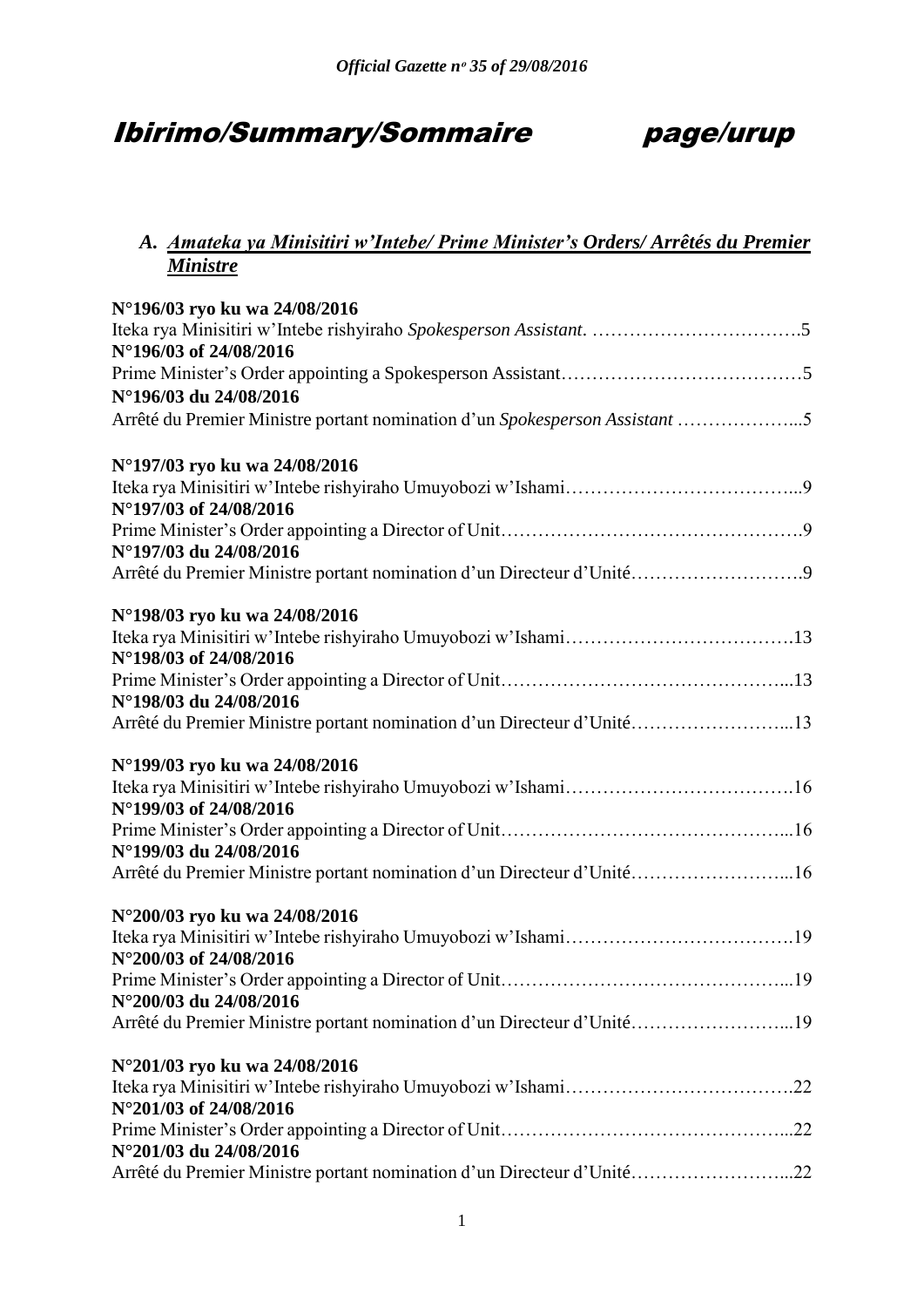| N°202/03 ryo ku wa 24/08/2016                                                                                           |
|-------------------------------------------------------------------------------------------------------------------------|
|                                                                                                                         |
| N°202/03 of 24/08/2016                                                                                                  |
|                                                                                                                         |
| N°202/03 du 24/08/2016                                                                                                  |
| Arrêté du Premier Ministre portant nomination d'un Directeur d'Unité25                                                  |
| N°203/03 ryo ku wa 24/08/2016                                                                                           |
| Iteka rya Minisitiri w'Intebe ryemerera Umuyobozi Mukuru muri Minisiteri gusezera burundu                               |
|                                                                                                                         |
| N°203/03 of 24/08/2016                                                                                                  |
| Prime Minister's Order granting a deliberate resignation to Director General in a Ministry 28<br>N°203/03 du 24/08/2016 |
| Arrêté du Premier Ministre portant démission volontaire d'une Directrice Générale au sein du                            |
|                                                                                                                         |
|                                                                                                                         |
| N° 204/03 ryo ku wa 24/08/2016<br>Iteka rya Minisitiri w'Intebe ryirukana burundu Division Manager 31                   |
| N° 204/03 of 24/08/2016                                                                                                 |
|                                                                                                                         |
| N° 204/03 du 24/08/2016                                                                                                 |
| Arrêté du Premier Ministre portant révocation d'un Chef de Division31                                                   |
|                                                                                                                         |
| N° 205/03 ryo ku wa 24/08/2016                                                                                          |
| Iteka rya Minisitiri w'Intebe ryirukana burundu Division Manager 34                                                     |
| N° 205/03 of 24/08/2016                                                                                                 |
|                                                                                                                         |
| N° 205/03 du 24/08/2016                                                                                                 |
| Arrêté du Premier Ministre portant révocation d'un Chef de Division34                                                   |
|                                                                                                                         |
| N° 206/03 ryo ku wa 24/08/2016                                                                                          |
| Iteka rya Minisitiri w'Intebe ryemerera umukozi wo ku rwego rw'ubuyobozi muri Minisiteri                                |
| N° 206/03 of 24/08/2016                                                                                                 |
| Prime Minister's Order granting a leave of absence for non specific period to a Senior Official                         |
|                                                                                                                         |
| N° 206/03 du 24/08/2016                                                                                                 |
| Arrêté du Premier Ministre portant mise en disponibilité d'un haut cadre au sein du                                     |
|                                                                                                                         |
|                                                                                                                         |
| N° 207/03 ryo ku wa 24/08/2016                                                                                          |
| Iteka rya Minisitiri w'Intebe ryemerera Umuyobozi w'Ishami guhagarika akazi mu gihe                                     |
|                                                                                                                         |
| N° 207/03 of 24/08/2016                                                                                                 |
| Prime Minister's Order granting a leave of absence for non specific period to Director of                               |
|                                                                                                                         |
|                                                                                                                         |
| N° 207/03 du 24/08/2016<br>Arrêté du Premier Ministre portant mise en disponibilité d'un Directeur d'Unité40            |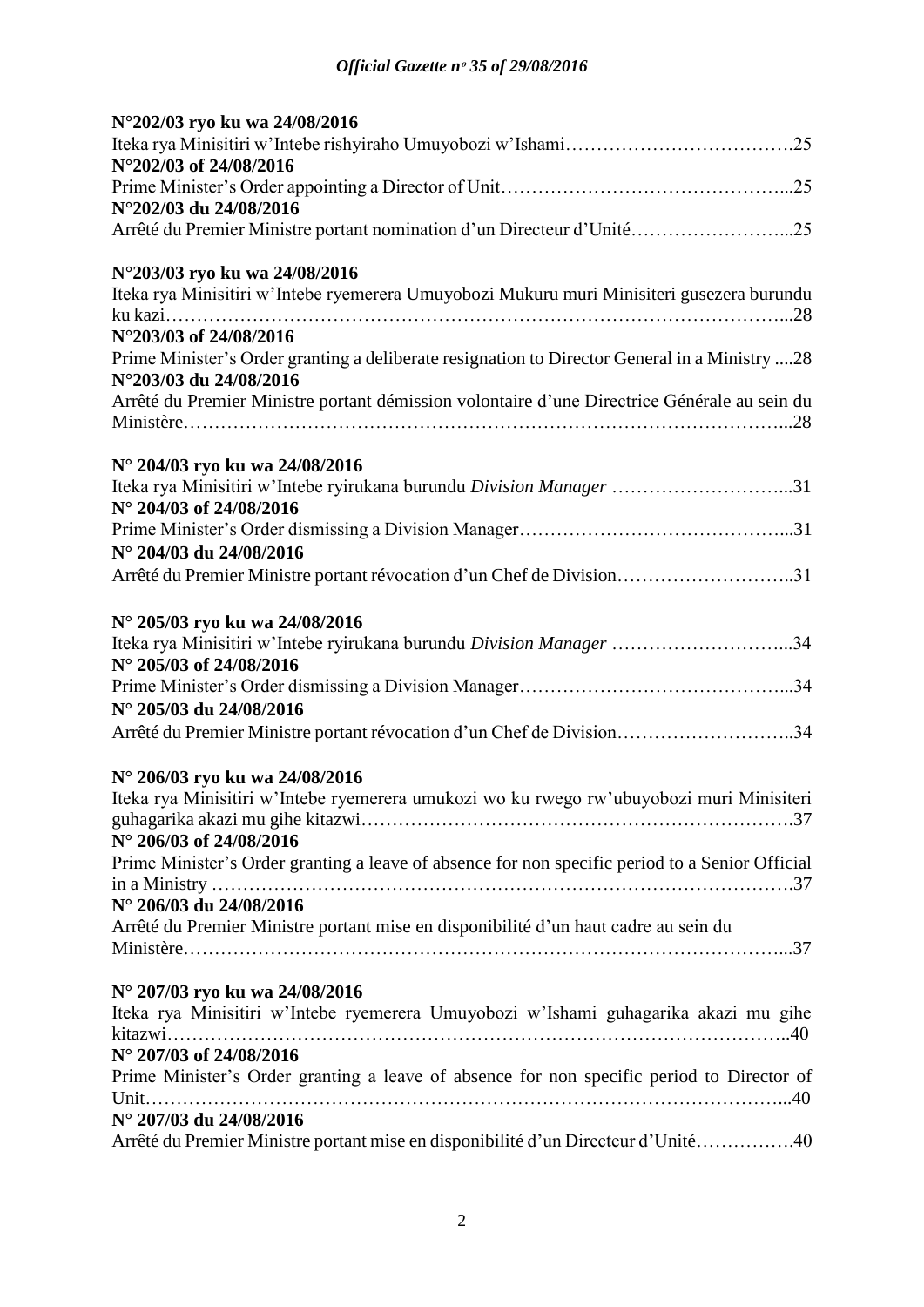## **N° 208/03 ryo ku wa 24/08/2016**

| Iteka rya Minisitiri w'Intebe ryemerera Umuyobozi w'Ishami guhagarika akazi mu gihe       |  |  |
|-------------------------------------------------------------------------------------------|--|--|
|                                                                                           |  |  |
| $N^{\circ}208/03$ of 24/08/2016                                                           |  |  |
| Prime Minister's Order granting a leave of absence for non specific period to Director of |  |  |
|                                                                                           |  |  |
| N°208/03 du 24/08/2016                                                                    |  |  |
| Arrêté du Premier Ministre portant mise en disponibilité d'un Directeur d'Unité43         |  |  |
| N° 209/03 ryo ku wa 24/08/2016                                                            |  |  |
|                                                                                           |  |  |
| $N^{\circ}$ 209/03 of 24/08/2016                                                          |  |  |
|                                                                                           |  |  |
| N° 209/03 du 24/08/2016                                                                   |  |  |
| Arrêté du Premier Ministre portant nomination d'un Directeur d'Unité46                    |  |  |

## *B. Amateka ya Minisitiri/ Ministerial Orders / Arrêtés Ministériels*

## **N° 007/MOG/AG/2016 ryo ku wa 08/08/2016** Iteka rya Minisitiri ryirukana burundu abahesha b'inkiko b'umwuga. ……………………….49 **N° 007/MOG/AG/2016 of 08/08/2016** Ministerial Order dismissing professional bailiffs……………………………………………49 **N° 007/MOG/AG/2016 du 08/08/2016** Arrêté Ministériel portant révocation des huissiers de justice professionnels………………...49

## **N° 008/MOG/AG/2016 ryo ku wa 18/08/2016**

| Iteka rya Minisitiri riha abanyamategeko ububasha bwo guhagararira mu nkiko Ikigega       |
|-------------------------------------------------------------------------------------------|
|                                                                                           |
| N° 008/MOG/AG/2016 of 18/08/2016                                                          |
| Ministerial Order granting power of attorney to lawyers of Special Guarantee Fund (SGF)53 |
| N° 008/MOG/AG/2016 du 18/08/2016                                                          |
| Arrêté Ministériel conférant le pouvoir de mandataire aux juristes du Fonds Spécial de    |
|                                                                                           |

## *C. Guhindura amazina / Change of names / Changement de noms*

## - *Ingingo z'ingenzi z'urwandiko rusaba guhindura amazina*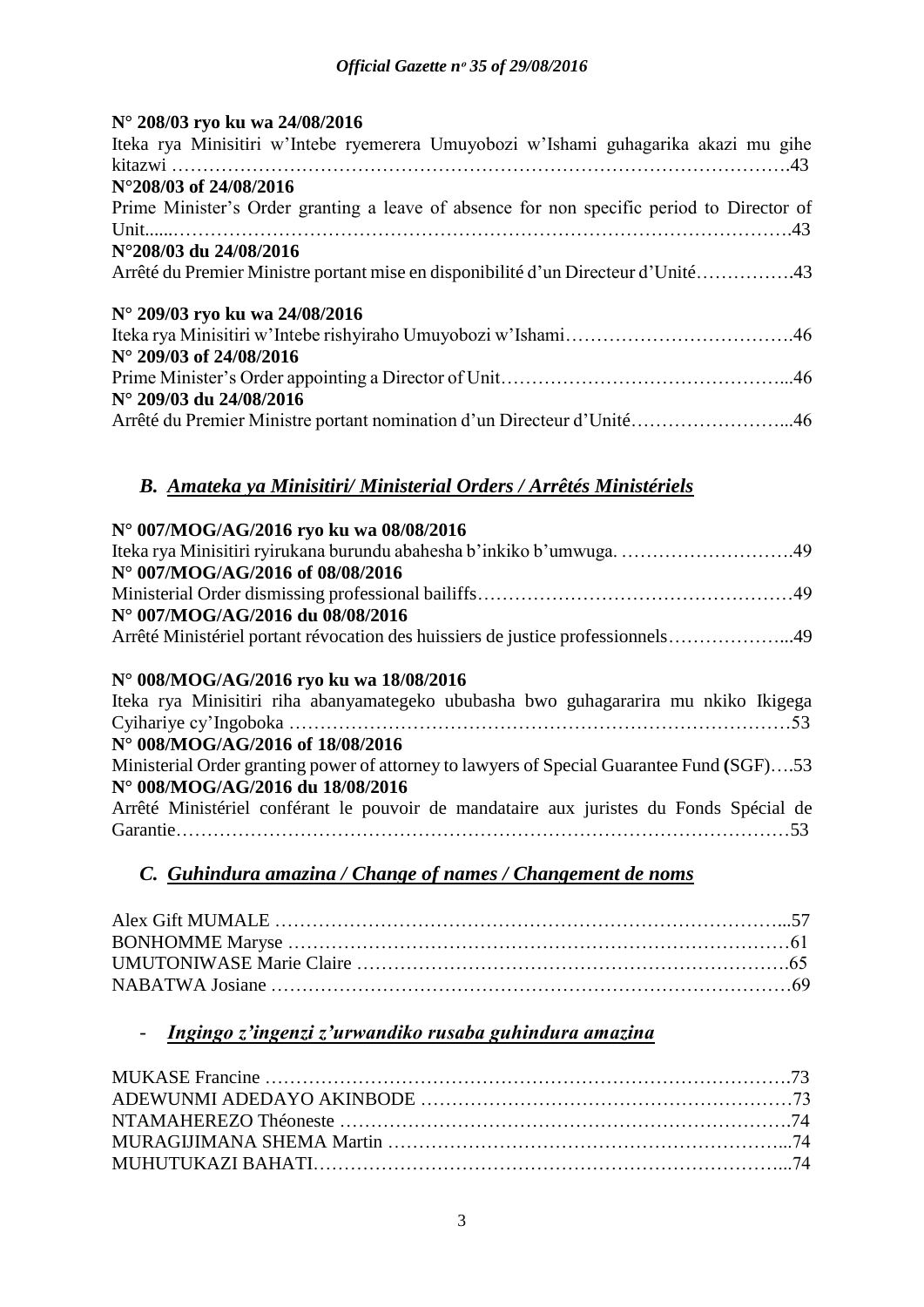## *D. Amakoperative / Cooperatives / Coopératives*

|              | 77 |
|--------------|----|
|              |    |
|              |    |
|              |    |
|              |    |
|              |    |
|              |    |
|              |    |
| COTAVERU.    |    |
|              |    |
|              |    |
|              |    |
|              |    |
|              |    |
| <b>KOIBU</b> |    |
|              |    |
|              |    |
|              |    |
|              |    |
|              |    |
|              |    |
|              |    |
|              |    |
| KODUIITA.    |    |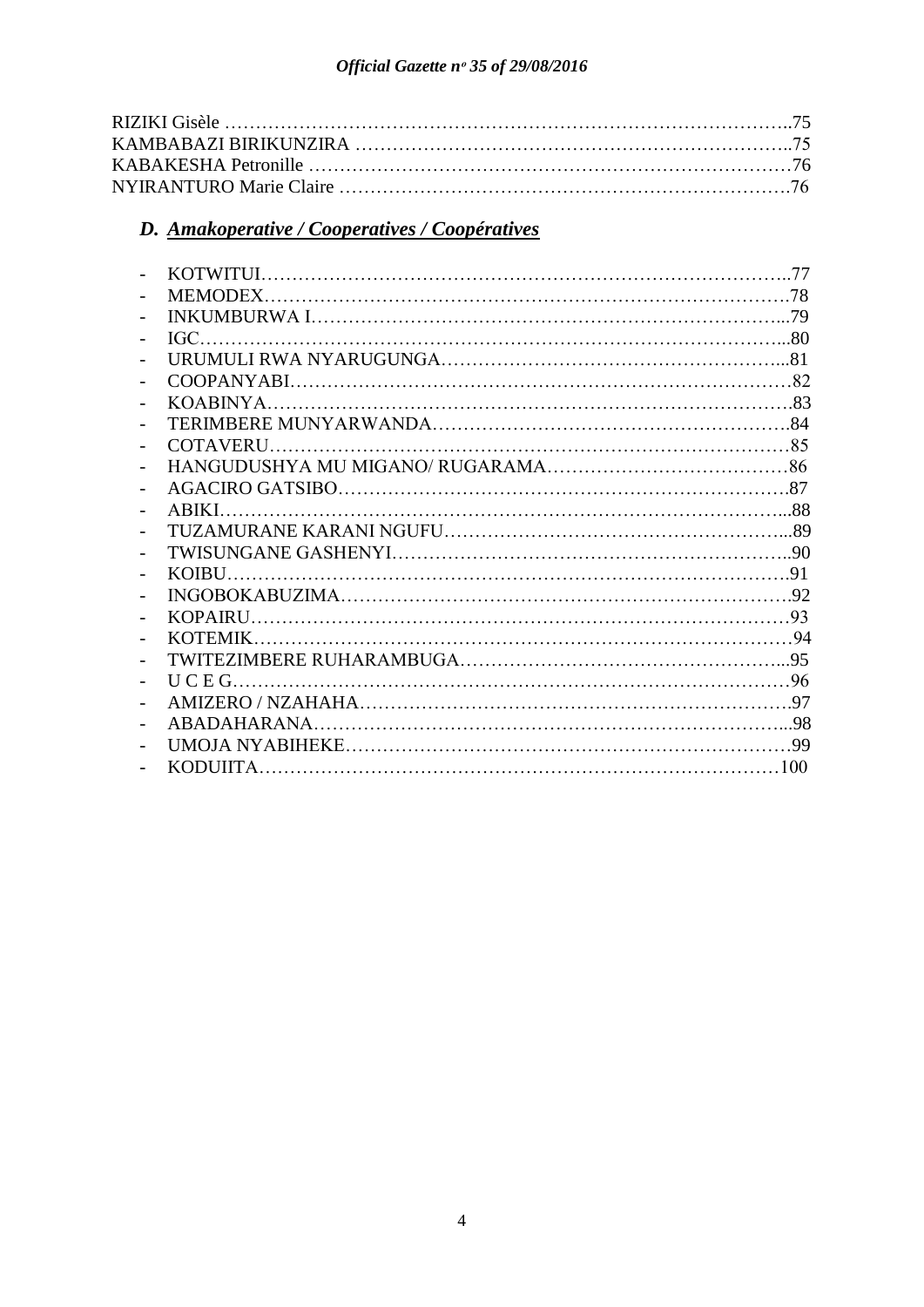#### **ITEKA RYA MINISITIRI W'INTEBE PRIME MINISTER'S ORDER N°196/03 OF ARRETE DU PREMIER MINISTRE N°196/03 N°196/03 RYO KU WA 24/08/2016 24/08/2016 APPOINTING A SPOKESPERSON DU 24/08/2016 PORTANT NOMINATION RISHYIRAHO** *SPOKESPERSON ASSISTANT* **ASSISTANT D'UN** *SPOKESPERSON ASSISTANT*

### **ISHAKIRO**

### **TABLE OF CONTENTS**

#### **TABLE DES MATIERES**

| Ingingo ya mbere: Ishyirwaho                                                                | <b>Article One: Appointment</b>                                   | <b>Article premier: Nomination</b>                                    |
|---------------------------------------------------------------------------------------------|-------------------------------------------------------------------|-----------------------------------------------------------------------|
| Ingingo ya 2: Abashinzwe gushyira mu bikorwa Article 2:<br>iri teka                         | <b>Authorities</b><br>responsible<br>implementation of this Order | for Article 2: Autorités chargées de l'exécution du<br>présent arrêté |
| Ingingo ya 3: Ivanwaho ry'ingingo zinyuranyije Article 3: Repealing provision<br>n'iri teka |                                                                   | <b>Article 3: Disposition abrogatoire</b>                             |
| Ingingo ya 4: Igihe iteka ritangira gukurikizwa                                             | <b>Article 4: Commencement</b>                                    | Article 4: Entrée en vigueur                                          |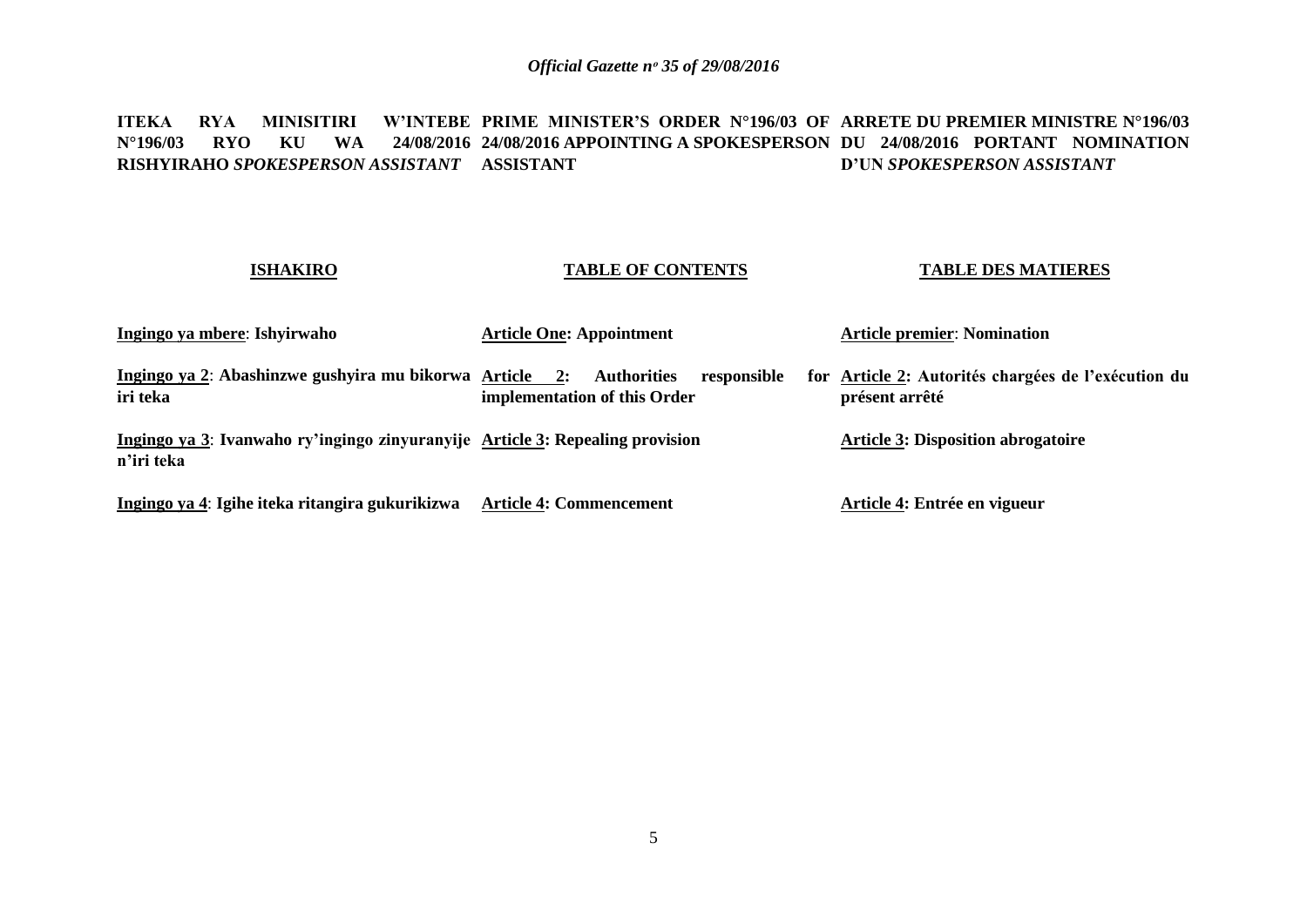#### **ITEKA RYA MINISITIRI W'INTEBE N°196/03 PRIME MINISTER'S ORDER N°196/03 OF ARRETE DU PREMIER MINISTRE N°196/03 RYO KU WA 24/08/2016 RISHYIRAHO 24/08/2016 APPOINTING A SPOKESPERSON DU 24/08/2016 PORTANT NOMINATION**  *SPOKESPERSON ASSISTANT* **ASSISTANT D'UN** *SPOKESPERSON ASSISTANT*

| Minisitiri w'Intebe,                                                                 | The Prime Minister,                                                                                                                                                                                                                                                                                              | Le Premier Ministre,                                                                                                                                                           |
|--------------------------------------------------------------------------------------|------------------------------------------------------------------------------------------------------------------------------------------------------------------------------------------------------------------------------------------------------------------------------------------------------------------|--------------------------------------------------------------------------------------------------------------------------------------------------------------------------------|
| cyane mu ngingo zaryo, iya 119, 120, 122 n'iya 176; Articles 119, 120, 122 and 176;  | Ashingiye ku Itegeko Nshinga rya Repubulika y'u Pursuant to the Constitution of the Republic of Vu la Constitution de la République du Rwanda de<br>Rwanda ryo mu 2003 ryavuguruwe mu 2015, cyane Rwanda of 2003 revised in 2015, especially in 2003 révisée en 2015, spécialement en ses articles               | 119, 120, 122 et 176;                                                                                                                                                          |
| cyane cyane mu ngingo zaryo iya 4, iya 6 n'iya 8; especially in Articles 4, 6 and 8; | Ashingiye ku Itegeko n° 86/2013 of 11/09/2013 Pursuant to Law n° 86/2013 of 11/09/2013 Vu la Loi n° 86/2013 of 11/09/2013 portant statut<br>rishyiraho sitati rusange igenga abakozi ba Leta, establishing the general statutes for public service, général de la fonction publique, spécialement en ses         | articles 4, 6 et 8;                                                                                                                                                            |
| Bisabwe na<br>n'Umurimo;                                                             | Minisitiri w'Abakozi ba Leta Upon proposal by the Minister of Public Service and Sur proposition du Ministre de la Fonction Publique<br>Labour;                                                                                                                                                                  | et du Travail;                                                                                                                                                                 |
| y'Abaminisitiri yo ku wa 24/06/2016;                                                 | its session of $24/06/2016$ ;                                                                                                                                                                                                                                                                                    | Bimaze gusuzumwa no kwemezwa n'Inama After consideration and approval by the Cabinet, in Après examen et adoption par le Conseil des<br>Ministres, en sa séance du 24/06/2016; |
| <b>ATEGETSE:</b>                                                                     | <b>HEREBY ORDERS:</b>                                                                                                                                                                                                                                                                                            | <b>ARRETE:</b>                                                                                                                                                                 |
| Ingingo ya mbere: Ishyirwaho                                                         | <b>Article One: Appointment</b>                                                                                                                                                                                                                                                                                  | <b>Article premier: Nomination</b>                                                                                                                                             |
| n'Amahanga n'Ubutwererane (MINAFFET).                                                | Madamu Oria Kije VANDE WEGHE agizwe Ms. Oria Kije VANDE WEGHE is appointed Madame Oria Kije VANDE WEGHE est nommée<br>Spokesperson Assistant muri Minisiteri y'Ububanyi Spokesperson Assistant in the Ministry of Foreign Spokesperson Assistant au sein du Ministère des<br>Affairs and Cooperation (MINAFFET). | Affaires Etrangères et de la Coopération<br>(MINAFFET).                                                                                                                        |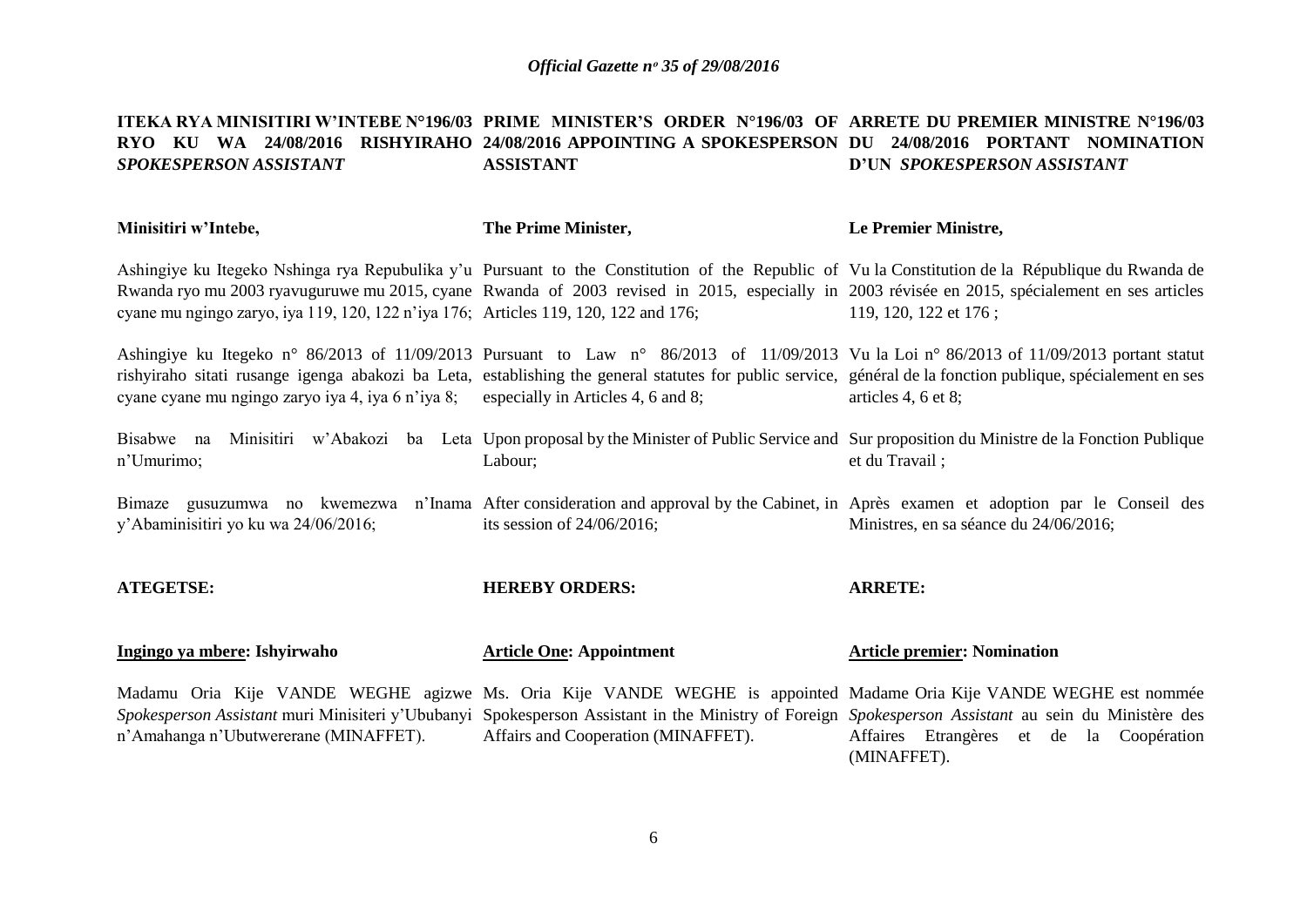| Ingingo ya 2: Abashinzwe gushyira mu bikorwa Article 2: Authorities<br>iri teka             | responsible<br>implementation of this Order                                                                                                                                                                                                                                                                                                                                                                                                                        | for Article 2: Autorités chargées de l'exécution du<br>présent arrêté         |
|---------------------------------------------------------------------------------------------|--------------------------------------------------------------------------------------------------------------------------------------------------------------------------------------------------------------------------------------------------------------------------------------------------------------------------------------------------------------------------------------------------------------------------------------------------------------------|-------------------------------------------------------------------------------|
| Minisitiri<br>w'Ububanyi<br>bashinzwe gushyira mu bikorwa iri teka.                         | n'Amahanga The Minister of Foreign Affairs and Cooperation, Le Ministre des affaires Etrangères et de la<br>n'Ubutwererane, Minisitiri w'Abakozi ba Leta the Minister of Public Service and Labour and the Coopération, le Ministre de la Fonction Publique et<br>n'Umurimo na Minisitiri w'Imari n'Igenamigambi Minister of Finance and Economic Planning are du Travail et le Ministre des Finances et de la<br>entrusted with the implementation of this Order. | Planification Economique sont<br>chargés de<br>l'exécution du présent arrêté. |
| Ingingo ya 3: Ivanwaho ry'ingingo zinyuranyije Article 3: Repealing provision<br>n'iri teka |                                                                                                                                                                                                                                                                                                                                                                                                                                                                    | <b>Article 3: Disposition abrogatoire</b>                                     |
| zinyuranye na ryo zivanyweho.                                                               | Ingingo zose z'amateka abanziriza iri kandi All prior provisions contrary to this Order are Toutes les dispositions antérieures et contraires au<br>repealed.                                                                                                                                                                                                                                                                                                      | présent arrêté sont abrogées.                                                 |
| Ingingo ya 4: Igihe iteka ritangirira gukurikizwa Article 4: Commencement                   |                                                                                                                                                                                                                                                                                                                                                                                                                                                                    | Article 4: Entrée en vigueur                                                  |
|                                                                                             | Iri teka ritangira gukurikizwa ku munsi rishyiriweho This Order comes into force on the date of its Le présent arrêté entre en vigueur le jour de sa<br>umukono. Agaciro karyo gahera ku wa 24/06/2016. signature. It takes effect as of 24/06/2016. It takes signature. Il sort ses effets à partir du 24/06/2016.<br>effect as of $24/06/2016$ .                                                                                                                 |                                                                               |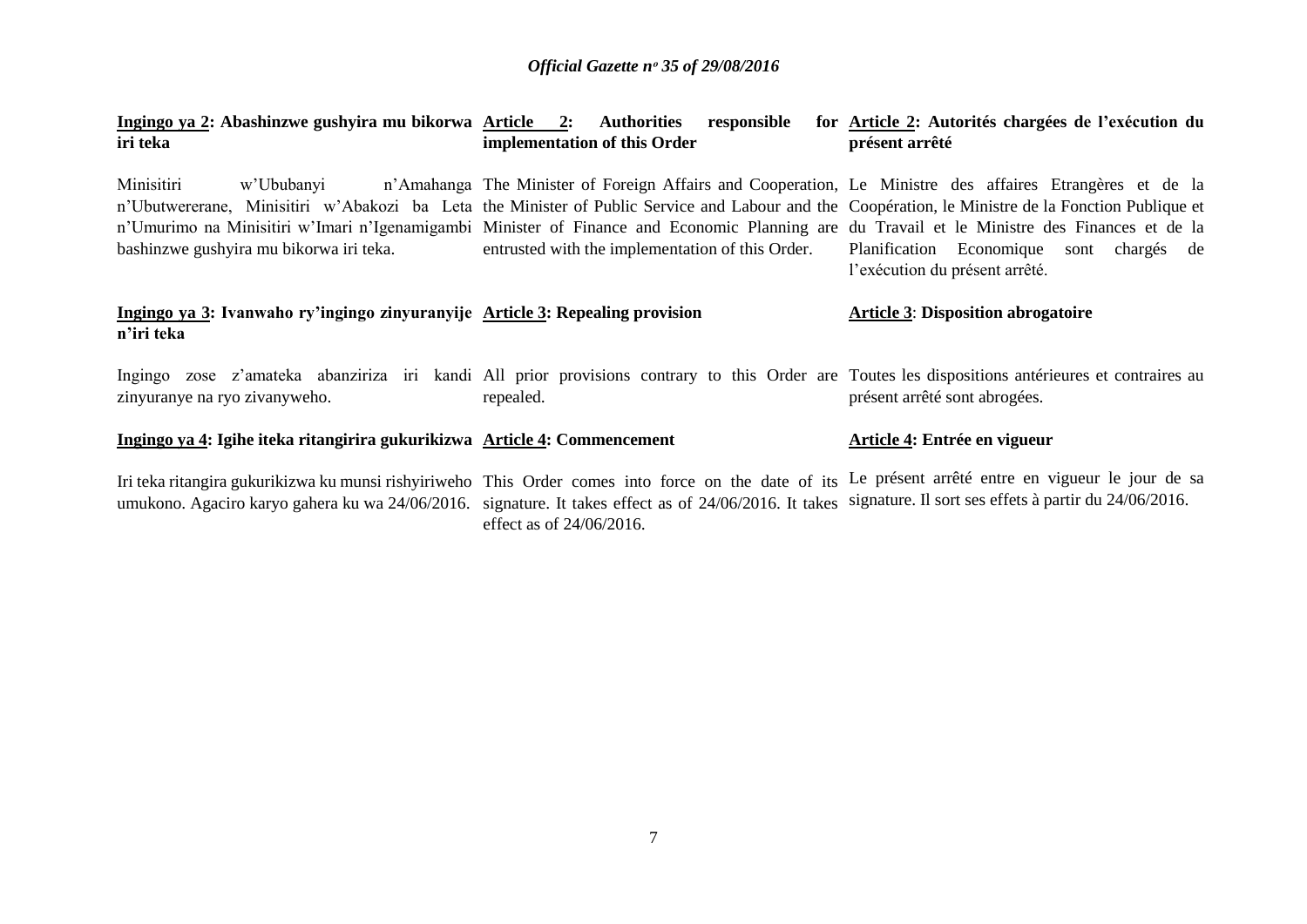Kigali, ku wa 24/08/2016

Kigali, on 24/08/2016

**(sé) MUREKEZI Anastase** Minisitiri w'Intebe

**(sé) MUREKEZI Anastase** Prime Minister

Kigali, le 24/08/2016

**(sé) MUREKEZI Anastase** Premier Ministre

**(sé) UWIZEYE Judith** Minisitiri w'Abakozi ba Leta n'Umurimo

**Bibonywe kandi bishyizweho Ikirango cya Repubulika:**

**(sé) BUSINGYE Johnston** Minisitiri w'Ubutabera / Intumwa Nkuru ya Leta

**(sé) UWIZEYE Judith** Minister of Public Service and Labour

**Seen and sealed with the Seal of the Republic:**

**(sé) UWIZEYE Judith** Ministre de la Fonction Publique et du Travail

**Vu et scellé du Sceau de la République :**

**(sé) BUSINGYE Johnston** Minister of Justice / **Attorney General**

**(sé) BUSINGYE Johnston** Ministre de la Justice / Garde des Sceaux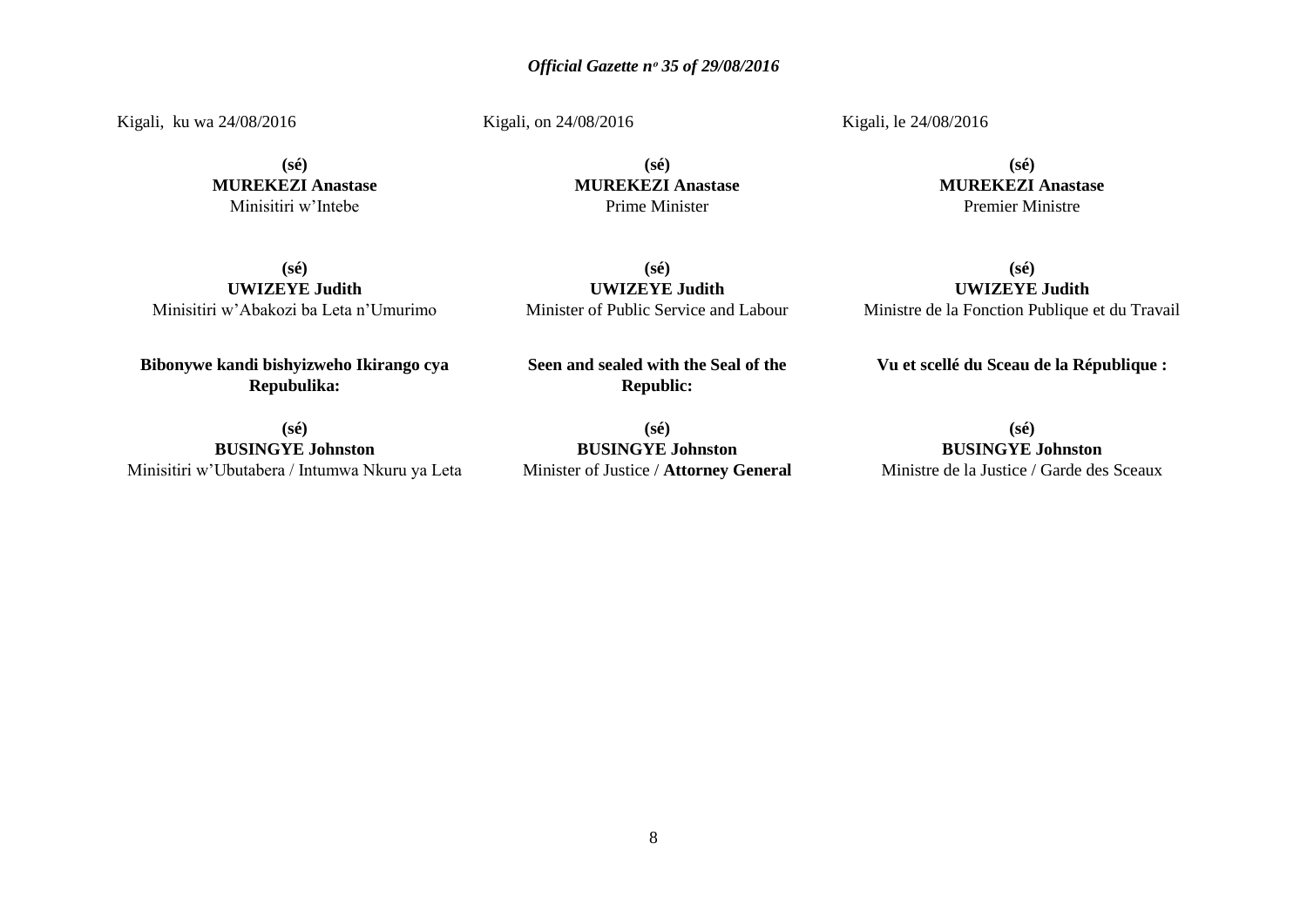#### **ITEKA RYA MINISITIRI W'INTEBE PRIME MINISTER'S ORDER N°197/03 OF ARRETE DU PREMIER MINISTRE N°197/03 N°197/03 RYO KU WA 24/08/2016 24/08/2016 APPOINTING A DIRECTOR OF DU 24/08/2016 PORTANT NOMINATION RISHYIRAHO UMUYOBOZI W'ISHAMI UNIT D'UN DIRECTEUR D'UNITE**

| <b>ISHAKIRO</b>                                                                             | <b>TABLE OF CONTENTS</b>        | <b>TABLE DES MATIERES</b>                                                                                                                                   |
|---------------------------------------------------------------------------------------------|---------------------------------|-------------------------------------------------------------------------------------------------------------------------------------------------------------|
| Ingingo ya mbere : Ishyirwaho                                                               | <b>Article One: Appointment</b> | <b>Article premier : Nomination</b>                                                                                                                         |
| iri teka                                                                                    | implementation of this Order    | Ingingo ya 2 : Abashinzwe gushyira mu bikorwa Article 2: Authorities responsible for the Article 2 : Autorités chargées de l'exécution du<br>présent arrêté |
| Ingingo ya 3: Ivanwaho ry'ingingo zinyuranyije Article 3: Repealing provision<br>n'iri teka |                                 | <b>Article 3 : Disposition abrogatoire</b>                                                                                                                  |
| Ingingo ya 4: Igihe iteka ritangira gukurikizwa                                             | <b>Article 4 : Commencement</b> | Article 4 : Entrée en vigueur                                                                                                                               |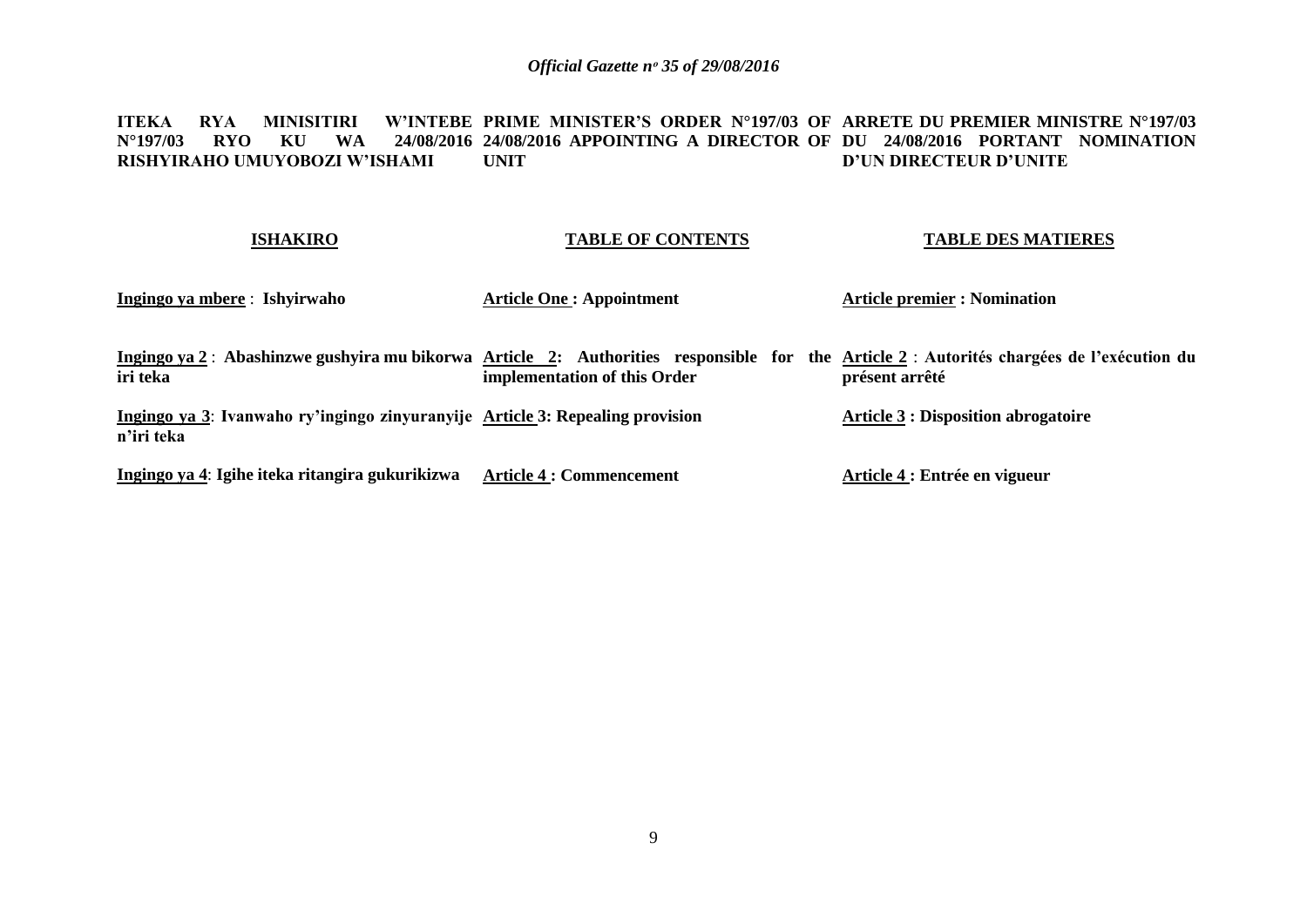#### **ITEKA RYA MINISITIRI<br>N°197/03 RYO KU WA**  $N^{\circ}$ **197/03 RISHYIRAHO UMUYOBOZI W'ISHAMI PRIME MINISTER'S ORDER N°197/03 OF ARRETE DU PREMIER MINISTRE N°197/03 24/08/2016 APPOINTING A DIRECTOR OF DU 24/08/2016 PORTANT NOMINATION UNIT D'UN DIRECTEUR D'UNITE**

| Minisitiri w'Intebe,                                                                                                                                                                                                                                                                                                                                               | The Prime Minister,               | Le Premier Ministre,                                                                                                                                                                 |
|--------------------------------------------------------------------------------------------------------------------------------------------------------------------------------------------------------------------------------------------------------------------------------------------------------------------------------------------------------------------|-----------------------------------|--------------------------------------------------------------------------------------------------------------------------------------------------------------------------------------|
| Ashingiye ku Itegeko Nshinga rya Repubulika y'u Pursuant to the Constitution of the Republic of Vu la Constitution de la République du Rwanda de<br>cyane mu ngingo zaryo, iya 119, iya 120, iya 122 Articles 119, 120, 122 and 176;<br>$n$ 'iya 176;                                                                                                              |                                   | Rwanda ryo mu 2003 ryavuguruwe mu 2015, cyane Rwanda of 2003 revised in 2015, especially in 2003 révisée en 2015, spécialement en articles 119,<br>120,122 et 176;                   |
| Ashingiye ku Itegeko n° 86/2013 ryo ku wa Pursuant to Law n° 86/2013 of 11/09/2013 Vu la Loi n° 86/2013 du 11/09/2013 portant statut<br>ba Leta, cyane cyane mu ngingo zaryo, iya 4, iya 6 especially in Articles 4, 6 and 8;<br>$n$ 'iya 8;                                                                                                                       |                                   | 11/09/2013 rishyiraho sitati rusange igenga abakozi establishing the general statutes for public service général de la fonction publique, spécialement en ses<br>articles 4, 6 et 8; |
| Bisabwe na<br>n'Umurimo;                                                                                                                                                                                                                                                                                                                                           | Labour;                           | Minisitiri w'Abakozi ba Leta On proposal by the Minister of Public Service and Sur proposition du Ministre de la Fonction Publique<br>et du Travail;                                 |
| Inama y'Abaminisitiri yateranye ku wa 24/06/2016 After consideration and approval by the Cabinet, in Après examen et adoption par le Conseil des<br>imaze kubisuzuma no kubyemeza;                                                                                                                                                                                 | its session of $24/06/2016$ ;     | Ministres, en sa séance du 24/06/2016;                                                                                                                                               |
| <b>ATEGETSE:</b>                                                                                                                                                                                                                                                                                                                                                   | <b>HEREBY ORDERS:</b>             | <b>ARRETE:</b>                                                                                                                                                                       |
| Ingingo ya mbere: Ishyirwaho                                                                                                                                                                                                                                                                                                                                       | <b>Article One: Appointment</b>   | <b>Article premier: Nomination</b>                                                                                                                                                   |
| Bwana ASIIMWE Innocent agizwe Umuyobozi Mr. ASIIMWE Innocent is appointed Director of Monsieur ASIIMWE Innocent est nommé Directeur<br>w'Ishami rya ICT mu Kigo cy'Igihugu gishinzwe ICT Unit in the National Agricultural Export de l'Unité chargée d' ICT au sein de l'Office<br>Imbere<br>Iyoherezwa mu<br>Guteza<br>ry'Ibikomoka ku Buhinzi n'Ubworozi (NAEB). | Mahanga Development Board (NAEB). | National de Développement des Exportations<br>Agricoles (NAEB).                                                                                                                      |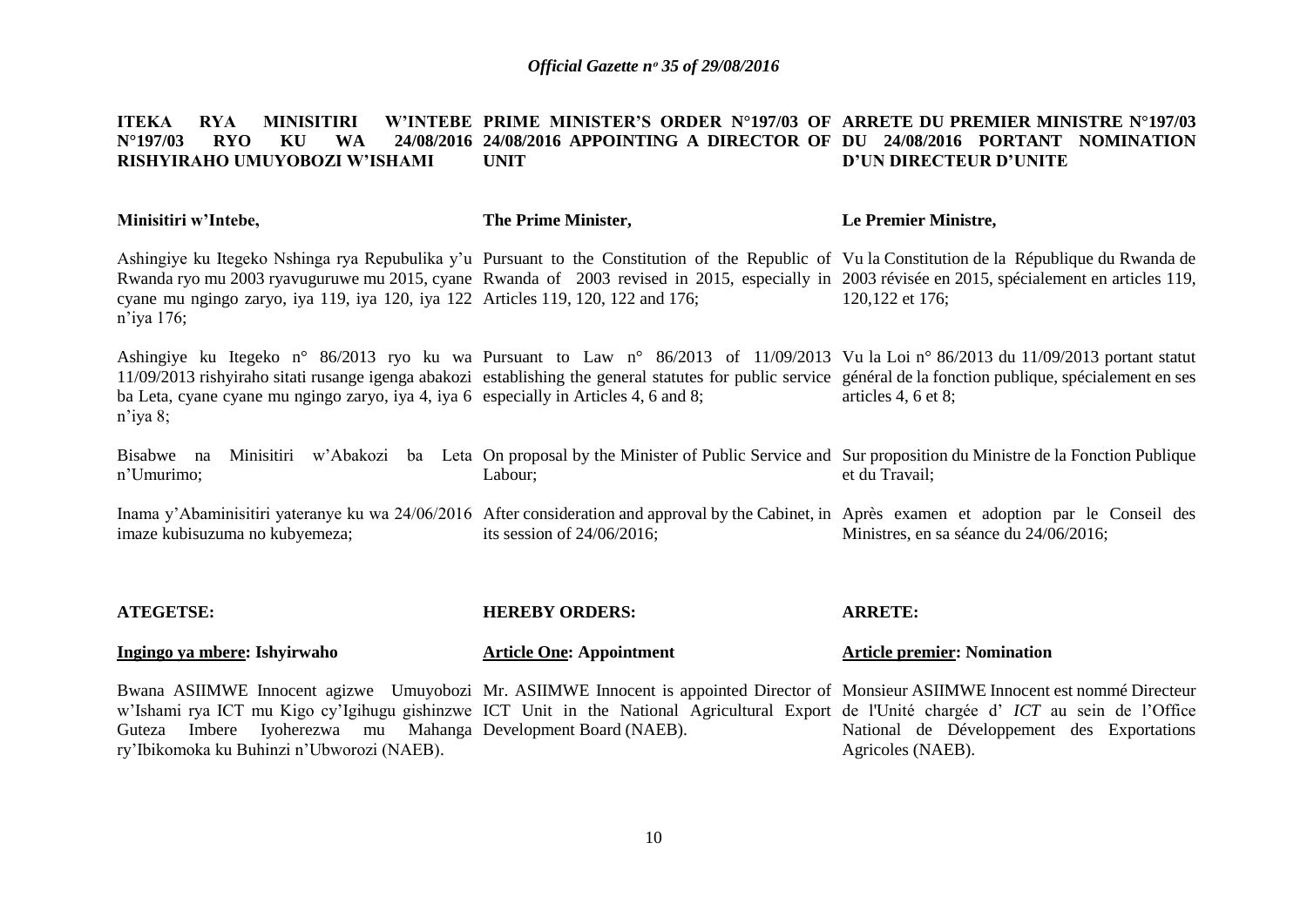| Ingingo ya 2: Abashinzwe gushyira mu bikorwa Article 2: Authorities responsible for the Article 2: Autorités chargées de l'exécution du<br>iri teka | implementation of this Order                     | présent arrêté                                                                                                                                                                                                                                                                                                                                                                          |
|-----------------------------------------------------------------------------------------------------------------------------------------------------|--------------------------------------------------|-----------------------------------------------------------------------------------------------------------------------------------------------------------------------------------------------------------------------------------------------------------------------------------------------------------------------------------------------------------------------------------------|
| w'Ubuhinzi n'Ubworozi na Minisitiri w'Imari Minister of Agriculture and Animal Resources and Ministre de l'Agriculture et des Ressources<br>teka,   | entrusted with the implementation of this Order. | Minisitiri w'Abakozi ba Leta n'Umurimo, Minisitiri The Minister of Public Service and Labour, the Le Ministre de la Fonction Publique et du Travail, le<br>n'Igenamigambi basabwe gushyira mu bikorwa iri the Minister of Finance and Economic Planning are Animales et le Ministre des Finances et de la<br>Planification Economique sont chargés de<br>l'exécution du présent arrêté. |
| Ingingo ya 3: Ivanwaho ry'ingingo zinyuranyije Article 3: Repealing provision<br>n'iri teka                                                         |                                                  | <b>Article 3 : Disposition abrogatoire</b>                                                                                                                                                                                                                                                                                                                                              |
| zinyuranyije na ryo zivanyweho.                                                                                                                     | repealed.                                        | Ingingo zose z'amateka abanziriza iri kandi All prior provisions contrary to this Order are Toutes les dispositions antérieures contraires au<br>présent arrêté sont abrogées.                                                                                                                                                                                                          |
| Ingingo ya 4: Igihe iteka ritangira gukurikizwa                                                                                                     | <b>Article 4: Commencement</b>                   | Article 4: Entrée en vigueur                                                                                                                                                                                                                                                                                                                                                            |
| umukono. Agaciro karyo gahera ku wa 24/06/2016. signature. It takes effect as of 24/06/2016.                                                        |                                                  | Iri teka ritangira gukurikizwa ku munsi rishyiriweho This Order comes into force on the date of its Le présent arrêté entre en vigueur le jour de sa<br>signature. Il sort ses effets à partir du 24/06/2016.                                                                                                                                                                           |

Kigali, ku wa 24/08/2016 Kigali, on 24/08/2016 Kigali, le 24/08/2016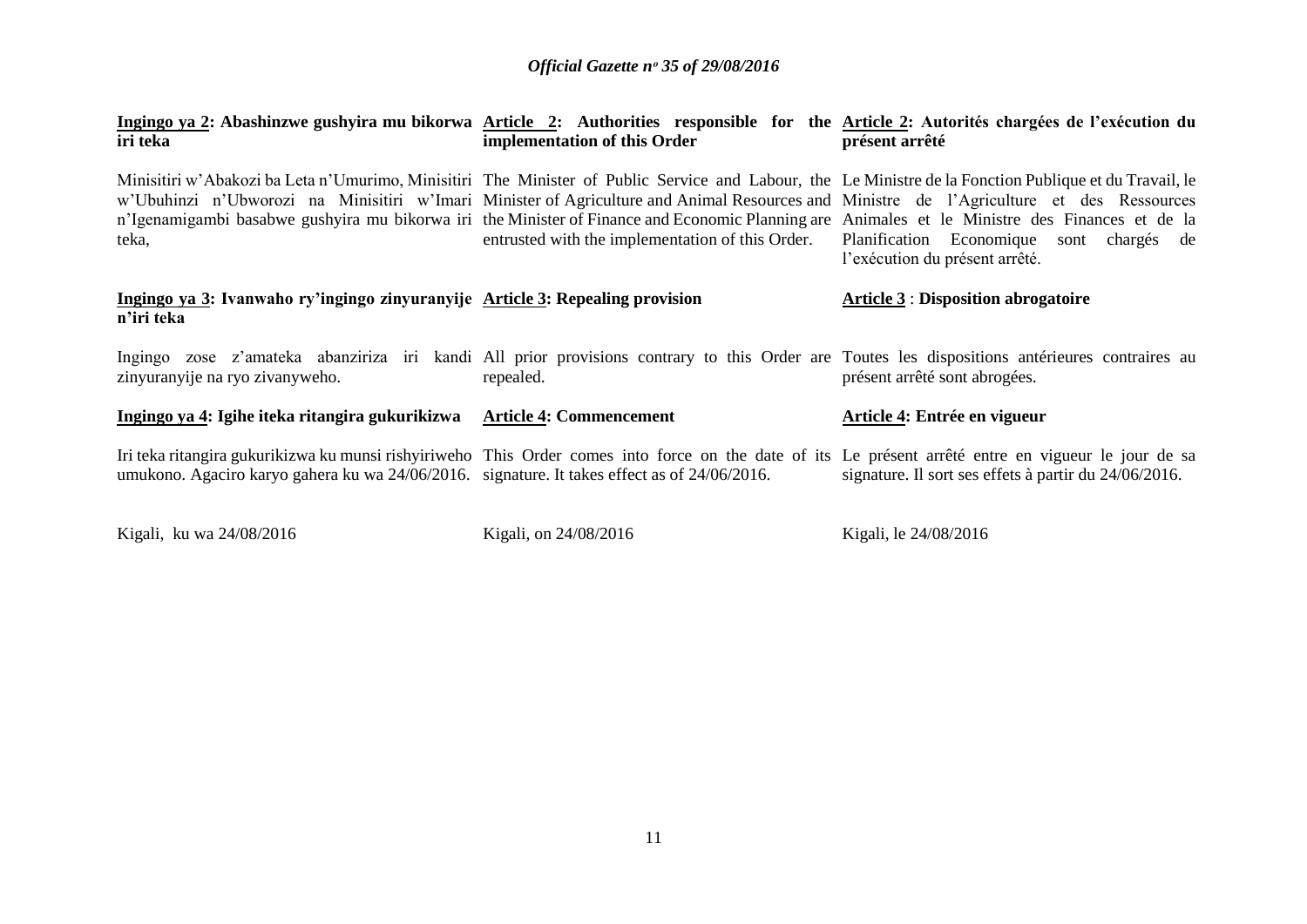**(sé) MUREKEZI Anastase** Minisitiri w'Intebe

**(sé) MUREKEZI Anastase** Prime Minister

**(sé) MUREKEZI Anastase** Premier Ministre

**(sé) UWIZEYE Judith** Minisitiri w'Abakozi ba Leta n'Umurimo

**(sé) UWIZEYE Judith** Minister of Public Service and Labour

**(sé) UWIZEYE Judith** Ministre de la Fonction Publique et du Travail

**Bibonywe kandi bishyizweho Ikirango cya Repubulika:**

**Seen and sealed with the Seal of the Republic:**

**Vu et scellé du Sceau de la République :**

**(sé) BUSINGYE Johnston** Minisitiri w'Ubutabera / Intumwa Nkuru ya Leta

**(sé) BUSINGYE Johnston** Minister of Justice / **Attorney General**

**(sé) BUSINGYE Johnston** Ministre de la Justice / Garde des Sceaux

12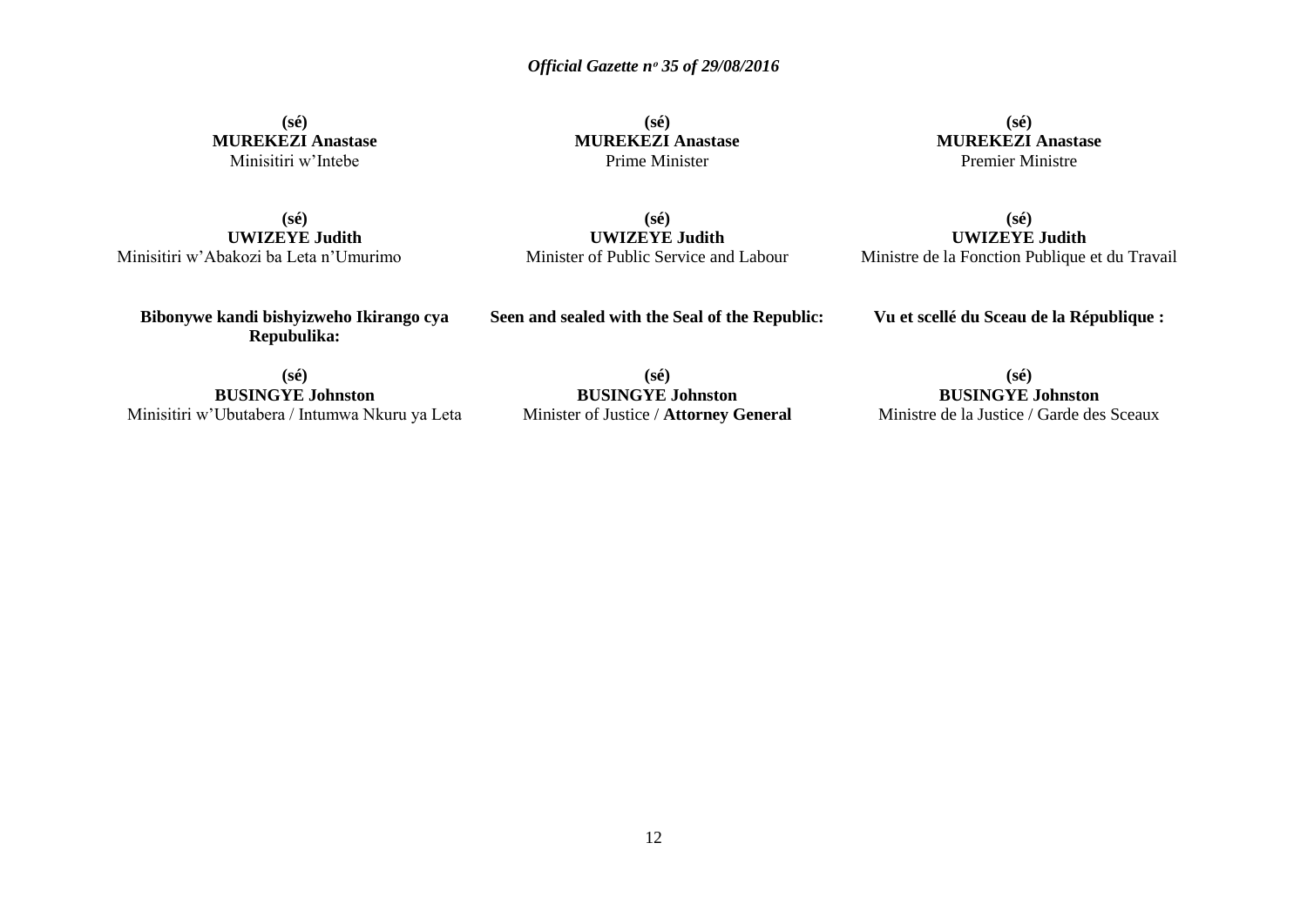#### **ITEKA RYA MINISITIRI<br>N°198/03 RYO KU WA N°198/03 RYO KU WA 24/08/2016 24/08/2016 APPOINTING A DIRECTOR OF DU 24/08/2016 PORTANT NOMINATION RISHYIRAHO UMUYOBOZI W'ISHAMI PRIME MINISTER'S ORDER N°198/03 OF ARRETE DU PREMIER MINISTRE N°198/03 UNIT D'UNE DIRECTRICE D'UNITE**

#### **ISHAKIRO Ingingo ya mbere**: **Ishyirwaho**  Ingingo ya 2: Abashinzwe gushyira mu bikorwa <u>Article 2</u>: Authorities responsible for the <u>Article 2</u>: Autorités chargées de l'exécution du **iri teka Ingingo ya 3**: **Ivanwaho ry'ingingo zinyuranyije Article 3: Repealing provision n'iri teka Ingingo ya 4**: **Igihe iteka ritangira gukurikizwa Article 4: Commencement TABLE OF CONTENTS Article One: Appointment implementation of this Order TABLE DES MATIERES Article premier: Nomination présent arrêté Article 3: Disposition abrogatoire Article 4: Entrée en vigueur**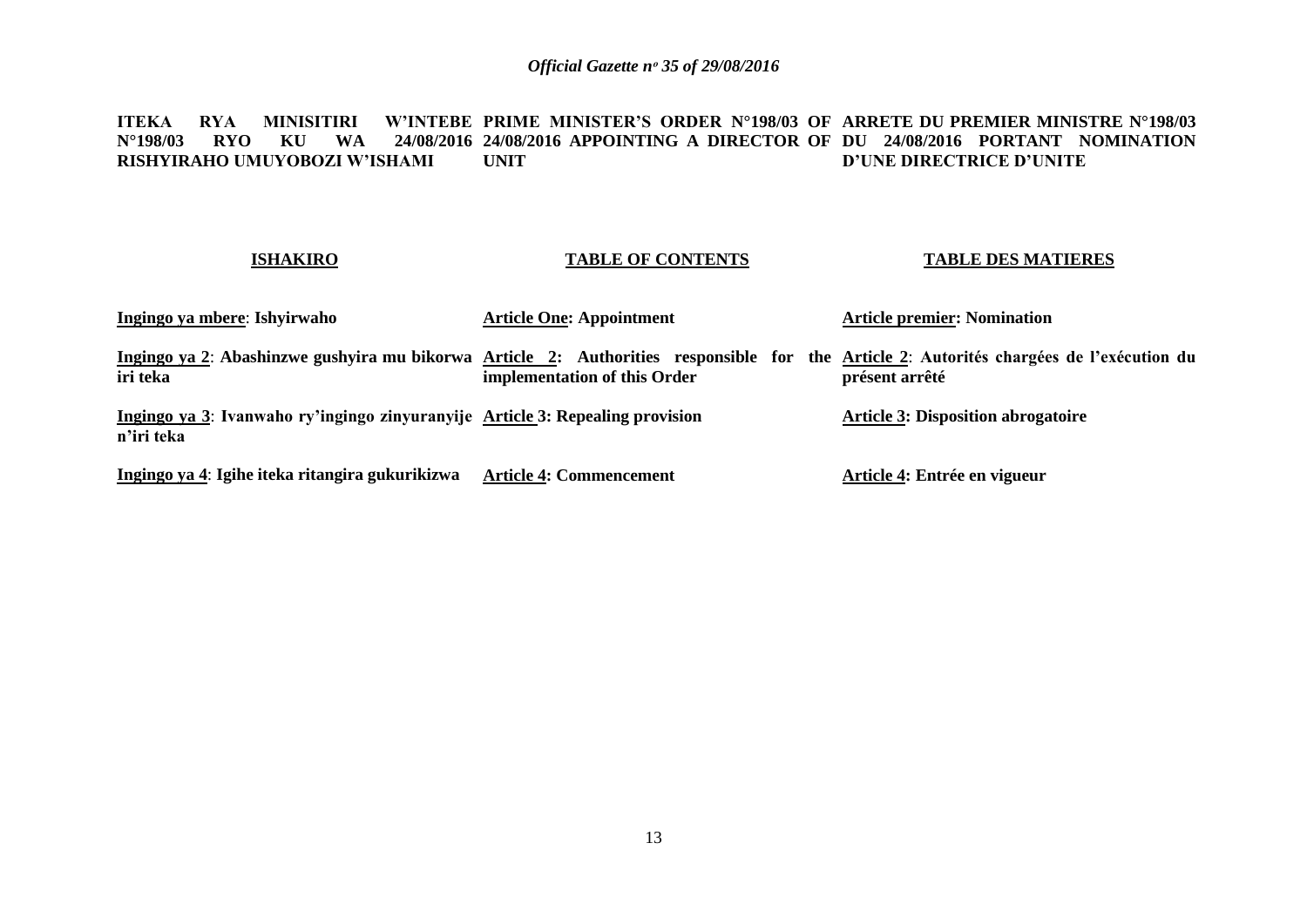#### **ITEKA RYA MINISITIRI<br>N°198/03 RYO KU WA**  $N^{\circ}$ **198/03 RISHYIRAHO UMUYOBOZI W'ISHAMI PRIME MINISTER'S ORDER N°198/03 OF ARRETE DU PREMIER MINISTRE N°198/03 24/08/2016 APPOINTING A DIRECTOR OF DU 24/08/2016 PORTANT NOMINATION UNIT D'UNE DIRECTRICE D'UNITE**

**Le Premier Ministre,**

**The Prime Minister,**

**Minisitiri w'Intebe,**

| cyane mu ngingo zaryo, iya 119, 120, 122 n'iya 176; Articles 119, 120, 122 and 176;                  |                                 | Ashingiye ku Itegeko Nshinga rya Repubulika y'u Pursuant to the Constitution of the Republic of Vu la Constitution de la République du Rwanda de<br>Rwanda ryo mu 2003 ryavuguruwe mu 2015, cyane Rwanda of 2003 revised in 2015, especially in 2003 révisée en 2015, spécialement en articles 119,<br>120, 122 et 176;       |
|------------------------------------------------------------------------------------------------------|---------------------------------|-------------------------------------------------------------------------------------------------------------------------------------------------------------------------------------------------------------------------------------------------------------------------------------------------------------------------------|
| ba Leta, cyane cyane mu ngingo zaryo, iya 4, iya 6 especially in Articles 4, 6 and 8;<br>$n$ 'iya 8; |                                 | Ashingiye ku Itegeko n° 86/2013 ryo ku wa Pursuant to Law n° 86/2013 of 11/09/2013 Vu la Loi n° 86/2013 du 11/09/2013 portant statut<br>11/09/2013 rishyiraho sitati rusange igenga abakozi establishing the general statutes for public service, général de la fonction publique, spécialement en ses<br>articles 4, 6 et 8; |
| Bisabwe na<br>n'Umurimo;                                                                             | and Labour;                     | Minisitiri w'Abakozi ba Leta Upon proposal by the Minister of Public Service Sur proposition du Ministre de la Fonction Publique<br>et du Travail;                                                                                                                                                                            |
| imaze kubisuzuma no kubyemeza;                                                                       | its session of $24/06/2016$ ;   | Inama y'Abaminisitiri yateranye ku wa 24/06/2016 After consideration and approval by the Cabinet, in Après examen et adoption par le Conseil des<br>Ministres en sa séance du 24/06/2016;                                                                                                                                     |
| <b>ATEGETSE:</b>                                                                                     | <b>HEREBY ORDERS:</b>           | <b>ARRETE:</b>                                                                                                                                                                                                                                                                                                                |
| Ingingo ya mbere: Ishyirwaho                                                                         | <b>Article One: Appointment</b> | <b>Article premier: Nomination</b>                                                                                                                                                                                                                                                                                            |
| gishinzwe Ubuzima mu Rwanda (RBC).                                                                   | Rwanda Biomedical Center (RBC). | Madamu MUSANABAGANWA Clarisse agizwe Ms. MUSANABAGANWA Clarisse is appointed Madame MUSANABAGANWA Clarisse est<br>Director of Medical Research Centre Unit mu Kigo Director of Medical Research Centre Unit in nommée Director of Medical Research Centre Unit<br>au sein du Centre Biomédical du Rwanda (RBC).               |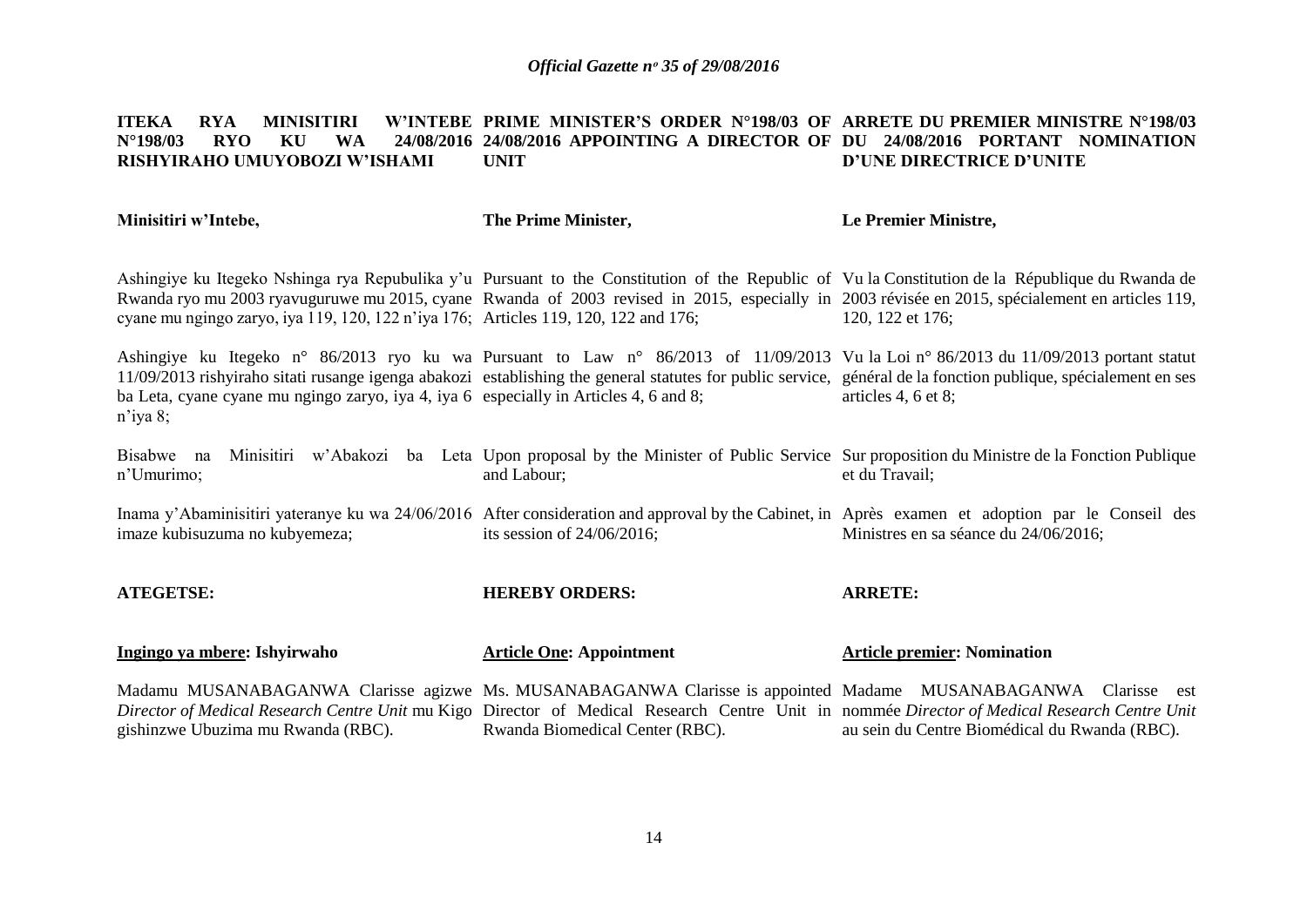| iri teka                                                                                     | implementation of this Order           | Ingingo ya 2: Abashinzwe gushyira mu bikorwa Article 2: Authorities responsible for the Article 2: Autorités chargées de l'exécution du<br>présent arrêté                                                                                                                                                                                                                                                                                     |
|----------------------------------------------------------------------------------------------|----------------------------------------|-----------------------------------------------------------------------------------------------------------------------------------------------------------------------------------------------------------------------------------------------------------------------------------------------------------------------------------------------------------------------------------------------------------------------------------------------|
| bashinzwe gushyira mu bikorwa iri teka.                                                      | implementation of this Order.          | Minisitiri w'Ubuzima, Minisitiri w'Abakozi ba Leta The Minister of Health, the Minister of Public Le Ministre de la Santé, le Ministre de la Fonction<br>n'Umurimo na Minisitiri w'Imari n'Igenamigambi Service and Labour and the Minister of Finance and Publique et du Travail et le Ministre des Finances et<br>Economic Planning are entrusted with the de la Planification Economique sont chargés de<br>l'exécution du présent arrêté. |
| Ingingo ya 3: Ivanwaho ry'ingingo zinyuranyije Article 3: Repealing provision<br>n'iri teka  |                                        | <b>Article 3: Disposition abrogatoire</b>                                                                                                                                                                                                                                                                                                                                                                                                     |
| zinyuranyije na ryo zivanyweho.                                                              | repealed.                              | Ingingo zose z'amateka abanziriza iri kandi All prior provisions contrary to this Order are Toutes les dispositions antérieures contraires au<br>présent arrêté sont abrogées.                                                                                                                                                                                                                                                                |
| Ingingo ya 4: Igihe iteka ritangirira gukurikizwa Article 4: Commencement                    |                                        | Article 4: Entrée en vigueur                                                                                                                                                                                                                                                                                                                                                                                                                  |
| umukono. Agaciro karyo gahera ku wa 24/06/2016. signature. It takes effect as of 24/06/2016. |                                        | Iri teka ritangira gukurikizwa ku munsi rishyiriweho This Order comes into force on the date of its Le présent arrêté entre en vigueur le jour de sa<br>signature. Il sort ses effets à partir du 24/06/2016.                                                                                                                                                                                                                                 |
| Kigali, ku wa 24/08/2016                                                                     | Kigali, on 24/08/2016                  | Kigali, le 24/08/2016<br>$(s\acute{e})$                                                                                                                                                                                                                                                                                                                                                                                                       |
| $(s\acute{e})$                                                                               | $(s\acute{e})$                         | <b>MUREKEZI Anastase</b>                                                                                                                                                                                                                                                                                                                                                                                                                      |
| <b>MUREKEZI Anastase</b>                                                                     | <b>MUREKEZI Anastase</b>               | <b>Premier Ministre</b>                                                                                                                                                                                                                                                                                                                                                                                                                       |
| Minisitiri w'Intebe                                                                          | Prime Minister                         | $(s\acute{e})$                                                                                                                                                                                                                                                                                                                                                                                                                                |
| $(s\acute{e})$                                                                               | $(s\acute{e})$                         | <b>UWIZEYE Judith</b>                                                                                                                                                                                                                                                                                                                                                                                                                         |
| <b>UWIZEYE Judith</b>                                                                        | <b>UWIZEYE Judith</b>                  | Ministre de la Fonction Publique et du Travail                                                                                                                                                                                                                                                                                                                                                                                                |
| Minisitiri w'Abakozi ba Leta n'Umurimo                                                       | Minister of Public Service and Labour  |                                                                                                                                                                                                                                                                                                                                                                                                                                               |
|                                                                                              |                                        | Vu et scellé du Sceau de la République :                                                                                                                                                                                                                                                                                                                                                                                                      |
| Bibonywe kandi bishyizweho Ikirango cya                                                      | Seen and sealed with the Seal of the   |                                                                                                                                                                                                                                                                                                                                                                                                                                               |
| Repubulika:                                                                                  | <b>Republic:</b>                       | $(s\acute{e})$                                                                                                                                                                                                                                                                                                                                                                                                                                |
| $(s\acute{e})$                                                                               | $(s\acute{e})$                         | <b>BUSINGYE Johnston</b>                                                                                                                                                                                                                                                                                                                                                                                                                      |
| <b>BUSINGYE Johnston</b>                                                                     | <b>BUSINGYE Johnston</b>               | Ministre de la Justice / Garde des Sceaux                                                                                                                                                                                                                                                                                                                                                                                                     |
| Minisitiri w'Ubutabera / Intumwa Nkuru ya Leta                                               | Minister of Justice / Attorney General |                                                                                                                                                                                                                                                                                                                                                                                                                                               |
|                                                                                              |                                        |                                                                                                                                                                                                                                                                                                                                                                                                                                               |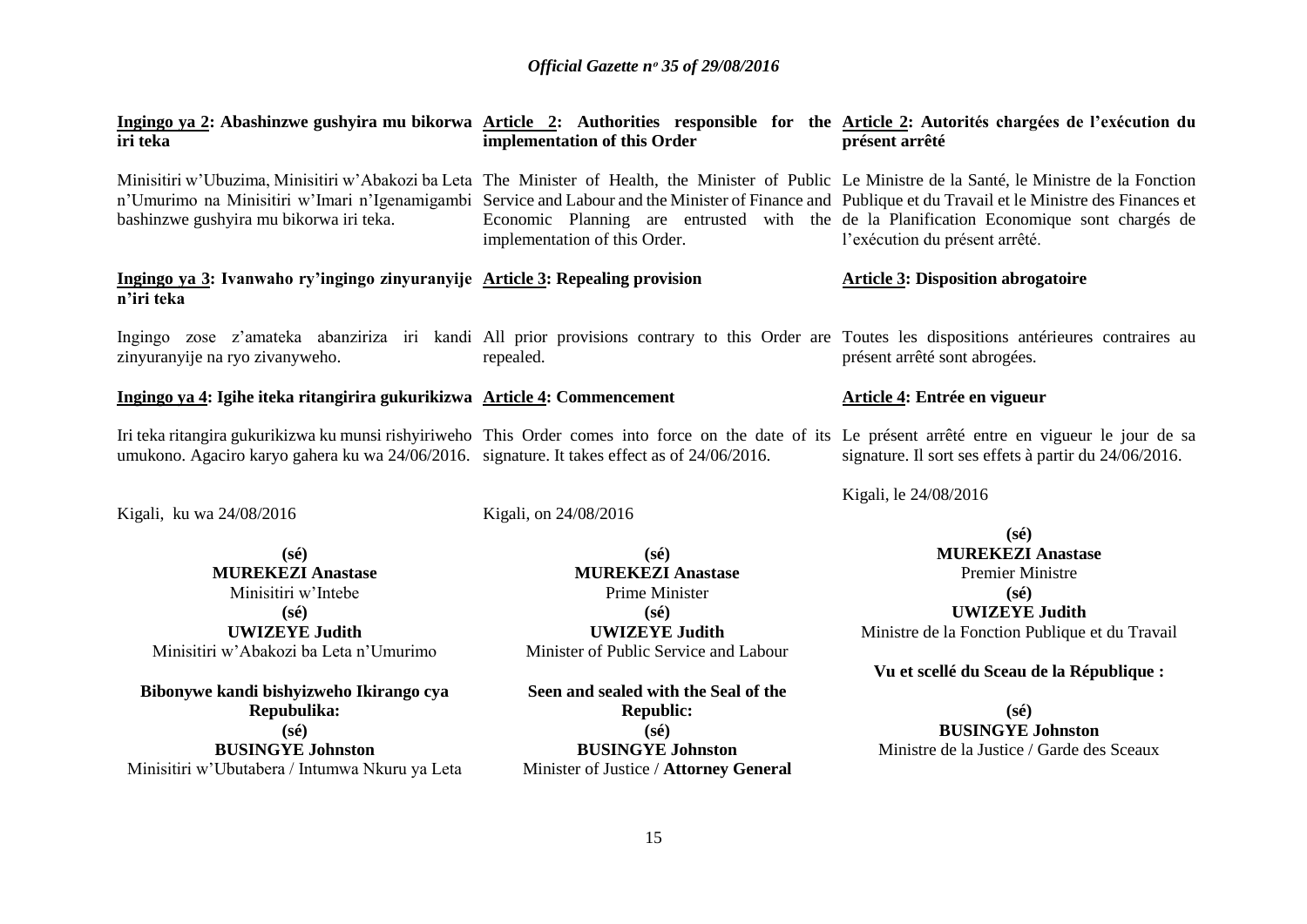#### **ITEKA RYA MINISITIRI W'INTEBE PRIME MINISTER'S ORDER N°199/03 OF ARRETE DU PREMIER MINISTRE N°199/03 N°199/03 RYO KU WA 24/08/2016 24/08/2016 APPOINTING A DIRECTOR OF DU 24/08/2016 PORTANT NOMINATION RISHYIRAHO UMUYOBOZI W'ISHAMI UNIT D'UN DIRECTEUR D'UNITE**

### **ISHAKIRO**

### **TABLE OF CONTENTS**

**TABLE DES MATIERES**

| Ingingo ya mbere: Ishyirwaho                                                                                                                        | <b>Article One: Appointment</b> | <b>Article premier: Nomination</b>        |
|-----------------------------------------------------------------------------------------------------------------------------------------------------|---------------------------------|-------------------------------------------|
| Ingingo ya 2: Abashinzwe gushyira mu bikorwa Article 2: Authorities responsible for the Article 2: Autorités chargées de l'exécution du<br>iri teka | implementation of this Order    | présent arrêté                            |
| Ingingo ya 3: Ivanwaho ry'ingingo zinyuranyije Article 3: Repealing provision<br>n'iri teka                                                         |                                 | <b>Article 3: Disposition abrogatoire</b> |
| Ingingo ya 4: Igihe iteka ritangira gukurikizwa                                                                                                     | <b>Article 4: Commencement</b>  | Article 4: Entrée en vigueur              |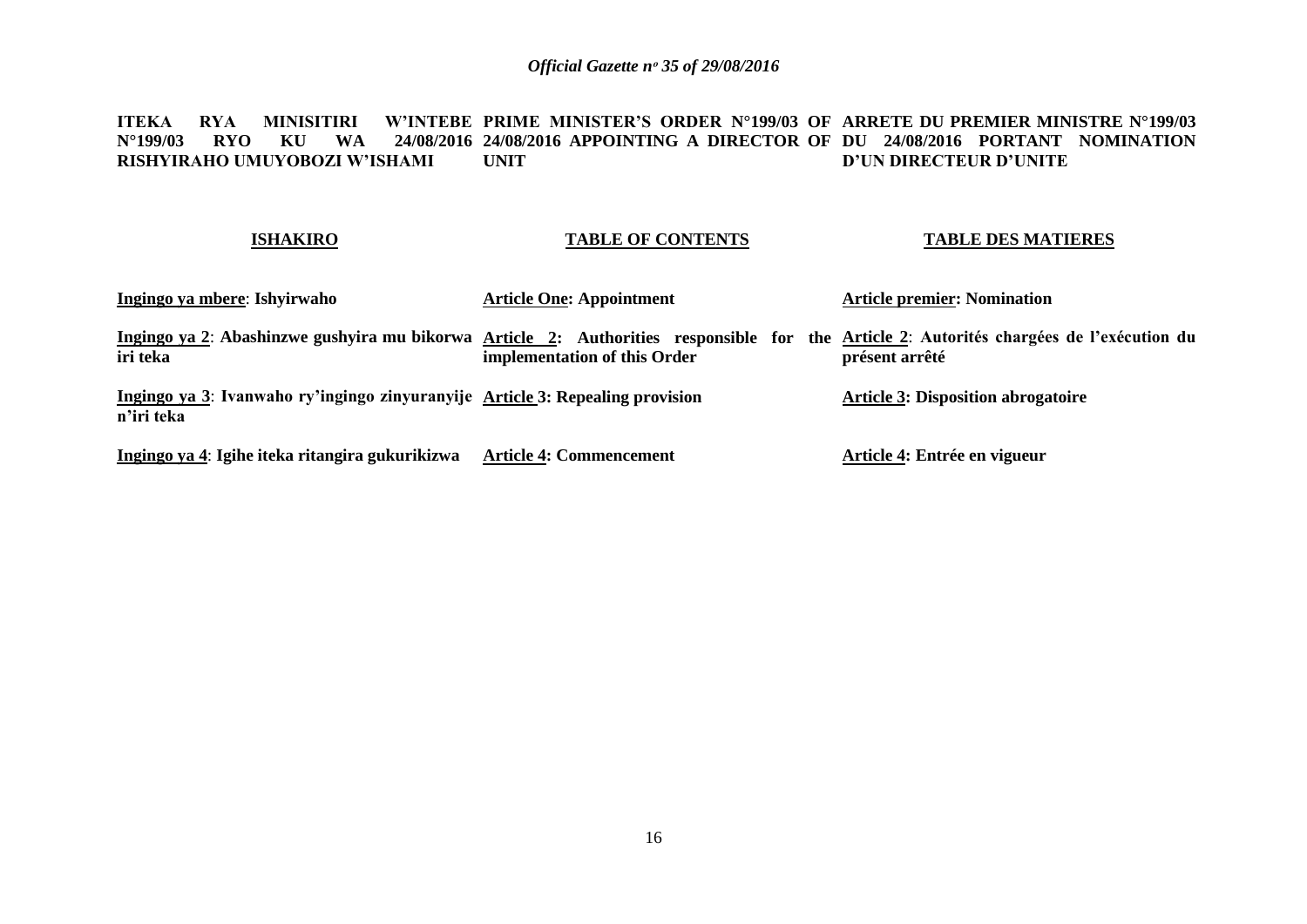#### **ITEKA RYA MINISITIRI<br>N°199/03 RYO KU WA**  $N^{\circ}$ **199/03 RISHYIRAHO UMUYOBOZI W'ISHAMI PRIME MINISTER'S ORDER N°199/03 OF ARRETE DU PREMIER MINISTRE N°199/03 24/08/2016 APPOINTING A DIRECTOR OF DU 24/08/2016 PORTANT NOMINATION UNIT D'UN DIRECTEUR D'UNITE**

| Minisitiri w'Intebe,                                                                                                  | The Prime Minister,             | Le Premier Ministre,                                                                                                                                                                                                                                                                                                          |
|-----------------------------------------------------------------------------------------------------------------------|---------------------------------|-------------------------------------------------------------------------------------------------------------------------------------------------------------------------------------------------------------------------------------------------------------------------------------------------------------------------------|
| cyane mu ngingo zaryo, iya 119, 120, 122 n'iya 176; Articles 119, 120, 122 and 176;                                   |                                 | Ashingiye ku Itegeko Nshinga rya Repubulika y'u Pursuant to the Constitution of the Republic of Vu la Constitution de la République du Rwanda de<br>Rwanda ryo mu 2003 ryavuguruwe mu 2015, cyane Rwanda of 2003 revised in 2015, especially in 2003 révisée en 2015, spécialement en articles 119,<br>120,122 et 176;        |
| ba Leta, cyane cyane mu ngingo zaryo, iya 4, iya 6 especially in Articles 4, 6 and 8;<br>n'iya 8;                     |                                 | Ashingiye ku Itegeko n° 86/2013 ryo ku wa Pursuant to Law n° 86/2013 of 11/09/2013 Vu la Loi n° 86/2013 du 11/09/2013 portant statut<br>11/09/2013 rishyiraho sitati rusange igenga abakozi establishing the general statutes for public service, général de la fonction publique, spécialement en ses<br>articles 4, 6 et 8; |
| Bisabwe na<br>n'Umurimo;                                                                                              | and Labour;                     | Minisitiri w'Abakozi ba Leta Upon proposal by the Minister of Public Service Sur proposition du Ministre de la Fonction Publique<br>et du Travail;                                                                                                                                                                            |
| imaze kubisuzuma no kubyemeza;                                                                                        | its session of $24/06/2016$ ;   | Inama y'Abaminisitiri yateranye ku wa 24/06/2016 After consideration and approval by the Cabinet, in Après examen et adoption par le Conseil des<br>Ministres en sa séance du 24/06/2016;                                                                                                                                     |
| <b>ATEGETSE:</b>                                                                                                      | <b>HEREBY ORDERS:</b>           | <b>ARRETE:</b>                                                                                                                                                                                                                                                                                                                |
| Ingingo ya mbere: Ishyirwaho                                                                                          | <b>Article One: Appointment</b> | <b>Article premier: Nomination</b>                                                                                                                                                                                                                                                                                            |
| <i>Microbiology Unit</i> mu Kigo gishinzwe Ubuzima mu Microbiology Unit in Rwanda Biomedical Center.<br>Rwanda (RBC). |                                 | Bwana RUCOGOZA Aniceth agizwe Director of Mr.RUCOGOZA Aniceth is appointed Director of Monsieur RUCOGOZA Aniceth est nommé<br>Director of Microbiology Unit au sein du Centre<br>Biomédical du Rwanda.                                                                                                                        |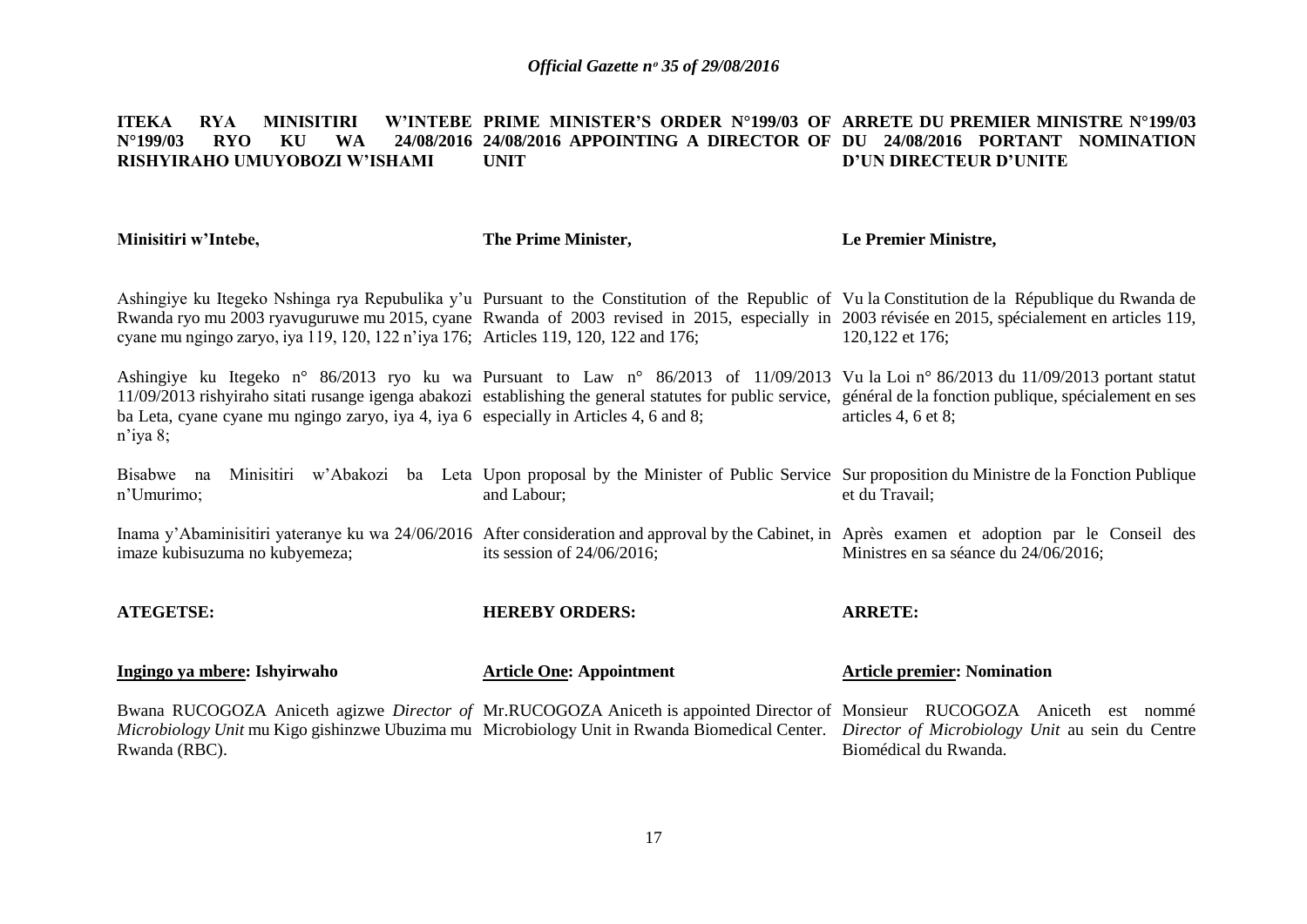| iri teka                                                                                     | implementation of this Order                             | Ingingo ya 2: Abashinzwe gushyira mu bikorwa Article 2: Authorities responsible for the Article 2: Autorités chargées de l'exécution du<br>présent arrêté                                                                                                                                                                                                                                                                                     |
|----------------------------------------------------------------------------------------------|----------------------------------------------------------|-----------------------------------------------------------------------------------------------------------------------------------------------------------------------------------------------------------------------------------------------------------------------------------------------------------------------------------------------------------------------------------------------------------------------------------------------|
| bashinzwe gushyira mu bikorwa iri teka.                                                      | implementation of this Order.                            | Minisitiri w'Ubuzima, Minisitiri w'Abakozi ba Leta The Minister of Health, the Minister of Public Le Ministre de la Santé, le Ministre de la Fonction<br>n'Umurimo na Minisitiri w'Imari n'Igenamigambi Service and Labour and the Minister of Finance and Publique et du Travail et le Ministre des Finances et<br>Economic Planning are entrusted with the de la Planification Economique sont chargés de<br>l'exécution du présent arrêté. |
| Ingingo ya 3: Ivanwaho ry'ingingo zinyuranyije Article 3: Repealing provision<br>n'iri teka  |                                                          | <b>Article 3: Disposition abrogatoire</b>                                                                                                                                                                                                                                                                                                                                                                                                     |
| zinyuranyije na ryo zivanyweho.                                                              | repealed.                                                | Ingingo zose z'amateka abanziriza iri kandi All prior provisions contrary to this Order are Toutes les dispositions antérieures contraires au<br>présent arrêté sont abrogées.                                                                                                                                                                                                                                                                |
| Ingingo ya 4: Igihe iteka ritangirira gukurikizwa Article 4: Commencement                    |                                                          | Article 4 : Entrée en vigueur                                                                                                                                                                                                                                                                                                                                                                                                                 |
| umukono. Agaciro karyo gahera ku wa 24/06/2016. signature. It takes effect as of 24/06/2016. |                                                          | Iri teka ritangira gukurikizwa ku munsi rishyiriweho This Order comes into force on the date of its Le présent arrêté entre en vigueur le jour de sa<br>signature. Il sort ses effets à partir du 24/06/2016.                                                                                                                                                                                                                                 |
| Kigali, ku wa 24/08/2016                                                                     | Kigali, on 24/08/2016                                    | Kigali, le 24/08/2016                                                                                                                                                                                                                                                                                                                                                                                                                         |
| $(s\acute{e})$                                                                               | $(s\acute{e})$                                           | $(s\acute{e})$                                                                                                                                                                                                                                                                                                                                                                                                                                |
| <b>MUREKEZI Anastase</b>                                                                     | <b>MUREKEZI Anastase</b>                                 | <b>MUREKEZI Anastase</b>                                                                                                                                                                                                                                                                                                                                                                                                                      |
| Minisitiri w'Intebe                                                                          | Prime Minister                                           | <b>Premier Ministre</b>                                                                                                                                                                                                                                                                                                                                                                                                                       |
| $(s\acute{e})$                                                                               | $(s\acute{e})$                                           | $(s\acute{e})$                                                                                                                                                                                                                                                                                                                                                                                                                                |
| <b>UWIZEYE Judith</b>                                                                        | <b>UWIZEYE Judith</b>                                    | <b>UWIZEYE Judith</b>                                                                                                                                                                                                                                                                                                                                                                                                                         |
| Minisitiri w'Abakozi ba Leta n'Umurimo                                                       | Minister of Public Service and Labour                    | Ministre de la Fonction Publique et du Travail                                                                                                                                                                                                                                                                                                                                                                                                |
| Bibonywe kandi bishyizweho Ikirango cya<br>Repubulika:                                       | Seen and sealed with the Seal of the<br><b>Republic:</b> | Vu et scellé du Sceau de la République :                                                                                                                                                                                                                                                                                                                                                                                                      |
| $(s\acute{e})$                                                                               | $(s\acute{e})$                                           | $(s\acute{e})$                                                                                                                                                                                                                                                                                                                                                                                                                                |
| <b>BUSINGYE Johnston</b>                                                                     | <b>BUSINGYE Johnston</b>                                 | <b>BUSINGYE Johnston</b>                                                                                                                                                                                                                                                                                                                                                                                                                      |
| Minisitiri w'Ubutabera / Intumwa Nkuru ya Leta                                               | Minister of Justice / Attorney General                   | Ministre de la Justice / Garde des Sceaux                                                                                                                                                                                                                                                                                                                                                                                                     |
|                                                                                              | $\overline{10}$                                          |                                                                                                                                                                                                                                                                                                                                                                                                                                               |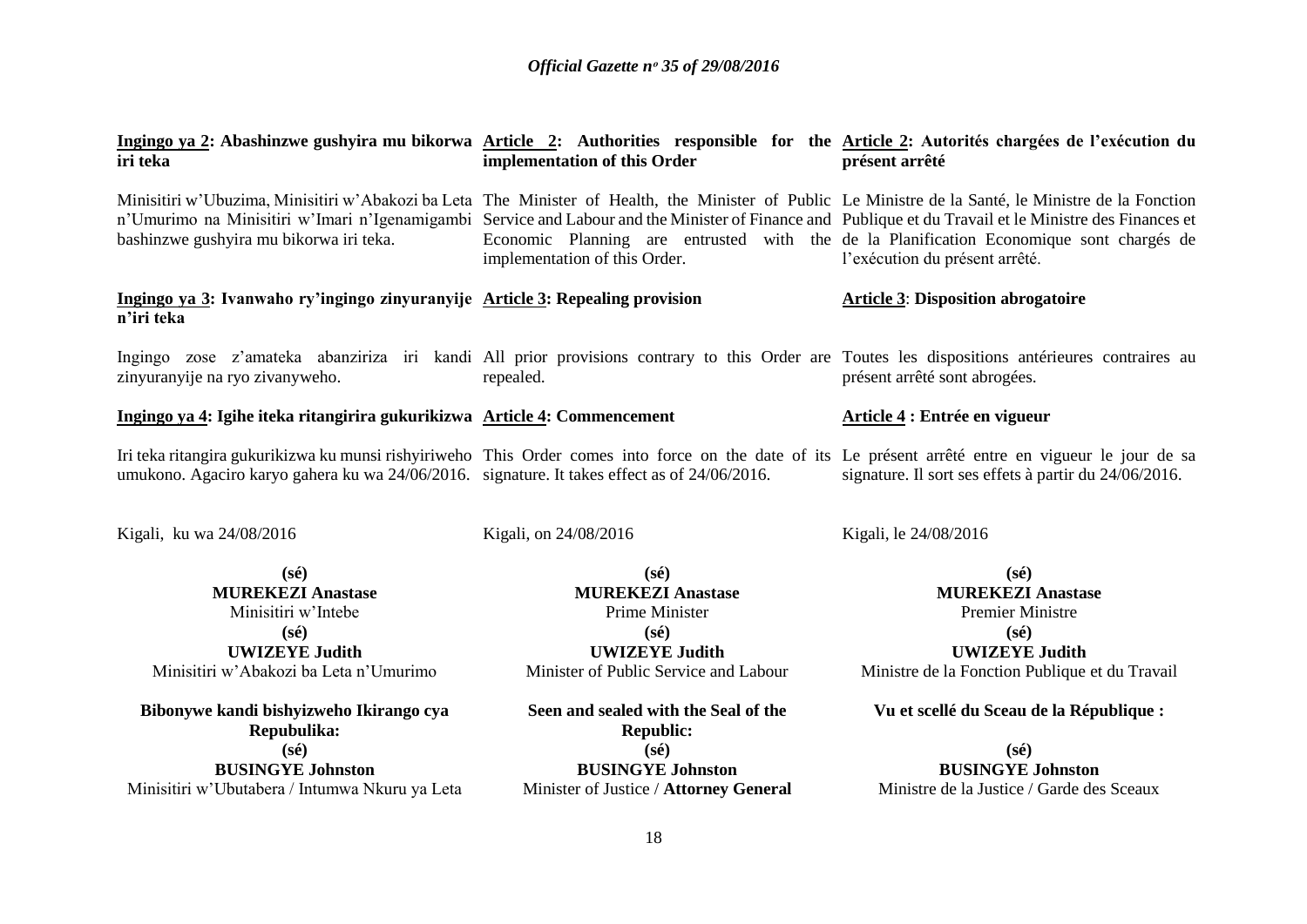#### **ITEKA RYA MINISITIRI W'INTEBE PRIME MINISTER'S ORDER N°200/03 OF ARRETE DU PREMIER MINISTRE N°200/03 N°200/03 RYO KU WA 24/08/2016 24/08/2016 APPOINTING A DIRECTOR OF DU 24/08/2016 PORTANT NOMINATION RISHYIRAHO UMUYOBOZI W'ISHAMI UNIT D'UN DIRECTEUR D'UNITE**

### **ISHAKIRO**

### **TABLE OF CONTENTS**

### **TABLE DES MATIERES**

| Ingingo ya mbere: Ishyirwaho                                                                                                                        | <b>Article One: Appointment</b> | <b>Article premier: Nomination</b>        |
|-----------------------------------------------------------------------------------------------------------------------------------------------------|---------------------------------|-------------------------------------------|
| Ingingo ya 2: Abashinzwe gushyira mu bikorwa Article 2: Authorities responsible for the Article 2: Autorités chargées de l'exécution du<br>iri teka | implementation of this Order    | présent arrêté                            |
| Ingingo ya 3: Ivanwaho ry'ingingo zinyuranyije Article 3: Repealing provision<br>n'iri teka                                                         |                                 | <b>Article 3: Disposition abrogatoire</b> |
| Ingingo ya 4: Igihe iteka ritangira gukurikizwa                                                                                                     | <b>Article 4 : Commencement</b> | Article 4 : Entrée en vigueur             |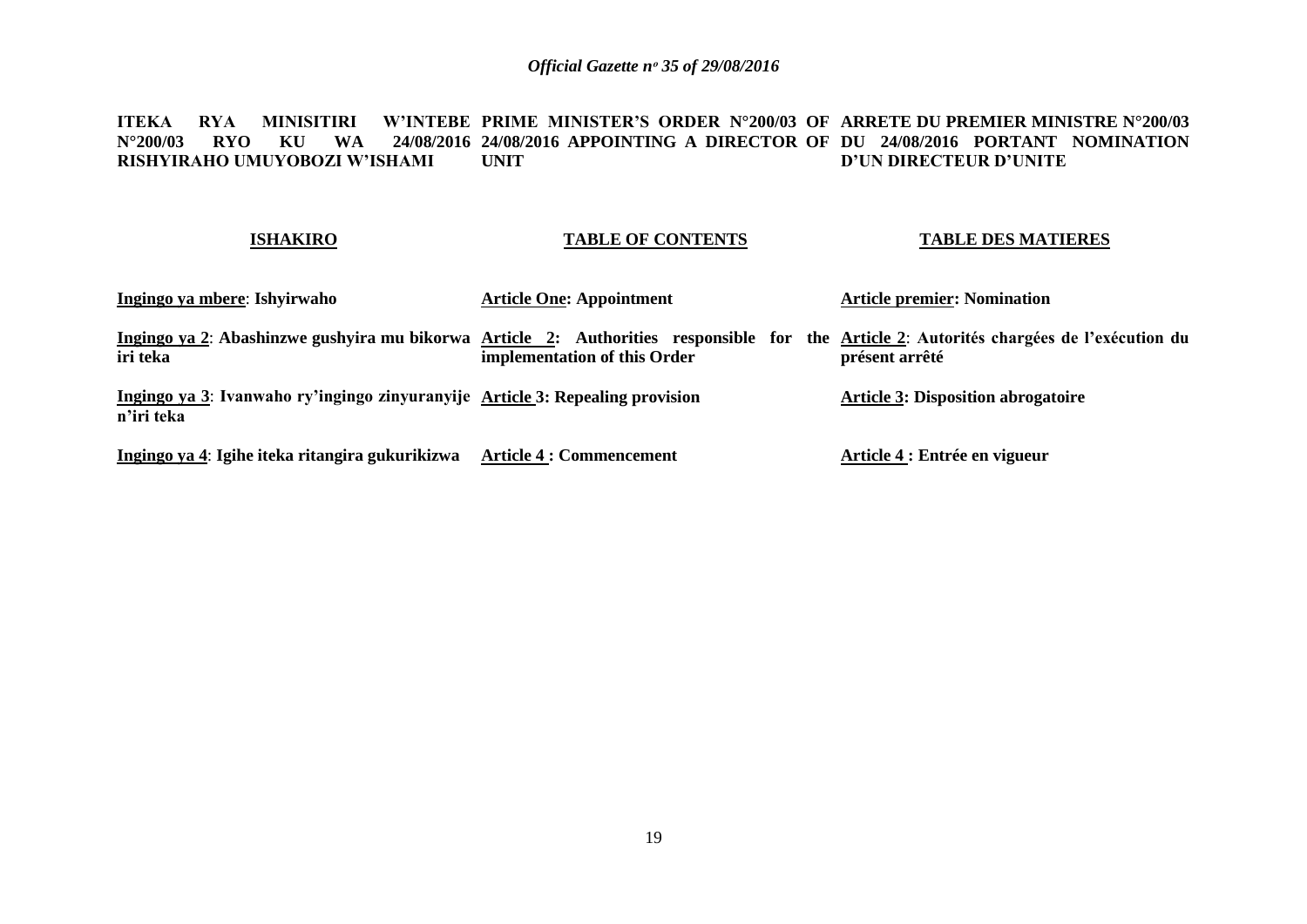#### **ITEKA RYA MINISITIRI W'INTEBE PRIME MINISTER'S ORDER N°200/03 OF ARRETE DU PREMIER MINISTRE N°200/03 N°200/03 RYO KU WA 24/08/2016 24/08/2016 APPOINTING A DIRECTOR OF DU 24/08/2016 PORTANT NOMINATION RISHYIRAHO UMUYOBOZI W'ISHAMI UNIT D'UN DIRECTEUR D'UNITE**

| Minisitiri w'Intebe,                                                                                 | The Prime Minister,             | Le Premier Ministre,                                                                                                                                                                                                                                                                                                          |
|------------------------------------------------------------------------------------------------------|---------------------------------|-------------------------------------------------------------------------------------------------------------------------------------------------------------------------------------------------------------------------------------------------------------------------------------------------------------------------------|
| cyane mu ngingo zaryo, iya 119, 120, 122 n'iya 176; Articles 119, 120, 122 and 176;                  |                                 | Ashingiye ku Itegeko Nshinga rya Repubulika y'u Pursuant to the Constitution of the Republic of Vula Constitution de la République du Rwanda de<br>Rwanda ryo mu 2003 ryavuguruwe mu 2015, cyane Rwanda of 2003 revised in 2015, especially in 2003 révisée en 2015, spécialement en articles 119,<br>120,122 et 176;         |
| ba Leta, cyane cyane mu ngingo zaryo, iya 4, iya 6 especially in Articles 4, 6 and 8;<br>$n$ 'iya 8; |                                 | Ashingiye ku Itegeko n° 86/2013 ryo ku wa Pursuant to Law n° 86/2013 of 11/09/2013 Vu la Loi n° 86/2013 du 11/09/2013 portant statut<br>11/09/2013 rishyiraho sitati rusange igenga abakozi establishing the general statutes for public service, général de la fonction publique, spécialement en ses<br>articles 4, 6 et 8; |
| Bisabwe na<br>n'Umurimo;                                                                             | and Labour;                     | Minisitiri w'Abakozi ba Leta Upon proposal by the Minister of Public Service Sur proposition du Ministre de la Fonction Publique<br>et du Travail;                                                                                                                                                                            |
| imaze kubisuzuma no kubyemeza;                                                                       | its session of $24/06/2016$ ;   | Inama y'Abaminisitiri yateranye ku wa 24/06/2016 After consideration and approval by the Cabinet, in Après examen et adoption par le Conseil des<br>Ministres en sa séance du 24/06/2016;                                                                                                                                     |
| <b>ATEGETSE:</b>                                                                                     | <b>HEREBY ORDERS:</b>           | <b>ARRETE:</b>                                                                                                                                                                                                                                                                                                                |
| Ingingo ya mbere: Ishyirwaho                                                                         | <b>Article One: Appointment</b> | <b>Article premier: Nomination</b>                                                                                                                                                                                                                                                                                            |
| Kigo gishinzwe Ubuzima mu Rwanda (RBC).                                                              | Rwanda Biomedical Center.       | Bwana NTAGARA NGABO Donatien agizwe Mr. NTAGARA NGABO Donatien is appointed Monsieur NTAGARA NGABO Donatien est<br>Director of Monitoring and Evaluation Unit mu Director of Monitoring and Evaluation Unit in nommé Director of Monitoring and Evaluation Unit<br>au sein du Centre Biomédical du Rwanda.                    |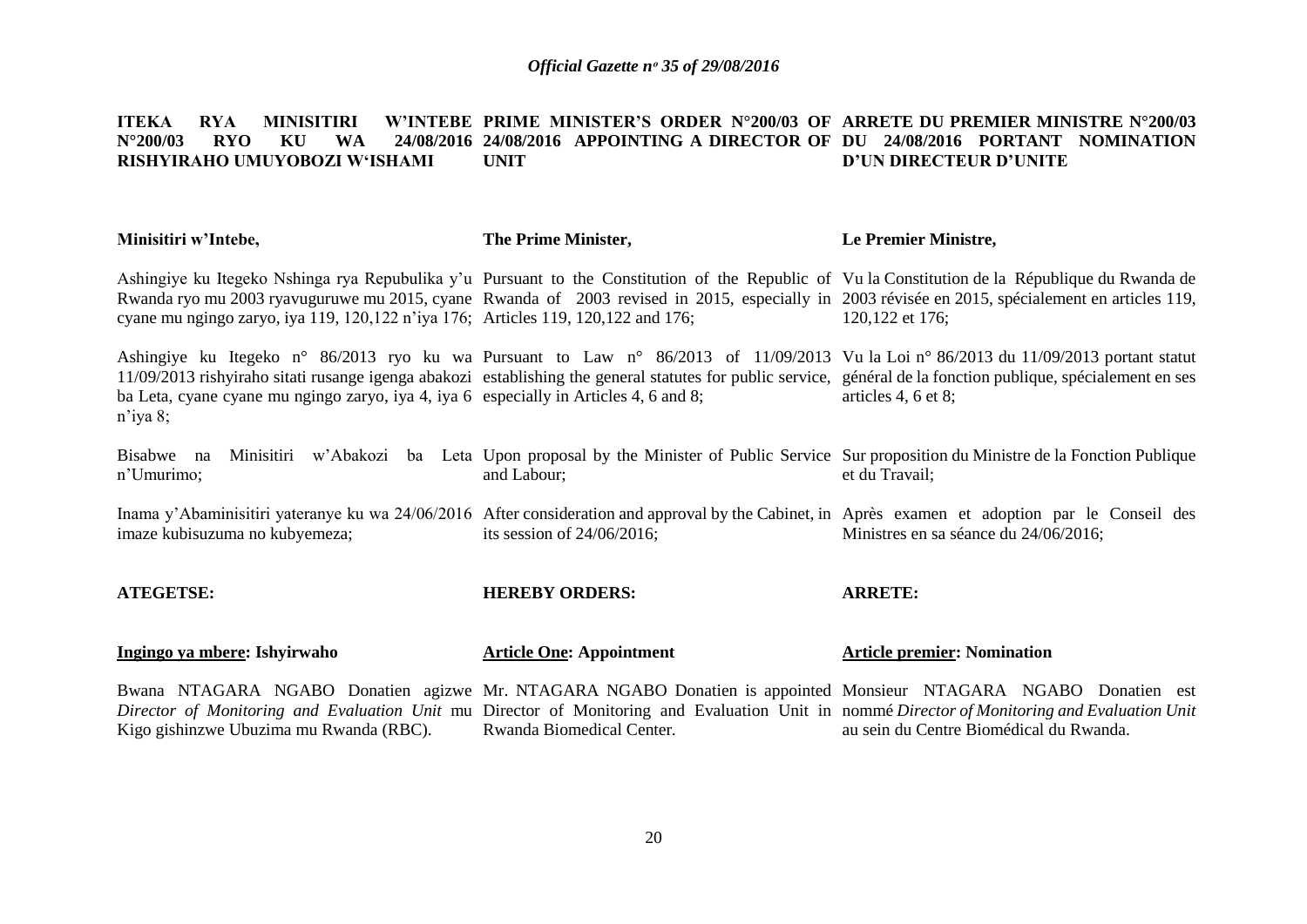| iri teka                                                                                                                                               | implementation of this Order                                                                                                                     | Ingingo ya 2: Abashinzwe gushyira mu bikorwa Article 2: Authorities responsible for the Article 2: Autorités chargées de l'exécution du<br>présent arrêté                                                                                                                                                                                                                                                                                     |
|--------------------------------------------------------------------------------------------------------------------------------------------------------|--------------------------------------------------------------------------------------------------------------------------------------------------|-----------------------------------------------------------------------------------------------------------------------------------------------------------------------------------------------------------------------------------------------------------------------------------------------------------------------------------------------------------------------------------------------------------------------------------------------|
| bashinzwe gushyira mu bikorwa iri teka.                                                                                                                | implementation of this Order.                                                                                                                    | Minisitiri w'Ubuzima, Minisitiri w'Abakozi ba Leta The Minister of Health, the Minister of Public Le Ministre de la Santé, le Ministre de la Fonction<br>n'Umurimo na Minisitiri w'Imari n'Igenamigambi Service and Labour and the Minister of Finance and Publique et du Travail et le Ministre des Finances et<br>Economic Planning are entrusted with the de la Planification Economique sont chargés de<br>l'exécution du présent arrêté. |
| Ingingo ya 3: Ivanwaho ry'ingingo zinyuranyije Article 3: Repealing provision<br>n'iri teka                                                            |                                                                                                                                                  | <b>Article 3: Disposition abrogatoire</b>                                                                                                                                                                                                                                                                                                                                                                                                     |
| zinyuranyije na ryo zivanyweho.                                                                                                                        | repealed.                                                                                                                                        | Ingingo zose z'amateka abanziriza iri kandi All prior provisions contrary to this Order are Toutes les dispositions antérieures contraires au<br>présent arrêté sont abrogées.                                                                                                                                                                                                                                                                |
| Ingingo ya 4: Igihe iteka ritangirira gukurikizwa Article 4: Commencement                                                                              |                                                                                                                                                  | Article 4 : Entrée en vigueur                                                                                                                                                                                                                                                                                                                                                                                                                 |
| umukono. Agaciro karyo gahera ku wa 24/06/2016. signature. It takes effect as of 24/06/2016.                                                           |                                                                                                                                                  | Iri teka ritangira gukurikizwa ku munsi rishyiriweho This Order comes into force on the date of its Le présent arrêté entre en vigueur le jour de sa<br>signature. Il sort ses effets à partir du 24/06/2016.                                                                                                                                                                                                                                 |
| Kigali, ku wa 24/08/2016                                                                                                                               | Kigali, on 24/08/2016                                                                                                                            | Kigali, le 24/08/2016                                                                                                                                                                                                                                                                                                                                                                                                                         |
| $(s\acute{e})$<br><b>MUREKEZI Anastase</b><br>Minisitiri w'Intebe<br>$(s\acute{e})$<br><b>UWIZEYE Judith</b><br>Minisitiri w'Abakozi ba Leta n'Umurimo | $(s\acute{e})$<br><b>MUREKEZI Anastase</b><br>Prime Minister<br>$(s\acute{e})$<br><b>UWIZEYE Judith</b><br>Minister of Public Service and Labour | $(s\acute{e})$<br><b>MUREKEZI Anastase</b><br><b>Premier Ministre</b><br>$(s\acute{e})$<br><b>UWIZEYE Judith</b><br>Ministre de la Fonction Publique et du Travail                                                                                                                                                                                                                                                                            |
| Bibonywe kandi bishyizweho Ikirango cya<br>Repubulika:                                                                                                 | Seen and sealed with the Seal of the<br><b>Republic:</b>                                                                                         | Vu et scellé du Sceau de la République :                                                                                                                                                                                                                                                                                                                                                                                                      |
| $(s\acute{e})$                                                                                                                                         | $(s\acute{e})$                                                                                                                                   | $(s\acute{e})$                                                                                                                                                                                                                                                                                                                                                                                                                                |
| <b>BUSINGYE Johnston</b>                                                                                                                               | <b>BUSINGYE Johnston</b>                                                                                                                         | <b>BUSINGYE Johnston</b>                                                                                                                                                                                                                                                                                                                                                                                                                      |
| Minisitiri w'Ubutabera / Intumwa Nkuru ya Leta                                                                                                         | Minister of Justice / Attorney General                                                                                                           | Ministre de la Justice / Garde des Sceaux                                                                                                                                                                                                                                                                                                                                                                                                     |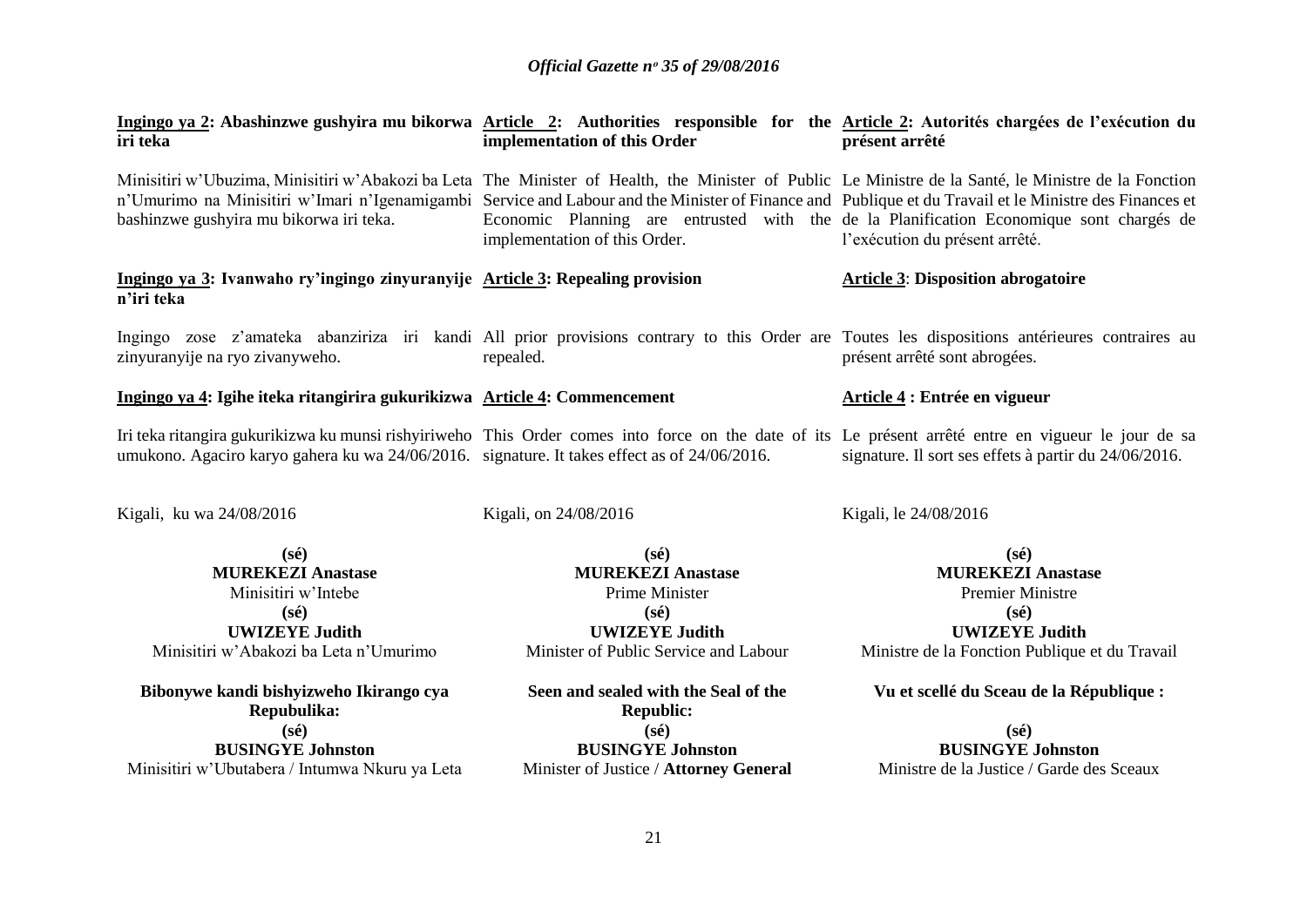#### **ITEKA RYA MINISITIRI<br>N°201/03 RYO KU WA N°201/03 RYO KU WA 24/08/2016 24/08/2016 APPOINTING A DIRECTOR OF DU 24/08/2016 PORTANT NOMINATION RISHYIRAHO UMUYOBOZI W'ISHAMI PRIME MINISTER'S ORDER N°201/03 OF ARRETE DU PREMIER MINISTRE N°201/03 UNIT D'UNE DIRECTRICE D'UNITE**

#### **ISHAKIRO Ingingo ya mbere** : **Ishyirwaho**  Ingingo ya 2 : Abashinzwe gushyira mu bikorwa <u>Article 2</u>: Authorities responsible for the <u>Article 2</u> : Autorités chargées de l'exécution du **iri teka Ingingo ya 3**: **Ivanwaho ry'ingingo zinyuranyije Article 3: Repealing provision n'iri teka Ingingo ya 4**: **Igihe iteka ritangira gukurikizwa Article 4 : Commencement TABLE OF CONTENTS Article One : Appointment implementation of this Order TABLE DES MATIERES Article premier : Nomination présent arrêté Article 3 : Disposition abrogatoire Article 4 : Entrée en vigueur**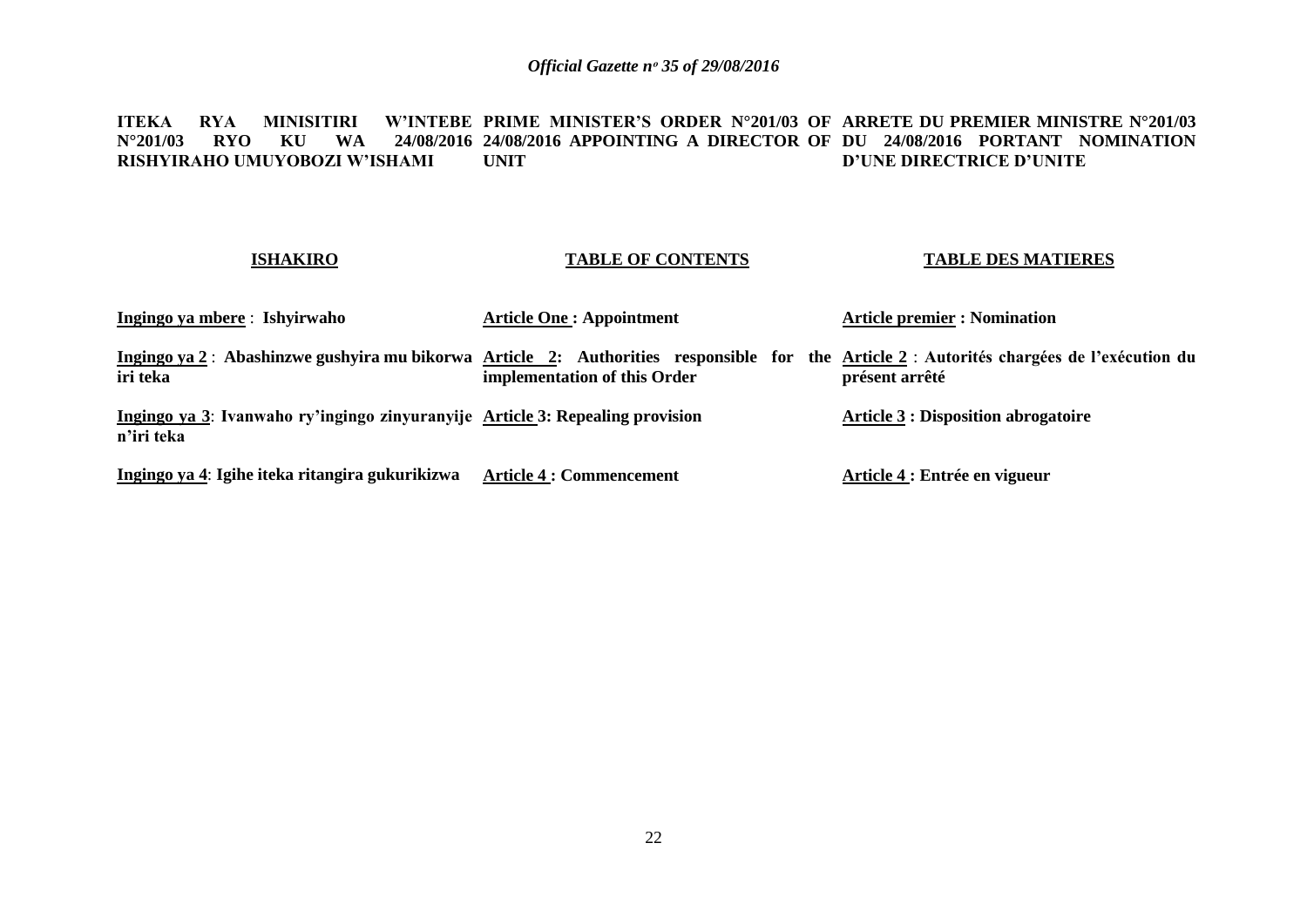#### **ITEKA RYA MINISITIRI W'INTEBE PRIME MINISTER'S ORDER N°201/03 OF ARRETE DU PREMIER MINISTRE N°201/03 N°201/03 RYO KU WA 24/08/2016 24/08/2016 APPOINTING A DIRECTOR OF DU 24/08/2016 PORTANT NOMINATION RISHYIRAHO UMUYOBOZI W'ISHAMI UNIT D'UNE DIRECTRICE D'UNITE**

| Minisitiri w'Intebe,                                                                                 | The Prime Minister,             | Le Premier Ministre,                                                                                                                                                                                                                                                                                                                                                                                                                                                  |
|------------------------------------------------------------------------------------------------------|---------------------------------|-----------------------------------------------------------------------------------------------------------------------------------------------------------------------------------------------------------------------------------------------------------------------------------------------------------------------------------------------------------------------------------------------------------------------------------------------------------------------|
| cyane mu ngingo zaryo, iya 119, iya 120, iya 122 Articles 119, 120, 122 and 176;<br>n'iya 176;       |                                 | Ashingiye ku Itegeko Nshinga rya Repubulika y'u Pursuant to the Constitution of the Republic of Vu la Constitution de la République du Rwanda de<br>Rwanda ryo mu 2003 ryavuguruwe mu 2015, cyane Rwanda of 2003 revised in 2015, especially in 2003 révisée en 2015, spécialement en ses articles<br>119, 120, 122 et 176;                                                                                                                                           |
| ba Leta, cyane cyane mu ngingo zaryo, iya 4, iya 6 especially in Articles 4, 6 and 8;<br>$n$ 'iya 8; |                                 | Ashingiye ku Itegeko n° 86/2013 ryo ku wa Pursuant to Law n° 86/2013 of 11/09/2013 Vu la Loi n° 86/2013 du 11/09/2013 portant statut<br>11/09/2013 rishyiraho sitati rusange igenga abakozi establishing the general statutes for public service général de la fonction publique, spécialement en ses<br>articles 4, 6 et 8;                                                                                                                                          |
| Bisabwe na<br>n'Umurimo;                                                                             | Labour;                         | Minisitiri w'Abakozi ba Leta On proposal by the Minister of Public Service and Sur proposition du Ministre de la Fonction Publique<br>et du Travail;                                                                                                                                                                                                                                                                                                                  |
| imaze kubisuzuma no kubyemeza;                                                                       | its session of $24/06/2016$ ;   | Inama y'Abaminisitiri yateranye ku wa 24/06/2016 After consideration and approval by the Cabinet, in Après examen et adoption par le Conseil des<br>Ministres, en sa séance du 24/06/2016;                                                                                                                                                                                                                                                                            |
| <b>ATEGETSE:</b>                                                                                     | <b>HEREBY ORDERS:</b>           | <b>ARRETE:</b>                                                                                                                                                                                                                                                                                                                                                                                                                                                        |
| Ingingo ya mbere: Ishyirwaho                                                                         | <b>Article One: Appointment</b> | <b>Article premier: Nomination</b>                                                                                                                                                                                                                                                                                                                                                                                                                                    |
| (CNLG)                                                                                               | (CNLG).                         | Madamu GACENDELI Dévota agizwe Umuyobozi Ms. GACENDELI Dévota is appointed Director of Madame GACENDELI Dévota est nommée<br>w'Ishami rishinzwe Kwibuka no gukumira Jenoside Memory and Prevention of Genocide Unit in the Directrice de l'Unité chargée de Mémoire et de<br>muri Komisiyo y'Igihugu yo Kurwanya Jenoside National Commission to Fight against Genocide Prévention du Génocide au sein la Commission<br>Nationale de Lutte contre le Génocide (CNLG). |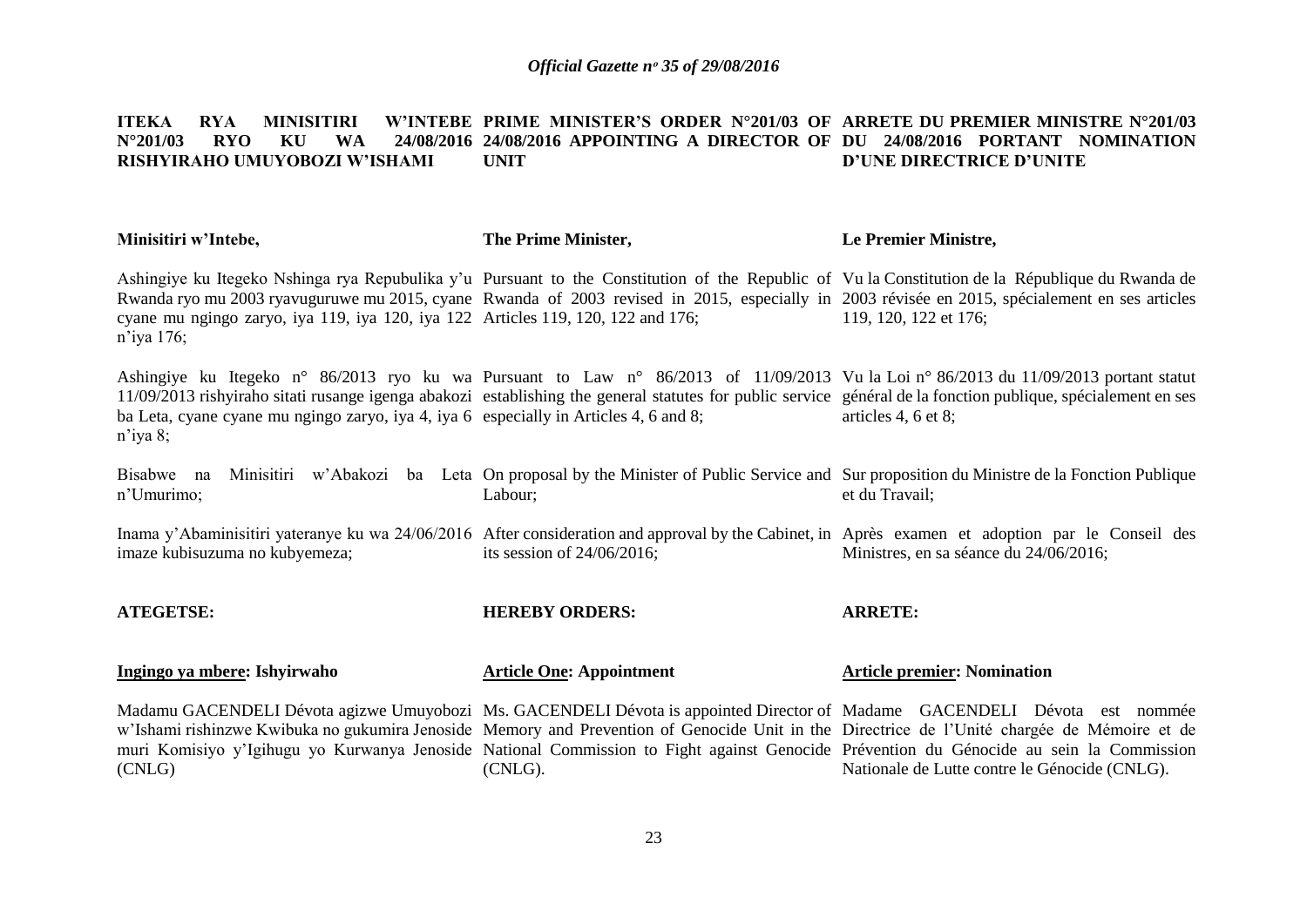| iri teka                                                                                                                                                                           | implementation of this Order                                                                                                                                              | Ingingo ya 2: Abashinzwe gushyira mu bikorwa Article 2: Authorities responsible for the Article 2: Autorités chargées de l'exécution du<br>présent arrêté                                                                                                                                                                                                                                                                                                                           |
|------------------------------------------------------------------------------------------------------------------------------------------------------------------------------------|---------------------------------------------------------------------------------------------------------------------------------------------------------------------------|-------------------------------------------------------------------------------------------------------------------------------------------------------------------------------------------------------------------------------------------------------------------------------------------------------------------------------------------------------------------------------------------------------------------------------------------------------------------------------------|
| wa Siporo n'Umuco na<br>teka,                                                                                                                                                      | with the implementation of this Order.                                                                                                                                    | Minisitiri w'Abakozi ba Leta n'Umurimo, Minisitiri The Minister of Public Service and Labour, the Le Ministre de la Fonction Publique et du Travail, le<br>Minisitiri w'Imari Minister of Sports and Culture and the Minister of Ministre des Sports et Culture et le Ministre des<br>n'Igenamigambi bashinzwe gushyira mu bikorwa iri Finance and Economic Planning the are entrusted Finances et de la Planification Economique sont<br>chargés de l'exécution du présent arrêté. |
| Ingingo ya 3: Ivanwaho ry'ingingo zinyuranyije Article 3: Repealing provision<br>n'iri teka                                                                                        |                                                                                                                                                                           | <b>Article 3: Disposition abrogatoire</b>                                                                                                                                                                                                                                                                                                                                                                                                                                           |
| zinyuranyije na ryo zivanyweho.                                                                                                                                                    | repealed.                                                                                                                                                                 | Ingingo zose z'amateka abanziriza iri kandi All prior provisions contrary to this Order are Toutes les dispositions antérieures contraires au<br>présent arrêté sont abrogées.                                                                                                                                                                                                                                                                                                      |
| Ingingo ya 4: Igihe iteka ritangira gukurikizwa Article 4: Commencement                                                                                                            |                                                                                                                                                                           | Article 4 : Entrée en vigueur                                                                                                                                                                                                                                                                                                                                                                                                                                                       |
| umukono. Agaciro karyo gahera ku wa 24/06/2016. signature. It takes effect as of 24/06/2016.                                                                                       |                                                                                                                                                                           | Iri teka ritangira gukurikizwa ku munsi rishyiriweho This Order comes into force on the date of its Le présent arrêté entre en vigueur le jour de sa<br>signature. Il sort ses effets à partir du 24/06/2016.                                                                                                                                                                                                                                                                       |
| Kigali, ku wa 24/08/2016<br>$(s\acute{e})$<br><b>MUREKEZI Anastase</b><br>Minisitiri w'Intebe<br>$(s\acute{e})$<br><b>UWIZEYE Judith</b><br>Minisitiri w'Abakozi ba Leta n'Umurimo | Kigali, on 24/08/2016<br>$(s\acute{e})$<br><b>MUREKEZI Anastase</b><br>Prime Minister<br>$(s\acute{e})$<br><b>UWIZEYE Judith</b><br>Minister of Public Service and Labour | Kigali, le 24/08/2016<br>$(s\acute{e})$<br><b>MUREKEZI Anastase</b><br><b>Premier Ministre</b><br>$(s\acute{e})$<br><b>UWIZEYE Judith</b><br>Ministre de la Fonction Publique et du Travail                                                                                                                                                                                                                                                                                         |
| Bibonywe kandi bishyizweho Ikirango cya<br>Repubulika:                                                                                                                             | Seen and sealed with the Seal of the<br><b>Republic:</b>                                                                                                                  | Vu et scellé du Sceau de la République :                                                                                                                                                                                                                                                                                                                                                                                                                                            |
| $(s\acute{e})$                                                                                                                                                                     | $(s\acute{e})$                                                                                                                                                            | $(s\acute{e})$                                                                                                                                                                                                                                                                                                                                                                                                                                                                      |
| <b>BUSINGYE Johnston</b>                                                                                                                                                           | <b>BUSINGYE Johnston</b>                                                                                                                                                  | <b>BUSINGYE Johnston</b>                                                                                                                                                                                                                                                                                                                                                                                                                                                            |
| Minisitiri w'Ubutabera / Intumwa Nkuru ya Leta Minister of Justice / Attorney General                                                                                              |                                                                                                                                                                           | Ministre de la Justice / Garde des Sceaux                                                                                                                                                                                                                                                                                                                                                                                                                                           |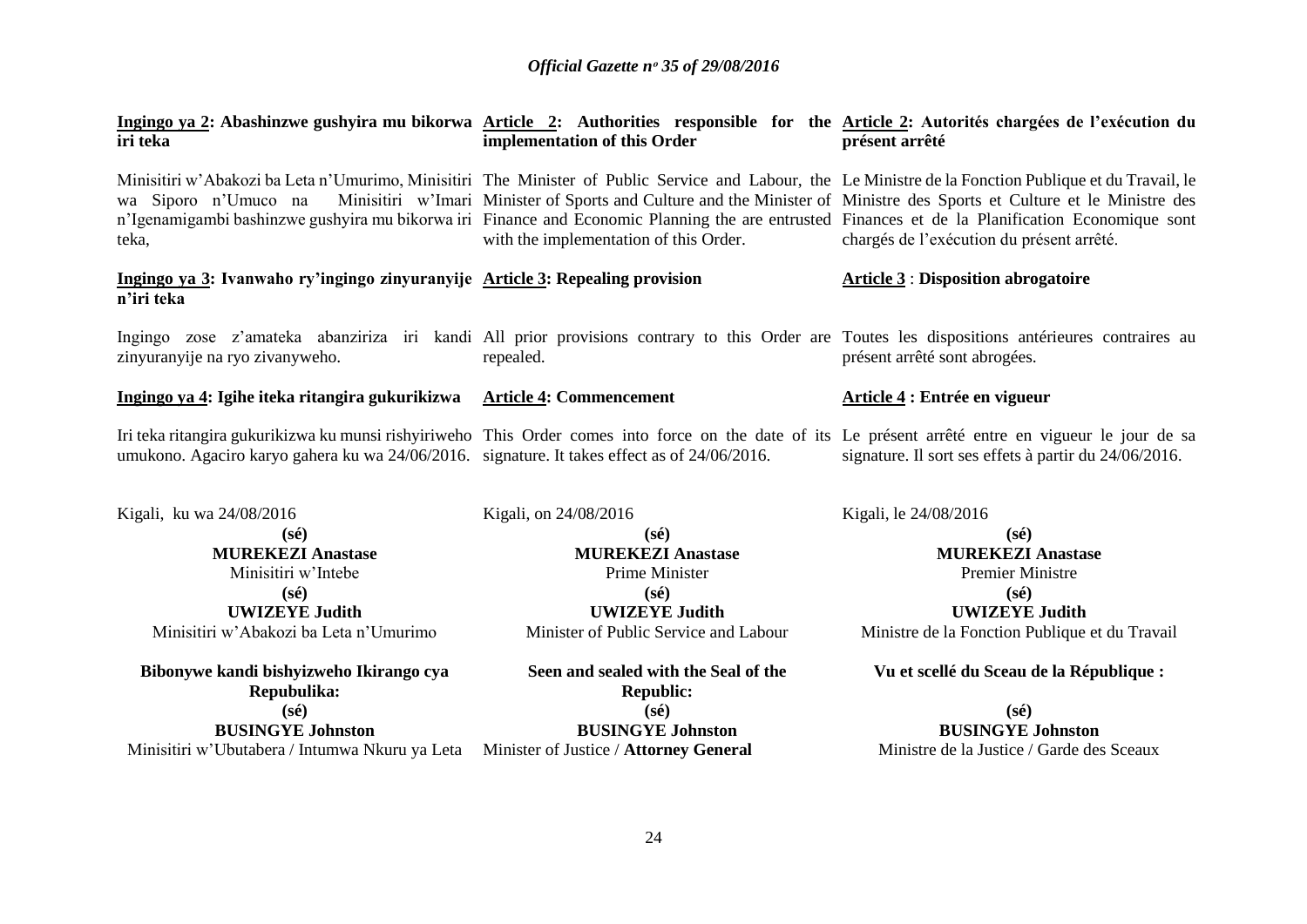#### **ITEKA RYA MINISITIRI W'INTEBE PRIME MINISTER'S ORDER N°202/03 OF ARRETE DU PREMIER MINISTRE N°202/03 N°202/03 RYO KU WA 24/08/2016 24/08/2016 APPOINTING A DIRECTOR OF DU 24/08/2016 PORTANT NOMINATION RISHYIRAHO UMUYOBOZI W'ISHAMI UNIT D'UN DIRECTEUR D'UNITE**

| <b>ISHAKIRO</b>                                                                                                                                     | <b>TABLE OF CONTENTS</b>        | <b>TABLE DES MATIERES</b>                 |
|-----------------------------------------------------------------------------------------------------------------------------------------------------|---------------------------------|-------------------------------------------|
| Ingingo ya mbere: Ishyirwaho                                                                                                                        | <b>Article One: Appointment</b> | <b>Article premier: Nomination</b>        |
| Ingingo ya 2: Abashinzwe gushyira mu bikorwa Article 2: Authorities responsible for the Article 2: Autorités chargées de l'exécution du<br>iri teka | implementation of this Order    | présent arrêté                            |
| Ingingo ya 3: Ivanwaho ry'ingingo zinyuranyije Article 3: Repealing provision<br>n'iri teka                                                         |                                 | <b>Article 3: Disposition abrogatoire</b> |
| Ingingo ya 4: Igihe iteka ritangira gukurikizwa                                                                                                     | <b>Article 4: Commencement</b>  | Article 4: Entrée en vigueur              |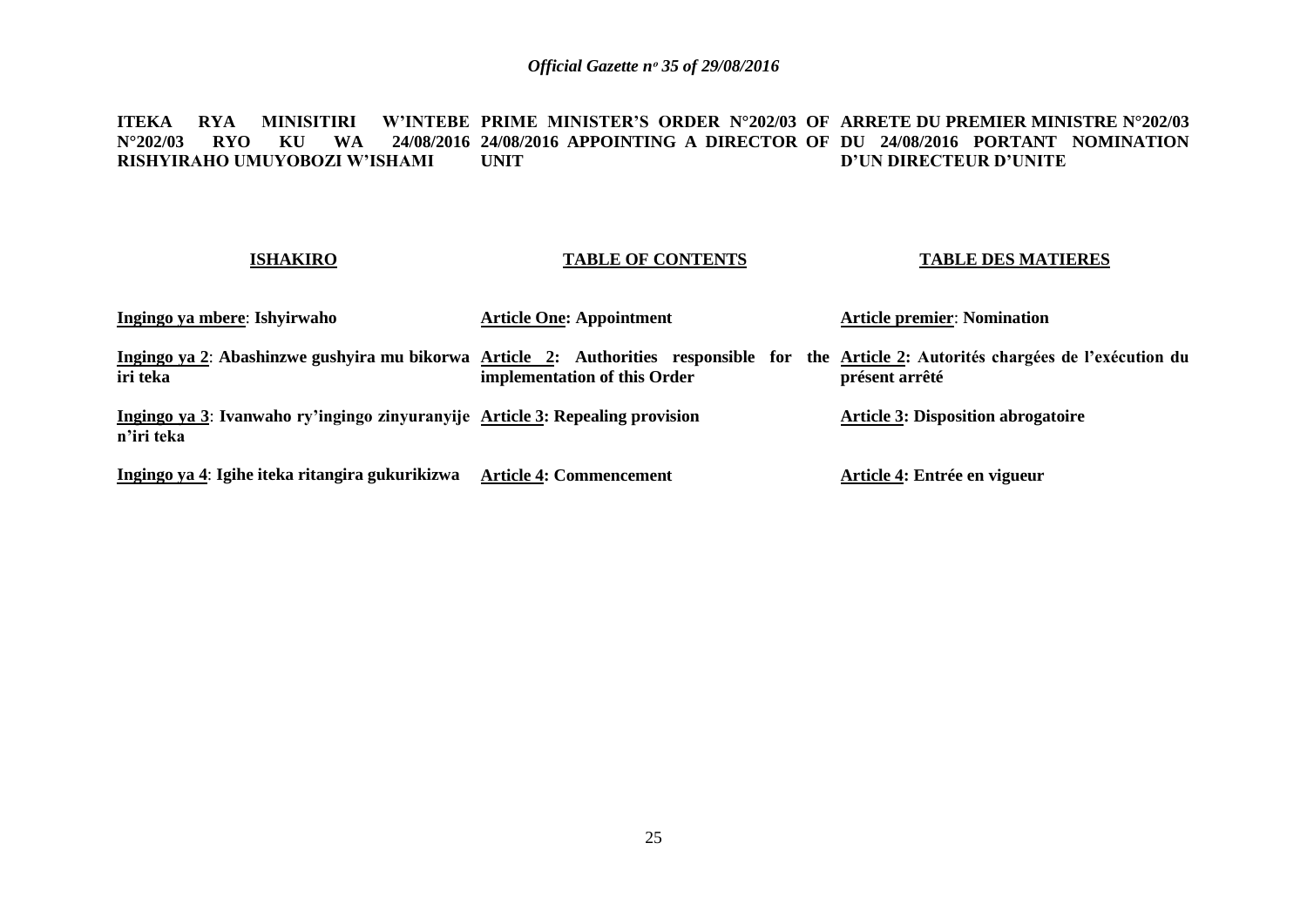#### **ITEKA RYA MINISITIRI W'INTEBE N°202/03 PRIME MINISTER'S ORDER N°202/03 OF ARRETE DU PREMIER MINISTRE N°202/03 RYO KU WA 24/08/2016 RISHYIRAHO 24/08/2016 APPOINTING A DIRECTOR OF DU 24/08/2016 PORTANT NOMINATION UMUYOBOZI W'ISHAMI UNIT D'UN DIRECTEUR D'UNITE**

| Minisitiri w'Intebe,                                                                | The Prime Minister,                | Le Premier Ministre,                                                                                                                                                                                                                                                                                                                                                                                                                                |
|-------------------------------------------------------------------------------------|------------------------------------|-----------------------------------------------------------------------------------------------------------------------------------------------------------------------------------------------------------------------------------------------------------------------------------------------------------------------------------------------------------------------------------------------------------------------------------------------------|
| cyane mu ngingo zaryo, iya 119, 120, 122 n'iya 176; Articles 119, 120, 122 and 176; |                                    | Ashingiye ku Itegeko Nshinga rya Repubulika y'u Pursuant to the Constitution of the Republic of Vu la Constitution de la République du Rwanda de<br>Rwanda ryo mu 2003 ryavuguruwe mu 2015, cyane Rwanda of 2003 revised in 2015, especially in 2003 révisée en 2015, spécialement en ses articles<br>119, 120, 122 et 176;                                                                                                                         |
| cyane cyane mu ngingo zaryo iya 4, iya 6 n'iya 8;                                   | especially in Articles 4, 6 and 8; | Ashingiye ku Itegeko N° 86/2013 of 11/09/2013 Pursuant to the Law n° 86/2013 of 11/09/2013 Vu la Loi n° 86/2013 of 11/09/2013 portant statut<br>ishyiraho sitati rusange igenga abakozi ba Leta, establishing the general statutes for public service, général de la fonction publique, spécialement en ses<br>articles 4, 6 et 8;                                                                                                                  |
| n'Umurimo;                                                                          | Labour;                            | Bisabwe na Minisitiri w'Abakozi ba Leta Upon proposal by the Minister of Public Service and Sur proposition du Ministre de la Fonction Publique<br>et du Travail;                                                                                                                                                                                                                                                                                   |
| imaze kubisuzuma no kubyemeza;                                                      | its session of $24/06/2016$ ;      | Inama y'abaminisitiri yateranye ku wa 24/06/2016, After consideration and approval by the Cabinet in Après examen et adoption par le Conseil des<br>Ministres en sa séance du 24/06/2016;                                                                                                                                                                                                                                                           |
| <b>ATEGETSE:</b>                                                                    | <b>HEREBY ORDERS:</b>              | <b>ARRETE:</b>                                                                                                                                                                                                                                                                                                                                                                                                                                      |
| Ingingo ya mbere: Ishyirwaho                                                        | <b>Article One: Appointment</b>    | <b>Article premier: Nomination</b>                                                                                                                                                                                                                                                                                                                                                                                                                  |
| Rwanda (RNRA).                                                                      | $(RNRA)$ .                         | Bwana AKUMUNTU Athanase agizwe Director of Mr.AKUMUNTU Athanase is appointed Director of Monsieur AKUMUNTU Athanase est nommé<br>Management Information System and IT Support Management Information System and IT Support Director of Management Information System and IT<br>Unit, mu Kigo gishinzwe Umutungo Kamere mu Unit in Rwanda Natural Resources Authority Support Unit au sein de l'Office Rwandais des<br>Ressources Naturelles (RNRA). |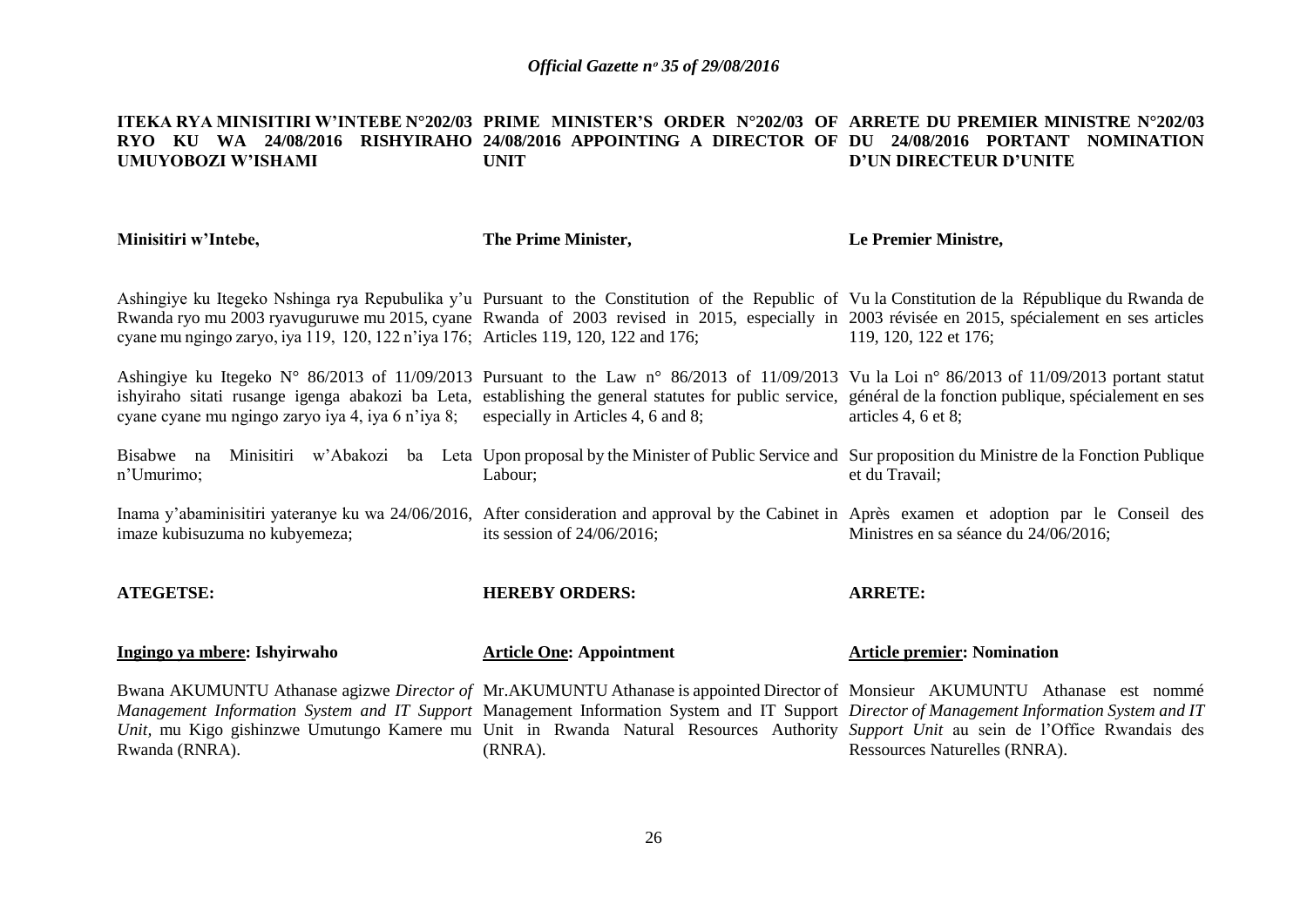| iri teka                                                                                                                                               | Ingingo ya 2: Abashinzwe gushyira mu bikorwa Article 2: Authorities responsible for the Article 2: Autorités chargées de l'exécution du<br>implementation of this Order                                                                                                                                                                                                                                                                                              | présent arrêté                                                                                                                                                     |
|--------------------------------------------------------------------------------------------------------------------------------------------------------|----------------------------------------------------------------------------------------------------------------------------------------------------------------------------------------------------------------------------------------------------------------------------------------------------------------------------------------------------------------------------------------------------------------------------------------------------------------------|--------------------------------------------------------------------------------------------------------------------------------------------------------------------|
| Minisitiri<br>w'Umutungokamere<br>na<br>teka.                                                                                                          | Minisitiri w'Abakozi ba Leta n'Umurimo, Minisitiri The Minister of Public Service and Labour, the Le Ministre de la Fonction Publique et du Travail, le<br>w'Imari Minister of Natural Resources and the Minister of Ministre des Ressources Naturelles et le Ministre<br>n'Igenamigambi bashinzwe gushyira mu bikorwa iri Finance and Economic Planning are entrusted with des Finances et de la Planification Economique sont<br>the implementation of this Order. | chargés de l'exécution du présent arrêté.                                                                                                                          |
| Ingingo ya 3: Ivanwaho ry'ingingo zinyuranyije Article 3: Repealing provision<br>n'iri teka                                                            |                                                                                                                                                                                                                                                                                                                                                                                                                                                                      | <b>Article 3: Disposition abrogatoire</b>                                                                                                                          |
| zinyuranye na ryo zivanyweho.                                                                                                                          | Ingingo zose z'amateka abanziriza iri kandi All prior provisions contrary to this Order are Toutes les dispositions antérieures et contraires au<br>repealed.                                                                                                                                                                                                                                                                                                        | présent arrêté sont abrogées.                                                                                                                                      |
| Ingingo ya 4: Igihe iteka ritangira gukurikizwa                                                                                                        | <b>Article 4: Commencement</b>                                                                                                                                                                                                                                                                                                                                                                                                                                       | Article 4: Entrée en vigueur                                                                                                                                       |
| umukono. Agaciro karyo gahera ku wa 24/06/2016. signature. It takes effect as of 24/06/2016.                                                           | Iri teka ritangira gukurikizwa ku munsi rishyiriweho This Order comes into force on the date of its Le présent arrêté entre en vigueur le jour de sa                                                                                                                                                                                                                                                                                                                 | signature. Il sort ses effets à partir du 24/06/2016.                                                                                                              |
| Kigali, ku wa 24/08/2016                                                                                                                               | Kigali, on 24/08/2016                                                                                                                                                                                                                                                                                                                                                                                                                                                | Kigali, le 24/08/2016                                                                                                                                              |
| $(s\acute{e})$<br><b>MUREKEZI Anastase</b><br>Minisitiri w'Intebe<br>$(s\acute{e})$<br><b>UWIZEYE Judith</b><br>Minisitiri w'Abakozi ba Leta n'Umurimo | $(s\acute{e})$<br><b>MUREKEZI Anastase</b><br>Prime Minister<br>$(s\acute{e})$<br><b>UWIZEYE Judith</b><br>Minister of Public Service and Labour<br>Seen and sealed with the Seal of the                                                                                                                                                                                                                                                                             | $(s\acute{e})$<br><b>MUREKEZI Anastase</b><br><b>Premier Ministre</b><br>$(s\acute{e})$<br><b>UWIZEYE Judith</b><br>Ministre de la Fonction Publique et du Travail |
| Bibonywe kandi bishyizweho Ikirango cya<br>Repubulika:                                                                                                 | <b>Republic:</b>                                                                                                                                                                                                                                                                                                                                                                                                                                                     | Vu et scellé du Sceau de la République :                                                                                                                           |
| $(s\acute{e})$<br><b>BUSINGYE Johnston</b><br>Minisitiri w'Ubutabera / Intumwa Nkuru ya Leta Minister of Justice / Attorney General                    | $(s\acute{e})$<br><b>BUSINGYE Johnston</b>                                                                                                                                                                                                                                                                                                                                                                                                                           | $(s\acute{e})$<br><b>BUSINGYE Johnston</b><br>Ministre de la Justice / Garde des Sceaux                                                                            |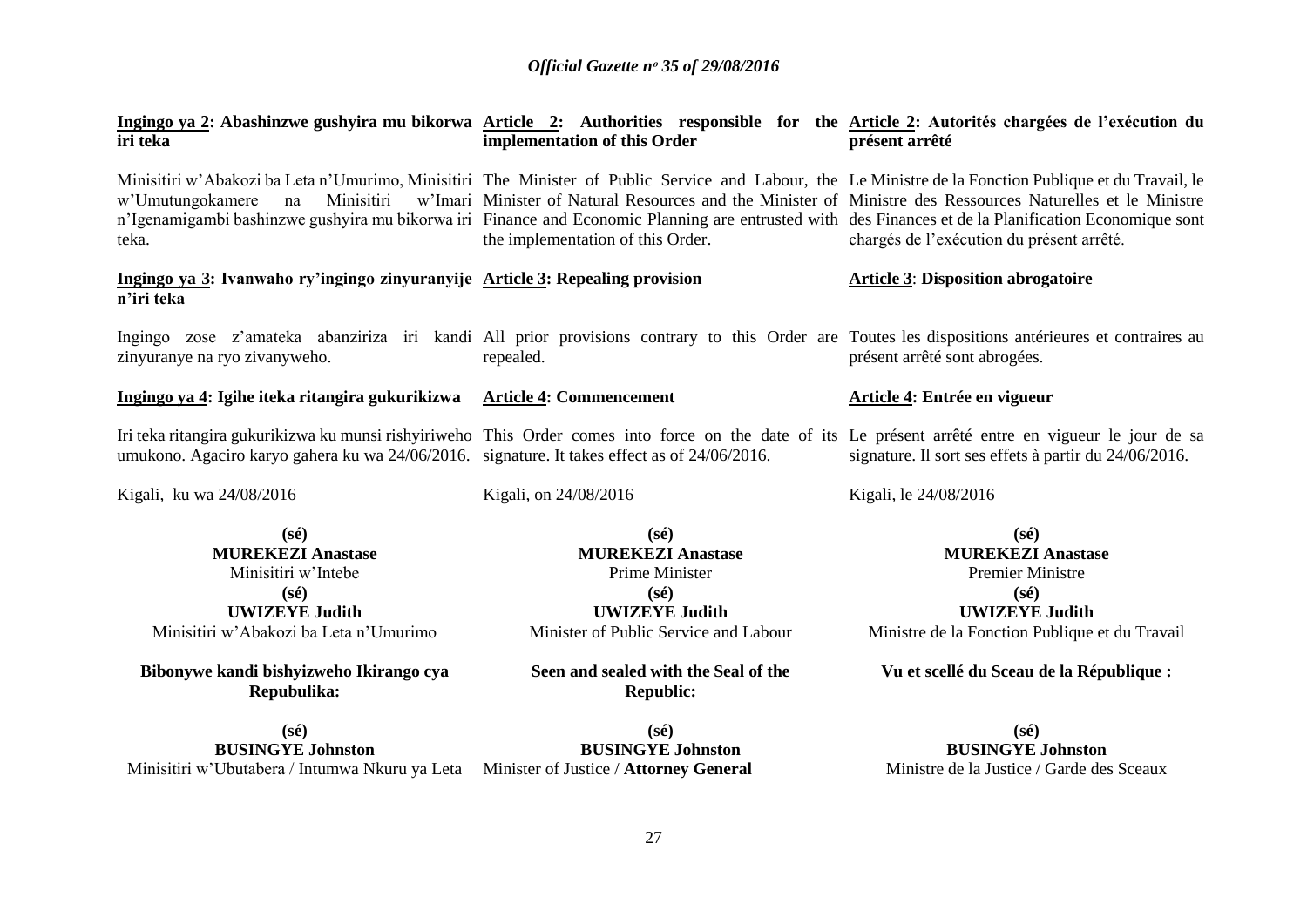**ITEKA RYA MINISITIRI W'INTEBE PRIME MINISTER'S ORDER N°203/03 OF ARRETE DU PREMIER MINISTRE N°203/03 N°203/03 RYO KU<br>RYEMERERA UMUY RYEMERERA UMUYOBOZI MUKURU RESIGNATION TO DIRECTOR GENERAL VOLONTAIRE D'UNE DIRECTRICE MURI MINISITERI GUSEZERA BURUNDU IN A MINISTRY KU KAZI 24/08/2016 GRANTING A DELIBERATE DU 24/08/2016 PORTANT DEMISSION GENERALE AU SEIN DU MINISTERE**

### **ISHAKIRO**

### **TABLE OF CONTENTS**

#### **TABLE DES MATIERES**

| Ingingo ya mbere : Gusezera burundu ku kazi                                                                                                         | Article One : Deliberate resignation | Article premier : Démission volontaire     |
|-----------------------------------------------------------------------------------------------------------------------------------------------------|--------------------------------------|--------------------------------------------|
| Ingingo ya 2: Abashinzwe gushyira mu bikorwa Article 2: Authorities responsible for the Article 2: Autorités chargées de l'exécution du<br>iri teka | implementation of this Order         | présent arrêté                             |
| Ingingo ya 3: Ivanwaho ry'ingingo zinyuranyije Article 3: Repealing provision<br>n'iri teka                                                         |                                      | <b>Article 3 : Disposition abrogatoire</b> |
| Ingingo ya 4: Igihe iteka ritangira gukurikizwa                                                                                                     | <b>Article 4 : Commencement</b>      | Article 4 : Entrée en vigueur              |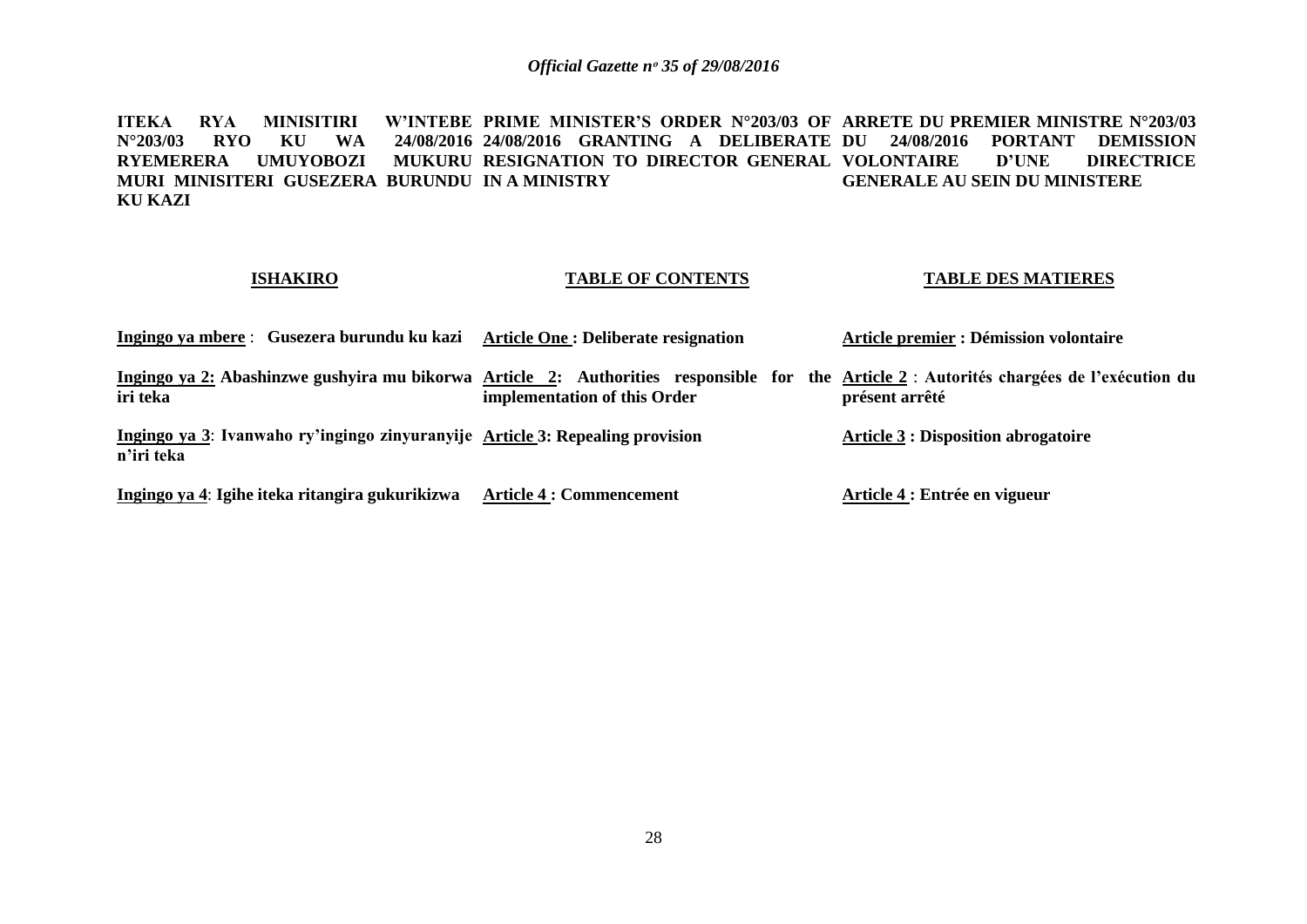#### **ITEKA RYA MINISITIRI W'INTEBE N°203/03 PRIME MINISTER'S ORDER N°203/03 OF ARRETE DU PREMIER MINISTRE N°203/03 RYO KU WA 24/08/2016 RYEMERERA 24/08/2016 GRANTING A DELIBERATE DU 24/08/2016 PORTANT DÉMISSION UMUYOBOZI MUKURU MURI MINISITERI RESIGNATION TO DIRECTOR GENERAL VOLONTAIRE D'UNE DIRECTRICE GUSEZERA BURUNDU KU KAZI IN A MINISTRY GENERALE AU SEIN DU MINISTERE**

| Minisitiri w'Intebe,                                                                                                                                                                                                                                                                                                                                                                                    | The Prime Minister,           | Le Premier Ministre,                                                                                                                                 |
|---------------------------------------------------------------------------------------------------------------------------------------------------------------------------------------------------------------------------------------------------------------------------------------------------------------------------------------------------------------------------------------------------------|-------------------------------|------------------------------------------------------------------------------------------------------------------------------------------------------|
| Ashingiye ku Itegeko Nshinga rya Repubulika y'u Pursuant to the Constitution of the Republic of Vu la Constitution de la République du Rwanda de<br>Rwanda ryo mu 2003 ryavuguruwe mu 2015, cyane Rwanda of 2003 revised in 2015, especially in 2003 révisée en 2015, spécialement en ses article<br>cyane mu ngingo yaryo iya 119, iya 120, iya 122 Article 119, 120, 122 and 176<br>$n$ 'iya 176;     |                               | 119, 120, 122 et 176;                                                                                                                                |
| Ashingiye ku Itegeko n° 86/2013 ryo ku wa Pursuant to Law n° 86/2013 of 11/09/2013 Vu la Loi n° 86/2013 du 11/09/2013 portant statut<br>11/09/2013 rishyiraho sitati rusange igenga abakozi establishing the general statutes for public service général de la fonction publique, spécialement en ses<br>ba Leta, cyane cyane mu ngingo yaryo ya 87 n'iya especially in Articles 87 and 88;<br>88;      |                               | articles 87 et 88;                                                                                                                                   |
| Bisabwe na<br>n'Umurimo;                                                                                                                                                                                                                                                                                                                                                                                | Labour;                       | Minisitiri w'Abakozi ba Leta On proposal by the Minister of Public Service and Sur proposition du Ministre de la Fonction Publique<br>et du Travail; |
| Inama y'Abaminisitiri yateranye ku wa 24/06/2016 After consideration and approval by the Cabinet, in Après examen et adoption par le Conseil des<br>imaze kubisuzuma no kubyemeza;                                                                                                                                                                                                                      | its session of $24/06/2016$ ; | Ministres, en sa séance du 24/06/2016;                                                                                                               |
| <b>ATEGETSE:</b>                                                                                                                                                                                                                                                                                                                                                                                        | <b>HEREBY ORDERS:</b>         | <b>ARRETE:</b>                                                                                                                                       |
| Ingingo ya mbere : Gusezera burundu ku kazi Article One : Deliberate resignation                                                                                                                                                                                                                                                                                                                        |                               | <b>Article premier : Démission volontaire</b>                                                                                                        |
| Madamu MUKAYIRANGA Solange, Umuyobozi Ms. MUKAYIRANGA Solange, Director General Il est accordée une démission volontaire à Madame<br>Mukuru ushinzwe Igenamigambi ry'Uburezi muri of Education Planning in the Ministry of Education MUKAYIRANGA Solange, Directrice Générale de<br>Minisiteri y'Uburezi (MINEDUC) yemerewe (MINEDUC) is granted a deliberate resignation.<br>gusezera burundu ku kazi. |                               | Planification de l'Education au sein du Ministère de<br>l'Education (MINEDUC).                                                                       |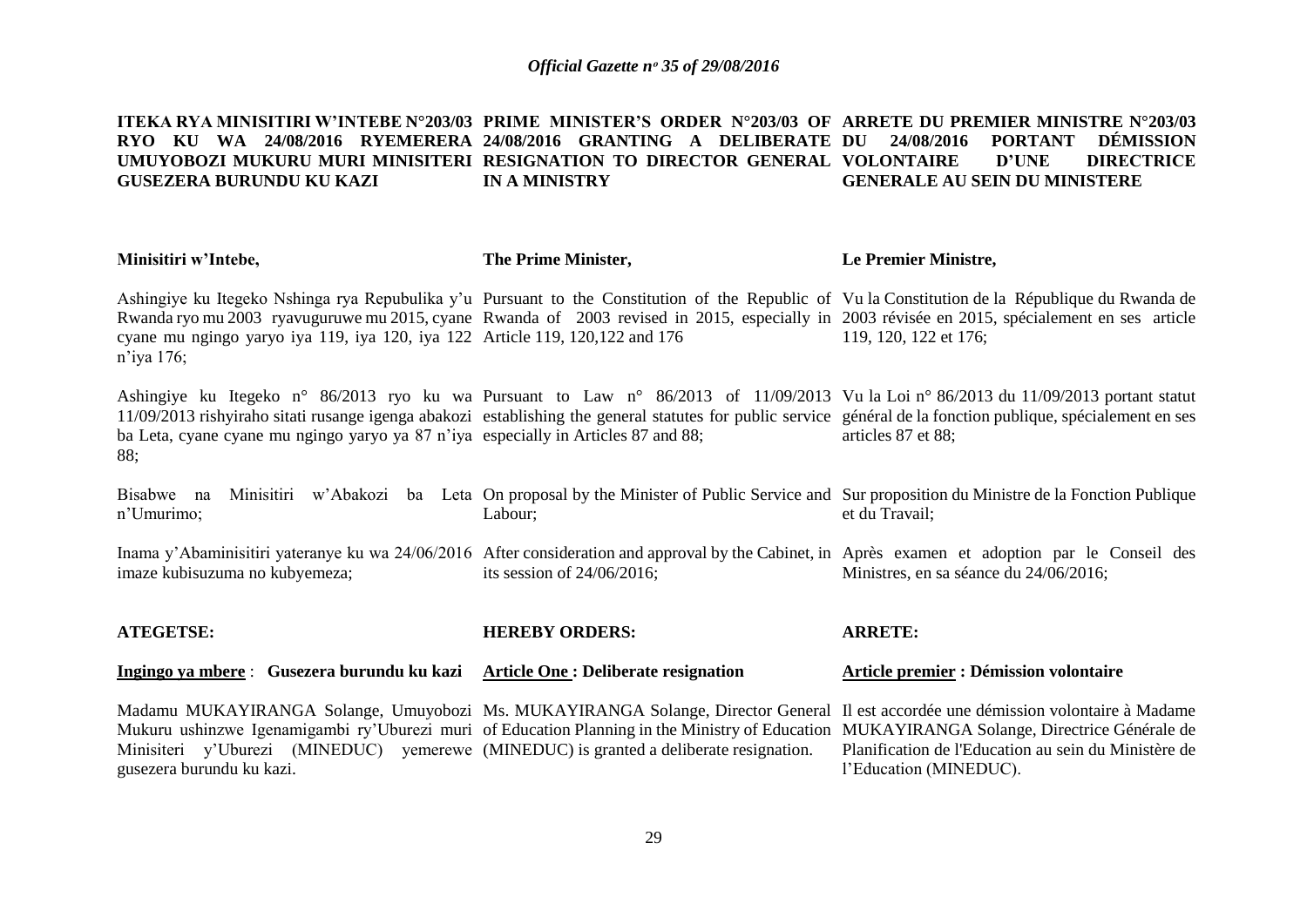| iri teka                                                                                                                                               | implementation of this Order                                                                                                                     | Ingingo ya 2: Abashinzwe gushyira mu bikorwa Article 2: Authorities responsible for the Article 2: Autorités chargées de l'exécution du<br>présent arrêté                                                                                                                                                                                                                                                                                           |
|--------------------------------------------------------------------------------------------------------------------------------------------------------|--------------------------------------------------------------------------------------------------------------------------------------------------|-----------------------------------------------------------------------------------------------------------------------------------------------------------------------------------------------------------------------------------------------------------------------------------------------------------------------------------------------------------------------------------------------------------------------------------------------------|
| bashinzwe gushyira mu bikorwa iri teka.                                                                                                                | implementation of this Order.                                                                                                                    | Minisitiri w'Abakozi ba Leta n'Umurimo, Minisitiri The Minister of Public Service and Labour, the La Ministre de la Fonction Publique et du Travail, le<br>w'Uburezi na Minisitiri w'Imari n'Igenamigambi Minister of Education and the Minister of Finance Ministre de l'Education et le Ministre des Finances<br>and Economic Planning are entrusted with the et de la Planification Economique sont chargés de<br>l'exécution du présent arrêté. |
| Ingingo ya 3: Ivanwaho ry'ingingo zinyuranyije Article 3: Repealing provision<br>n'iri teka                                                            |                                                                                                                                                  | <b>Article 3: Disposition abrogatoire</b>                                                                                                                                                                                                                                                                                                                                                                                                           |
| zinyuranyije na ryo zivanyweho.                                                                                                                        | repealed.                                                                                                                                        | Ingingo zose z'amateka abanziriza iri kandi All prior provisions contrary to this Order are Toutes les dispositions antérieures contraires au<br>présent arrêté sont abrogées.                                                                                                                                                                                                                                                                      |
| Ingingo ya 4: Igihe iteka ritangira gukurikizwa                                                                                                        | <b>Article 4: Commencement</b>                                                                                                                   | <b>Article 4: Entrée en vigueur</b>                                                                                                                                                                                                                                                                                                                                                                                                                 |
| umukono. Agaciro karyo gahera ku wa 24/06/2016. signature. It takes effect as of 24/06/2016.                                                           |                                                                                                                                                  | Iri teka ritangira gukurikizwa ku munsi rishyiriweho This Order comes into force on the date of its Le présent arrêté entre en vigueur le jour de sa<br>signature. Il sort ses effets à partir du 24/06/2016.                                                                                                                                                                                                                                       |
| Kigali, ku wa 24/08/2016                                                                                                                               | Kigali, on 24/08/2016                                                                                                                            | Kigali, le 24/08/2016                                                                                                                                                                                                                                                                                                                                                                                                                               |
| $(s\acute{e})$<br><b>MUREKEZI Anastase</b><br>Minisitiri w'Intebe<br>$(s\acute{e})$<br><b>UWIZEYE Judith</b><br>Minisitiri w'Abakozi ba Leta n'Umurimo | $(s\acute{e})$<br><b>MUREKEZI Anastase</b><br>Prime Minister<br>$(s\acute{e})$<br><b>UWIZEYE Judith</b><br>Minister of Public Service and Labour | $(s\acute{e})$<br><b>MUREKEZI Anastase</b><br><b>Premier Ministre</b><br>$(s\acute{e})$<br><b>UWIZEYE Judith</b><br>Ministre de la Fonction Publique et du Travail                                                                                                                                                                                                                                                                                  |
| Bibonywe kandi bishyizweho Ikirango cya<br>Repubulika:                                                                                                 | Seen and sealed with the Seal of the<br><b>Republic:</b>                                                                                         | Vu et scellé du Sceau de la République:                                                                                                                                                                                                                                                                                                                                                                                                             |
| $(s\acute{e})$<br><b>BUSINGYE Johnston</b><br>Minisitiri w'Ubutabera / Intumwa Nkuru ya Leta Minister of Justice / Attorney General                    | $(s\acute{e})$<br><b>BUSINGYE Johnston</b>                                                                                                       | $(s\acute{e})$<br><b>BUSINGYE Johnston</b><br>Ministre de la Justice / Garde des Sceaux                                                                                                                                                                                                                                                                                                                                                             |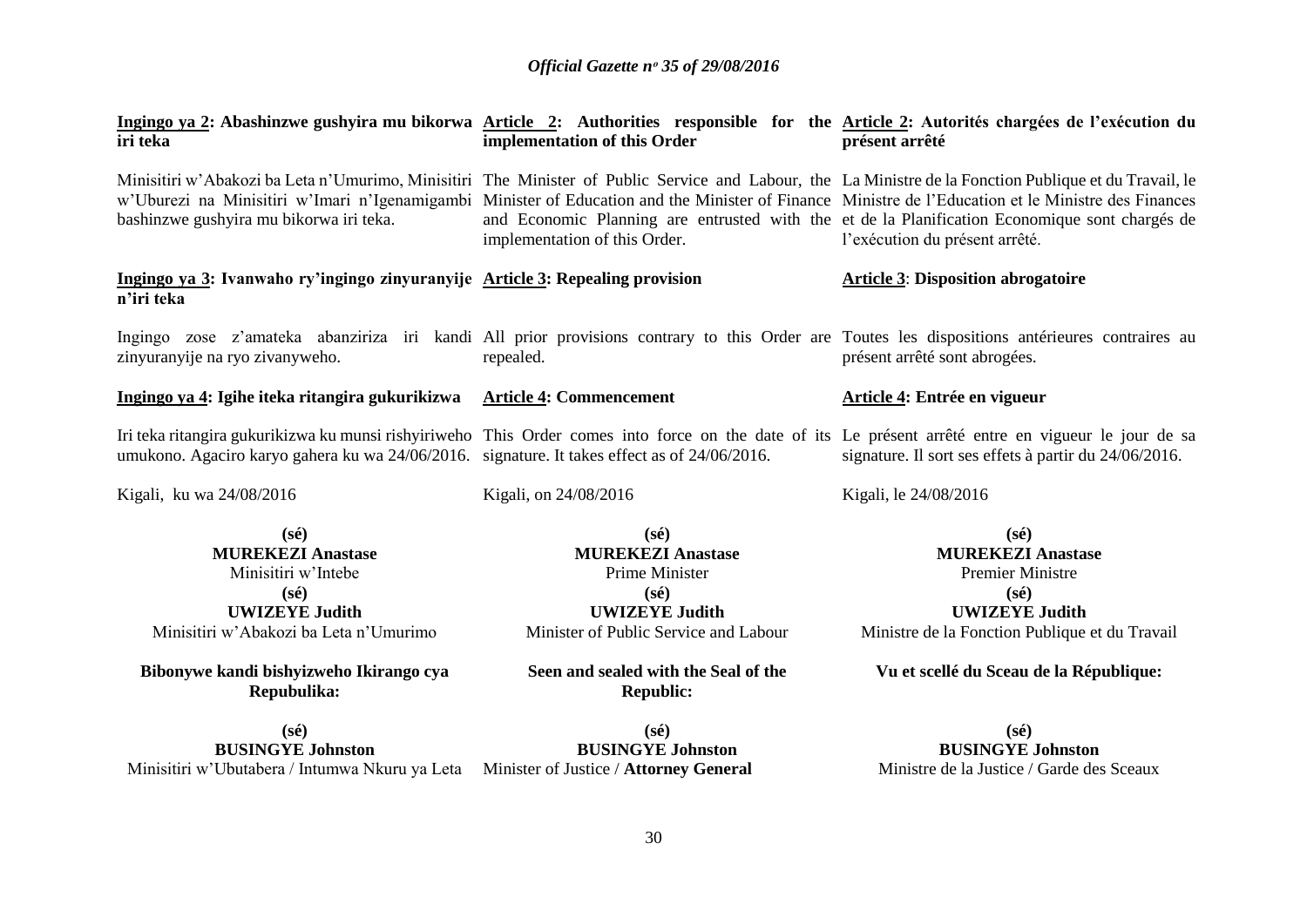**ITEKA RYA MINISITIRI W'INTEBE PRIME MINISTER'S ORDER N°204/03 OF ARRETE DU PREMIER MINISTRE N°204/03 N°204/03 RYO KU WA 24/08/2016 24/08/2016 DISMISSING A DIVISION DU 24/08/2016 PORTANT REVOCATION RYIRUKANA BURUNDU** *DIVISION MANAGER*  **DIVISION MANAGER D'UN CHEF DE DIVISION**

#### **ISHAKIRO**

### **TABLE OF CONTENTS**

**TABLE DES MATIERES**

| Ingingo ya mbere: Kwirukanwa burundu                                                         | <b>Article one: Dismissal</b>                                                | <b>Article 2 : Révocation</b>                                     |
|----------------------------------------------------------------------------------------------|------------------------------------------------------------------------------|-------------------------------------------------------------------|
| Ingingo ya 2 : Abashinzwe gushyira mu bikorwa<br>iri teka                                    | Article 2: Authorities<br>responsible<br>for<br>implementation of this Order | Article 3: Autorités chargées de l'exécution du<br>présent arrêté |
| Ingingo ya 3: Ivanwaho ry'ingingo zinyuranyije Article 3 : Repealing provision<br>n'iri teka |                                                                              | <b>Article 4 : Disposition abrogatoire</b>                        |
| Ingingo ya 4 : Igihe iteka ritangira gukurikizwa                                             | <b>Article 4 : Commencement</b>                                              | Article 5 : Entrée en vigueur                                     |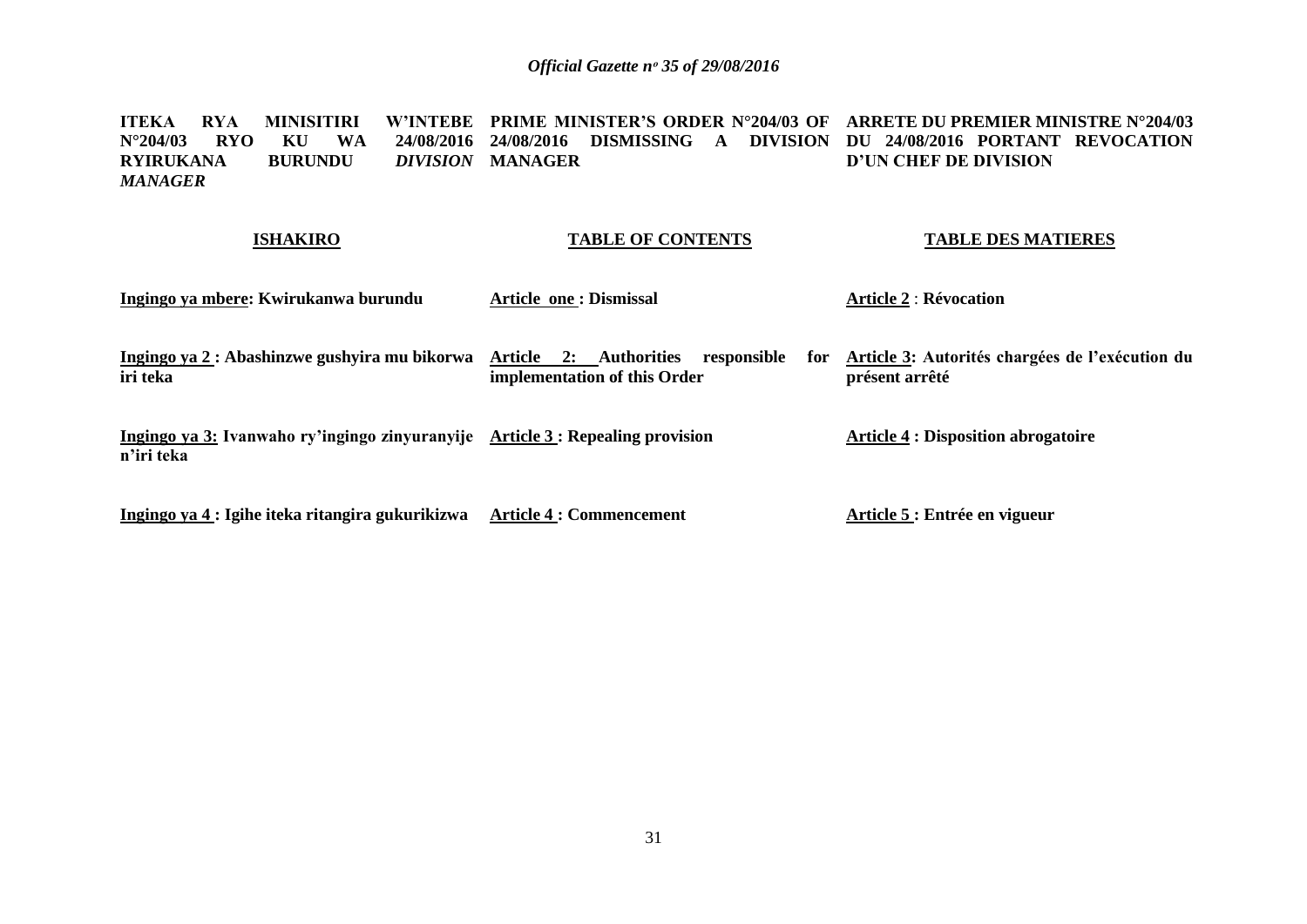**ITEKA RYA MINISITIRI N°204/03 RYO KU WA RYIRUKANA BURUNDU** *DIVISION MANAGER*  **Minisitiri w'Intebe,** Ashingiye ku Itegeko Nshinga rya Repubulika y'u Pursuant to the Constitution of the Republic of Vu la Constitution de la République du Rwanda Rwanda ryo mu 2003 ryavuguruwe mu 2015, cyane Rwanda of 2003 revised in 2015, especially in de 2003 révisée en 2015, spécialement en ses cyane mu ngingo zaryo, iya 119, iya 120, iya 122 Articles 119, 120, 122 and 176; n'iya 176; Ashingiye ku Itegeko n° 86/2013 ryo ku wa Pursuant to Law n° 86/2013 of 11/09/2013 VulaLoin°86/2013 du 11/09/2013 portant statut 11/09/2013 rishyiraho sitati rusange igenga abakozi establishing the general statutes for public service, ba Leta, cyane cyane mu ngingo zaryo ya 86 n'iya especially in Articles 86 and 98; 98; Ashingiye ku Iteka rya Perezida n° 65/01 ryo ku wa 04/03/2014 rigena uburyo bwo gutanga ibihano ku bakozi ba Leta bakoze amakosa mu kazi, cyane cyane mu ngingo yaryo ya 15; Bisabwe na Minisitiri w'Abakozi ba Leta On proposal by the Minister of Public Service and n'Umurimo; Inama y'Abaminisitiri yateranye ku wa 24/06/2016 imaze kubisuzuma no kubyemeza; **ATEGETSE: Ingingo ya ya mbere: Kwirukanwa burundu ku Article one : Dismissal kazi** Dr. KAREMA Corine yirukanwe burundu mu Dr. KAREMA Corine is dismissed from public bakozi ba Leta kubera amakosa akomeye yakoze mu service due to her gross misconducts. kazi. W'INTEBE DRAFT PRIME MINISTER'S ORDER ARRETE **N°204/03 OF 24/08/2016 DISMISSING A DIVISION MANAGER The Prime Minister,** Pursuant to Presidential Order nº 65/01 of Vu l'Arreté Présidentiel nº 65/01 du 04/03/2014 04/03/2014 determining modalities of imposing portant modalités d'application du régime disciplinary sanctions to public servants, especially in Article 15; Labour; After consideration and approval by the Cabinet, in its session of 24/06/2016; **HEREBY ORDERS: DU PREMIER MINISTRE N°204/03 DU 24/08/2016 PORTANT REVOCATION D'UN CHEF DE DIVISION Le Premier Ministre,** articles 119, 120, 122 et 176; général de la fonction publique, spécialement en ses articles 86 et 98; disciplinaire aux agents de l'Etat, spécialement en son article 15; Sur proposition du Ministre de la Fonction Publique et du Travail; Après examen et adoption par le Conseil des Ministres en sa séance du 24/06/2016; **ARRETE: Article premier : Révocation**  Dr. KAREMA Corine est révoquée de la fonction publique pour ses fautes graves.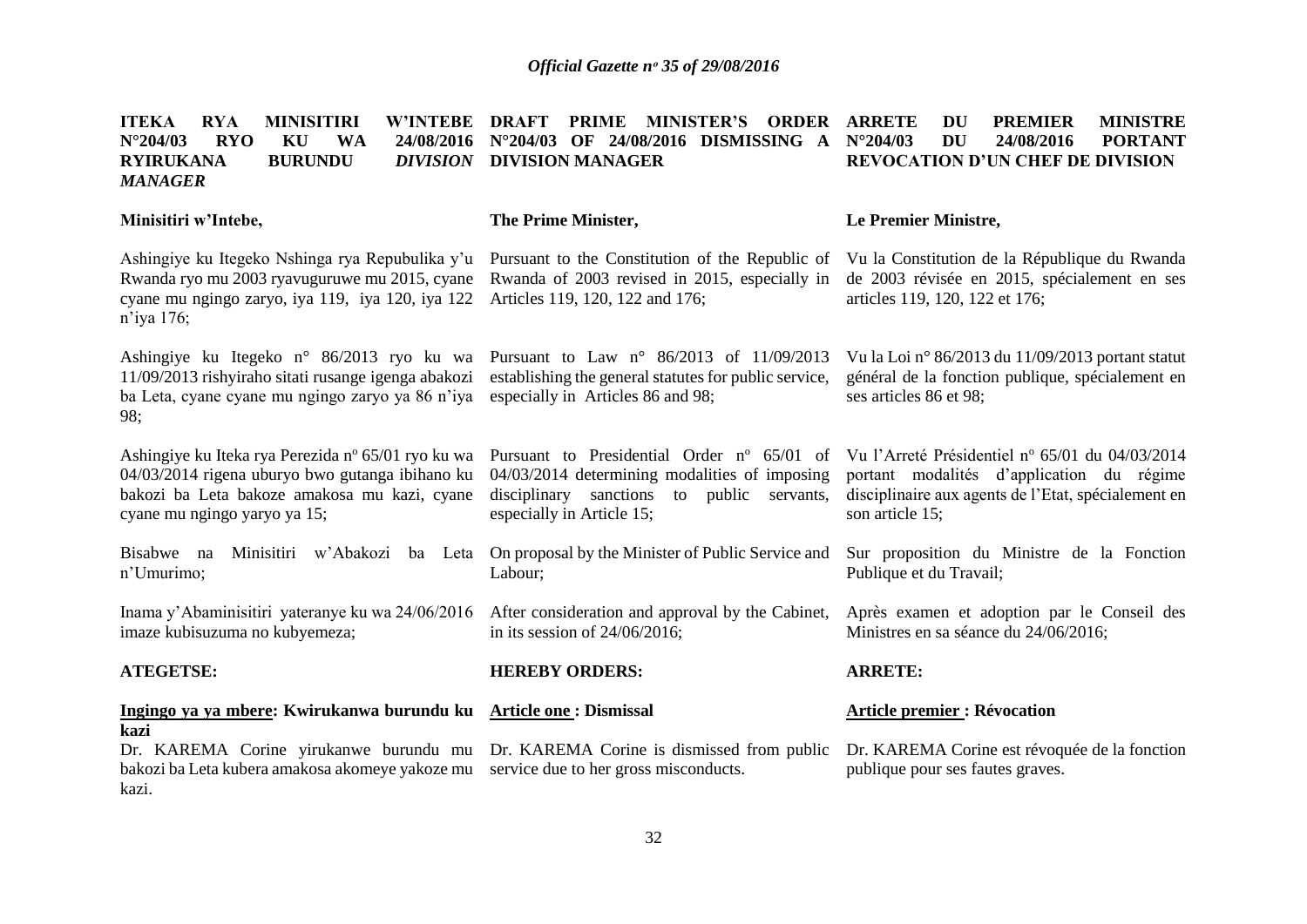| Ingingo ya 2: Abashinzwe gushyira mu bikorwa<br>iri teka                                                                                                                                                         | <b>Article 2:</b> Authorities responsible<br>for<br>implementation of this Order                                                                                                                             | Article 2: Autorités chargées de l'exécution du<br>présent arrête                                                                                                                                              |
|------------------------------------------------------------------------------------------------------------------------------------------------------------------------------------------------------------------|--------------------------------------------------------------------------------------------------------------------------------------------------------------------------------------------------------------|----------------------------------------------------------------------------------------------------------------------------------------------------------------------------------------------------------------|
| Minisitiri w'Abakozi ba Leta n'Umurimo na<br>Minisititi w'Imari n'Igenamigambi bashinzwe<br>gushyira mu bikorwa iri teka.                                                                                        | The Minister of Public Service and Labour and the<br>Minister of Finance and Economic Planning are<br>entrusted with the implementation of this Order.                                                       | Le Ministre de la Fonction Publique et du Travail<br>et le Ministre des finances et de la Planification<br>Economique sont chargés de l'exécution du<br>présent arrêté.                                        |
| Ingingo ya 3: Ivanwaho ry'ingingo zinyuranyije Article 3: Repealing provision<br>n'iri teka                                                                                                                      |                                                                                                                                                                                                              | <b>Article 3: Disposition abrogatoire</b>                                                                                                                                                                      |
| Ingingo zose z'amateka abanziriza iri kandi All prior provisions contrary to this Order are<br>zinyuranyije na ryo zivanyweho.                                                                                   | repealed.                                                                                                                                                                                                    | Toutes les dispositions antérieures contraires au<br>présent arrêté sont abrogées.                                                                                                                             |
| Ingingo ya 4: Igihe iteka ritangira gukurikizwa                                                                                                                                                                  | <b>Article 4: Commencement</b>                                                                                                                                                                               | Article 4 : Entrée en vigueur                                                                                                                                                                                  |
| Iri teka ritangira gukurikizwa ku munsi rishyiriweho<br>umukono. Agaciro karyo gahera ku wa 25/05/2016.                                                                                                          | This Order comes into force on the date of its<br>signature. It takes effect as of 25/05/2016.                                                                                                               | Le présent arrêté entre en vigueur le jour de sa<br>signature. Il sort ses effets à partir du 25/05/2016.                                                                                                      |
| Kigali, ku wa 24/08/2016                                                                                                                                                                                         | Kigali, on 24/08/2016                                                                                                                                                                                        | Kigali, le 24/08/2016                                                                                                                                                                                          |
| $(s\acute{e})$<br><b>MUREKEZI Anastase</b><br>Minisitiri w'Intebe<br>$(s\acute{e})$<br><b>UWIZEYE Judith</b><br>Minisitiri w'Abakozi ba Leta n'Umurimo<br>Bibonywe kandi bishyizweho Ikirango cya<br>Repubulika: | $(s\acute{e})$<br><b>MUREKEZI Anastase</b><br>Prime Minister<br>$(s\acute{e})$<br><b>UWIZEYE Judith</b><br>Minister of Public Service and Labour<br>Seen and sealed with the Seal of the<br><b>Republic:</b> | $(s\acute{e})$<br><b>MUREKEZI Anastase</b><br><b>Premier Ministre</b><br>$(s\acute{e})$<br><b>UWIZEYE Judith</b><br>Ministre de la Fonction Publique et du Travail<br>Vu et scellé du Sceau de la République : |
| $(s\acute{e})$<br>DIKIMAYE I J                                                                                                                                                                                   | $(s\acute{e})$<br>DIKIMIOVE I J                                                                                                                                                                              | $(s\acute{e})$<br>DIKIMIOVE I J                                                                                                                                                                                |

**BUSINGYE Johnston** Minisitiri w'Ubutabera / Intumwa Nkuru ya Leta Minister of Justice / **Attorney General**

**BUSINGYE Johnston**

**BUSINGYE Johnston** Ministre de la Justice / Garde des Sceaux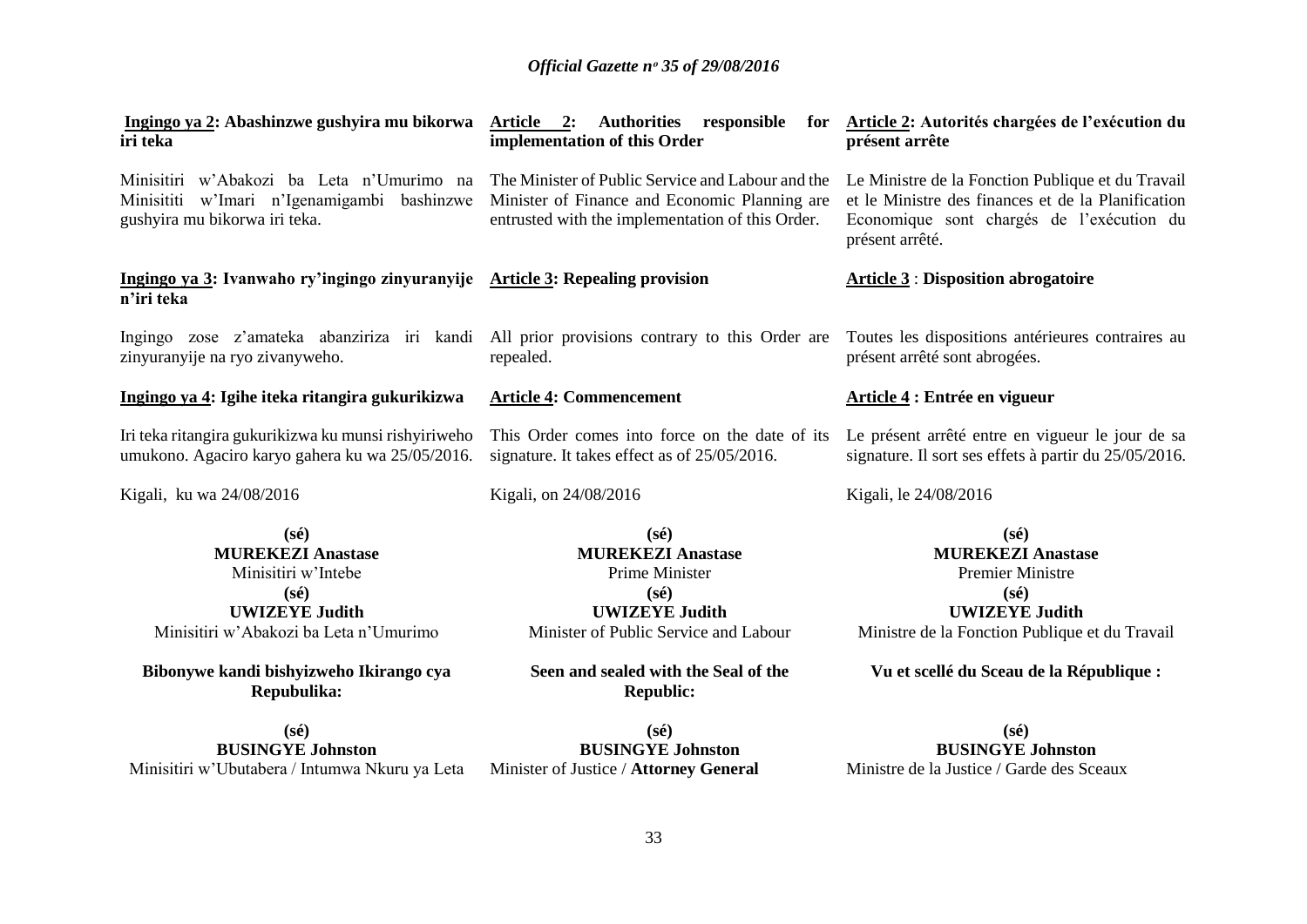ITEKA RYA MINISITIRI W'INTEBE PRIME-MINISTER'S-ORDER-N°205/03-OF ARRETE DU PREMIER MINISTRE **N°205/03 RYO KU WA<br>RYIRUKANA BURUNDU**  $\overline{RVIRUKANA}$ *MANAGER* **24/08/2016 DISMISSING A DIVISION DIVISION MANAGER N°205/03 DU 24/08/2016 PORTANT REVOCATION D'UN CHEF DE DIVISION**

### **ISHAKIRO**

## **TABLE OF CONTENTS**

### **TABLE DES MATIERES**

| Ingingo ya mbere: Kwirukanwa burundu                         | <b>Article One : Dismissal</b>                                                              | <b>Article premier : Révocation</b>                               |
|--------------------------------------------------------------|---------------------------------------------------------------------------------------------|-------------------------------------------------------------------|
| Ingingo ya 2 : Abashinzwe gushyira mu bikorwa<br>iri teka    | <b>Authorities</b><br>Article<br>responsible<br>2:<br>for :<br>implementation of this Order | Article 2: Autorités chargées de l'exécution du<br>présent arrêté |
| Ingingo ya 3: Ivanwaho ry'ingingo zinyuranyije<br>n'iri teka | <b>Article 3 : Repealing provision</b>                                                      | <b>Article 3 : Disposition abrogatoire</b>                        |
| Ingingo ya 4: Igihe iteka ritangira gukurikizwa              | <b>Article 4 : Commencement</b>                                                             | Article 4 : Entrée en vigueur                                     |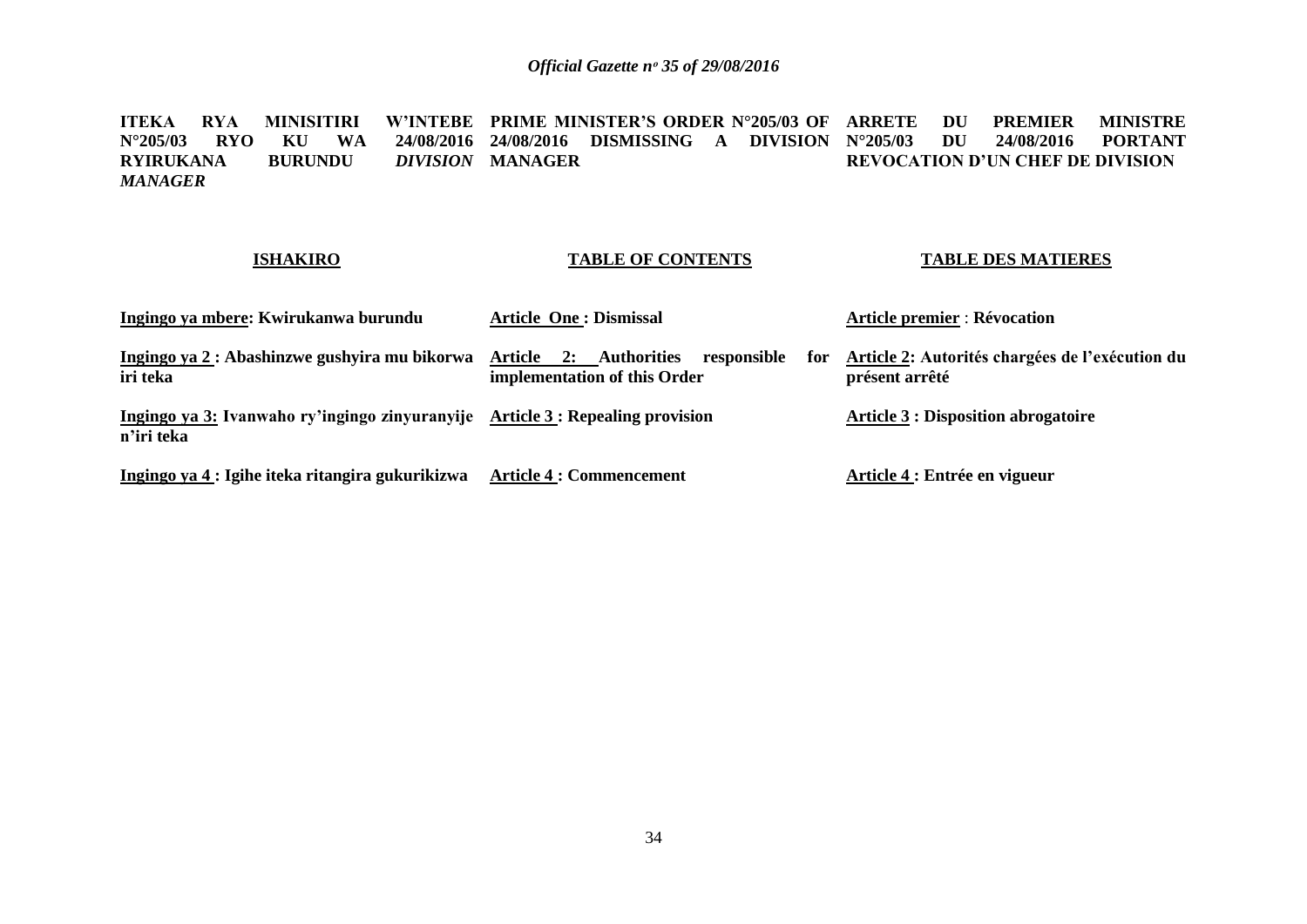**ITEKA RYA MINISITIRI N°205/03 RYO KU WA RYIRUKANA BURUNDU** *DIVISION MANAGER* **Minisitiri w'Intebe,** Ashingiye ku Itegeko Nshinga rya Repubulika y'u Pursuant to the Constitution of the Republic of Vu la Constitution de la République du Rwanda Rwanda ryo mu 2003 ryavuguruwe mu 2015, cyane Rwanda of 2003 revised in 2015, especially in de 2003 révisée en 2015, spécialement en ses cyane mu ngingo zaryo, iya 119, iya 120, iya 122 Articles 119, 120, 122 and 176; n'iya 176; Ashingiye ku Itegeko n° 86/2013 ryo ku wa Pursuant to the Law n° 86/2013 of 11/09/2013 Vu la Loi n° 86/2013 du 11/09/2013 portant statut 11/09/2013 rishyiraho sitati rusange igenga abakozi establishing the general statutes for public service, ba Leta, cyane cyane mu ngingo yaryo ya 86 n'iya especially in Articles 86 and 98; 98; Ashingiye ku Iteka rya Perezida n° 65/01 ryo ku wa 04/03/2014 rigena uburyo bwo gutanga ibihano ku bakozi ba Leta bakoze amakosa mu kazi, cyane cyane mu ngingo yaryo ya 15; Bisabwe na Minisitiri w'Abakozi ba Leta On proposal by the Minister of Public Service and n'Umurimo; Inama y'Abaminisitiri yateranye ku wa 24/06/2016 imaze kubisuzuma no kubyemeza; **ATEGETSE: Ingingo ya ya mbere: Kwirukanwa burundu ku Article one: Dismissal kazi** Bwana MUGUME Nathan, yirukanwe burundu mu Mr. MUGUME Nathan is dismissed from public bakozi ba Leta kubera amakosa akomeye yakoze mu service due to his gross misconducts. kazi. **PRIME MINISTER'S ORDER N°205/03 OF 24/08/2016 DISMISSING A DIVISION**  *DIVISION* MANAGER **The Prime Minister,** Pursuant to Presidential Order nº 65/01 of Vu l'Arreté Présidentiel nº 65/01 du 04/03/2014 04/03/2014 determining modalities of imposing disciplinary sanctions to public servants, especially in Article 15; Labour; After consideration and approval by the Cabinet, in its session of 24/06/2016; **HEREBY ORDERS: DU PREMIER MINISTRE N°205/03 DU 24/08/2016 PORTANT REVOCATION D'UN CHEF DE DIVISION Le Premier Ministre,** articles 119, 120, 122 et 176; général de la fonction publique, spécialement en ses articles 86 et 98; portant modalités d'application du régime disciplinaire aux agents de l'Etat, spécialement en son article 15; Sur proposition du Ministre de la Fonction Publique et du Travail; Après examen et adoption par le Conseil des Ministres, en sa séance du 24/06/2016; **ARRETE: Article premier: Révocation**  Mr. MUGUME Nathan est révoqué de la fonction publique pour ses fautes graves.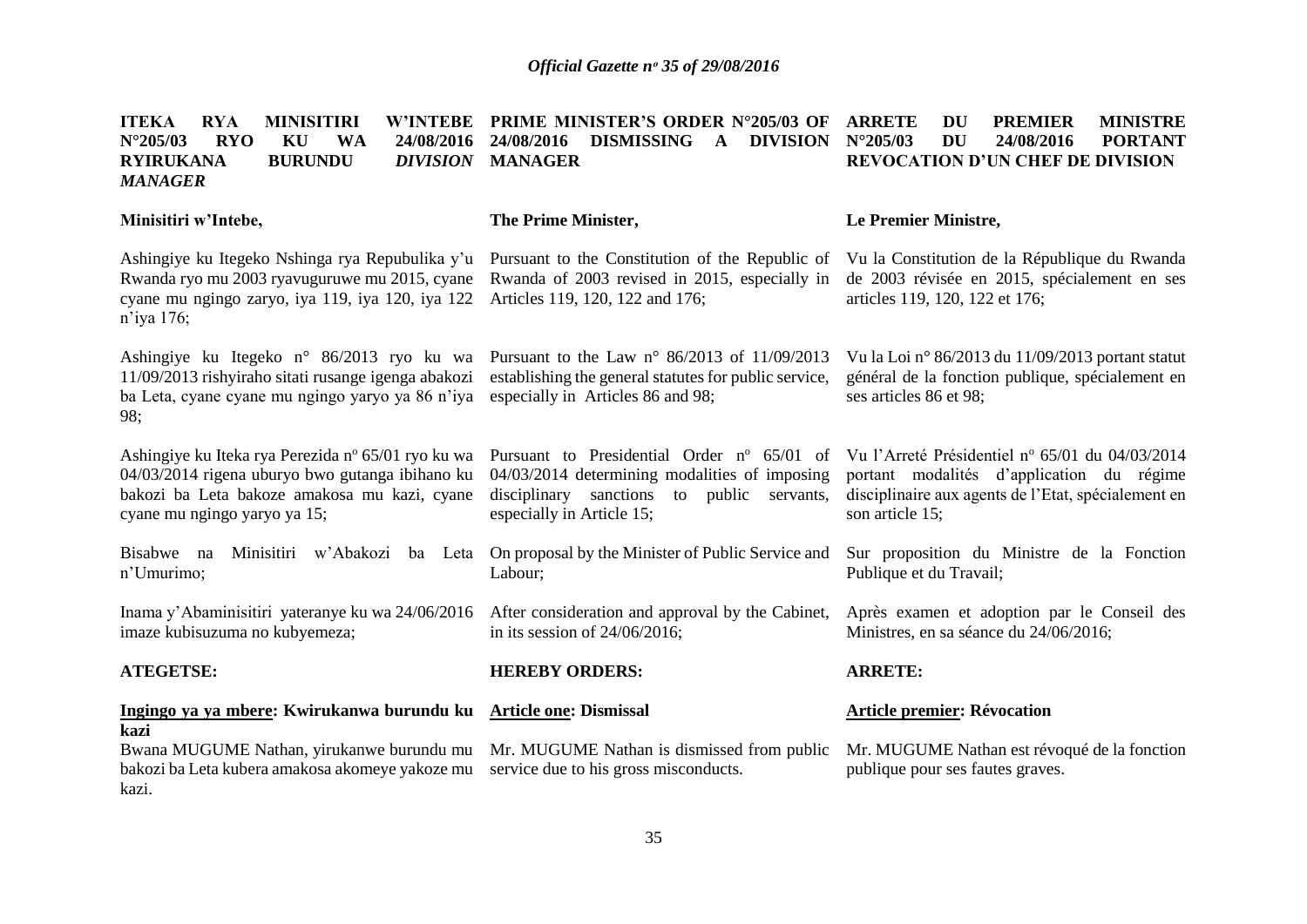| Ingingo ya 2: Abashinzwe gushyira mu bikorwa<br>iri teka                                                                                                                                                         | Article 2: Authorities responsible<br>for<br>implementation of this Order                                                                                                                                    | Article 2: Autorités chargées de l'exécution du<br>présent arrête                                                                                                                                              |
|------------------------------------------------------------------------------------------------------------------------------------------------------------------------------------------------------------------|--------------------------------------------------------------------------------------------------------------------------------------------------------------------------------------------------------------|----------------------------------------------------------------------------------------------------------------------------------------------------------------------------------------------------------------|
| Minisitiri w'Abakozi ba Leta n'Umurimo na<br>w'Imari n'Igenamigambi<br>basabwe<br>Minisititi<br>gushyira mu bikorwa iri teka.                                                                                    | The Minister of Public Service and Labour and the<br>Minister of Finance and Economic Planning are<br>entrusted with the implementation of this Order.                                                       | Le Ministre de la Fonction Publique et du Travail<br>et le Ministre des finances et de la Planification<br>Economique sont chargés de l'exécution du<br>présent arrêté.                                        |
| Ingingo ya 3: Ivanwaho ry'ingingo zinyuranyije Article 3: Repealing provision<br>n'iri teka                                                                                                                      |                                                                                                                                                                                                              | <b>Article 3: Disposition abrogatoire</b>                                                                                                                                                                      |
| Ingingo zose z'amateka abanziriza iri kandi All prior provisions contrary to this Order are<br>zinyuranyije na ryo zivanyweho.                                                                                   | repealed.                                                                                                                                                                                                    | Toutes les dispositions antérieures contraires au<br>présent arrêté sont abrogées.                                                                                                                             |
| Ingingo ya 4: Igihe iteka ritangira gukurikizwa                                                                                                                                                                  | <b>Article 4: Commencement</b>                                                                                                                                                                               | Article 4 : Entrée en vigueur                                                                                                                                                                                  |
| Iri teka ritangira gukurikizwa ku munsi rishyiriweho<br>umukono. Agaciro karyo gahera ku wa 25/05/2016.                                                                                                          | This Order comes into force on the date of its<br>signature. It takes effect as of 25/05/2016.                                                                                                               | Le présent arrêté entre en vigueur le jour de sa<br>signature. Il sort ses effets à partir du 25/05/2016.                                                                                                      |
| Kigali, ku wa 24/08/2016                                                                                                                                                                                         | Kigali, on 24/08/2016                                                                                                                                                                                        | Kigali, le 24/08/2016                                                                                                                                                                                          |
| $(s\acute{e})$<br><b>MUREKEZI Anastase</b><br>Minisitiri w'Intebe<br>$(s\acute{e})$<br><b>UWIZEYE Judith</b><br>Minisitiri w'Abakozi ba Leta n'Umurimo<br>Bibonywe kandi bishyizweho Ikirango cya<br>Repubulika: | $(s\acute{e})$<br><b>MUREKEZI Anastase</b><br>Prime Minister<br>$(s\acute{e})$<br><b>UWIZEYE Judith</b><br>Minister of Public Service and Labour<br>Seen and sealed with the Seal of the<br><b>Republic:</b> | $(s\acute{e})$<br><b>MUREKEZI Anastase</b><br><b>Premier Ministre</b><br>$(s\acute{e})$<br><b>UWIZEYE Judith</b><br>Ministre de la Fonction Publique et du Travail<br>Vu et scellé du Sceau de la République : |
| $(s\acute{e})$                                                                                                                                                                                                   | $(s\acute{e})$                                                                                                                                                                                               | $(s\acute{e})$                                                                                                                                                                                                 |

**BUSINGYE Johnston** Minisitiri w'Ubutabera / Intumwa Nkuru ya Leta Minister of Justice / **Attorney General**

**BUSINGYE Johnston**

**BUSINGYE Johnston** Ministre de la Justice / Garde des Sceaux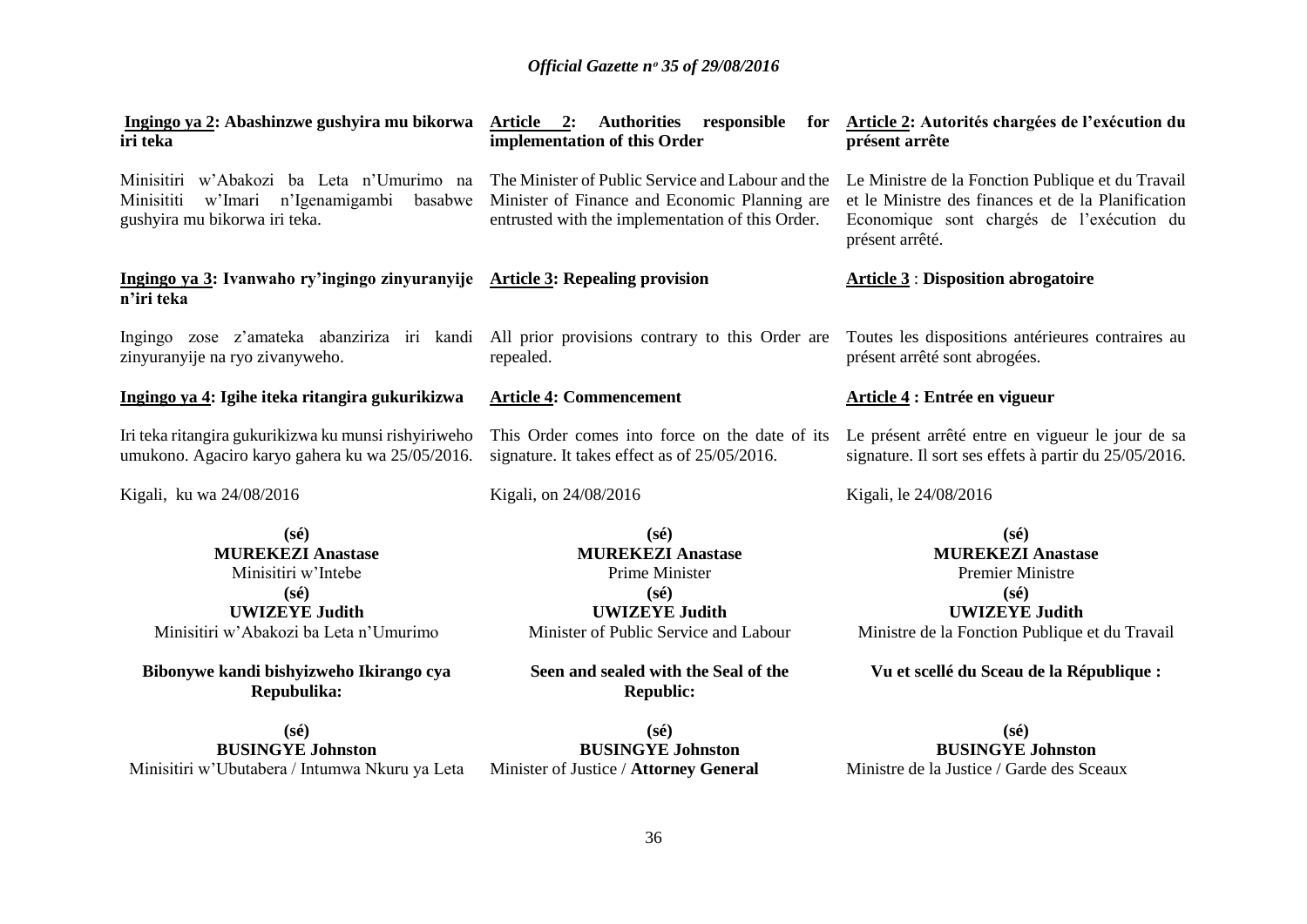**ITEKA RYA MINISITIRI W'INTEBE PRIME MINISTER'S ORDER N°206/03 OF ARRETE DU PREMIER MINISTRE N°206/03 N°206/03 RYO KU WA 24/08/2016 24/08/2016 GRANTING A LEAVE OF DU 24/08/2016 PORTANT MISE EN RYEMERERA UMUKOZI WO KU RWEGO ABSENCE FOR NON SPECIFIC PERIOD TO DISPONIBILITE D'UN HAUT CADRE AU RW'UBUYOBOZI MURI GUHAGARIKA AKAZI MU GIHE KITAZWI MINISITERI A SENIOR OFFICIAL IN A MINISTRY SEIN DU MINISTERE** 

#### **ISHAKIRO**

#### **TABLE OF CONTENTS**

#### **TABLE DES MATIERES**

**Ingingo ya mbere: Guhagarika akazi mu gihe Article One: Leave of Absence for non-specific Article premier : Mise en disponibilité kitazwi period** 

**Ingingo ya 2 : Abashinzwe gushyira mu bikorwa Article 2 : Authorities responsible for the iri teka implementation of this Order Article 2 : Autorités chargées de l'exécution du présent arrêté**

**Ingingo ya 3: Ivanwaho ry'ingingo zinyuranyije Article 3 : Repealing provision n'iri teka**

**Ingingo ya 4: Igihe iteka ritangira gukurikizwa Article 4 : Commencement**

**Article 3 : Disposition abrogatoire**

**Article 4 : Entrée en vigueur**.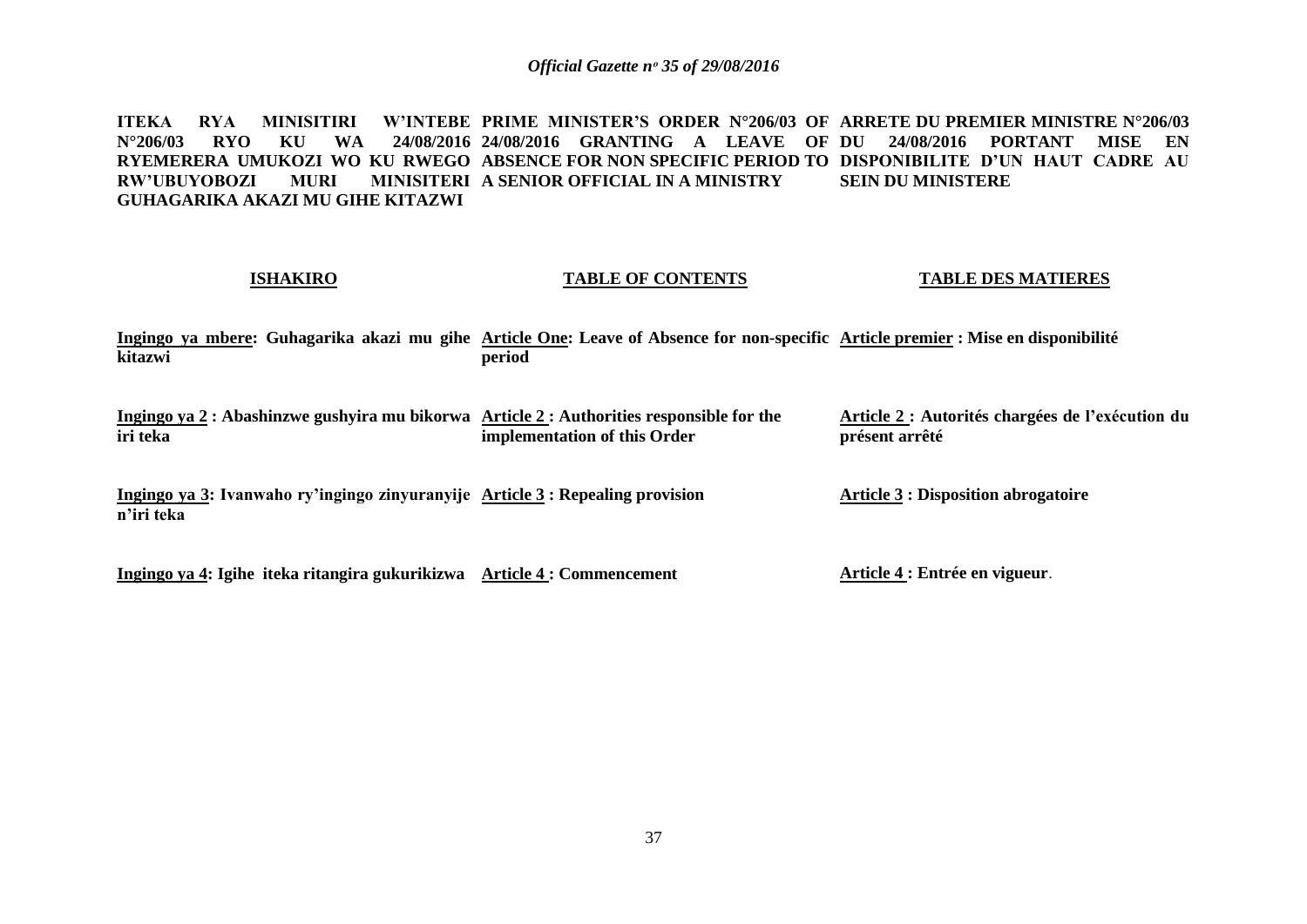#### **ITEKA RYA MINISITIRI N°206/03 RYO KU WA 24/08/2016 24/08/2016 GRANTING A LEAVE OF RYEMERERA UMUKOZI WO KU RWEGO ABSENCE FOR NON SPECIFIC PERIOD TO DISPONIBILITE D'UN HAUT CADRE AU RW'UBUYOBOZI MURI GUHAGARIKA AKAZI MU GIHE KITAZWI PRIME MINISTER'S ORDER N°206/03 OF ARRETE DU PREMIER MINISTRE N°206/03 MINISITERI A SENIOR OFFICIAL IN A MINISTRY DU 24/08/2016 PORTANT MISE EN SEIN DU MINISTERE**

| Minisitiri w'Intebe,                                                                                                                        | The Prime Minister,           | Le Premier Ministre,                                                                                                                                                                                                                                                                                                         |
|---------------------------------------------------------------------------------------------------------------------------------------------|-------------------------------|------------------------------------------------------------------------------------------------------------------------------------------------------------------------------------------------------------------------------------------------------------------------------------------------------------------------------|
| cyane mu ngingo zaryo, iya 119, iya 120, iya 122 Articles 119, 120, 122 and 176;<br>n'iya 176;                                              |                               | Ashingiye ku Itegeko Nshinga rya Repubulika y'u Pursuant to the Constitution of the Republic of Vu la Constitution de la République du Rwanda de<br>Rwanda ryo mu 2003 ryavuguruwe mu 2015, cyane Rwanda of 2003 revised in 2015, especially in 2003 révisée en 2015, spécialement en ses articles<br>119,120, 122 et 176    |
| ba Leta, cyane cyane mu ngingo yaryo ya 87 n'iya especially in Articles 87 and 88;<br>88;                                                   |                               | Ashingiye ku Itegeko n° 86/2013 ryo ku wa Pursuant to Law n° 86/2013 of 11/09/2013 Vu la Loi n° 86/2013 du 11/09/2013 portant statut<br>11/09/2013 rishyiraho sitati rusange igenga abakozi establishing the general statutes for public service, général de la fonction publique, spécialement en ses<br>articles 87 et 88; |
| Bisabwe na<br>n'Umurimo;                                                                                                                    | Labour;                       | Minisitiri w'Abakozi ba Leta On proposal by the Minister of Public Service and Sur proposition du Ministre de la Fonction Publique<br>et du Travail;                                                                                                                                                                         |
| imaze kubisuzuma no kubyemeza;                                                                                                              | its session of $24/06/2016$ ; | Inama y'Abaminisitiri yateranye ku wa 24/06/2016 After consideration and approval by the Cabinet in Après examen et adoption par le Conseil des<br>Ministres, en sa séance du 24/06/2016;                                                                                                                                    |
| <b>ATEGETSE:</b>                                                                                                                            | <b>HEREBY ORDERS:</b>         | <b>ARRETE:</b>                                                                                                                                                                                                                                                                                                               |
| Ingingo ya mbere: Guhagarika akazi mu gihe Article One: Leave of absence for non-specific Article premier: Mise en disponibilité<br>kitazwi | period                        |                                                                                                                                                                                                                                                                                                                              |

Bwana NTAGANDA N. Félix, Civil Litigation Mr. NTAGANDA N. Félix, Civil Litigation Il est accordé une mise en disponibilité à Mr. Analyst/Senior State Attorney muri Minisiteri Analyst/Senior State Attorney in the Ministry of NTAGANDA N. Félix, Civil Litigation y'Ubutabera (MINIJUST) yemerewe guhagarika Justice (MINIJUST) is granted a leave of absence Analyst/Senior State Attorney au sein du Ministère akazi mu gihe kitazwi. for non-specific period. de la Justice (MINIJUST).

38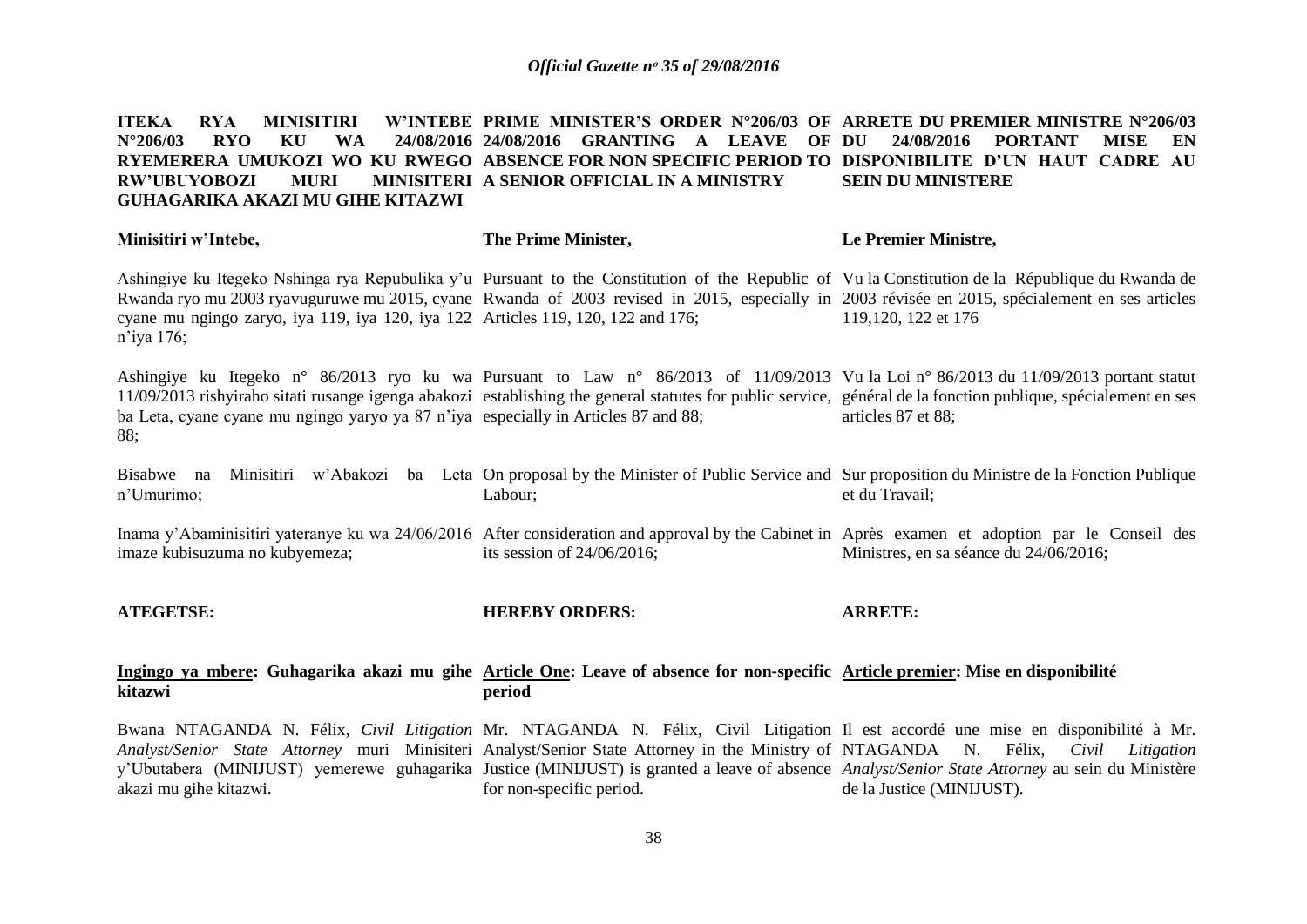| Ingingo ya 2: Abashinzwe gushyira mu bikorwa Article 2: Authorities responsible for the Article 2: Autorités chargées de l'exécution du<br>iri teka                                                | implementation of this Order                                                                                                                     | présent arrêté                                                                                                                                                                                                                                                                          |
|----------------------------------------------------------------------------------------------------------------------------------------------------------------------------------------------------|--------------------------------------------------------------------------------------------------------------------------------------------------|-----------------------------------------------------------------------------------------------------------------------------------------------------------------------------------------------------------------------------------------------------------------------------------------|
| Minisitiri w'Abakozi ba Leta n'Umurimo, Minisitiri The Minister of Public Service and Labour, the Le Ministre de la Fonction Publique et du Travail, le<br>bashinzwe gushyira mu bikorwa iri teka. | implementation of this Order.                                                                                                                    | w'Ubutabera na Minisitiri w'Imari n'Igenamigambi Minister of Justice and the Minister of Finance and Ministre de la Justice et le Ministre des Finances et<br>Economic Planning are entrusted with the de la Planification Economique sont chargés de<br>l'exécution du présent arrêté. |
| Ingingo ya 3: Ivanwaho ry'ingingo zinyuranyije Article 3: Repealing provision<br>n'iri teka                                                                                                        |                                                                                                                                                  | <b>Article 3: Disposition abrogatoire</b>                                                                                                                                                                                                                                               |
| zinyuranyije na ryo zivanyweho.                                                                                                                                                                    | repealed.                                                                                                                                        | Ingingo zose z'amateka abanziriza iri kandi All prior provisions contrary to this Order are Toutes les dispositions antérieures contraires au<br>présent arrêté sont abrogées.                                                                                                          |
| Ingingo ya 4: Igihe iteka ritangira gukurikizwa                                                                                                                                                    | <b>Article 4: Commencement</b>                                                                                                                   | Article 4 : Entrée en vigueur                                                                                                                                                                                                                                                           |
| umukono. Agaciro karyo gahera ku wa 24/06/2016. signature. It takes effect as of 24/06/2016.                                                                                                       |                                                                                                                                                  | Iri teka ritangira gukurikizwa ku munsi rishyiriweho This Order comes into force on the date of its Le présent arrêté entre en vigueur le jour de sa<br>signature. Il sort ses effets à partir du 24/06/2016.                                                                           |
| Kigali, ku wa 24/08/2016                                                                                                                                                                           | Kigali, on 24/08/2016                                                                                                                            | Kigali, le 24/08/2016                                                                                                                                                                                                                                                                   |
| $(s\acute{e})$<br><b>MUREKEZI Anastase</b><br>Minisitiri w'Intebe<br>$(s\acute{e})$<br><b>UWIZEYE Judith</b><br>Minisitiri w'Abakozi ba Leta n'Umurimo                                             | $(s\acute{e})$<br><b>MUREKEZI Anastase</b><br>Prime Minister<br>$(s\acute{e})$<br><b>UWIZEYE Judith</b><br>Minister of Public Service and Labour | $(s\acute{e})$<br><b>MUREKEZI Anastase</b><br><b>Premier Ministre</b><br>$(s\acute{e})$<br><b>UWIZEYE Judith</b><br>Ministre de la Fonction Publique et du Travail                                                                                                                      |
| Bibonywe kandi bishyizweho Ikirango cya<br>Repubulika:                                                                                                                                             | Seen and sealed with the Seal of the<br><b>Republic:</b>                                                                                         | Vu et scellé du Sceau de la République :                                                                                                                                                                                                                                                |
|                                                                                                                                                                                                    |                                                                                                                                                  | $(s\acute{e})$                                                                                                                                                                                                                                                                          |
| $(s\acute{e})$                                                                                                                                                                                     | $(s\acute{e})$                                                                                                                                   | <b>BUSINGYE Johnston</b>                                                                                                                                                                                                                                                                |
| <b>BUSINGYE Johnston</b>                                                                                                                                                                           | <b>BUSINGYE Johnston</b>                                                                                                                         | Ministre de la Justice / Garde des Sceaux                                                                                                                                                                                                                                               |
| Minisitiri w'Ubutabera / Intumwa Nkuru ya                                                                                                                                                          | Minister of Justice / Attorney General                                                                                                           |                                                                                                                                                                                                                                                                                         |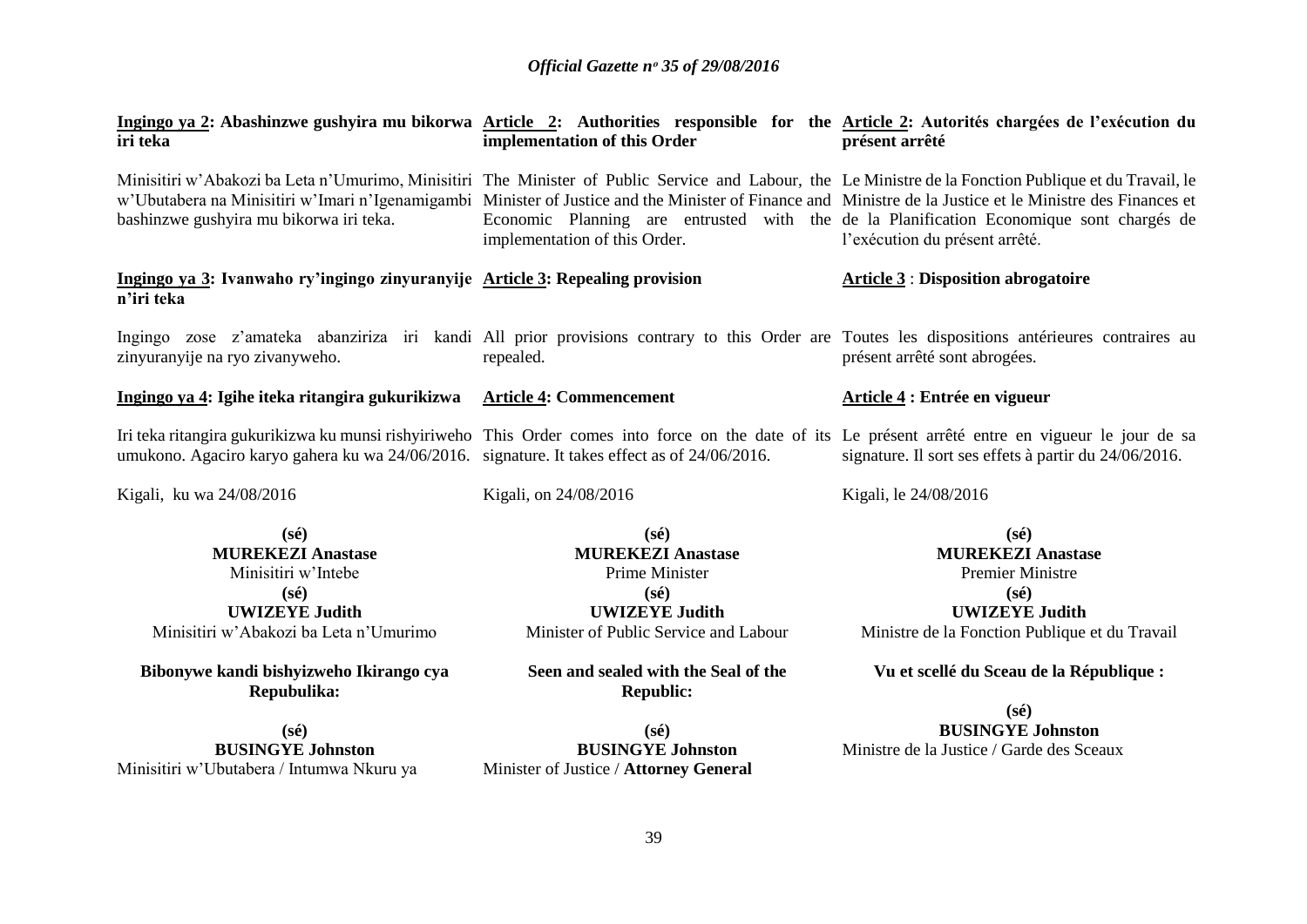**ITEKA RYA MINISITIRI W'INTEBE N°207/03 PRIME MINISTER'S ORDER N°207/03 OF ARRETE DU PREMIER MINISTRE N°207/03 RYO KU WA 24/08/2016 RYEMERERA 24/08/2016 GRANTING A LEAVE OF DU 24/08/2016 PORTANT MISE EN UMUYOBOZI W'ISHAMI GUHAGARIKA ABSENCE FOR NON SPECIFIC PERIOD TO DISPONIBILITE D'UN DIRECTEUR AKAZI MU GIHE KITAZWI DIRECTOR OF UNIT D'UNITE**

#### **ISHAKIRO**

#### **TABLE OF CONTENTS**

**TABLE DES MATIERES**

**Article 4 : Entrée en vigueur**

**Ingingo ya mbere** : **Guhagarika akazi mu gihe Article One : Leave of absence for non-specific Article premier : Mise en disponibilité kitazwi period**

Ingingo ya 2 : Abashinzwe gushyira mu bikorwa Article 2: Authorities responsible for the Article 2 : Autorités chargées de l'exécution du **iri teka implementation of this Order présent arrêté**

**Ingingo ya 3**: **Ivanwaho ry'ingingo zinyuranyije Article 3: Repealing provision n'iri teka Article 3 : Disposition abrogatoire**

**Ingingo ya 4**: **Igihe iteka ritangira gukurikizwa Article 4 : Commencement**

40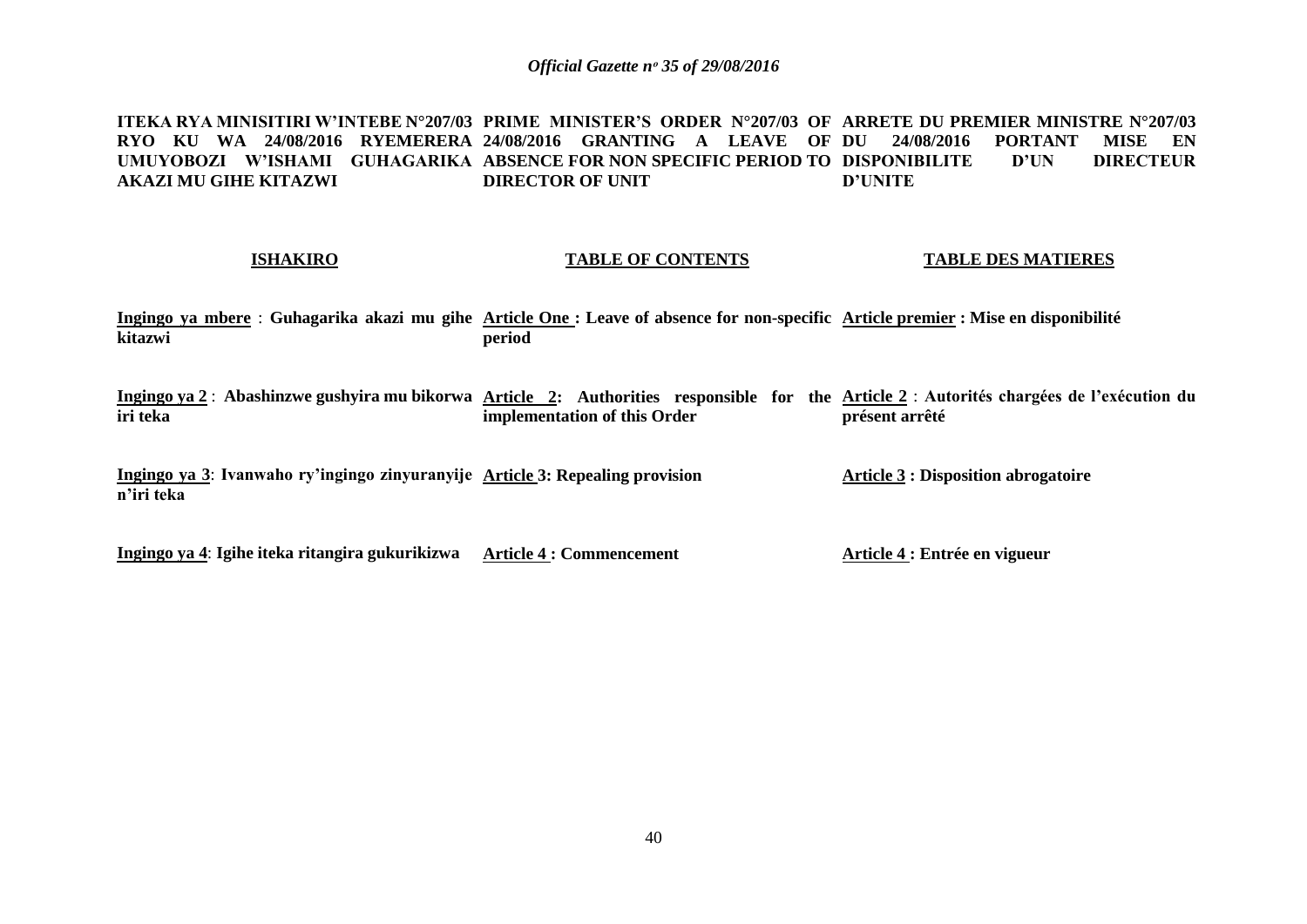#### **ITEKA RYA MINISITIRI W'INTEBE N°207/03 PRIME MINISTER'S ORDER N°207/03 OF ARRETE DU PREMIER MINISTRE N°207/03 RYO KU WA 24/08/2016 RYEMERERA 24/08/2016 GRANTING A LEAVE OF DU 24/08/2016 PORTANT MISE EN UMUYOBOZI W'ISHAMI GUHAGARIKA ABSENCE FOR NON SPECIFIC PERIOD TO DISPONIBILITE D'UN DIRECTEUR AKAZI MU GIHE KITAZWI DIRECTOR OF UNIT D'UNITE**

| Minisitiri w'Intebe,                                                                                                                           | The Prime Minister,                                                                             | Le Premier Ministre,                                                                                                                                                                                                                                                                                                                                                                                                                                                                |
|------------------------------------------------------------------------------------------------------------------------------------------------|-------------------------------------------------------------------------------------------------|-------------------------------------------------------------------------------------------------------------------------------------------------------------------------------------------------------------------------------------------------------------------------------------------------------------------------------------------------------------------------------------------------------------------------------------------------------------------------------------|
| cyane cyane mu ngingo zaryo iya 119, iya 120, iya Articles 119, 120, 122 and 176;<br>122 n'iya 176;                                            |                                                                                                 | Ashingiye ku Itegeko Nshinga rya Repubulika y'u Pursuant to the Constitution of the Republic of Vula Constitution de la République du Rwanda de<br>Rwanda ryo mu 2003 ryavuguruwe mu 2015, Rwanda of 2003 revised in 2015, especially in 2003 révisée en 2015, spécialement en ses articles<br>119, 120, 122 et 176                                                                                                                                                                 |
| ba Leta, cyane cyane mu ngingo zaryo, iya 87 n'iya especially in Articles 87 and 88;<br>88;                                                    |                                                                                                 | Ashingiye ku Itegeko n° 86/2013 ryo ku wa Pursuant to Law n° 86/2013 of 11/09/2013 Vu la Loi n° 86/2013 du 11/09/2013 portant statut<br>11/09/2013 rishyiraho sitati rusange igenga abakozi establishing the general statutes for public service général de la fonction publique, spécialement en ses<br>articles 87 et 88;                                                                                                                                                         |
| Bisabwe na<br>n'Umurimo;                                                                                                                       | Labour;                                                                                         | Minisitiri w'Abakozi ba Leta On proposal by the Minister of Public Service and Sur proposition du Ministre de la Fonction Publique<br>et du Travail;                                                                                                                                                                                                                                                                                                                                |
| imaze kubisuzuma no kubyemeza;                                                                                                                 | its session of $24/06/2016$ ;                                                                   | Inama y'Abaminisitiri yateranye ku wa 24/06/2016 After consideration and approval by the Cabinet, in Après examen et adoption par le Conseil des<br>Ministres, en sa séance du 24/06/2016;                                                                                                                                                                                                                                                                                          |
| <b>ATEGETSE:</b>                                                                                                                               | <b>HEREBY ORDERS:</b>                                                                           | <b>ARRETE:</b>                                                                                                                                                                                                                                                                                                                                                                                                                                                                      |
| Ingingo ya mbere: Guhagarika akazi mu gihe<br>kitazwi                                                                                          | Article One: Leave of absence for non-specific Article premier: Mise en disponibilité<br>period |                                                                                                                                                                                                                                                                                                                                                                                                                                                                                     |
| Minisiteri<br>ishinzwe<br>by Afurika y'Iburasirazuba (MINEAC) yemerewe of absence for non-specific period<br>guhagarika akazi mu gihe kitazwi. |                                                                                                 | Bwana NIYITEGEKA Jean Pierre, Umuyobozi Mr. NIYITEGEKA Jean Pierre, Director of Social Il est accordé une mise en disponibilité à Monsieur<br>ushinzwe Imibereho Myiza n'Imiyoborere muri and Governance Affairs in the Ministry of East NIYITEGEKA Jean Pierre, Directeur des Affaires<br>Umuryango w'Ibihugu African Community (MINEAC) is granted a leave Sociales et de Gouvernance au sein du Ministère<br>chargé de la Communauté des Pays de l'Afrique de<br>l'Est (MINEAC). |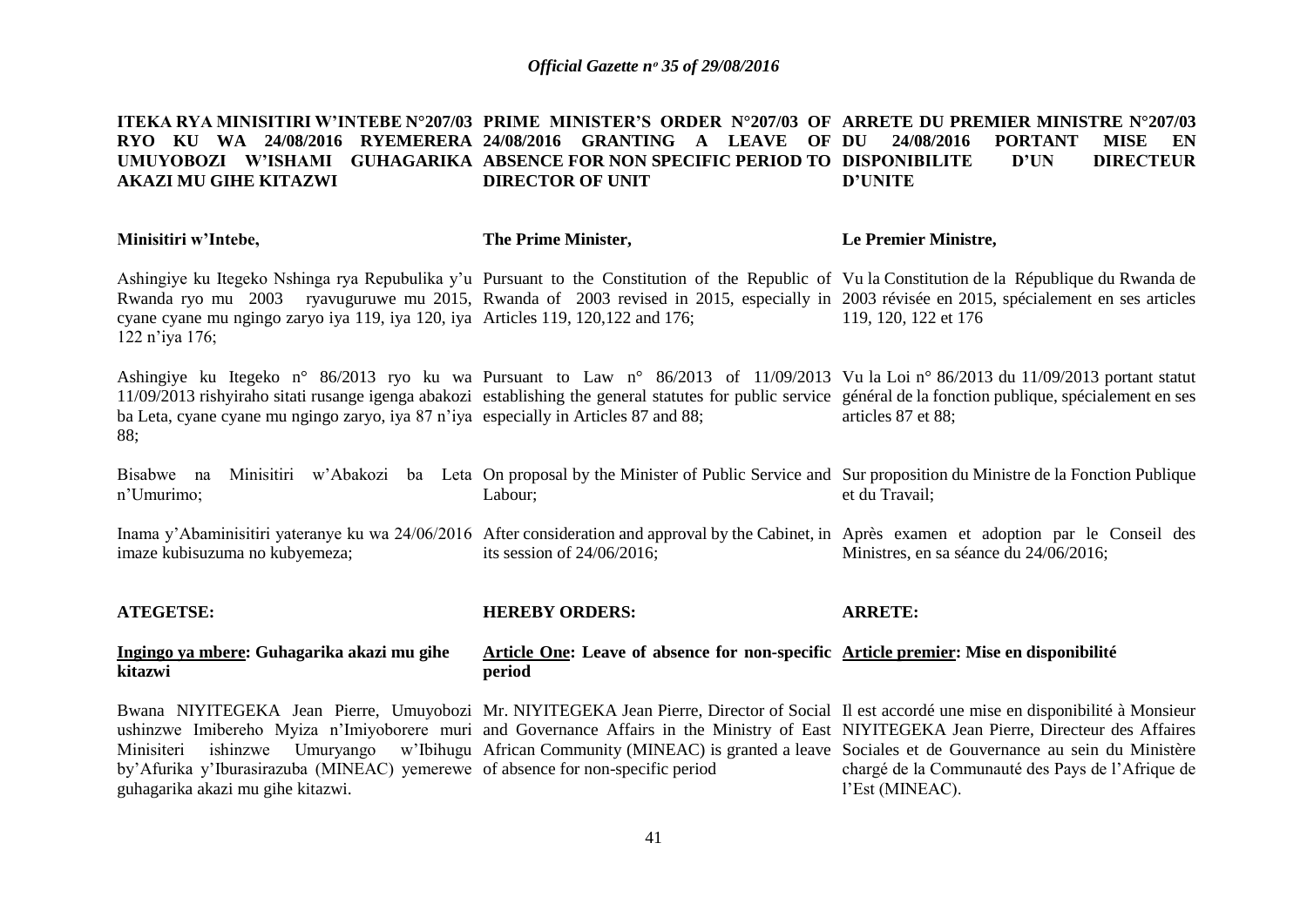| iri teka                                                                                                                                                          | implementation of this Order                             | Ingingo ya 2: Abashinzwe gushyira mu bikorwa Article 2: Authorities responsible for the Article 2: Autorités chargées de l'exécution du<br>présent arrêté                                                                                                                                                                                                                                                                                                               |
|-------------------------------------------------------------------------------------------------------------------------------------------------------------------|----------------------------------------------------------|-------------------------------------------------------------------------------------------------------------------------------------------------------------------------------------------------------------------------------------------------------------------------------------------------------------------------------------------------------------------------------------------------------------------------------------------------------------------------|
| Minisitiri<br>w'Abakozi<br>ushinzwe<br>Minisititiri<br>n'Igenamigambi bashinzwe gushyira mu bikorwa iri entrusted with the implementation of this Order.<br>teka. |                                                          | ba Leta n'Umurimo, The Minister of Public Service and Labour, the Le Ministre de la Fonction Publique et du Travail, la<br>Umuryango w'Ibihugu Minister of East African Community and the Ministre de la Communauté des Pays de l'Afrique<br>by'Afurika y'Iburasirazuba na Minisitiri w'Imari Minister of Finance and Economic Planning are de l'Est et le Ministre des Finances et de la<br>Planification Economique sont chargés de<br>l'exécution du présent arrêté. |
| Ingingo ya 3: Ivanwaho ry'ingingo zinyuranyije Article 3: Repealing provision<br>n'iri teka                                                                       |                                                          | <b>Article 3 : Disposition abrogatoire</b>                                                                                                                                                                                                                                                                                                                                                                                                                              |
| zinyuranyije na ryo zivanyweho.                                                                                                                                   | repealed.                                                | Ingingo zose z'amateka abanziriza iri kandi All prior provisions contrary to this Order are Toutes les dispositions antérieures contraires au<br>présent arrêté sont abrogées.                                                                                                                                                                                                                                                                                          |
| Ingingo ya 4: Igihe iteka ritangira gukurikizwa                                                                                                                   | <b>Article 4: Commencement</b>                           | Article 4 : Entrée en vigueur                                                                                                                                                                                                                                                                                                                                                                                                                                           |
| umukono. Agaciro karyo gahera ku wa 24/06/2016. signature. It takes effect as of 24/06/2016.                                                                      |                                                          | Iri teka ritangira gukurikizwa ku munsi rishyiriweho This Order comes into force on the date of its Le présent arrêté entre en vigueur le jour de sa<br>signature. Il sort ses effets à partir du 24/06/2016.                                                                                                                                                                                                                                                           |
| Kigali, ku wa 24/08/2016                                                                                                                                          | Kigali, on 24/08/2016                                    | Kigali, le 24/08/2016                                                                                                                                                                                                                                                                                                                                                                                                                                                   |
| $(s\acute{e})$                                                                                                                                                    | $(s\acute{e})$                                           | $(s\acute{e})$                                                                                                                                                                                                                                                                                                                                                                                                                                                          |
| <b>MUREKEZI Anastase</b>                                                                                                                                          | <b>MUREKEZI Anastase</b>                                 | <b>MUREKEZI Anastase</b>                                                                                                                                                                                                                                                                                                                                                                                                                                                |
| Minisitiri w'Intebe                                                                                                                                               | Prime Minister                                           | <b>Premier Ministre</b>                                                                                                                                                                                                                                                                                                                                                                                                                                                 |
| $(s\acute{e})$                                                                                                                                                    | $(s\acute{e})$                                           | $(s\acute{e})$                                                                                                                                                                                                                                                                                                                                                                                                                                                          |
| <b>UWIZEYE Judith</b>                                                                                                                                             | <b>UWIZEYE Judith</b>                                    | <b>UWIZEYE Judith</b>                                                                                                                                                                                                                                                                                                                                                                                                                                                   |
| Minisitiri w'Abakozi ba Leta n'Umurimo                                                                                                                            | Minister of Public Service and Labour                    | Ministre de la Fonction Publique et du Travail                                                                                                                                                                                                                                                                                                                                                                                                                          |
| Bibonywe kandi bishyizweho Ikirango cya<br>Repubulika:                                                                                                            | Seen and sealed with the Seal of the<br><b>Republic:</b> | Vu et scellé du Sceau de la République :                                                                                                                                                                                                                                                                                                                                                                                                                                |
| $(s\acute{e})$                                                                                                                                                    | $(s\acute{e})$                                           | $(s\acute{e})$                                                                                                                                                                                                                                                                                                                                                                                                                                                          |
| <b>BUSINGYE Johnston</b>                                                                                                                                          | <b>BUSINGYE Johnston</b>                                 | <b>BUSINGYE Johnston</b>                                                                                                                                                                                                                                                                                                                                                                                                                                                |

Minister of Justice / **Attorney General**

Ministre de la Justice / Garde des Sceaux

Minisitiri w'Ubutabera / Intumwa Nkuru ya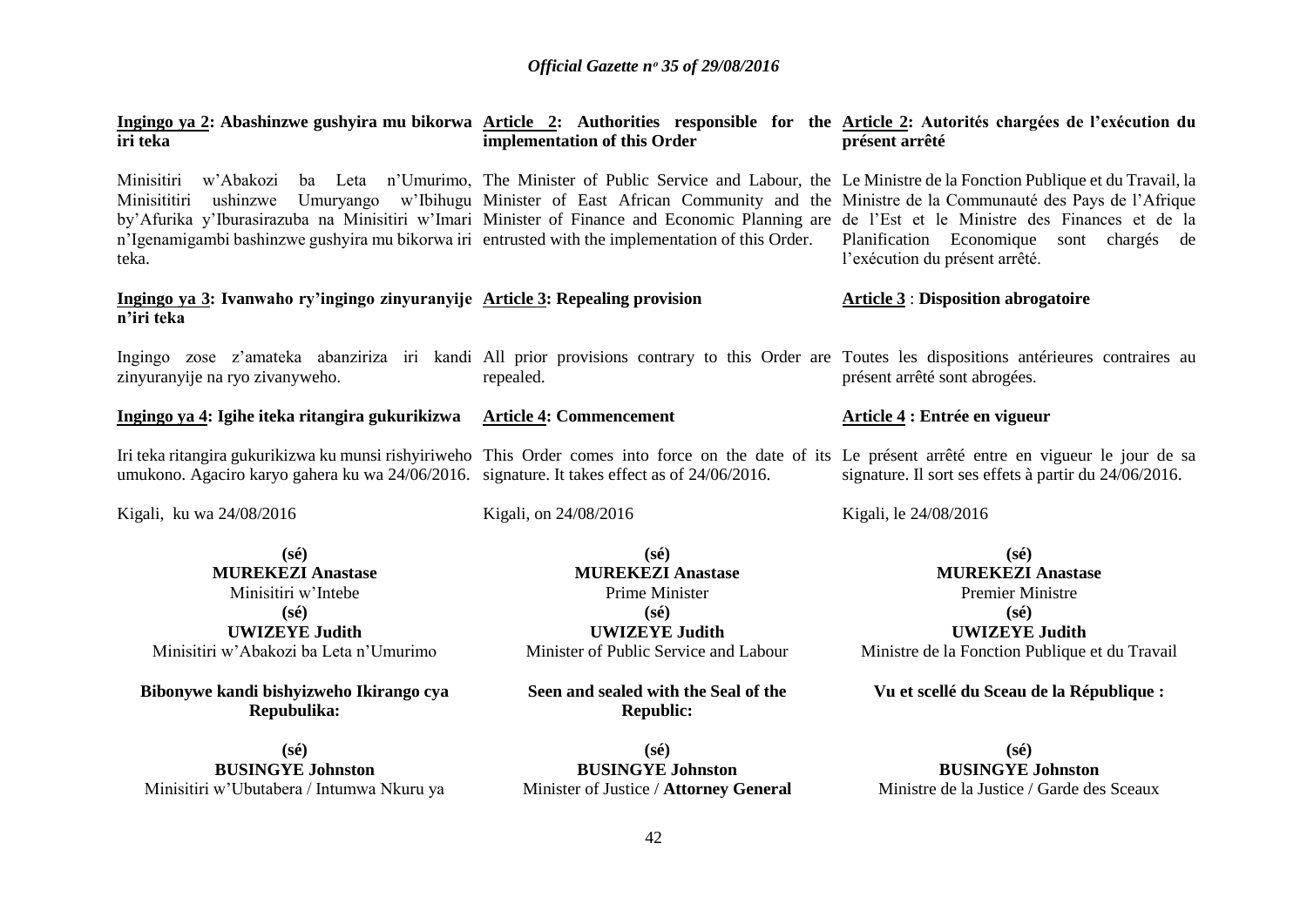**ITEKA RYA MINISITIRI W'INTEBE N°208/03 PRIME MINISTER'S ORDER N°208/03 OF ARRETE DU PREMIER MINISTRE N°208/03 RYO KU WA 24/08/2016 RYEMERERA 24/08/2016 GRANTING A LEAVE OF DU 24/08/2016 PORTANT MISE EN UMUYOBOZI W'ISHAMI GUHAGARIKA ABSENCE FOR NON SPECIFIC PERIOD TO DISPONIBILITE D'UN DIRECTEUR AKAZI MU GIHE KITAZWI DIRECTOR OF UNIT D'UNITE**

## **ISHAKIRO Ingingo ya mbere** : **Guhagarika akazi mu gihe Article One : Leave of absence for non-specific Article premier : Mise en disponibilité kitazwi**  Ingingo ya 2 : Abashinzwe gushyira mu bikorwa Article 2: Authorities responsible for the <u>Article 2</u> : Autorités chargées de l'exécution du **iri teka Ingingo ya 3**: **Ivanwaho ry'ingingo zinyuranyije Article 3: Repealing provision n'iri teka TABLE OF CONTENTS period implementation of this Order TABLE DES MATIERES présent arrêté Article 3 : Disposition abrogatoire**

**Ingingo ya 4**: **Igihe iteka ritangira gukurikizwa Article 4 : Commencement**

**Article 4 : Entrée en vigueur**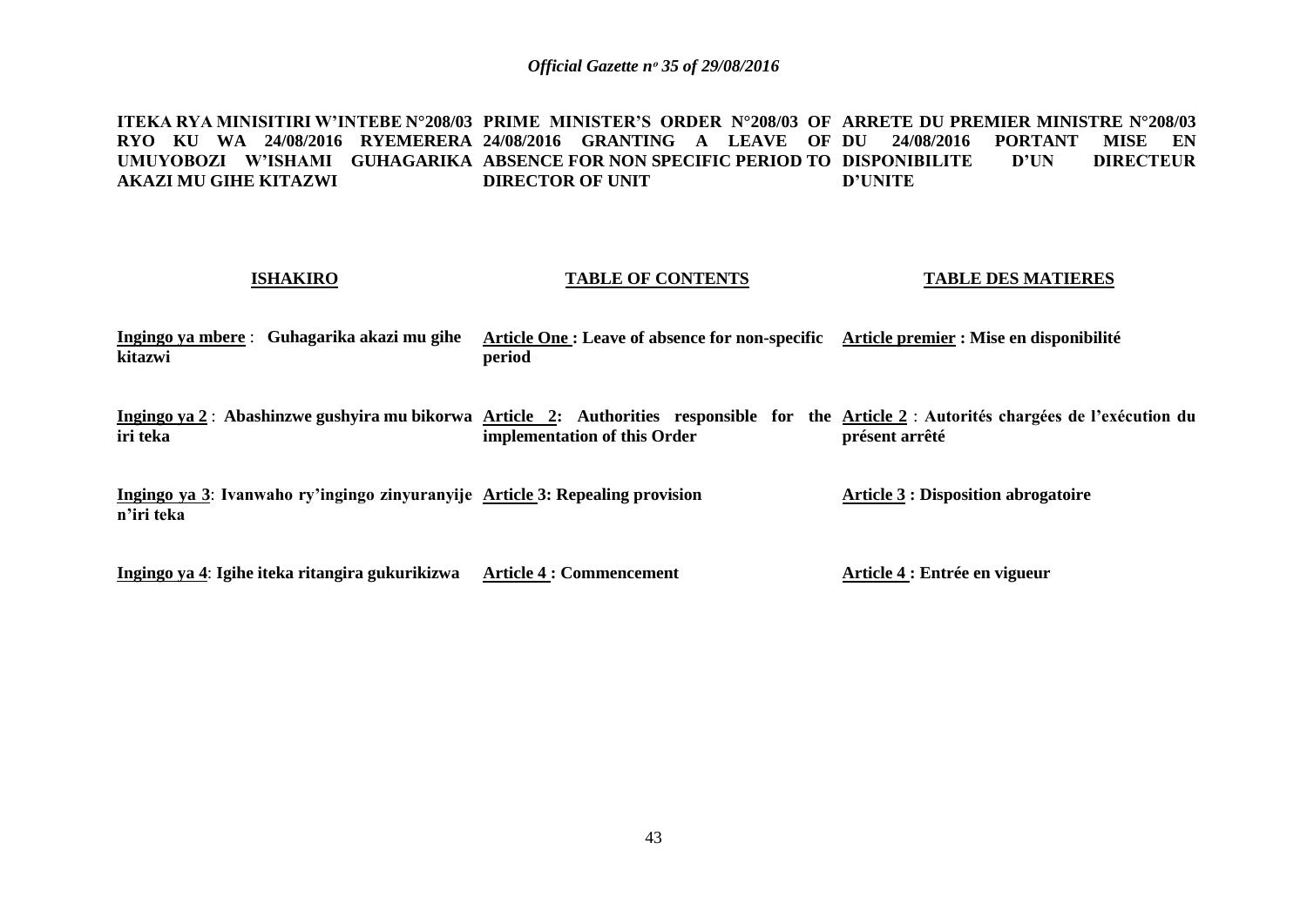#### **ITEKA RYA MINISITIRI W'INTEBE N°208/03 PRIME MINISTER'S ORDER N°208/03 OF ARRETE DU PREMIER MINISTRE N°208/03 RYO KU WA 24/08/2016 RYEMERERA 24/08/2016 GRANTING A LEAVE OF UMUYOBOZI W'ISHAMI GUHAGARIKA ABSENCE FOR NON SPECIFIC PERIOD TO DISPONIBILITE D'UN DIRECTEUR AKAZI MU GIHE KITAZWI DIRECTOR OF UNIT DU 24/08/2016 PORTANT MISE EN D'UNITE**

**Minisitiri w'Intebe,**

**The Prime Minister,**

**Le Premier Ministre,**

Ashingiye ku Itegeko Nshinga rya Repubulika y'u Pursuant to the Constitution of the Republic of Vu la Constitution de la République du Rwanda de Rwanda ryo mu 2003 ryavuguruwe mu 2015, cyane Rwanda of 2003 revised in 2015, especially in 2003 révisée en 2015, spécialement en ses articles cyane mu ngingo yaryo, iya 119, iya 120, iya 122 Articles 119, 120, 122 and 176; n'iya 176; 119, 120, 122 et 176;

Ashingiye ku Itegeko n° 86/2013 ryo ku wa Pursuant to Law n° 86/2013 of 11/09/2013 Vu la Loi n° 86/2013 du 11/09/2013 portant statut 11/09/2013 rishyiraho sitati rusange igenga abakozi establishing the general statutes for public service général de la fonction publique, spécialement en ses ba Leta, cyane cyane mu ngingo yaryo, ya 87 n'iya especially in Articles 87 and 88; 88; articles 87 et 88;

Bisabwe na Minisitiri w'Abakozi ba Leta On proposal by the Minister of Public Service and Sur proposition du Ministre de la Fonction Publique n'Umurimo; Labour; et du Travail;

Inama y'Abaminisitiri yateranye ku wa 24/06/2016 After consideration and approval by the Cabinet, in Après examen et adoption par le Conseil des imaze kubisuzuma no kubyemeza; its session of 24/06/2016; Ministres, en sa séance du 24/06/2016;

**ATEGETSE: HEREBY ORDERS: ARRETE:**

**Ingingo ya mbere: Guhagarika akazi mu gihe kitazwi Article One: Leave of absence for non-specific Article premier: Mise en disponibilité period**

Bwana GAHAMANYI Vincent, Umuyobozi Mr. GAHAMANYI Vincent, Director of Vision Il est accordé une mise en disponibilité à Monsieur ushinzwe Gahunda y'Umurenge Vision 2020 mu 2020 Umurenge Program in Local Administrative GAHAMANYI Vincent, Directeur de Vision 2020 Kigo gishinzwe Guteza Imbere Ibikorwa Entities Development Agency (LODA) is granted a Umurenge Programme au sein de l'Agence de by'Iterambere mu Nzego z'Ibanze (LODA), leave of absence for non-specific period. yemerewe guhagarika akazi mu gihe kitazwi. Developpement des Entites Administratives Locales (LODA).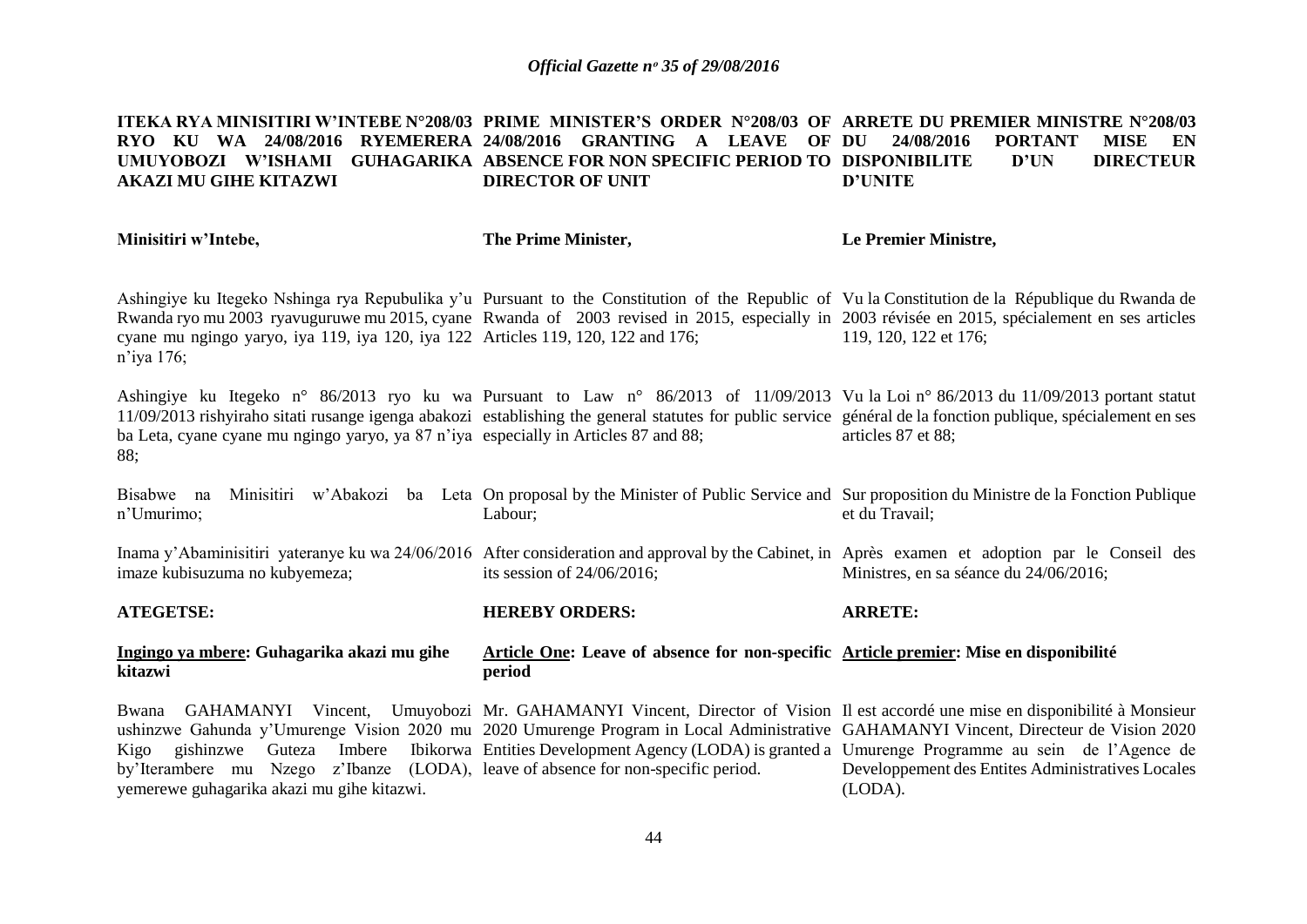| iri teka                                                                                                                                               | implementation of this Order                                                                                                                     | Ingingo ya 2: Abashinzwe gushyira mu bikorwa Article 2: Authorities responsible for the Article 2: Autorités chargées de l'exécution du<br>présent arrêté                                                                                                                                                                                                                                                                                                                                                          |
|--------------------------------------------------------------------------------------------------------------------------------------------------------|--------------------------------------------------------------------------------------------------------------------------------------------------|--------------------------------------------------------------------------------------------------------------------------------------------------------------------------------------------------------------------------------------------------------------------------------------------------------------------------------------------------------------------------------------------------------------------------------------------------------------------------------------------------------------------|
| teka.                                                                                                                                                  | the implementation of this Order.                                                                                                                | Minisitiri w'Abakozi ba Leta n'Umurimo, Minisitiri The Minister of Public Service and Labour, the Le Ministre de la Fonction Publique et du Travail, le<br>w'Ubutegetsi bw'Igihugu na Minisitiri w'Imari Minister of Local Government and the Minister of Ministre de l'Administration Locale et le Ministre<br>n'Igenamigambi bashinzwe gushyira mu bikorwa iri Finance and Economic Planning are entrusted with des Finances et de la Planification Economique sont<br>chargés de l'exécution du présent arrêté. |
| Ingingo ya 3: Ivanwaho ry'ingingo zinyuranyije Article 3: Repealing provision<br>n'iri teka                                                            |                                                                                                                                                  | <b>Article 3: Disposition abrogatoire</b>                                                                                                                                                                                                                                                                                                                                                                                                                                                                          |
| zinyuranyije na ryo zivanyweho.                                                                                                                        | repealed.                                                                                                                                        | Ingingo zose z'amateka abanziriza iri kandi All prior provisions contrary to this Order are Toutes les dispositions antérieures contraires au<br>présent arrêté sont abrogées.                                                                                                                                                                                                                                                                                                                                     |
| Ingingo ya 4: Igihe iteka ritangira gukurikizwa Article 4: Commencement                                                                                |                                                                                                                                                  | Article 4 : Entrée en vigueur                                                                                                                                                                                                                                                                                                                                                                                                                                                                                      |
| umukono. Agaciro karyo gahera ku wa 24/06/2016. signature. It takes effect as of 24/06/2016.                                                           |                                                                                                                                                  | Iri teka ritangira gukurikizwa ku munsi rishyiriweho This Order comes into force on the date of its Le présent arrêté entre en vigueur le jour de sa<br>signature. Il sort ses effets à partir du 24/06/2016.                                                                                                                                                                                                                                                                                                      |
| Kigali, ku wa 24/08/2016                                                                                                                               | Kigali, on 24/08/2016                                                                                                                            | Kigali, le 24/08/2016                                                                                                                                                                                                                                                                                                                                                                                                                                                                                              |
| $(s\acute{e})$<br><b>MUREKEZI Anastase</b><br>Minisitiri w'Intebe<br>$(s\acute{e})$<br><b>UWIZEYE Judith</b><br>Minisitiri w'Abakozi ba Leta n'Umurimo | $(s\acute{e})$<br><b>MUREKEZI Anastase</b><br>Prime Minister<br>$(s\acute{e})$<br><b>UWIZEYE Judith</b><br>Minister of Public Service and Labour | $(s\acute{e})$<br><b>MUREKEZI Anastase</b><br><b>Premier Ministre</b><br>$(s\acute{e})$<br><b>UWIZEYE Judith</b><br>Ministre de la Fonction Publique et du Travail                                                                                                                                                                                                                                                                                                                                                 |
| Bibonywe kandi bishyizweho Ikirango cya<br>Repubulika:                                                                                                 | Seen and sealed with the Seal of the<br><b>Republic:</b>                                                                                         | Vu et scellé du Sceau de la République :                                                                                                                                                                                                                                                                                                                                                                                                                                                                           |
| $(s\acute{e})$<br><b>BUSINGYE Johnston</b><br>Minisitiri w'Ubutabera / Intumwa Nkuru ya                                                                | $(s\acute{e})$<br><b>BUSINGYE Johnston</b><br>Minister of Justice / Attorney General                                                             | $(s\acute{e})$<br><b>BUSINGYE Johnston</b><br>Ministre de la Justice / Garde des Sceaux                                                                                                                                                                                                                                                                                                                                                                                                                            |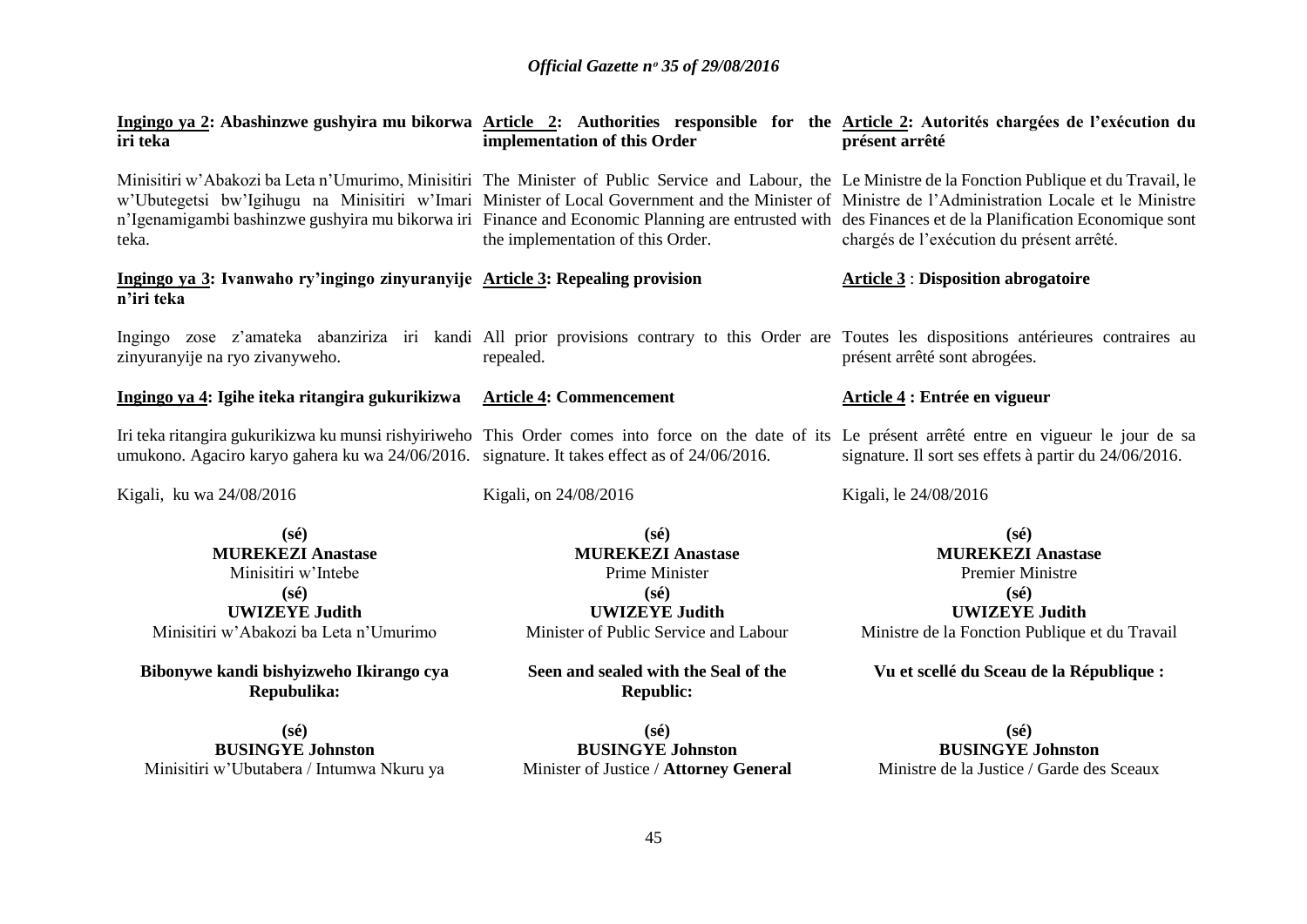#### **ITEKA RYA MINISITIRI N°209/03 RYO KU WA 24/08/2016 24/08/2016 APPOINTING A DIRECTOR OF DU 24/08/2016 PORTANT NOMINATION RISHYIRAHO UMUYOBOZI W'ISHAMI PRIME MINISTER'S ORDER N°209/03 OF ARRETE DU PREMIER MINISTRE N°209/03 UNIT D'UN DIRECTEUR D'UNITE**

#### **ISHAKIRO Ingingo ya mbere**: **Ishyirwaho**  Ingingo ya 2: Abashinzwe gushyira mu bikorwa Article 2: Authorities responsible for the <u>Article 2</u>: Autorités chargées de l'exécution du **iri teka Ingingo ya 3**: **Ivanwaho ry'ingingo zinyuranyije Article 3: Repealing provision n'iri teka Ingingo ya 4**: **Igihe iteka ritangira gukurikizwa Article 4: Commencement TABLE OF CONTENTS Article One: Appointment implementation of this Order TABLE DES MATIERES Article premier: Nomination présent arrêté Article 3: Disposition abrogatoire Article 4: Entrée en vigueur**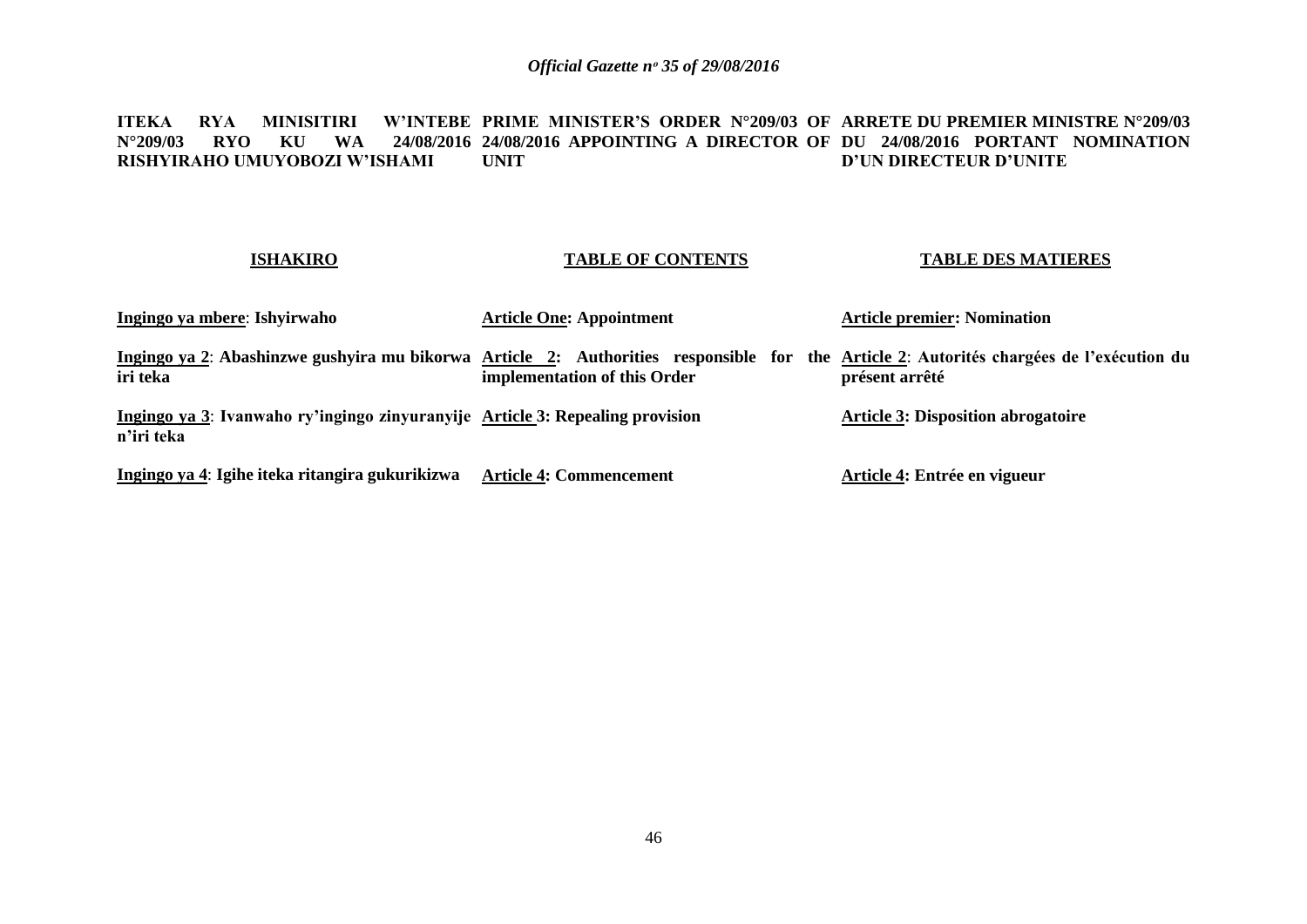#### **ITEKA RYA MINISITIRI<br>N°209/03 RYO KU WA N°209/03 RYO KU WA 24/08/2016 24/08/2016 APPOINTING A DIRECTOR OF DU 24/08/2016 PORTANT NOMINATION RISHYIRAHO UMUYOBOZI W'ISHAMI PRIME MINISTER'S ORDER N°209/03 OF ARRETE DU PREMIER MINISTRE N°209/03 UNIT D'UN DIRECTEUR D'UNITE**

| Minisitiri w'Intebe,                                                                              | The Prime Minister,             | Le Premier Ministre,                                                                                                                                                                                                                                                                                                          |
|---------------------------------------------------------------------------------------------------|---------------------------------|-------------------------------------------------------------------------------------------------------------------------------------------------------------------------------------------------------------------------------------------------------------------------------------------------------------------------------|
| cyane mu ngingo zaryo, iya 119, 120, 122 n'iya 176; Articles 119, 120, 122 and 176;               |                                 | Ashingiye ku Itegeko Nshinga rya Repubulika y'u Pursuant to the Constitution of the Republic of Vu la Constitution de la République du Rwanda de<br>Rwanda ryo mu 2003 ryavuguruwe mu 2015, cyane Rwanda of 2003 revised in 2015, especially in 2003 révisée en 2015, spécialement en ses articles<br>119, 120, 122 et 176;   |
| ba Leta, cyane cyane mu ngingo zaryo, iya 4, iya 6 especially in Articles 4, 6 and 8;<br>n'iya 8; |                                 | Ashingiye ku Itegeko n° 86/2013 ryo ku wa Pursuant to Law n° 86/2013 of 11/09/2013 Vu la Loi n° 86/2013 du 11/09/2013 portant statut<br>11/09/2013 rishyiraho sitati rusange igenga abakozi establishing the general statutes for public service, général de la fonction publique, spécialement en ses<br>articles 4, 6 et 8; |
| Bisabwe na<br>n'Umurimo;                                                                          | and Labour;                     | Minisitiri w'Abakozi ba Leta Upon proposal by the Minister of Public Service Sur proposition du Ministre de la Fonction Publique<br>et du Travail;                                                                                                                                                                            |
| imaze kubisuzuma no kubyemeza;                                                                    | its session of $24/06/2016$ ;   | Inama y'Abaminisitiri yateranye ku wa 24/06/2016 After consideration and approval by the Cabinet, in Après examen et adoption par le Conseil des<br>Ministres en sa séance du 24/06/2016;                                                                                                                                     |
| <b>ATEGETSE:</b>                                                                                  | <b>HEREBY ORDERS:</b>           | <b>ARRETE:</b>                                                                                                                                                                                                                                                                                                                |
| Ingingo ya mbere: Ishyirwaho                                                                      | <b>Article One: Appointment</b> | <b>Article premier: Nomination</b>                                                                                                                                                                                                                                                                                            |
| gishinzwe Ubuzima mu Rwanda (RBC).                                                                | Biomedical Center (RBC).        | Dr. IYAMUREMYE Jean Damascène agizwe Dr. IYAMUREMYE Jean Damascène is appointed Dr. IYAMUREMYE Jean Damascène est nommé<br>Director of Psychiatric Care Unit mu Kigo Director of Psychiatric Care Unit in Rwanda Director of Psychiatric Care Unit au sein du Centre<br>Biomédical du Rwanda (RBC).                           |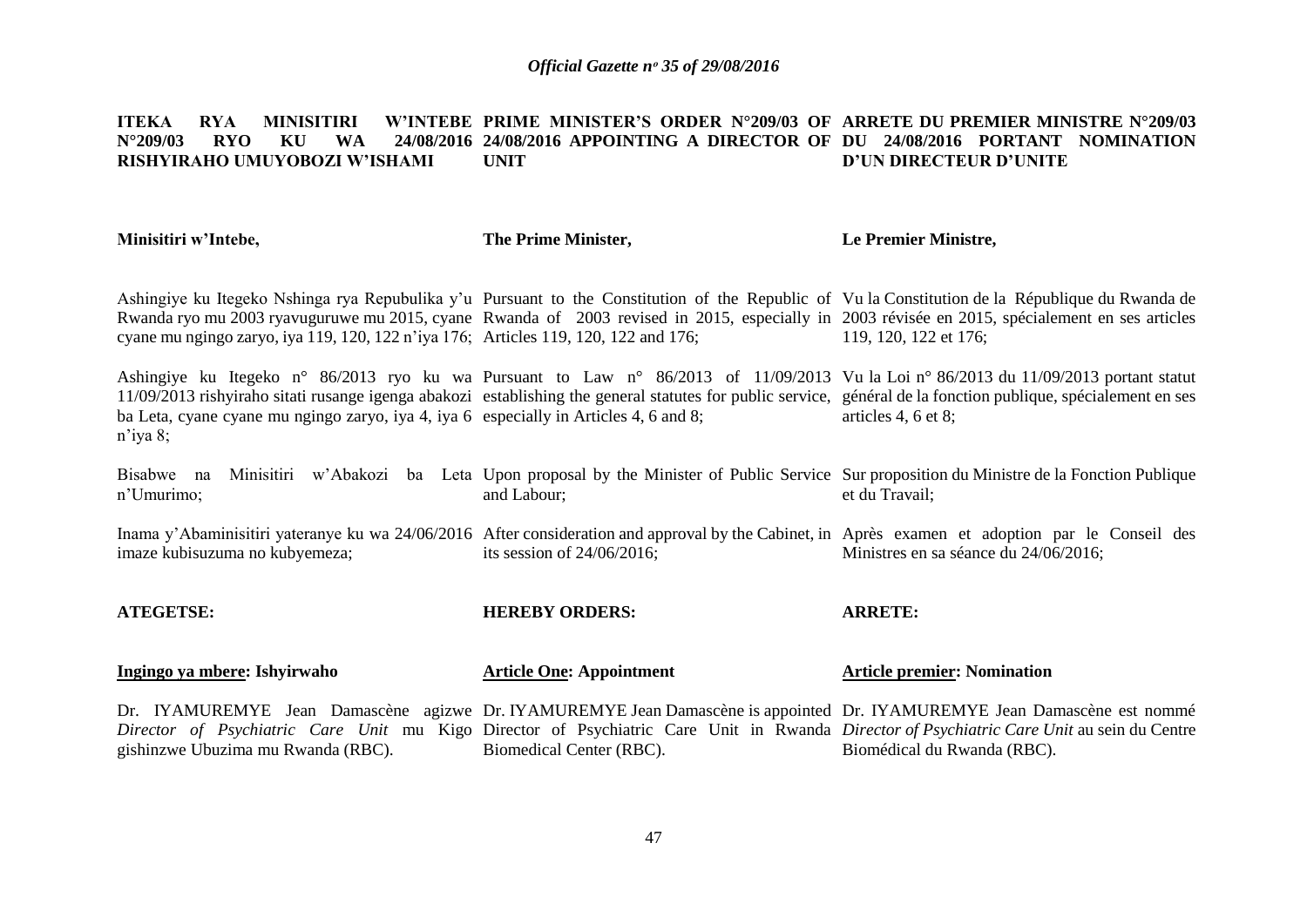| iri teka                                                                                     | implementation of this Order                             | Ingingo ya 2: Abashinzwe gushyira mu bikorwa Article 2: Authorities responsible for the Article 2: Autorités chargées de l'exécution du<br>présent arrêté                                                                                                                                                                                                                                                                                     |
|----------------------------------------------------------------------------------------------|----------------------------------------------------------|-----------------------------------------------------------------------------------------------------------------------------------------------------------------------------------------------------------------------------------------------------------------------------------------------------------------------------------------------------------------------------------------------------------------------------------------------|
| bashinzwe gushyira mu bikorwa iri teka.                                                      | implementation of this Order.                            | Minisitiri w'Ubuzima, Minisitiri w'Abakozi ba Leta The Minister of Health, the Minister of Public Le Ministre de la Santé, le Ministre de la Fonction<br>n'Umurimo na Minisitiri w'Imari n'Igenamigambi Service and Labour and the Minister of Finance and Publique et du Travail et le Ministre des Finances et<br>Economic Planning are entrusted with the de la Planification Economique sont chargés de<br>l'exécution du présent arrêté. |
| Ingingo ya 3: Ivanwaho ry'ingingo zinyuranyije Article 3: Repealing provision<br>n'iri teka  |                                                          | <b>Article 3: Disposition abrogatoire</b>                                                                                                                                                                                                                                                                                                                                                                                                     |
| zinyuranyije na ryo zivanyweho.                                                              | repealed.                                                | Ingingo zose z'amateka abanziriza iri kandi All prior provisions contrary to this Order are Toutes les dispositions antérieures contraires au<br>présent arrêté sont abrogées.                                                                                                                                                                                                                                                                |
| Ingingo ya 4: Igihe iteka ritangirira gukurikizwa Article 4: Commencement                    |                                                          | Article 4 : Entrée en vigueur                                                                                                                                                                                                                                                                                                                                                                                                                 |
| umukono. Agaciro karyo gahera ku wa 24/06/2016. signature. It takes effect as of 24/06/2016. |                                                          | Iri teka ritangira gukurikizwa ku munsi rishyiriweho This Order comes into force on the date of its Le présent arrêté entre en vigueur le jour de sa<br>signature. Il sort ses effets à partir du 24/06/2016.                                                                                                                                                                                                                                 |
| Kigali, ku wa 24/08/2016                                                                     | Kigali, on 24/08/2016                                    | Kigali, le 24/08/2016                                                                                                                                                                                                                                                                                                                                                                                                                         |
| $(s\acute{e})$<br><b>MUREKEZI Anastase</b>                                                   | $(s\acute{e})$<br><b>MUREKEZI Anastase</b>               | $(s\acute{e})$<br><b>MUREKEZI Anastase</b>                                                                                                                                                                                                                                                                                                                                                                                                    |
| Minisitiri w'Intebe                                                                          | Prime Minister                                           | <b>Premier Ministre</b>                                                                                                                                                                                                                                                                                                                                                                                                                       |
| $(s\acute{e})$                                                                               | $(s\acute{e})$                                           | $(s\acute{e})$                                                                                                                                                                                                                                                                                                                                                                                                                                |
| <b>UWIZEYE Judith</b>                                                                        | <b>UWIZEYE Judith</b>                                    | <b>UWIZEYE Judith</b>                                                                                                                                                                                                                                                                                                                                                                                                                         |
| Minisitiri w'Abakozi ba Leta n'Umurimo                                                       | Minister of Public Service and Labour                    | Ministre de la Fonction Publique et du Travail                                                                                                                                                                                                                                                                                                                                                                                                |
| Bibonywe kandi bishyizweho Ikirango cya<br>Repubulika:                                       | Seen and sealed with the Seal of the<br><b>Republic:</b> | Vu et scellé du Sceau de la République :                                                                                                                                                                                                                                                                                                                                                                                                      |
| $(s\acute{e})$                                                                               | $(s\acute{e})$                                           | $(s\acute{e})$                                                                                                                                                                                                                                                                                                                                                                                                                                |
| <b>BUSINGYE Johnston</b>                                                                     | <b>BUSINGYE Johnston</b>                                 | <b>BUSINGYE Johnston</b>                                                                                                                                                                                                                                                                                                                                                                                                                      |
| Minisitiri w'Ubutabera / Intumwa Nkuru ya Leta                                               | Minister of Justice / Attorney General                   | Ministre de la Justice / Garde des Sceaux                                                                                                                                                                                                                                                                                                                                                                                                     |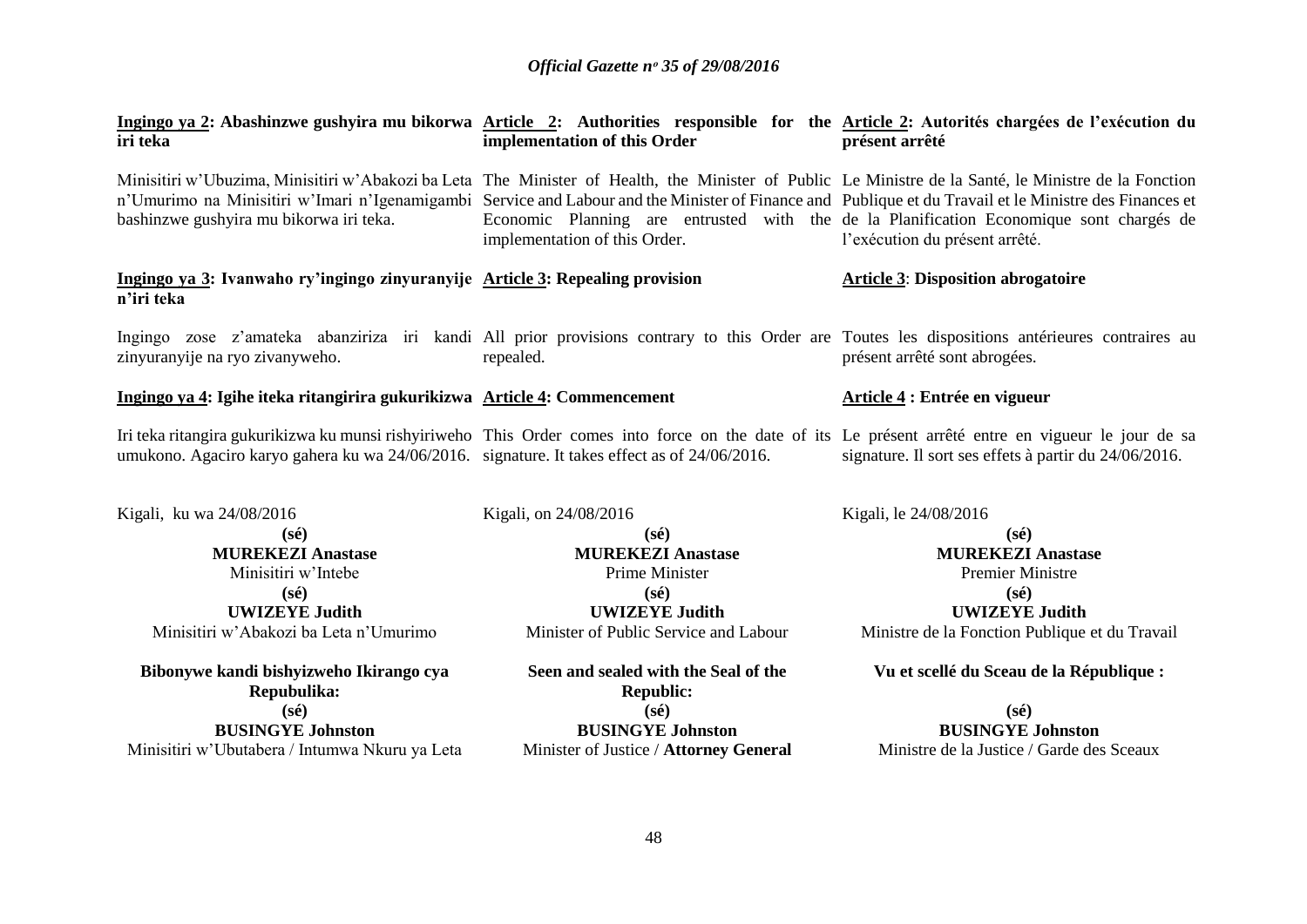**ITEKA RYA MINISITIRI MINISTERIAL ORDER N°007/MOG/AG/2016 RYO KU WA N°007/MOG/AG/2016 OF 08/08/2016 08/08/2016 RYIRUKANA BURUNDU ABAHESHA B'INKIKO B'UMWUGA ISHAKIRO Ingingo ya mbere: Kwirukanwa burundu Ingingo ya 2: Ivanwaho ry'ingingo Article 2: Repealing provision zinyuranyije n'iri teka** PROFESSIONAL PORTANT **BAILIFFS TABLE OF CONTENTS Article One: Dismissal ORDER ARRETE MINISTERIEL N°007/MOG/AG/2016 DU 08/08/2016 PORTANT REVOCATION DES HUISSIERS DE JUSTICE PROFESSIONNELS TABLE DES MATIERES Article premier: Révocation Article 2: Disposition abrogatoire Article 3: Entrée en vigueur**

**Ingingo ya 3: Igihe iteka ritangira Article 3: Commencement gukurikizwa**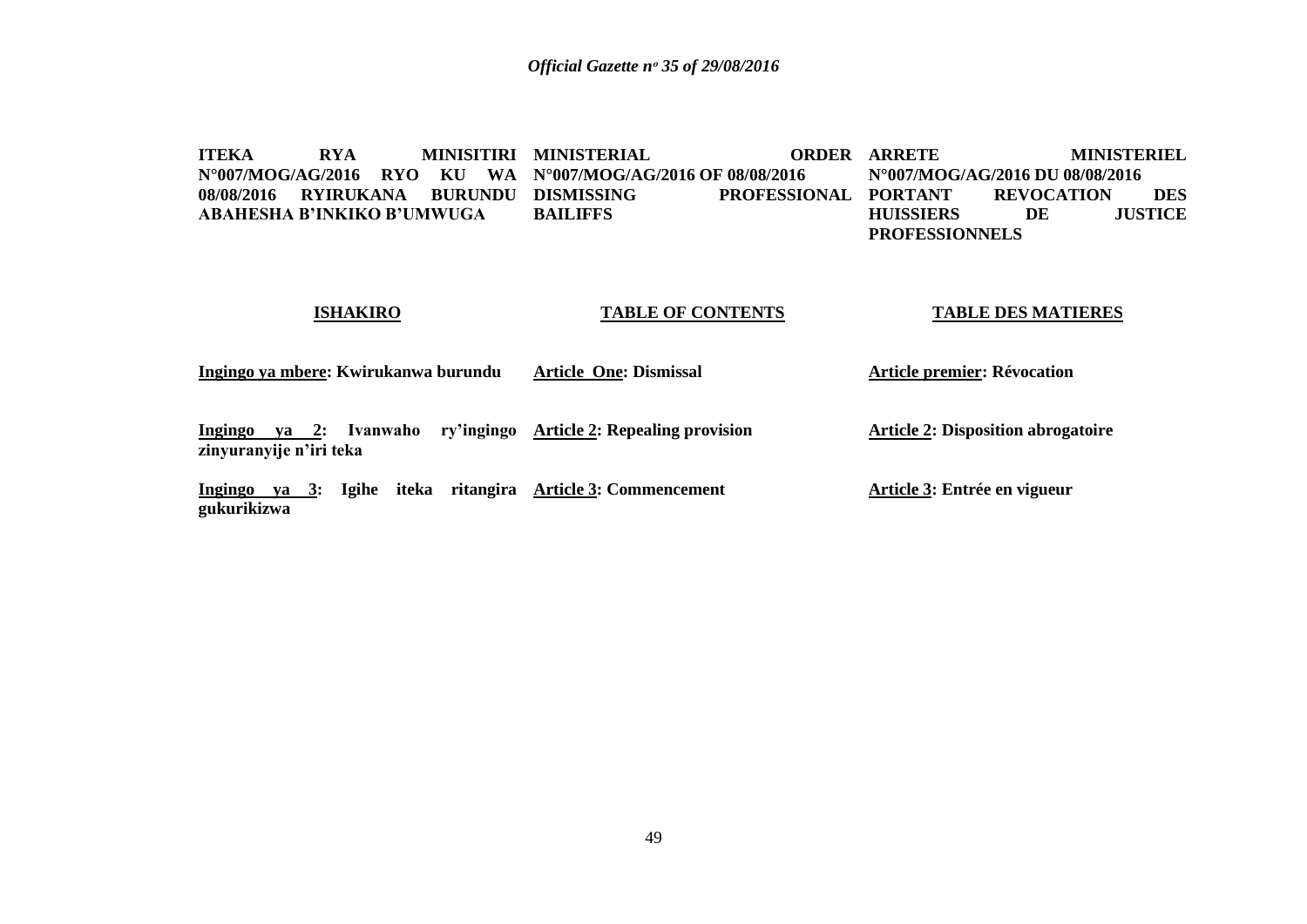| <b>ITEKA</b><br><b>RYA</b><br><b>MINISITIRI</b><br>N°007/MOG/AG/2016<br><b>RYO</b><br><b>WA</b><br>KU<br><b>BURUNDU</b><br>08/08/2016<br><b>RYIRUKANA</b><br><b>ABAHESHA B'INKIKO B'UMWUGA</b>                       | <b>MINISTERIAL</b><br><b>ORDER</b><br>N°007/MOG/AG/2016<br><b>OF</b><br>08/08/2016<br><b>DISMISSING</b><br><b>PROFESSIONALS</b><br><b>BAILIFFS</b>                                                                                       | <b>ARRETE</b><br><b>MINISTERIEL</b><br>$N^{\circ}007/MOG/AG/2016$<br><b>DU</b><br>08/08/2016<br><b>DES</b><br><b>PORTANT</b><br><b>REVOCATION</b><br><b>JUSTICE</b><br><b>HUISSIERS</b><br>DE<br><b>PROFESSIONNELS</b>                            |
|----------------------------------------------------------------------------------------------------------------------------------------------------------------------------------------------------------------------|------------------------------------------------------------------------------------------------------------------------------------------------------------------------------------------------------------------------------------------|---------------------------------------------------------------------------------------------------------------------------------------------------------------------------------------------------------------------------------------------------|
| Minisitiri w'Ubutabera/Intumwa Nkuru ya<br>Leta;                                                                                                                                                                     | The Minister of Justice/Attorney General;                                                                                                                                                                                                | Le Ministre de la Justice/Garde des Sceaux;                                                                                                                                                                                                       |
| Ashingiye ku Itegeko Nshinga rya Repubulika<br>y'u Rwanda ryo mu 2003 ryavuguruwe mu<br>2015, cyane cyane mu ngingo zaryo, iya 121,<br>iya 122 n'iya 176;                                                            | Pursuant to the Constitution of the Republic of<br>Rwanda of 2003 revised in 2015, especially in<br>Articles 121, 122 and 176;                                                                                                           | Vu la Constitution de la République du<br>Rwanda de 2003 révisée en 2015, spécialement<br>en ses articles, 121, 122 et 176;                                                                                                                       |
| Ashingiye ku Itegeko n° 12/2013 ryo ku wa<br>22/03/2013 rigenga umurimo w'abahesha<br>b'inkiko, cyane cyane mu ngingo zaryo, iya 44,<br>45, 46, 47 n'iya 72;                                                         | Pursuant to Law n° 12/2013 of 22/03/2013<br>governing the bailiff function, especially in<br>Articles 44, 45, 46, 47 and 72;                                                                                                             | Vu la Loi nº12/2013 du 22/03/2013 régissant<br>la fonction d'huissier de justice, spécialement<br>es ses articles 44, 45, 46, 47 et 72;                                                                                                           |
| Asubiye ku Iteka rya Minisitiri n° 858/08.11<br>ryo ku wa 20/05/2013 rishyiraho urutonde<br>rw'abahesha b'inkiko b'umwuga bemerewe<br>gukora uwo murimo;                                                             | Having reviewed Ministerial<br>Order $n^{\circ}$<br>858/08.11 of 20/05/2013 publishing a list of<br>the professional court bailiffs allowed to<br>exercise the profession;                                                               | Revu de l'Arrêté Ministériel n° 858/08.11 du<br>20/05/2013 portant publication de la liste des<br>huissiers professionnels agréés pour exercer la<br>profession;                                                                                  |
| Ashingiye ku Iteka rya Perezida n° 27/01 ryo<br>ku wa 18/07/2004 rigena amwe mu mateka<br>y'Abaminisitiri yemezwa atanyuze mu Nama<br>y'Abaminisitiri, cyane cyane mu ngingo yaryo<br>ya mbere;                      | Pursuant to Presidential Order n° 27/01 of<br>18/07/2004 determining certain Ministerial<br>which<br>Orders<br>are<br>adopted<br>without<br>consideration by the Cabinet, especially in<br>Article One;                                  | Vu l'Arrêté Présidentiel<br>$n^{\circ}$<br>27/01<br>du<br>18/07/2004 déterminant certains<br>Arrêtés<br>Ministériels qui ne sont pas adoptés par le<br>Conseil des Ministres spécialement en son<br>article premier;                              |
| Ashingiye ku ibaruwa n° 013 PBA 2016, 014<br>PBA 2016 na nº 015 PBA zo ku wa 15/02/2016<br>za Perezida w'Urugaga rw'abahesha b'inkiko<br>b'umwuga zisaba kwirukana burundu mu<br>murimo w'abahesha b'inkiko b'umwuga | Pursuant to letters n° 013 PBA 2016, 014 PBA<br>2016 and n° 015 PBA of 15/02/2016 of the<br>President of Professionals Court Bailiffs<br>Association requesting the dismissal from the<br>professional bailiffs, following bailiffs: Mr. | Vu les lettres n° 013 PBA 2016, 014 PBA 2016<br>et nº 015 PBA du 15/02/2016 du Président du<br>Corps des Huissiers Professionnels demandant<br>la révocation de la profession des huissiers de<br>justice professionnels, les huissiers suivants: |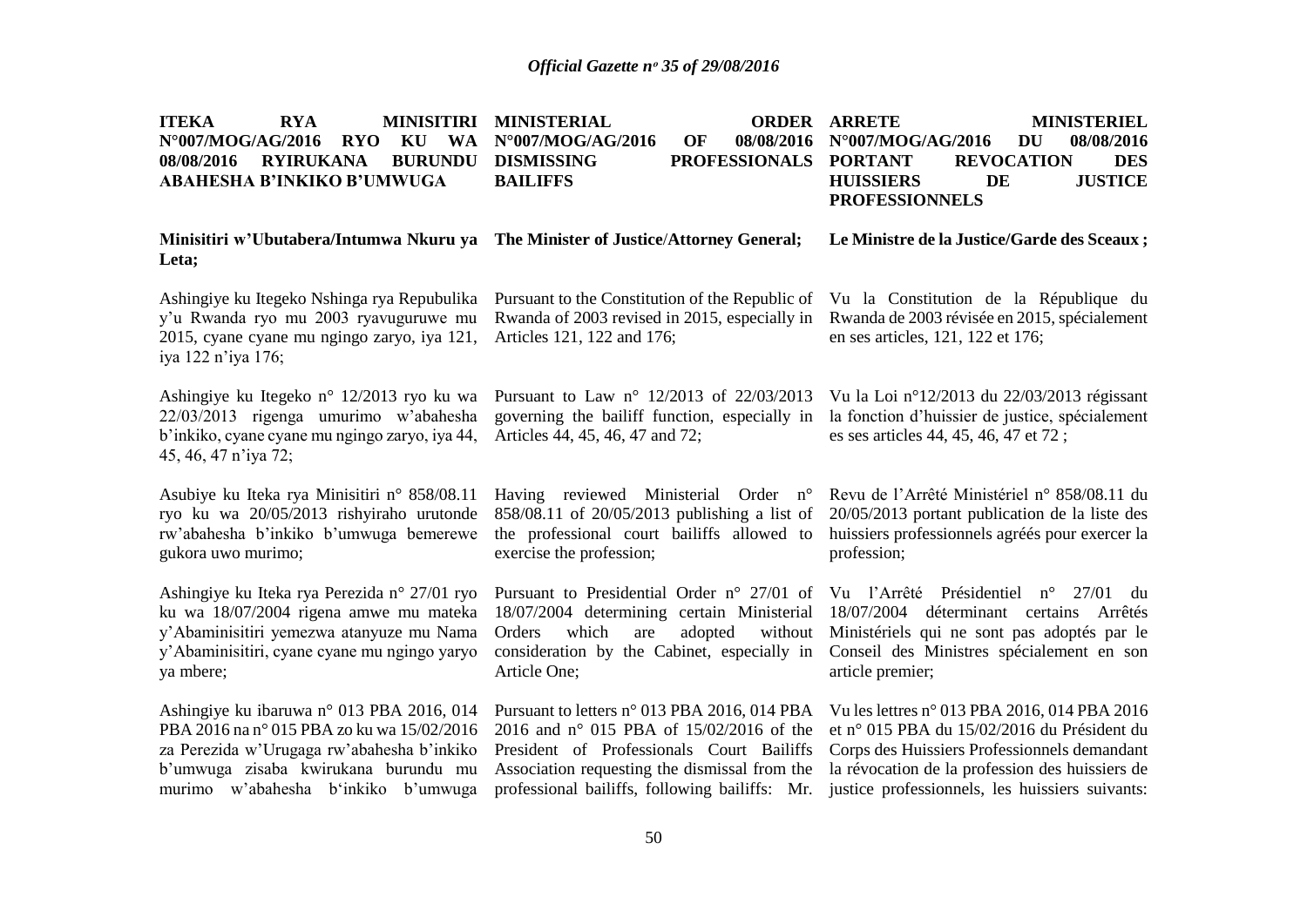|                 |                     |       |                                                         | abahesha b'inkiko b'umwuga bakurikira: KAZIGABA André, Mr. NSENGIYUMVA M. KAZIGABA André, M. NSENGIYUMVA |
|-----------------|---------------------|-------|---------------------------------------------------------|----------------------------------------------------------------------------------------------------------|
|                 |                     |       | Bwana KAZIGABA André, Bwana John and Mr. KAYITARE Régis | John et M. KAYITARE Régis                                                                                |
| KAYITARE Régis. | NSENGIYUMVA John na | Bwana |                                                         |                                                                                                          |
|                 |                     |       |                                                         |                                                                                                          |

| <b>ATEGETSE:</b>                                                                                                                                    | <b>HEREBY ORDERS:</b>                                                                                                                                    | <b>ARRETE:</b>                                                                                                                                                   |  |
|-----------------------------------------------------------------------------------------------------------------------------------------------------|----------------------------------------------------------------------------------------------------------------------------------------------------------|------------------------------------------------------------------------------------------------------------------------------------------------------------------|--|
| Ingingo ya mbere: Kwirukanwa burundu                                                                                                                | <b>Article One: Dismissal</b>                                                                                                                            | <b>Article premier: Révocation</b>                                                                                                                               |  |
| Abahesha b'Inkiko b'Umwuga bakurikira<br>birukanwe burundu ku murimo w'abahesha<br>b'inkiko b'umwuga kubera amakosa akomeye<br>bakoze mu kazi:      | The following Professionals Bailiffs are<br>dismissed from bailiff profession due to gross<br>misconduct.                                                | Les Huissiers de Justice Professionnels<br>suivants sont révoqués de la profession<br>d'huissier professionnel pour fautes graves:                               |  |
| 1° Bwana KAZIGABA André;                                                                                                                            | 1° Mr. KAZIGABA André;                                                                                                                                   | 1° M. KAZIGABA André;                                                                                                                                            |  |
| Bwana NSENGIYUMVA John;                                                                                                                             | 2° Mr. NSENGIYUMVA John;                                                                                                                                 | 2° M. NSENGIYUMVA John;                                                                                                                                          |  |
| Bwana KAYITARE Régis.<br>$3^{\circ}$                                                                                                                | 3° Mr. KAYITARE Régis.                                                                                                                                   | 3° M. KAYITARE Régis.                                                                                                                                            |  |
| Ingingo ya 2: Ivanwaho ry'ingingo Article 2: Repealing provision<br>zinyuranyije n'iri teka                                                         |                                                                                                                                                          | <b>Article 2: Disposition abrogatoire</b>                                                                                                                        |  |
| zinyuranyije na ryo zivanyweho.                                                                                                                     | Ingingo zose z'amateka abanziriza iri kandi All prior provisions contrary to this Order are<br>repealed.                                                 | Toutes les dispositions antérieures contraires<br>au présent arrêté sont abrogées.                                                                               |  |
| Ingingo ya 3: Igihe iteka ritangira Article 3: Commencement<br>gukurikizwa                                                                          |                                                                                                                                                          | Article 3: Entrée en vigueur                                                                                                                                     |  |
| Iri teka ritangira gukurikizwa ku munsi<br>ritangarijweho mu Igazeti ya Leta ya<br>Repubulika y'u Rwanda. Agaciro karyo gahera<br>ku wa 22/03/2016. | This Order comes into force on the date of its<br>publication in the Official Gazette of the<br>Republic of Rwanda. It takes effect as of<br>22/03/2016. | Le présent arrêté entre en vigueur le jour de sa<br>publication au Journal Officiel de la<br>République du Rwanda. Il sort ses effets à<br>partir du 22/03/2016. |  |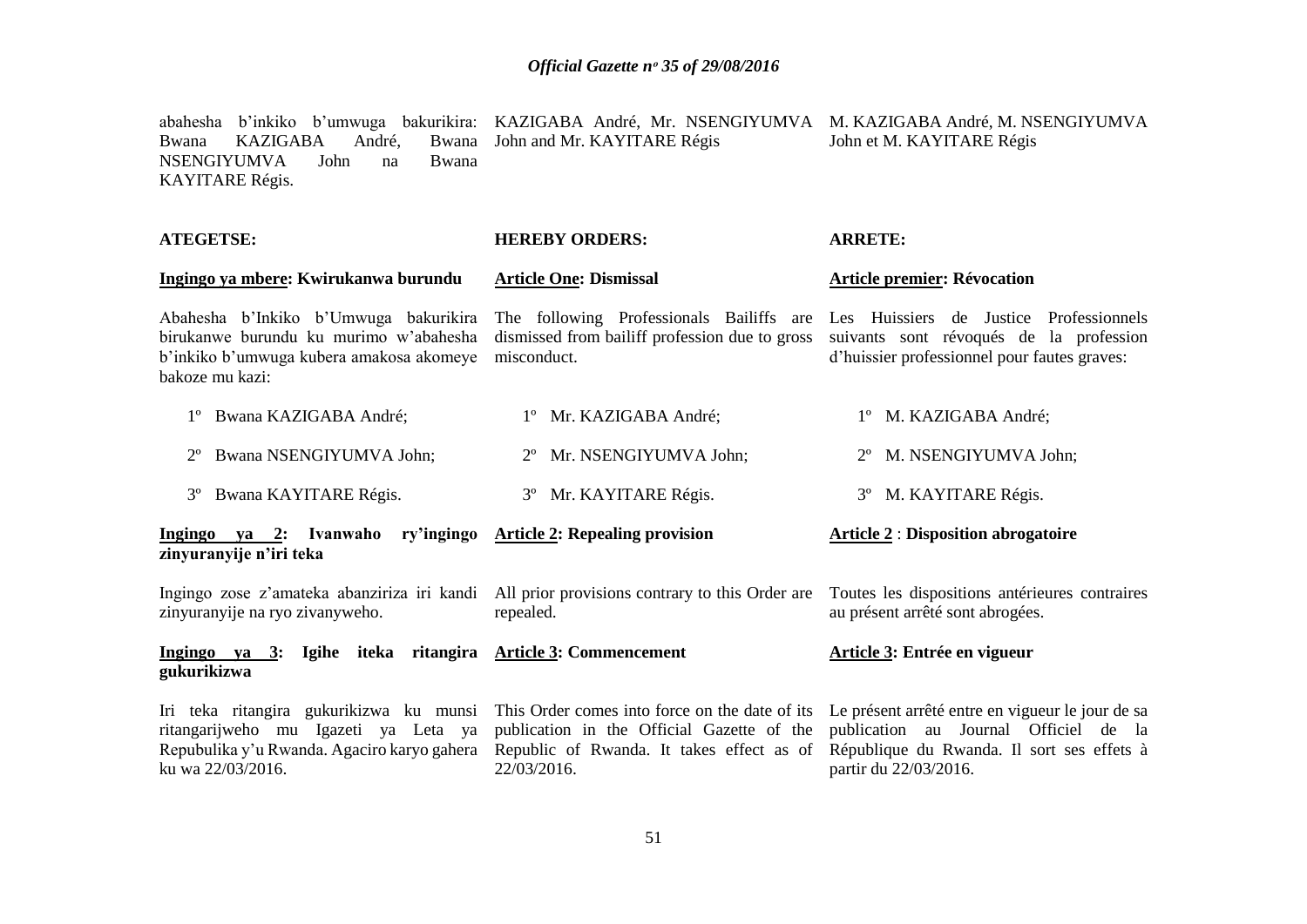Kigali, ku wa **08/08/2016**

Kigali, on **08/08/2016**

**(sé)**

Kigali, le **08/08/2016** 

**(sé) BUSINGYE Johnston** Minisitiri w'Ubutabera/Intumwa Nkuru ya Leta

**Bibonywe kandi bishyizweho Ikirango cya Repubulika:**

**BUSINGYE Johnston** Minister of Justice/Attorney General

**Seen and sealed with the Seal of the Republic:**

**(sé) BUSINGYE Johnston** Ministre de la Justice/Garde des Sceaux

**Vu et scellé du Sceau de la République :**

**(sé) BUSINGYE Johnston** Minisitiri w'Ubutabera/Intumwa Nkuru ya Leta

**(sé) BUSINGYE Johnston** Minister of Justice/Attorney General

**(sé) BUSINGYE Johnston**

Ministre de la Justice/Garde des Sceaux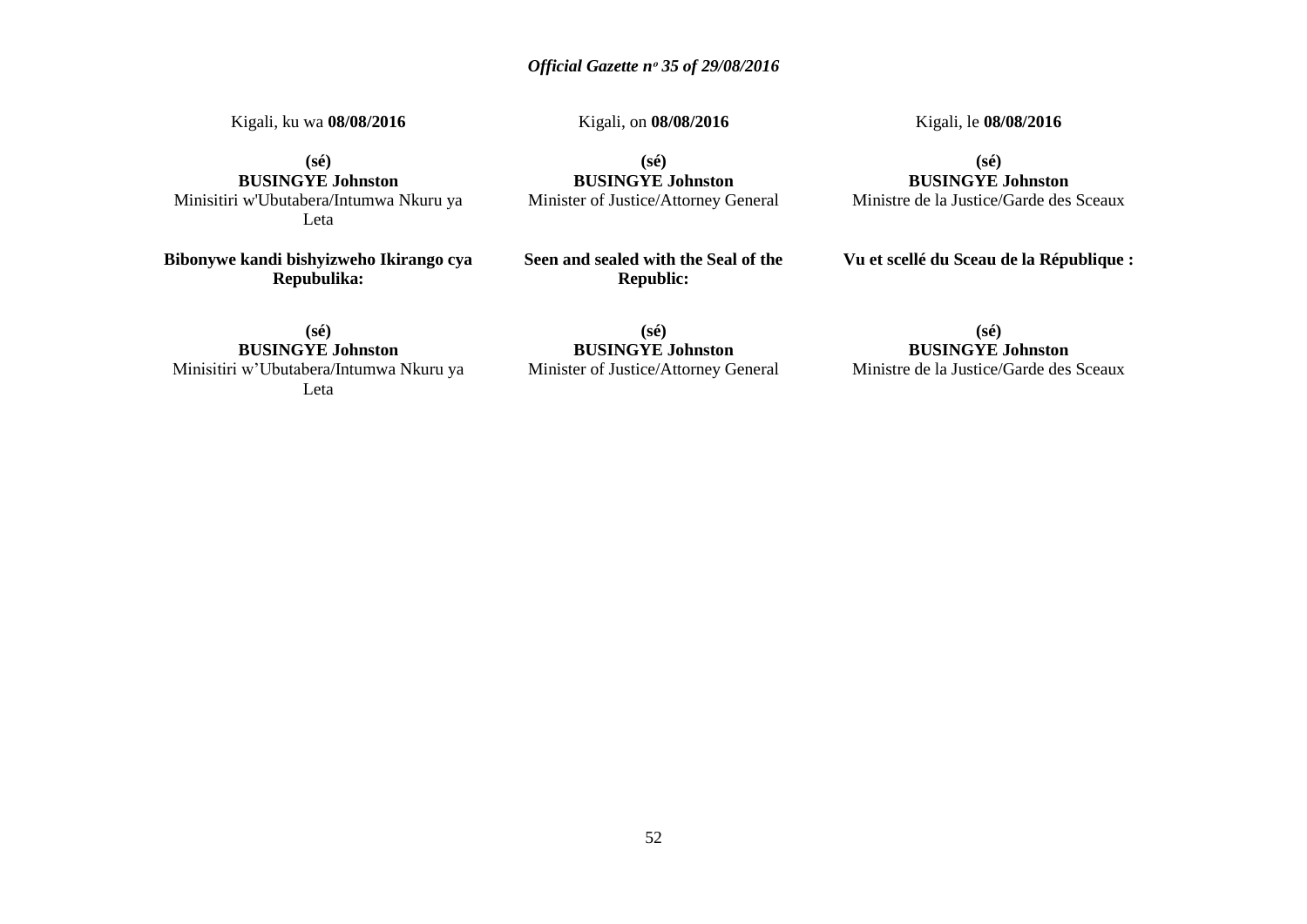**ITEKA RYA MINISITIRI N°008/MOG/AG/2016 MINISTERIAL ORDER N°008/MOG/AG/2016 ARRETE MINISTERIEL N°008/MOG/AG/2016 RYO KU WA 18/08/2016 ABANYAMATEGEKO UBUBASHA BWO ATTORNEY TO LAWYERS OF SPECIAL MANDATAIRE AUX JURISTES DU FONDS GUHAGARARIRA MU NKIKO IKIGEGA GUARANTEE FUND (SGF) CYIHARIYE CY'INGOBOKA OF 18/08/2016 GRANTING POWER OF DU 18/08/2016 CONFERANT LE POUVOIR DE SPECIAL DE GARANTIE** 

| <b>ISHAKIRO</b>                                                                             | <b>TABLE OF CONTENTS</b>           | <b>TABLE DES MATIERES</b>                                   |
|---------------------------------------------------------------------------------------------|------------------------------------|-------------------------------------------------------------|
| Ingingo ya mbere: Itangwa ry'ububasha                                                       | <b>Article One: Grating powers</b> | Article premier: Attribution de la qualité de<br>mandataire |
| Ingingo ya 2: Ivanwaho ry'ingingo zinyuranyije Article 2: Repealing provision<br>n'iri teka |                                    | <b>Article 2: Disposition abrogatoire</b>                   |
| Ingingo ya 3: Igihe iteka ritangira gukurikizwa                                             | <b>Article 3: Commencement</b>     | Article 3: Entrée en vigueur                                |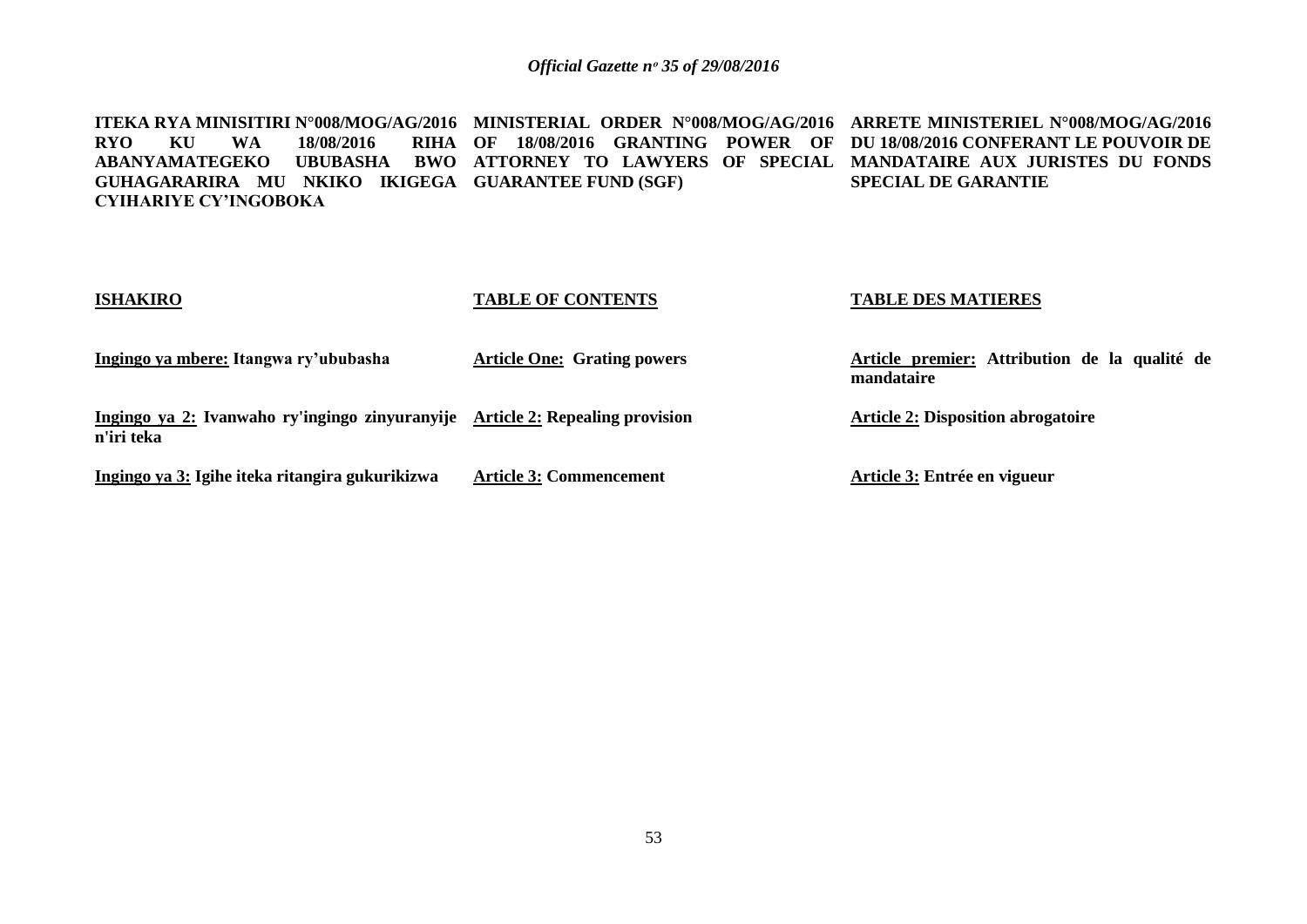**ITEKA RYA MINISITIRI N°008/MOG/AG/2016 MINISTERIAL ORDER N°008/MOG/AG/2016 ARRETE MINISTERIEL N°008/MOG/AG/2016 RYO KU WA 18/08/2016 ABANYAMATEGEKO UBUBASHA GUHAGARARIRA MU NKIKO IKIGEGA GUARANTEE FUND (SGF) CYIHARIYE CY'INGOBOKA (SGF) OF 18/08/2016 GRANTING POWER OF DU 18/08/2016 CONFERANT LE POUVOIR ATTORNEY TO LAWYERS OF THE SPECIAL D'EXERCER LA QUALITE DE MANDATAIRE GARANTIE (SGF)**

#### **Minisitiri w'Ubutabera/Intumwa Nkuru ya Leta, The Minister of Justice**/**Attorney General,**

Ashingiye ku Itegeko Nshinga rya Repubulika y'u Rwanda ryo mu 2003 ryavuguruwe mu 2015, cyane cyane mu ngingo zaryo, iya 120, iya 122 n'iya 176;

Ashingiye ku Itegeko n° 83/2013 ryo ku wa 11/09/2013 rishyiraho Urugaga rw'Abavoka mu Rwanda, rikanagena imitunganyirize n'imikorere byarwo, cyane cyane mu ngingo zaryo, iya 6, iya 65 n'iya 67;

Ashingiye ku Itegeko n° 52/2011 ryo ku wa 14/12/2011 rishyiraho Ikigega cyihariye cy'ingoboka ku bwishingizi bw'uburyozwe bw'impanuka z'ibinyabiziga bifite moteri bigendera ku butaka n'izikomoka ku nyamaswa (SGF) rikagena n'inshingano imiterere n'imikorere byacyo, cyane cyane mu ngingo yaryo ya 15;

imaze kubisuzuma no kubyemeza;

Pursuant to the Constitution of the Republic of Rwanda of 2003 revised in 2015, especially in Articles 120, 122 and176;

Pursuant to Law n° 83/2013 of 11/09/2013 establishing the Bar Association in Rwanda and determining its organization and functioning especially in Articles 6, 65 and 67;

Pursuant to Law n° 52/2011 of 14/12/2011 establishing the Special Guarantee Fund for accidents and damages caused by automobiles and animals (SGF) and determining its mission, organisation and functioning, especially in Article 15;

**AUX JURISTES DU FONDS SPECIAL DE** 

#### **Le Ministre de la Justice/Garde des Sceaux,**

Vu la Constitution de la République du Rwanda de 2003 révisée en 2015, spécialement en ses articles, 120, 122 et 176;

Vu la Loi n° 83/2013 du11/09/2013 portant création de l'Ordre des Avocats au Rwanda et déterminant son organisation et son fonctionnement, spécialement en ses articles 6, 65 et 67 ;

Vu la Loi n° 52/2011 du 14/12/2011 portant création du Fonds Spécial de garantie pour des accidents et des dommages causés par les automobiles et les animaux (SGF) et déterminant sa mission, son organisation et son fonctionnement, spécialement en son article 15 ;

Inama y'Abaminisitiri yateranye ku wa 19/02/2016 After consideration and approval by Cabinet, in its Après examen et approbation par le Conseil des session of 19/02/2016;

Ministres, en sa séance du 19/02/2016 ;

**ATEGETSE:**

**HEREBY ORDERS:**

**ARRETE:**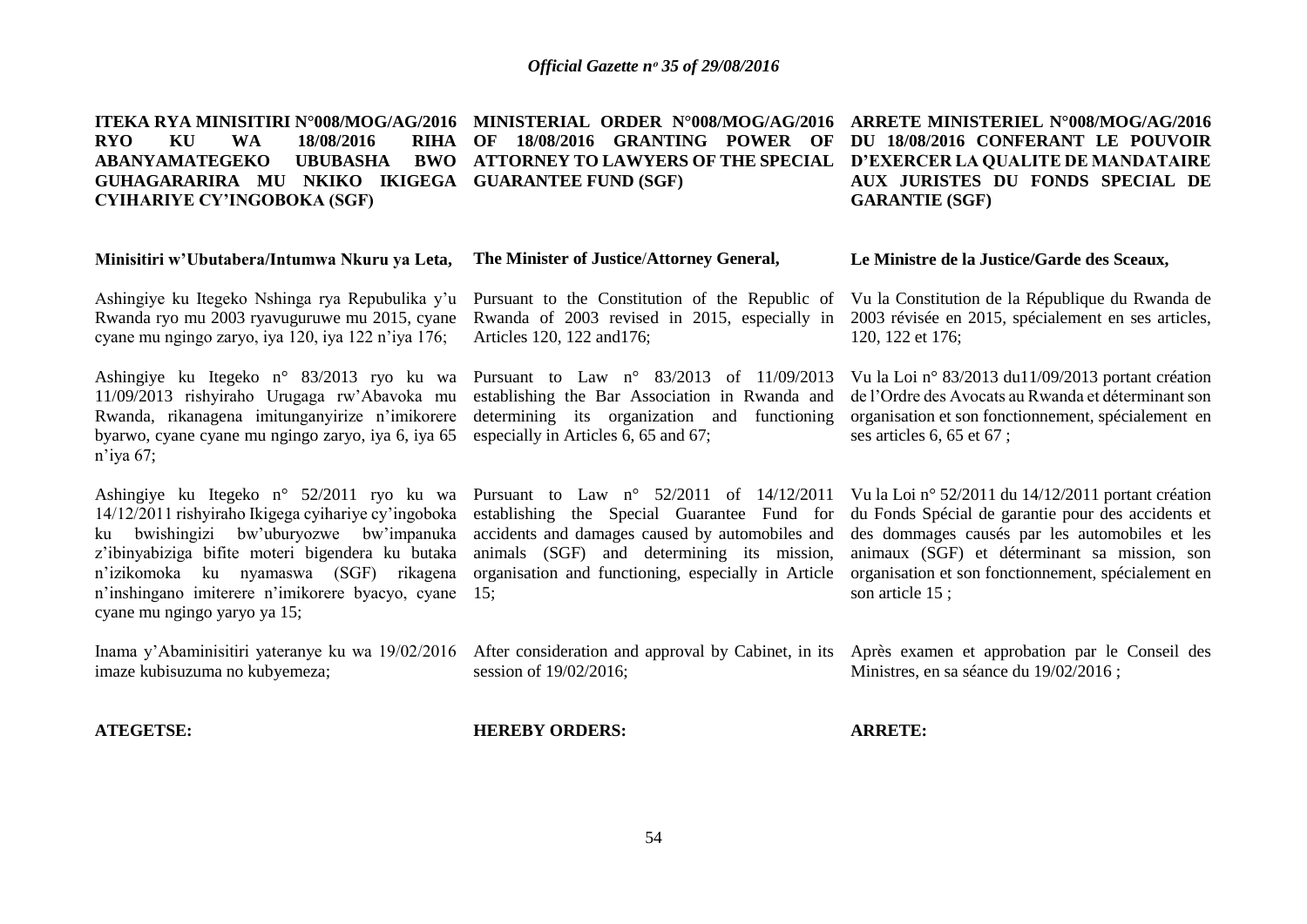| Ingingo ya mbere: Itangwa ry'Ububasha                                                                                        | <b>Article One: Granting powers</b>                                                                                                                | <b>Article Premier : Attribution de la qualité</b>                                                                                            |
|------------------------------------------------------------------------------------------------------------------------------|----------------------------------------------------------------------------------------------------------------------------------------------------|-----------------------------------------------------------------------------------------------------------------------------------------------|
| Abanyamategeko b'Ikigega Cyihariye cy'Ingoboka<br>(SGF) bakurikira bahawe ububasha bwo guhagararira<br>mu nkiko icyo Kigega: | The following lawyers of the Special Guarantee<br>Fund (SGF) are granted the power of Attorney to<br>present the Fund before Courts:               | Il est conféré aux juristes du Fonds Spécial de<br>Garantie (SGF) suivants la qualité de mandataire en<br>justice pour le compte de ce Fonds: |
| 1º Bwana NIYIBIZI Aloys;                                                                                                     | 1º Mr. NIYIBIZI Aloys;                                                                                                                             | 1º Monsieur NIYIBIZI Aloys;                                                                                                                   |
| 2º Madamu NIBAKURE Florence;                                                                                                 | 2° Ms NIBAKURE Florence;                                                                                                                           | 2º Madame NIBAKURE Florence;                                                                                                                  |
| 3º Madamu REKAMUHINKA Jeanne d'Arc.                                                                                          | 3° Ms REKAMUHINKA Jeanne d'Arc.                                                                                                                    | 3º Madame REKAMUHINKA Jeanne d'Arc.                                                                                                           |
| Ingingo ya 2: Ivanwaho ry'ingingo zinyuranyije Article 2: Repealing provision<br>n'iri teka                                  |                                                                                                                                                    | <b>Article 2: Disposition abrogatoire</b>                                                                                                     |
| Ingingo<br>zinyuranyije na ryo zivanyweho.                                                                                   | zose z'amateka abanziriza iri kandi All prior provisions contrary to this Order are Toutes les dispositions antérieures contraires au<br>repealed. | présent arrêté sont abrogées.                                                                                                                 |
| Ingingo ya 3: Igihe iteka ritangira gukurikizwa                                                                              | <b>Article 3: Commencement</b>                                                                                                                     | Article 3: Entrée en vigueur                                                                                                                  |
| teka ritangira<br>gukurikizwa<br>Iri<br>ku<br>munsi<br>ritangarijweho mu Igazeti ya Leta ya Repubulika y'u<br>Rwanda.        | This Order comes into force on the date of its<br>publication in the Official Gazette of the Republic of<br>Rwanda.                                | Le présent arrêté entre en vigueur le jour de sa<br>publication au Journal Officiel de la République du<br>Rwanda.                            |
| Kigali, ku wa 18/08/2016                                                                                                     | Kigali, on 18/08/2016                                                                                                                              | Kigali, le 18/08/2016                                                                                                                         |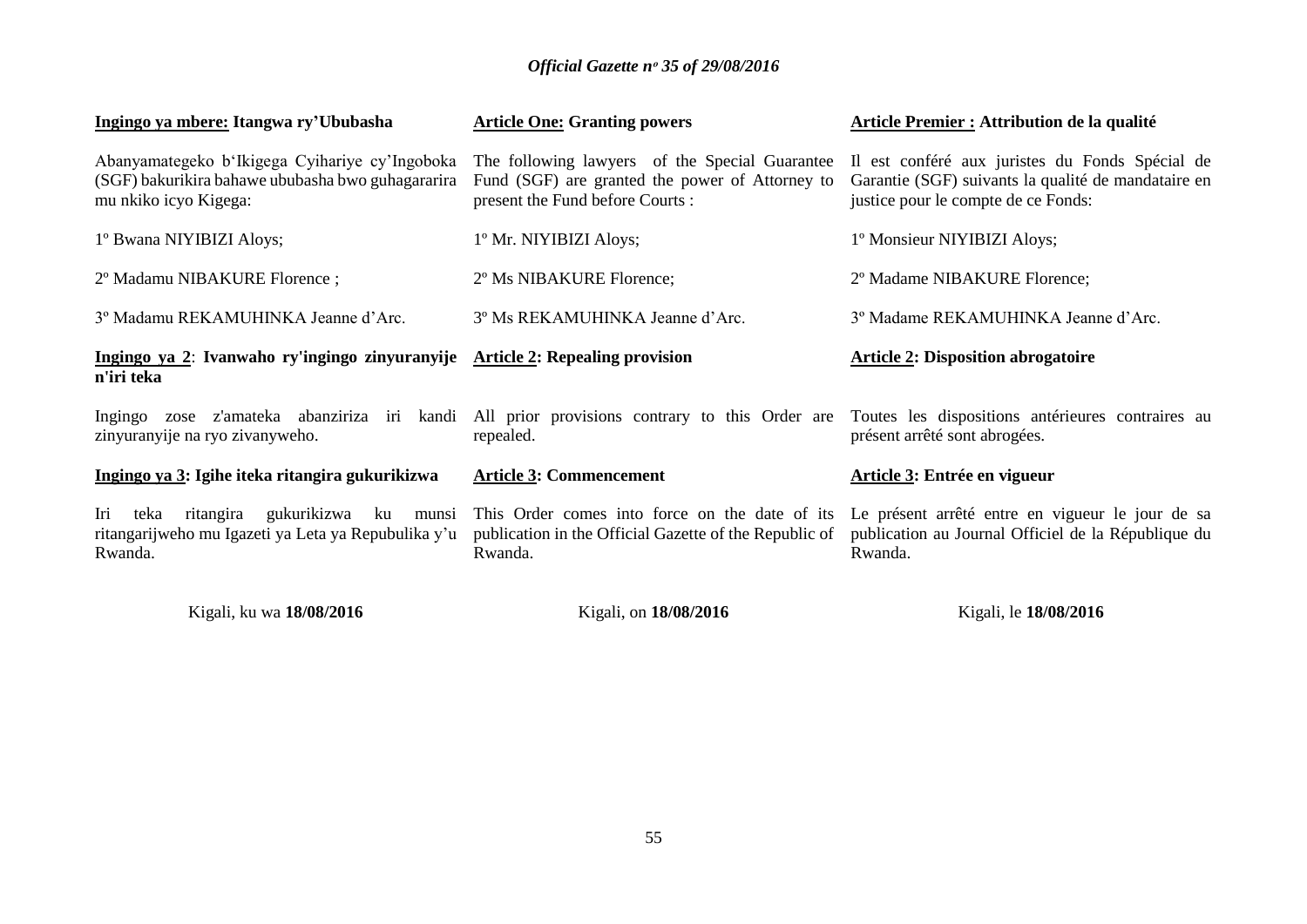**(sé) BUSINGYE Johnston** Minisitiri w'Ubutabera/Intumwa Nkuru ya Leta

**Bibonywe kandi bishyizweho Ikirango cya Repubulika:**

**(sé) BUSINGYE Johnston** Minister of Justice/Attorney General

**(sé) BUSINGYE Johnston** Ministre de la Justice/Garde des Sceaux

## **Vu et scellé du Sceau de la République :**

**(sé) BUSINGYE Johnston** Minisitiri w'Ubutabera/Intumwa Nkuru ya Leta **Seen and sealed with the Seal of the Republic:**

**(sé) BUSINGYE Johnston** Minister of Justice/Attorney General

**(sé) BUSINGYE Johnston** Ministre de la Justice/Garde des Sceaux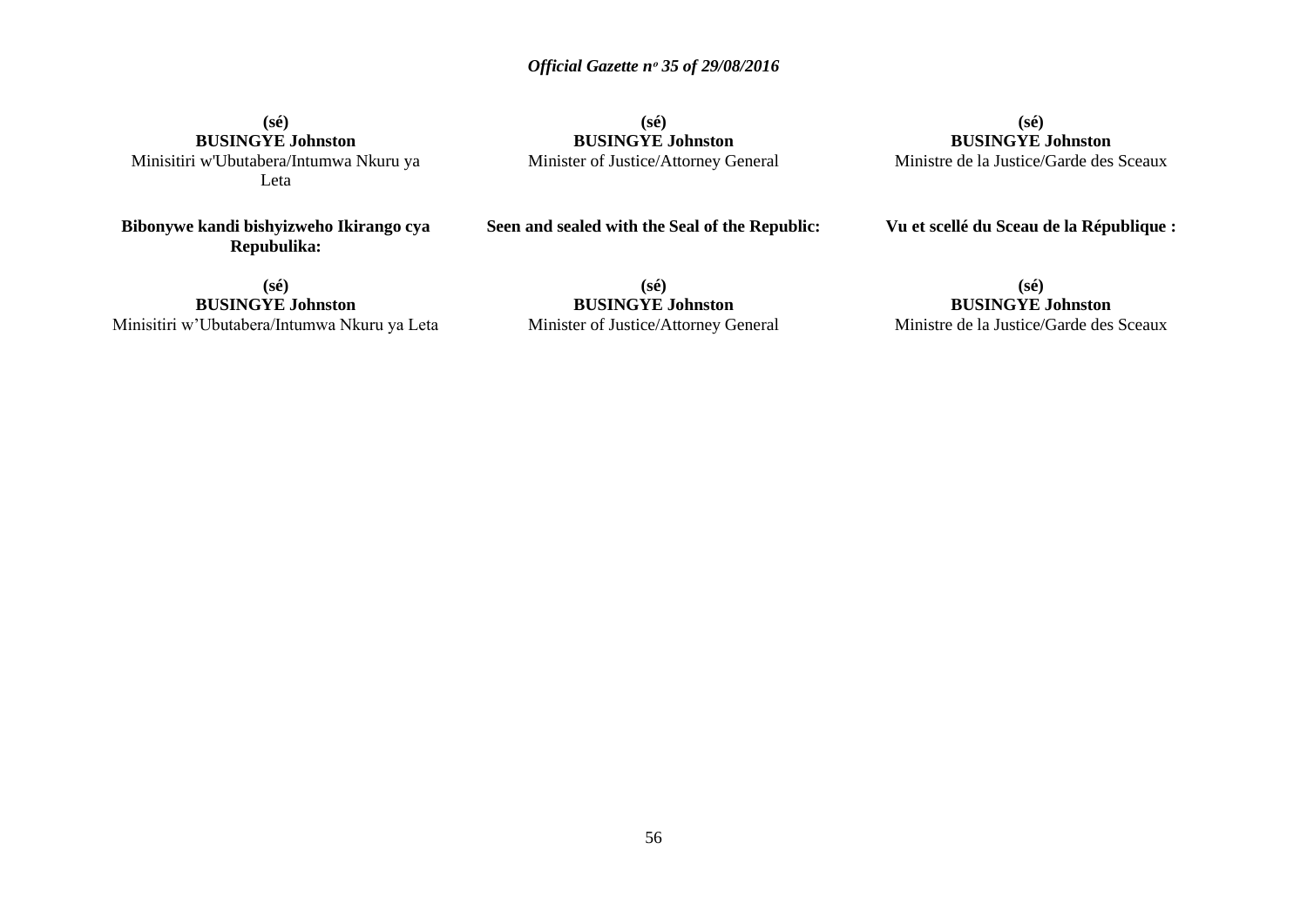**ITEKA RYA MINISITIRI N<sup>o</sup> 1832/08.25 MINISTERIAL ORDER N<sup>o</sup> 1832/08.25 OF RYO KUWA 29/09/2015 RITANGA 29/09/2015 AUTHORISING CHANGE OF UBURENGANZIRA BWO GUHINDURA AMAZINA NAMES**

**ARRETE MINISTERIEL N<sup>o</sup> 1832/08.25 DU 29/09/2015 PORTANT AUTORISATION DE CHANGEMENT DE NOMS**

| <b>ISHAKIRO</b>                                                  | <b>TABLE OF CONTENTS</b>                                         | <b>TABLE DES MATIERES</b>                                      |
|------------------------------------------------------------------|------------------------------------------------------------------|----------------------------------------------------------------|
| Ingingo ya mbere: Uburenganzira bwo<br>guhindura amazina         | <b>Article One:</b> Authorization to change names                | <b>Article premier:</b> Autorisation de<br>changement de noms  |
| Ingingo ya 2: Igihe cyo guhinduza mu<br>gitabo cy'irangamimerere | <b>Article 2:</b> Duration for changing in the civil<br>Registry | Article 2: Délai de changement au registre<br>de l. état civil |
| Ingingo ya 3: Igihe iteka ritangira<br>gukurikizwa               | <b>Article 3: Commencement</b>                                   | <b>Article 3:</b> Entrée en vigueur                            |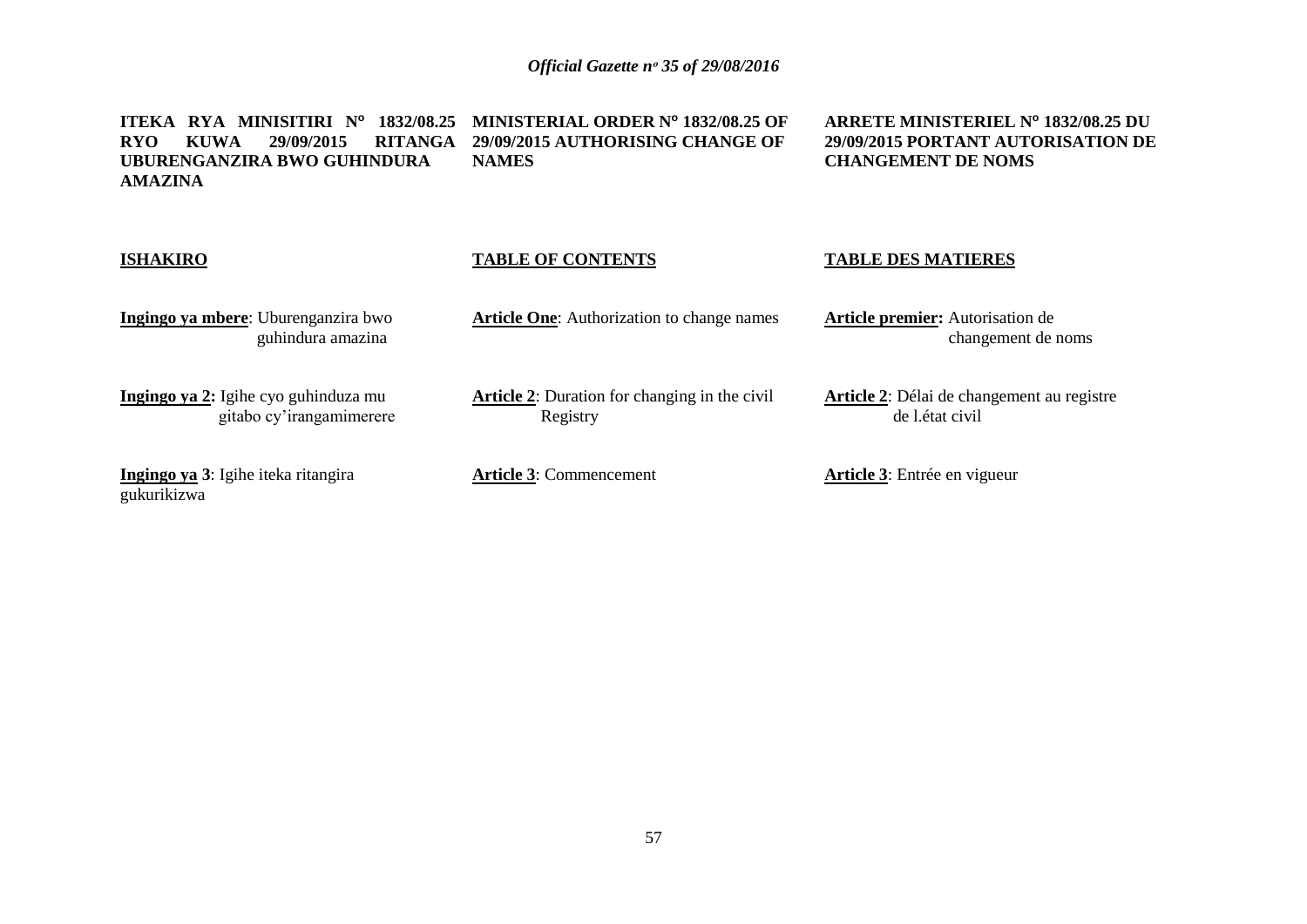**ITEKA RYA MINISITIRI N<sup>o</sup> 1832/08.25 MINISTERIAL ORDER N<sup>o</sup> 1832/08.25 OF ARRETE MINISTERIEL N<sup>o</sup> 1832/08.25 DU RYO KUWA 29/09/2015 RITANGA 29/09/2015 AUTHORISING CHANGE OF 29/09/2015 PORTANT AUTORISATION DE** 

| <b>UBURENGANZIRA BWO GUHINDURA</b><br><b>AMAZINA</b>                                                                                                                                                                                                                                  | <b>NAMES</b>                                                                                                                                                                                                                                             | <b>CHANGEMENT DE NOMS</b>                                                                                                                                                                                                                                                                       |
|---------------------------------------------------------------------------------------------------------------------------------------------------------------------------------------------------------------------------------------------------------------------------------------|----------------------------------------------------------------------------------------------------------------------------------------------------------------------------------------------------------------------------------------------------------|-------------------------------------------------------------------------------------------------------------------------------------------------------------------------------------------------------------------------------------------------------------------------------------------------|
| Minisitiri w'Ubutabera/ Intumwa Nkuru ya<br>Leta;                                                                                                                                                                                                                                     | The Minister of Justice/ Attorney General;                                                                                                                                                                                                               | Le Ministre de la Justice/ Garde des Sceaux;                                                                                                                                                                                                                                                    |
| Ashingiye ku Itegeko Nshinga rya Repubulika<br>y'u Rwanda ryo mu 2003 ryavuguruwe mu 2015,<br>cyane cyane mu ngingo zaryo iya 121 n'iya 122;                                                                                                                                          | Pursuant to the Constitution of the Republic of<br>Rwanda of 2003 revised in 2015, especially in<br>Articles 121 and 122;                                                                                                                                | Vu la Constitution de la République du Rwanda<br>de 2003 réviséeen 2015, spécialement en ses<br>articles 121 et 122;                                                                                                                                                                            |
| Ashingiye ku Itegeko nº 42/1988 ryo kuwa 27<br>Ukwakira 1988 rishiraho Interuro y'Ibanze<br>n'Igitabo cya mbere cy'urwunge rw'amategeko<br>Mbonezamubano, cyane cyane mu ngingo zaryo<br>kuva kuya 65 kugeza kuya 71;                                                                 | Pursuant to Law nº 42/1988 of 27 October 1988,<br>establishing the preliminary Title and Volume<br>One of the Civil Code, especially in Articles 65<br>to $71$ ,                                                                                         | Vu la Loi nº 42/1988 du 27 octobre 1988<br>instituant le Titre Préliminaire et le Livre Premier<br>du Code Civil, spécialement en ses articles de 65<br>á 71;                                                                                                                                   |
| Ashingiye ku Iteka rya Perezida nº 27/01 ryo<br>kuwa 18/07/2004 rigena amwe mu mateka<br>y'Abaminisitiri yemezwa atanyuze mu Nama<br>y'Abaminisitiri, cyane cyane mu ngingo yaryo ya<br>mbere;                                                                                        | Pursuant to the Presidential Order $n^{\circ}$ 27/01 of<br>18/07/2004, determining certain Ministerial<br>Orders which are adopted without consideration<br>by the Cabinet, especially in Article One;                                                   | Vu l'Arrêté Présidentiel nº 27/01 du 18/07/2004<br>déterminant certains arrêtés Ministériels qui ne<br>sont pas adoptés par le Conseil des Ministres,<br>spécialementen son article premier;                                                                                                    |
| Ashingiye ku Iteka rya Minisitiri nº 019/17 ryo<br>kuwa 05/12/2001 rihindura Iteka rya Minisitiri<br>$n^{\circ}097/05$ ryo kuwa 25/03/1992 rishyiraho<br>umubare w'amafaranga atangwa n'abashaka<br>guhinduza amazina yabo n'uburyo yakirwa,<br>cyane cyane mu ngingo yaryo ya mbere. | Pursuant to the Ministerial Order nº 019/17 of<br>5/12/2001, modifying Ministerial order nº 097/05<br>of 25/03/1992, establishing the amount of fees to<br>be paid for altering names and modalities for their<br>collection, especially in Article One; | Vu l'Arrêté Ministériel nº 019/17 du 05/12/2001<br>modifiant l'Arrêté Ministériel nº 097/05 du<br>25/03/1992 portant fixation du montant des frais<br>relatifs au changement de noms ou prénoms ainsi<br>modalités de leur<br>les<br>perception,<br>que<br>spécialement en son article premier; |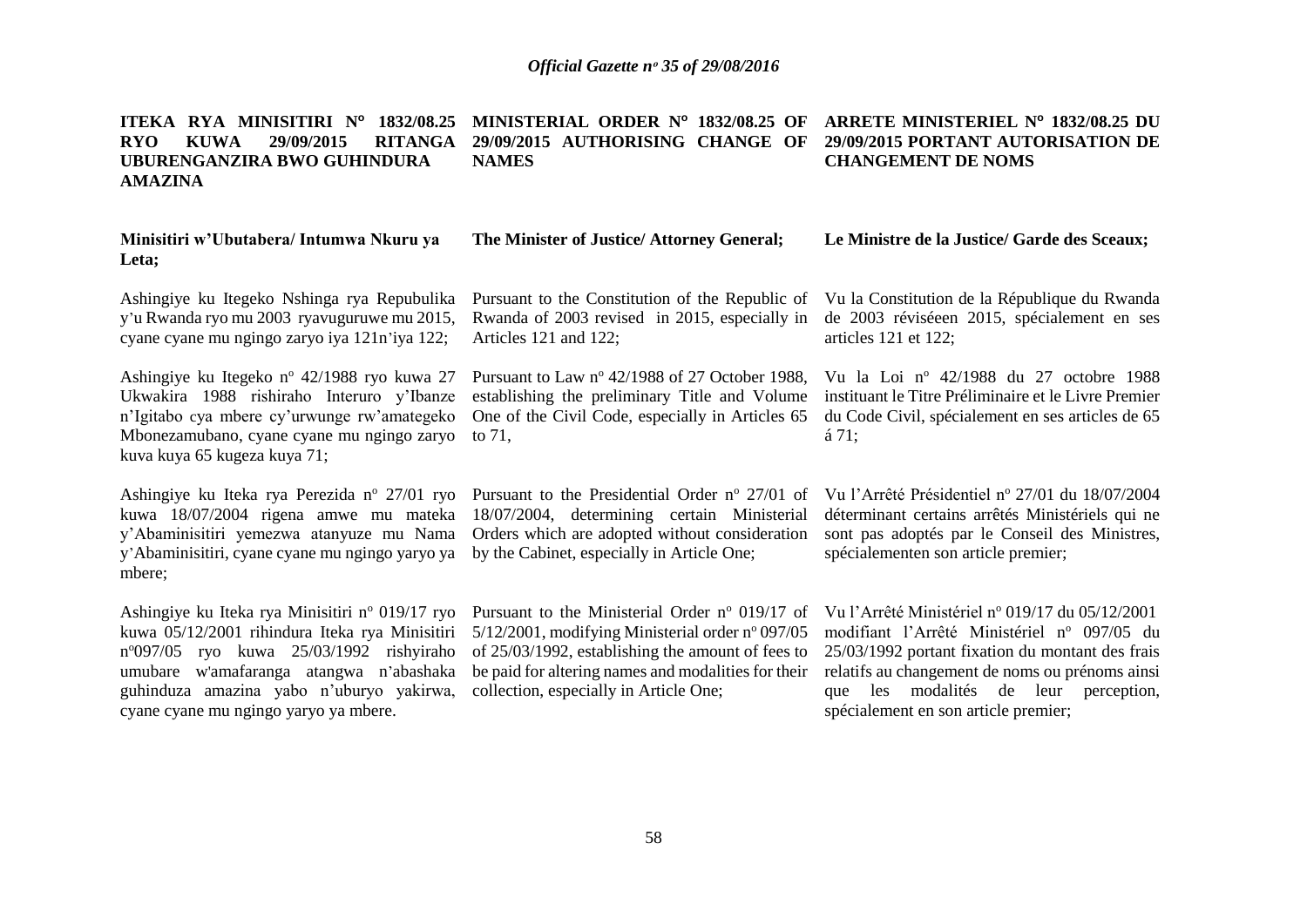Abisabwe na **Bwana Alex Gift MUMALE** mu ibaruwa ye yakiriwe kuwa 07/05/2015;

receved on 07/05/2015;

#### **ATEGETSE:**

**Ingingo ya mbere**: **Uburenganzira bwo guhindura amazina**

**Alex Gift MUMALE u**tuye mu Kagari ka **Alex Gift MUMALE** domiciled in Musezero Musezero, Umurenge wa Gisozi, Akarere ka Cell, Gisozi Sector, Gasabo District in Kigali Gasabo, mu Mujyi wa Kigali, ahawe City, is authorized to change his names uburenganzira bwo gusimbuza izina rye MUMALE to become **NGABONZIZA Gift**  MUMALE kugira ngo yitwe **NGABONZIZA Alex** in registry of civil status containing his birth Gift Alex mu gitabo cy'irangamimerere kirimo inyandiko ye y'ivuka.

#### **Ingingo ya 2: Igihe cyo guhinduza mu gitabo cy'irangamimerere**

**Alex Gift MUMALE** ahawe uburenganzira bwo **Alex Gift MUMALE** is authorized to change his **Alex Gift MUMALE** est autorisé á changer son gusimbuza izina MUMALE akirisimbuza **NGABONZIZA** kugira ngo **NGABONZIZA Gift Alex NGABONZIZA Gift Alex** mu gitabo cy'irangamimerere mu gihe cy'amezi atatu (3) uhereye ku munsi iri teka ritangarijweho mu Igazeti ya Leta ya Repubulika y'u Rwanda.

#### **Ingingo ya 3: Igihe iteka ritangira gukurikizwa**

Iri teka ritangira gukurikizwa ku munsi ryatangarijweho mu Igazeti ya Leta ya Repubulika y'u Rwanda.

**Article one**: **Authorization to change names**

**HEREBY ORDERS**:

certificate.

#### **Article 2: Deadline for changing in the civil Article 2: Délai de changement au registre de registry**

name MUMALE in replacing it by from the date of publication of this order in the Official Gazette of the Republic of Rwanda.

#### **Article 3: Commencement**

Publication in the Official Gazette of the publication au Journal Officiel de la République Republic of Rwanda.

On request lodged by **Mr. Alex Gift MUMALE**  Sur requête de **Monsieur Alex Gift MUMALE**  reçue le 07/05/2015;

#### **ARRETE**:

#### **Article premier: Autorisation de changement de noms**

**Alex Gift MUMALE** Domicilié dans la Cellule de Musezero, Secteur de Gisozi, District de Gasabo, dans la Ville de Kigali, est autorisé á remplacer son nom de MUMALE pour être appelé **NGABONZIZA Gift Alex** dans le registre de l'état civil contenant son acte de naissance.

# **l'état civil**

**NGABONZIZA** to become **NGABONZIZA NGABONZIZA** pour être appelé **Gift Alex** in the civil registry containing his birth **NGABONZIZA Gift Alex** dans le registre de certificate within three months (3) commencing l'état civil contenant son acte de naissance dans nom MUMALE en le remplaçant par un délai de trois mois (3) á partir de la publication du présent arrêté au Journal Officiel de la République du Rwanda.

#### **Article 3: Entrée en vigueur**

This Order shall come into force on the date of its Le présent arrêté entre en vigueur le jour de sa du Rwanda.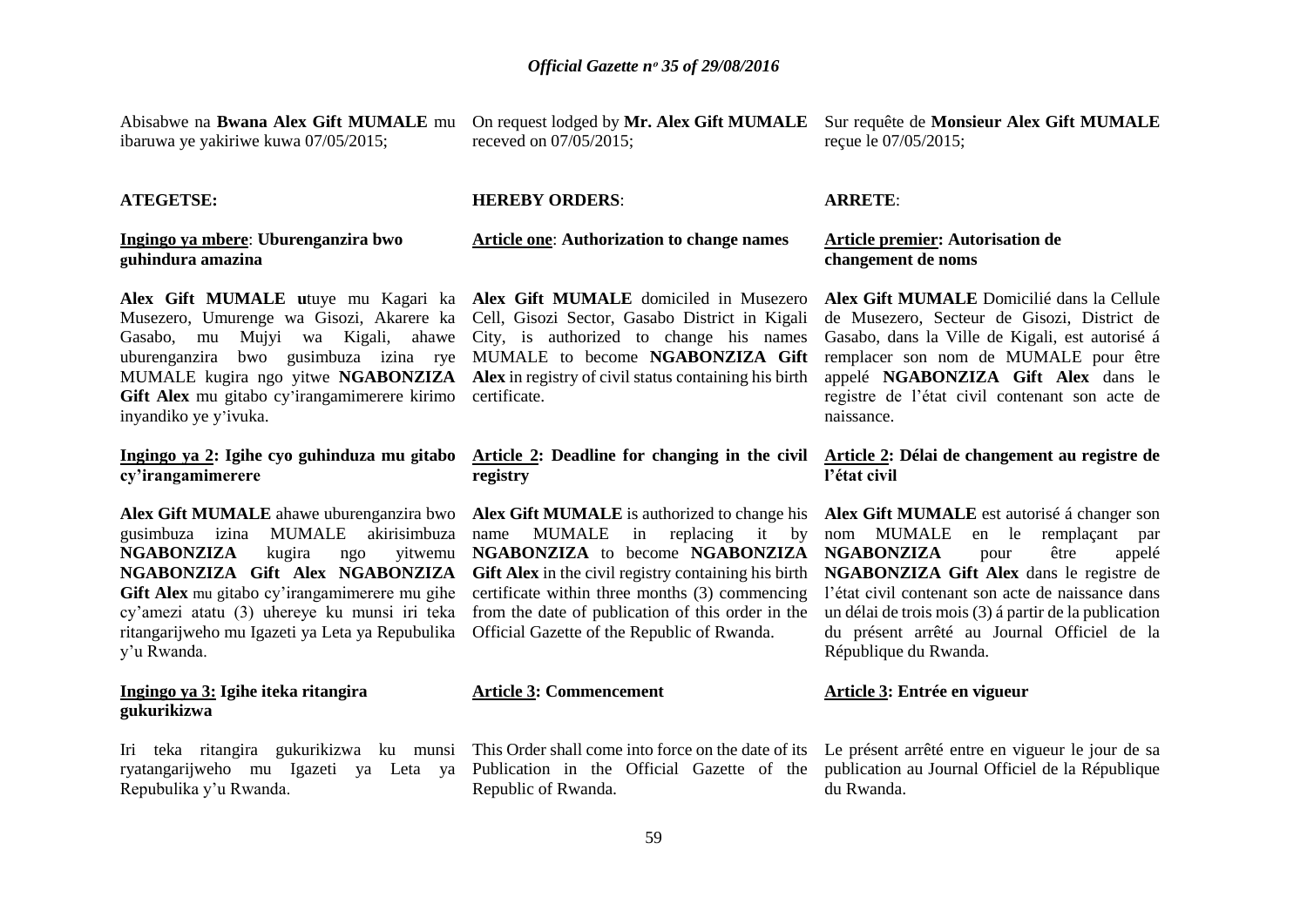Kigali, ku wa **29/09/2015**

Kigali, on **29/09/2015**

Kigali, le **29/09/2015**

**(sé) BUSINGYE Johnston** Minisitiri w'Ubutabera/ Intumwa Nkuru ya Leta

**(sé) BUSINGYE Johnston** Minister of Justice/ Attorney General

**(sé) BUSINGYE Johnston** Ministre de la Justice/ Garde des Sceaux

**Bibonywe kandi bishyizweho Ikirango cya Repubulika:**

**Seen and sealed with the Seal of the Republic:**

**Vu et scellé du Sceau de la République:**

**(sé) BUSINGYE Johnston** Minisitiri w'Ubutabera/ Intumwa Nkuru ya Leta

**(sé) BUSINGYE Johnston** Minister of Justice/ Attorney General

**(sé) BUSINGYE Johnston** Ministre de la Justice/ Garde des Sceaux

60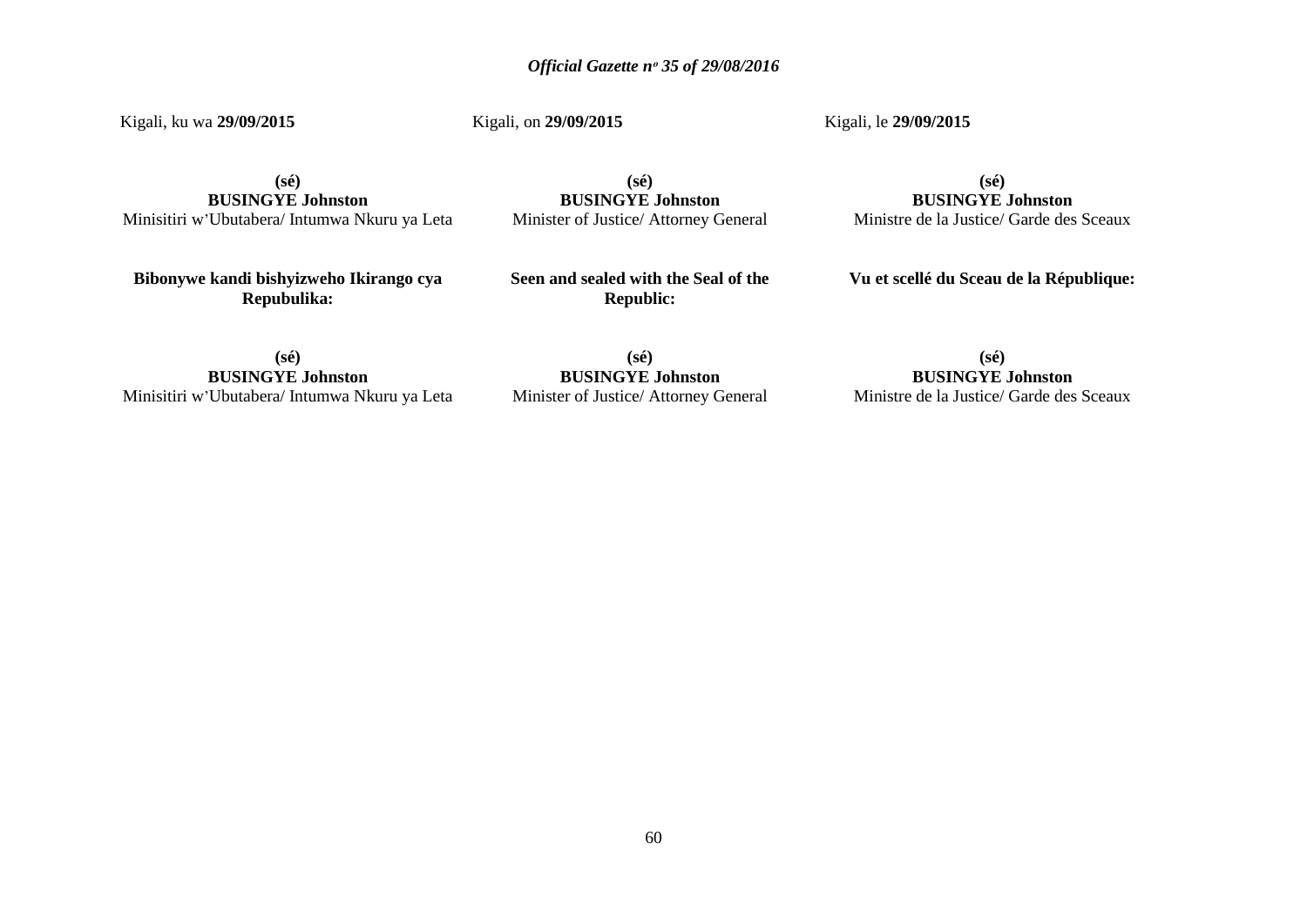**ITEKA RYA MINISITIRI N<sup>o</sup> 1760/08.25 MINISTERIAL ORDER N<sup>o</sup> 1760/08.25 OF RYO KUWA 04/08/2016 RITANGA 04/08/2016 AUTHORISING CHANGE OF UBURENGANZIRA BWO GUHINDURA AMAZINA NAMES**

**ARRETE MINISTERIEL N<sup>o</sup> 1760/08.25 DU 04/08/2016 PORTANT AUTORISATION DE CHANGEMENT DE NOMS**

| <b>ISHAKIRO</b>                                                  | <b>TABLE OF CONTENTS</b>                                         | <b>TABLE DES MATIERES</b>                                      |
|------------------------------------------------------------------|------------------------------------------------------------------|----------------------------------------------------------------|
| Ingingo ya mbere: Uburenganzira bwo<br>guhindura amazina         | <b>Article One:</b> Authorization to change names                | <b>Article premier:</b> Autorisation de<br>changement de noms  |
| Ingingo ya 2: Igihe cyo guhinduza mu<br>gitabo cy'irangamimerere | <b>Article 2:</b> Duration for changing in the civil<br>Registry | Article 2: Délai de changement au registre<br>de l. état civil |
| Ingingo ya 3: Igihe iteka ritangira<br>gukurikizwa               | <b>Article 3: Commencement</b>                                   | <b>Article 3:</b> Entrée en vigueur                            |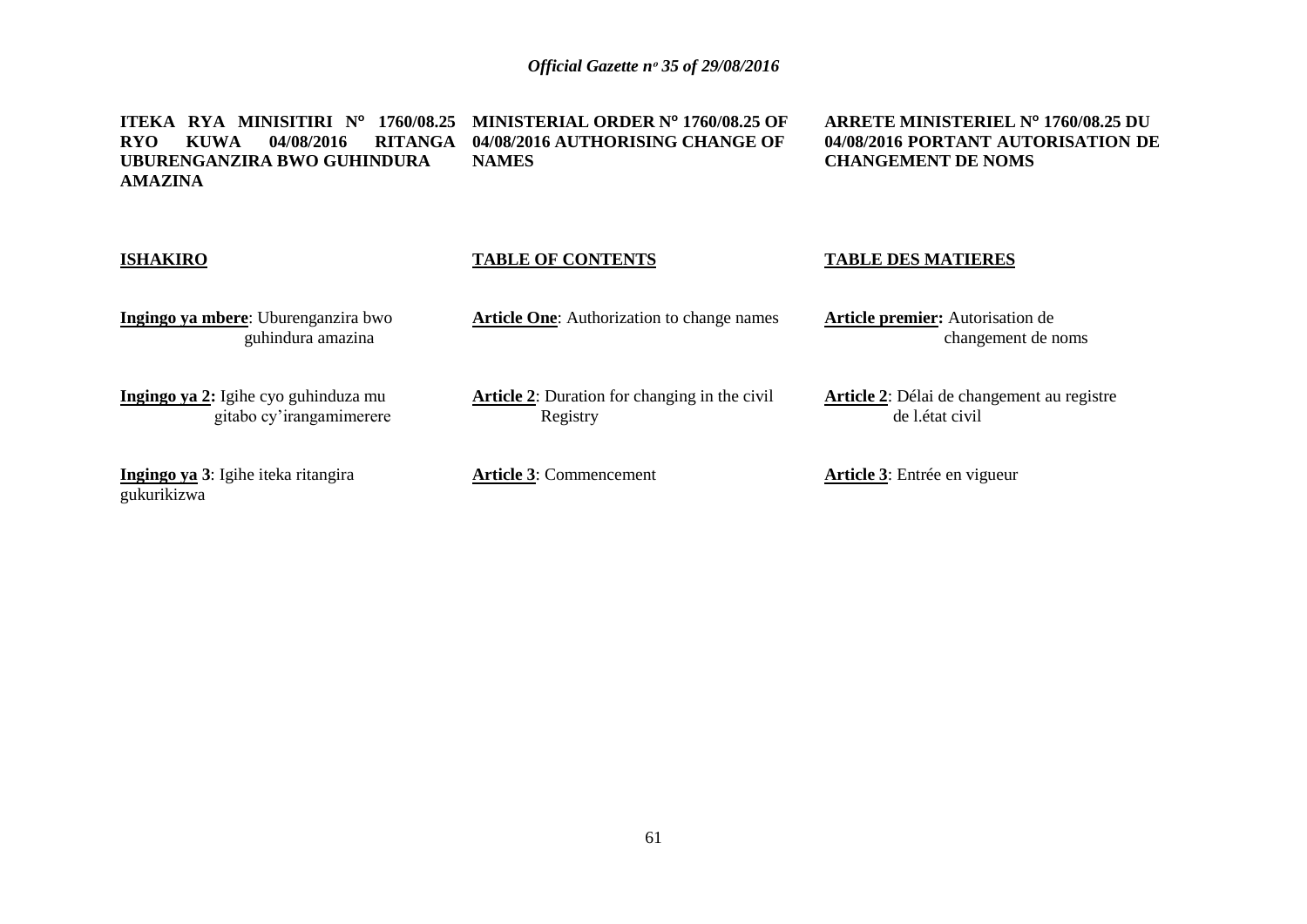**ITEKA RYA MINISITIRI N<sup>o</sup> 1760/08.25 MINISTERIAL ORDER N<sup>o</sup> 1760/08.25 OF RYO KUWA 04/08/2016 UBURENGANZIRA BWO GUHINDURA AMAZINA 04/08/2016 AUTHORISING CHANGE OF NAMES**

| Minisitiri w'Ubutabera/ Intumwa Nkuru ya<br>Leta;                                                                                                                                                                                 | The Minister of Justice/ Attorney General;                                                                                                                                                                                                 | Le Ministre de la Justice/ Garde des Sceaux;                                                                                                                                                 |
|-----------------------------------------------------------------------------------------------------------------------------------------------------------------------------------------------------------------------------------|--------------------------------------------------------------------------------------------------------------------------------------------------------------------------------------------------------------------------------------------|----------------------------------------------------------------------------------------------------------------------------------------------------------------------------------------------|
| Ashingiye ku Itegeko Nshinga rya Repubulika<br>y'u Rwanda ryo mu 2003 ryavuguruwe mu 2015,<br>cyane cyane mu ngingo zaryo iya 121 n'iya 122;                                                                                      | Pursuant to the Constitution of the Republic of<br>Rwanda of 2003 revised in 2015, especially in<br>Articles 121 and 122;                                                                                                                  | Vu la Constitution de la République du Rwanda<br>de 2003 réviséeen 2015, spécialement en ses<br>articles $121$ et $122$ ;                                                                    |
| Ashingiye ku Itegeko n <sup>o</sup> 42/1988 ryo kuwa 27<br>Ukwakira 1988 rishiraho Interuro y'Ibanze<br>n'Igitabo cya mbere cy'urwunge rw'amategeko<br>Mbonezamubano, cyane cyane mu ngingo zaryo<br>kuva kuya 65 kugeza kuya 71; | Pursuant to Law nº 42/1988 of 27 October 1988,<br>establishing the preliminary Title and Volume<br>One of the Civil Code, especially in Articles 65<br>to 71.                                                                              | Vu la Loi nº 42/1988 du 27 octobre 1988<br>instituant le Titre Préliminaire et le Livre Premier<br>du Code Civil, spécialement en ses articles de 65<br>á 71;                                |
| kuwa 18/07/2004 rigena amwe mu mateka<br>y'Abaminisitiri yemezwa atanyuze mu Nama<br>y'Abaminisitiri, cyane cyane mu ngingo yaryo ya<br>mbere;                                                                                    | Ashingiye ku Iteka rya Perezida n° 27/01 ryo Pursuant to the Presidential Order n° 27/01 of<br>18/07/2004, determining certain Ministerial<br>Orders which are adopted without consideration<br>by the Cabinet, especially in Article One; | Vu l'Arrêté Présidentiel nº 27/01 du 18/07/2004<br>déterminant certains arrêtés Ministériels qui ne<br>sont pas adoptés par le Conseil des Ministres,<br>spécialementen son article premier; |
|                                                                                                                                                                                                                                   | Ashingiye ku Iteka rya Minisitiri nº 019/17 ryo Pursuant to the Ministerial Order nº 019/17 of Vu l'Arrêté Ministériel nº 019/17 du 05/12/2001                                                                                             |                                                                                                                                                                                              |

kuwa 05/12/2001 rihindura Iteka rya Minisitiri 5/12/2001, modifying Ministerial order nº 097/05 modifiant l'Arrêté Ministériel nº 097/05 du n°097/05 ryo kuwa 25/03/1992 rishyiraho of 25/03/1992, establishing the amount of fees to umubare w'amafaranga atangwa n'abashaka be paid for altering names and modalities for their guhinduza amazina yabo n'uburyo yakirwa, collection, especially in Article One; cyane cyane mu ngingo yaryo ya mbere.

25/03/1992 portant fixation du montant des frais relatifs au changement de noms ou prénoms ainsi que les modalités de leur perception, spécialement en son article premier;

**ARRETE MINISTERIEL N<sup>o</sup> 1760/08.25 DU 04/08/2016 PORTANT AUTORISATION DE** 

**CHANGEMENT DE NOMS**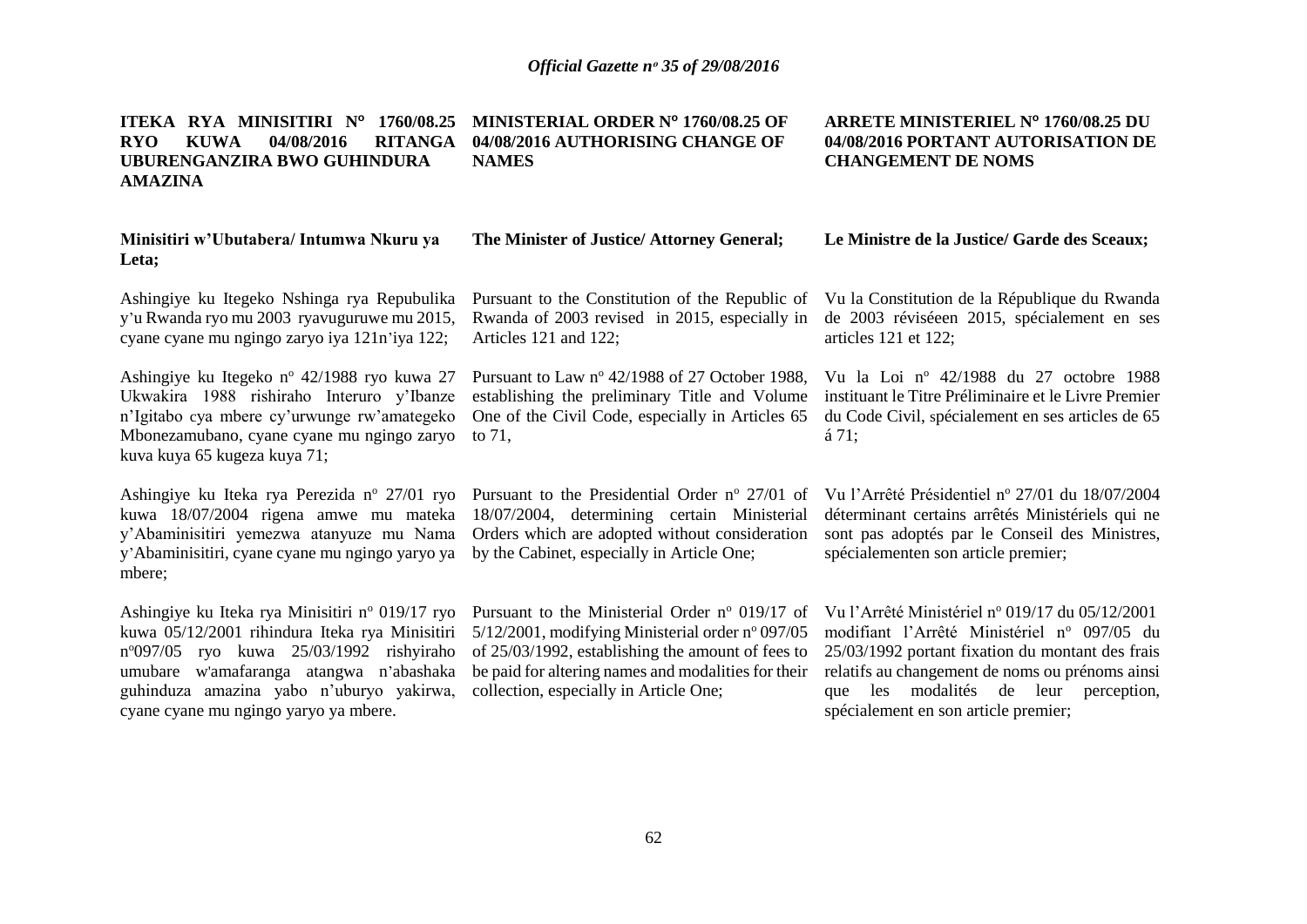Abisabwe na **BONHOMME Maryse** mu ibaruwa ye yakiriwe kuwa 09/02/2015;

receved on 09/02/2015;

**Article one**: **Authorization to change names**

**HEREBY ORDERS**:

On request lodged by **BONHOMME Maryse** Sur requête de **BONHOMME Maryse** reçue le 09/02/2015;

#### **ATEGETSE:**

#### **Ingingo ya mbere**: **Uburenganzira bwo guhindura amazina**

**BONHOMME Maryse u**tuye mu Mudugudu wa Rugarama, Akagari ka Nyabisindu, Umurenge wa Remera, Akarere ka Gasabo, mu Mujyi wa Kigali, ahawe uburenganzira bwo kongera izina rye GWIZA mu mazina ye BONHOMME Maryse akitwa **GWIZA BONHOMME Maryse**  mu gitabo cy'irangamimerere kirimo inyandiko ye y'ivuka.

**Ingingo ya 2: Igihe cyo guhinduza mu gitabo cy'irangamimerere**

**Madamazela BONHOMME Maryse** ahawe uburenganzira bwo guhindura amazina ye BONHOMME Maryse akitwa **GWIZA BONHOMME Maryse** mu gitabo cy'irangamimerere mu gihe cy'amezi atatu (3) uhereye ku munsi iri teka ritangarijweho mu Igazeti ya Leta ya Repubulika y'u Rwanda.

#### **Ingingo ya 3: Igihe iteka ritangira gukurikizwa**

Iri teka ritangira gukurikizwa ku munsi ryatangarijweho mu Igazeti ya Leta ya Repubulika y'u Rwanda.

**BONHOMME Maryse** domiciled in Rugarama Village, Nyabisindu Cell, Remera Sector, Gasabo District in Kigali City, is authorized to add the name GWIZA to her names, BONHOMME Maryse to become **GWIZA BONHOMME Maryse** in registry of civil status containing his birth certificate.

#### **Article 2: Deadline for changing in the civil registry**

**Mss. BONHOMME Maryse** is authorized to change his name BONHOMME Maryse to become **GWIZA BONHOMME Maryse** in the within three months (3) commencing from the date of publication of this order in the Official Gazette of the Republic of Rwanda.

### **Article 3: Commencement**

This Order shall come into force on the date of its Le présent arrêté entre en vigueur le jour de sa Publication in the Official Gazette of the Republic of Rwanda.

#### **ARRETE**:

#### **Article premier: Autorisation de changement de noms**

**BONHOMME Maryse d**omiciliée dans le Village de Rugarama, Cellule de Nyabisindu, Secteur de Remera, District de Gasabo, dans la Ville de Kigali, est autorisée á ajouter le nom GWIZA à ses noms BONHOMME Maryse pour être appelée **GWIZA BONHOMME Maryse** dans le registre de l'état civil contenant son acte de naissance.

#### **Article 2: Délai de changement au registre de l'état civil**

civil registry containing his birth certificate **BONHOMME Maryse** dans le registre de l'.état **Mademoiselle BONHOMME Maryse** est autorisée á changer ses noms BONHOMME Maryse pour être appelée **GWIZA** civil contenant son acte de naissance dans un délai de trois mois (3) á partir de la publication du présent arrêté au Journal Officiel de la République du Rwanda.

### **Article 3: Entrée en vigueur**

publication au Journal Officiel de la République du Rwanda.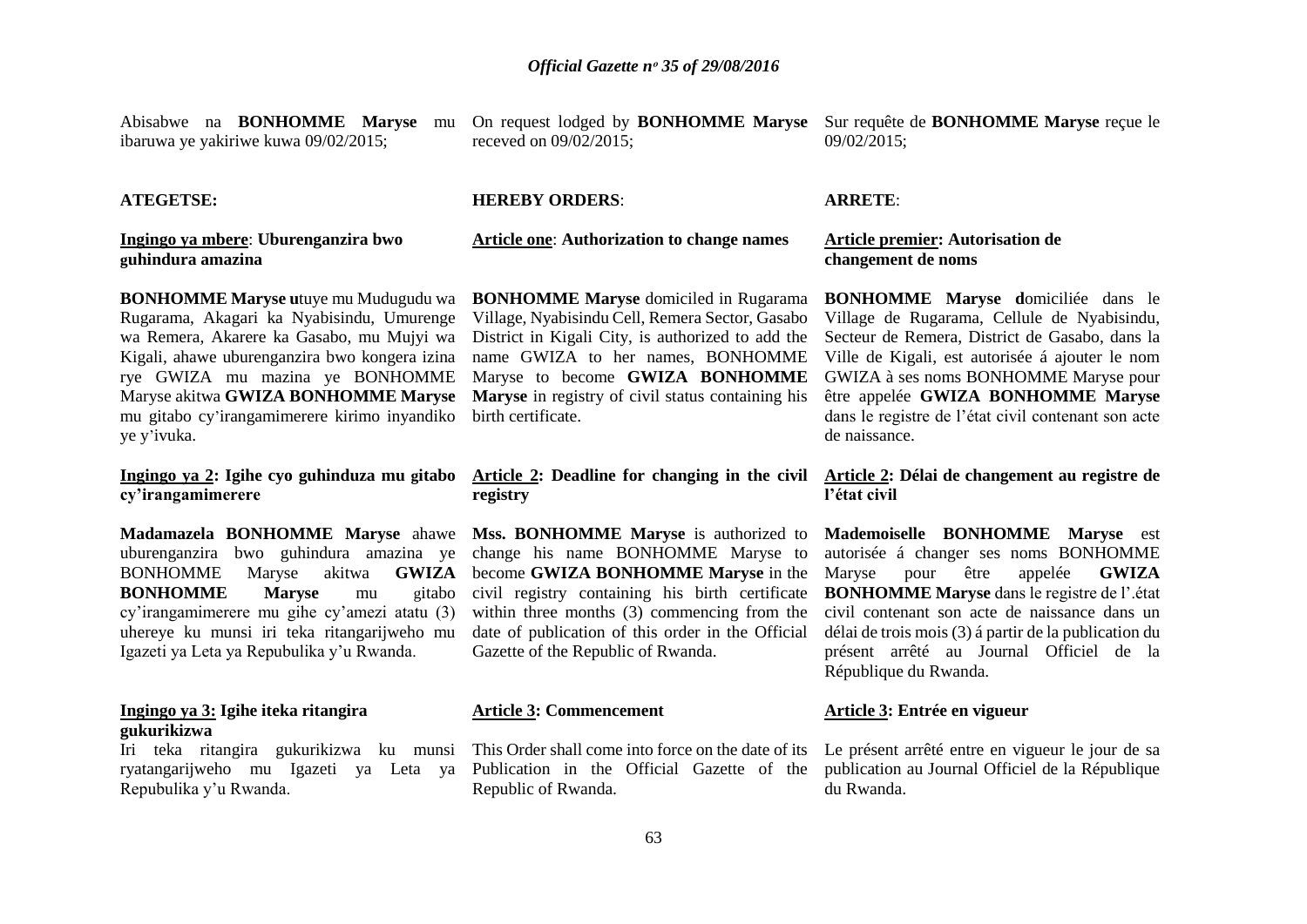Kigali, ku wa **04/08/2016**

Kigali, on **04/08/2016**

Kigali, le **04/08/2016**

**(sé) BUSINGYE Johnston** Minisitiri w'Ubutabera/ Intumwa Nkuru ya Leta

**(sé) BUSINGYE Johnston** Minister of Justice/ Attorney General

**(sé) BUSINGYE Johnston** Ministre de la Justice/ Garde des Sceaux

**Bibonywe kandi bishyizweho Ikirango cya Repubulika:**

**Seen and sealed with the Seal of the Republic:**

**Vu et scellé du Sceau de la République:**

**(sé) BUSINGYE Johnston** Minisitiri w'Ubutabera/ Intumwa Nkuru ya Leta

**(sé) BUSINGYE Johnston** Minister of Justice/ Attorney General

**(sé) BUSINGYE Johnston** Ministre de la Justice/ Garde des Sceaux

64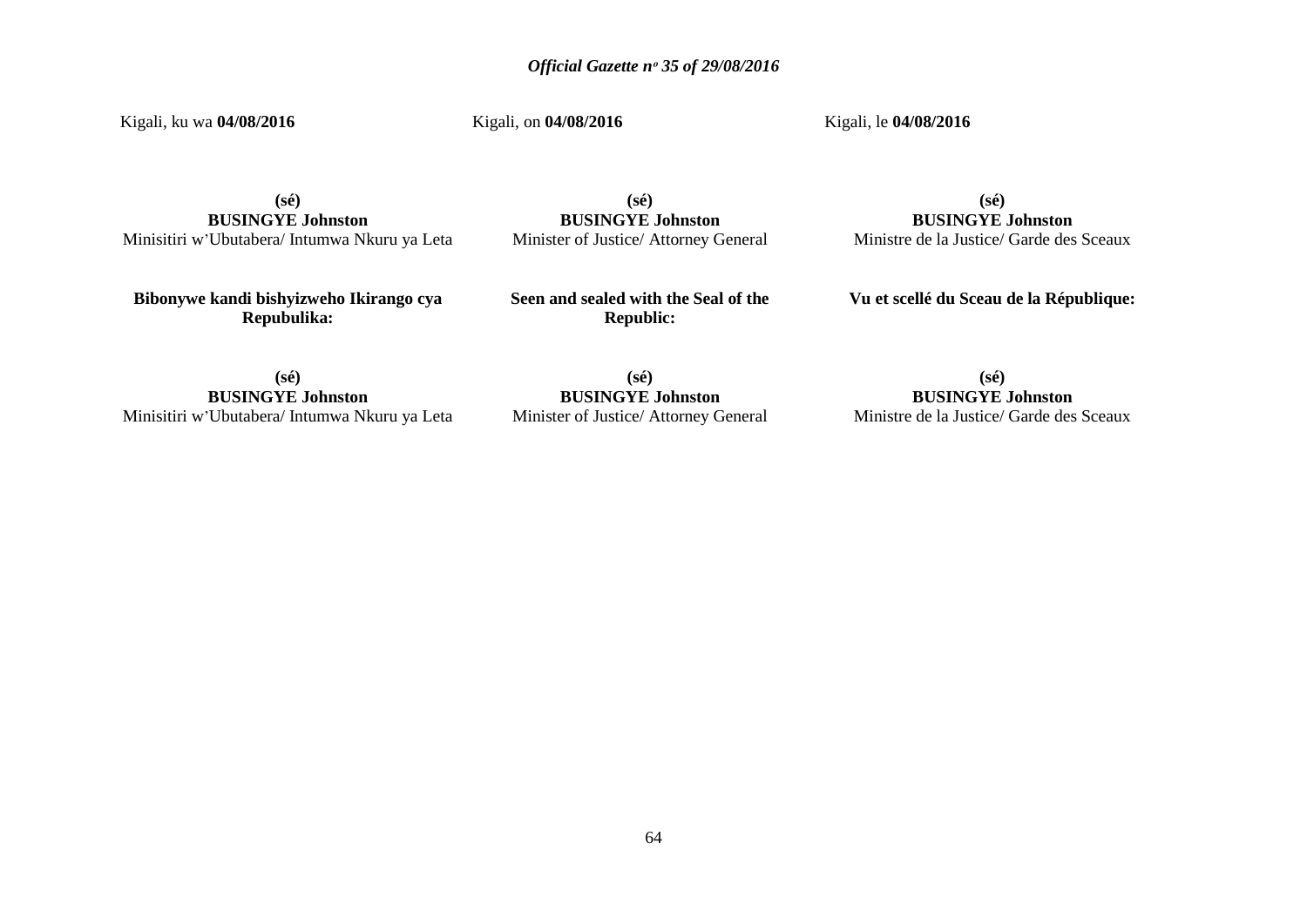**ITEKA RYA MINISITIRI N<sup>o</sup> 1762/08.25 MINISTERIAL ORDER N<sup>o</sup> 1762/08.25 OF RYO KUWA 04/08/2016 RITANGA 04/08/2016 AUTHORISING CHANGE OF UBURENGANZIRA BWO GUHINDURA AMAZINA NAMES**

**ARRETE MINISTERIEL N<sup>o</sup> 1762/08.25 DU 04/08/2016 PORTANT AUTORISATION DE CHANGEMENT DE NOMS**

| <b>ISHAKIRO</b>                                                  | <b>TABLE OF CONTENTS</b>                                         | <b>TABLE DES MATIERES</b>                                             |
|------------------------------------------------------------------|------------------------------------------------------------------|-----------------------------------------------------------------------|
| Ingingo ya mbere: Uburenganzira bwo<br>guhindura amazina         | <b>Article One:</b> Authorization to change names                | <b>Article premier:</b> Autorisation de<br>changement de noms         |
| Ingingo ya 2: Igihe cyo guhinduza mu<br>gitabo cy'irangamimerere | <b>Article 2:</b> Duration for changing in the civil<br>Registry | <b>Article 2:</b> Délai de changement au registre<br>de l. état civil |
| Ingingo ya 3: Igihe iteka ritangira<br>gukurikizwa               | <b>Article 3: Commencement</b>                                   | <b>Article 3:</b> Entrée en vigueur                                   |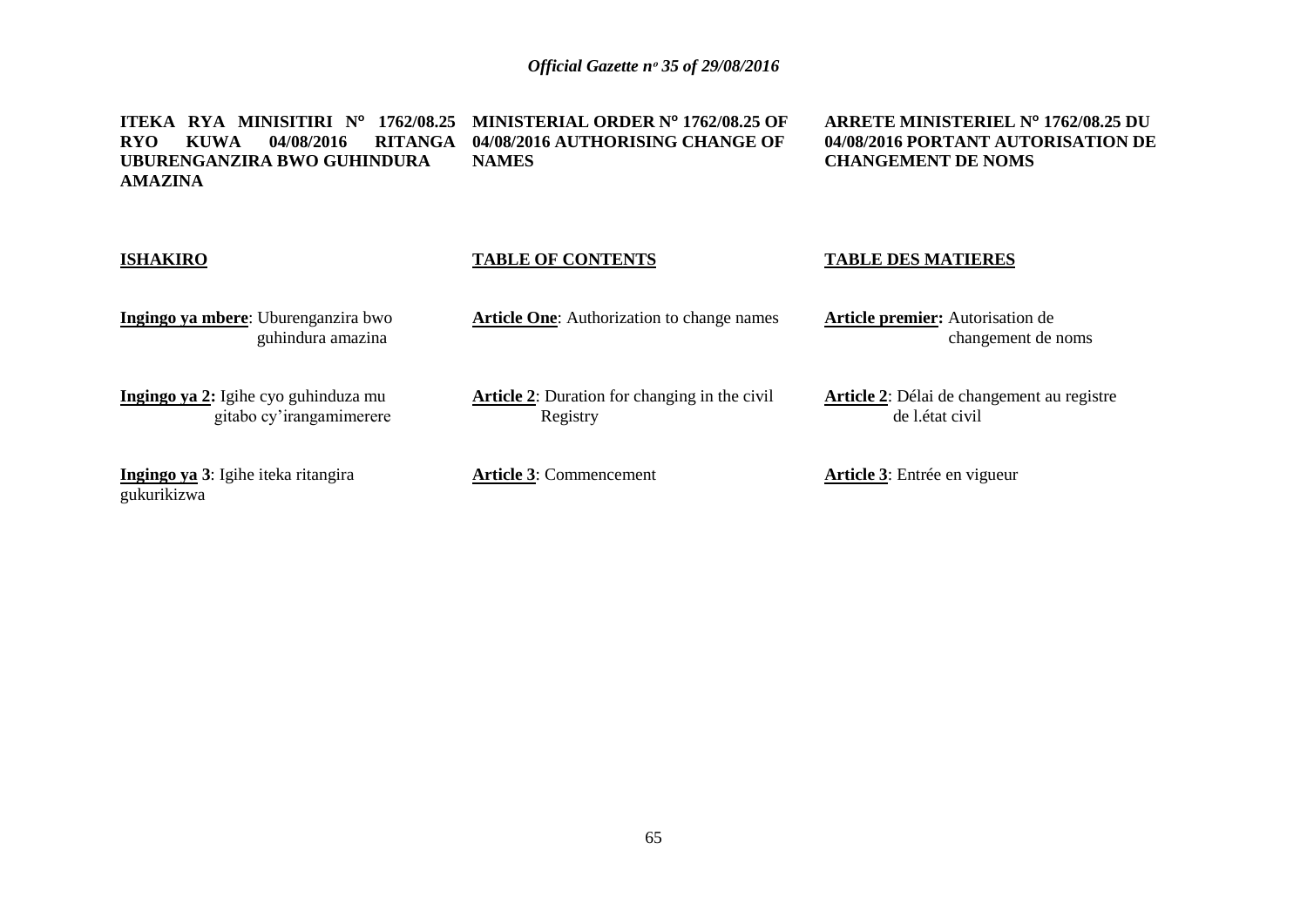**ARRETE MINISTERIEL N<sup>o</sup> 1762/08.25 DU 04/08/2016 PORTANT AUTORISATION DE** 

**CHANGEMENT DE NOMS**

spécialement en son article premier;

**ITEKA RYA MINISITIRI N<sup>o</sup> 1762/08.25 MINISTERIAL ORDER N<sup>o</sup> 1762/08.25 OF RYO KUWA 04/08/2016 RITANGA 04/08/2016 AUTHORISING CHANGE OF UBURENGANZIRA BWO GUHINDURA AMAZINA NAMES**

guhinduza amazina yabo n'uburyo yakirwa, collection, especially in Article One;

cyane cyane mu ngingo yaryo ya mbere.

| Minisitiri w'Ubutabera/ Intumwa Nkuru ya<br>Leta;                                                                                                                                                                                               | The Minister of Justice/ Attorney General;                                                                                                                                                                                                                                       | Le Ministre de la Justice/ Garde des Sceaux;                                                                                                                                                                                                         |
|-------------------------------------------------------------------------------------------------------------------------------------------------------------------------------------------------------------------------------------------------|----------------------------------------------------------------------------------------------------------------------------------------------------------------------------------------------------------------------------------------------------------------------------------|------------------------------------------------------------------------------------------------------------------------------------------------------------------------------------------------------------------------------------------------------|
| Ashingiye ku Itegeko Nshinga rya Repubulika<br>y'u Rwanda ryo mu 2003 ryavuguruwe mu 2015,<br>cyane cyane mu ngingo zaryo iya 121 n'iya 122;                                                                                                    | Pursuant to the Constitution of the Republic of<br>Rwanda of 2003 revised in 2015, especially in<br>Articles 121 and 122;                                                                                                                                                        | Vu la Constitution de la République du Rwanda<br>de 2003 réviséeen 2015, spécialement en ses<br>articles 121 et 122;                                                                                                                                 |
| Ashingiye ku Itegeko n <sup>o</sup> 42/1988 ryo kuwa 27<br>Ukwakira 1988 rishiraho Interuro y'Ibanze<br>n'Igitabo cya mbere cy'urwunge rw'amategeko<br>Mbonezamubano, cyane cyane mu ngingo zaryo<br>kuva kuya 65 kugeza kuya 71;               | Pursuant to Law nº 42/1988 of 27 October 1988,<br>establishing the preliminary Title and Volume<br>One of the Civil Code, especially in Articles 65<br>to $71$ ,                                                                                                                 | Vu la Loi nº 42/1988 du 27 octobre 1988<br>instituant le Titre Préliminaire et le Livre Premier<br>du Code Civil, spécialement en ses articles de 65<br>á 71;                                                                                        |
| y'Abaminisitiri yemezwa atanyuze mu Nama<br>y'Abaminisitiri, cyane cyane mu ngingo yaryo ya<br>mbere;                                                                                                                                           | Ashingiye ku Iteka rya Perezida n° 27/01 ryo Pursuant to the Presidential Order n° 27/01 of<br>kuwa 18/07/2004 rigena amwe mu mateka 18/07/2004, determining certain Ministerial<br>Orders which are adopted without consideration<br>by the Cabinet, especially in Article One; | Vu l'Arrêté Présidentiel nº 27/01 du 18/07/2004<br>déterminant certains arrêtés Ministériels qui ne<br>sont pas adoptés par le Conseil des Ministres,<br>spécialementen son article premier;                                                         |
| Ashingiye ku Iteka rya Minisitiri nº 019/17 ryo<br>kuwa 05/12/2001 rihindura Iteka rya Minisitiri<br>$n^{\circ}097/05$ ryo kuwa 25/03/1992 rishyiraho<br>w'amafaranga atangwa n'abashaka<br>umubare<br>guhinduza amazina yabo n'uburyo yakirwa, | Pursuant to the Ministerial Order $n^{\circ}$ 019/17 of<br>5/12/2001, modifying Ministerial order nº 097/05<br>of 25/03/1992, establishing the amount of fees to<br>be paid for altering names and modalities for their<br>collection, especially in Article One;                | Vu l'Arrêté Ministériel nº 019/17 du 05/12/2001<br>modifiant l'Arrêté Ministériel nº 097/05 du<br>25/03/1992 portant fixation du montant des frais<br>relatifs au changement de noms ou prénoms ainsi<br>modalités de leur perception,<br>les<br>que |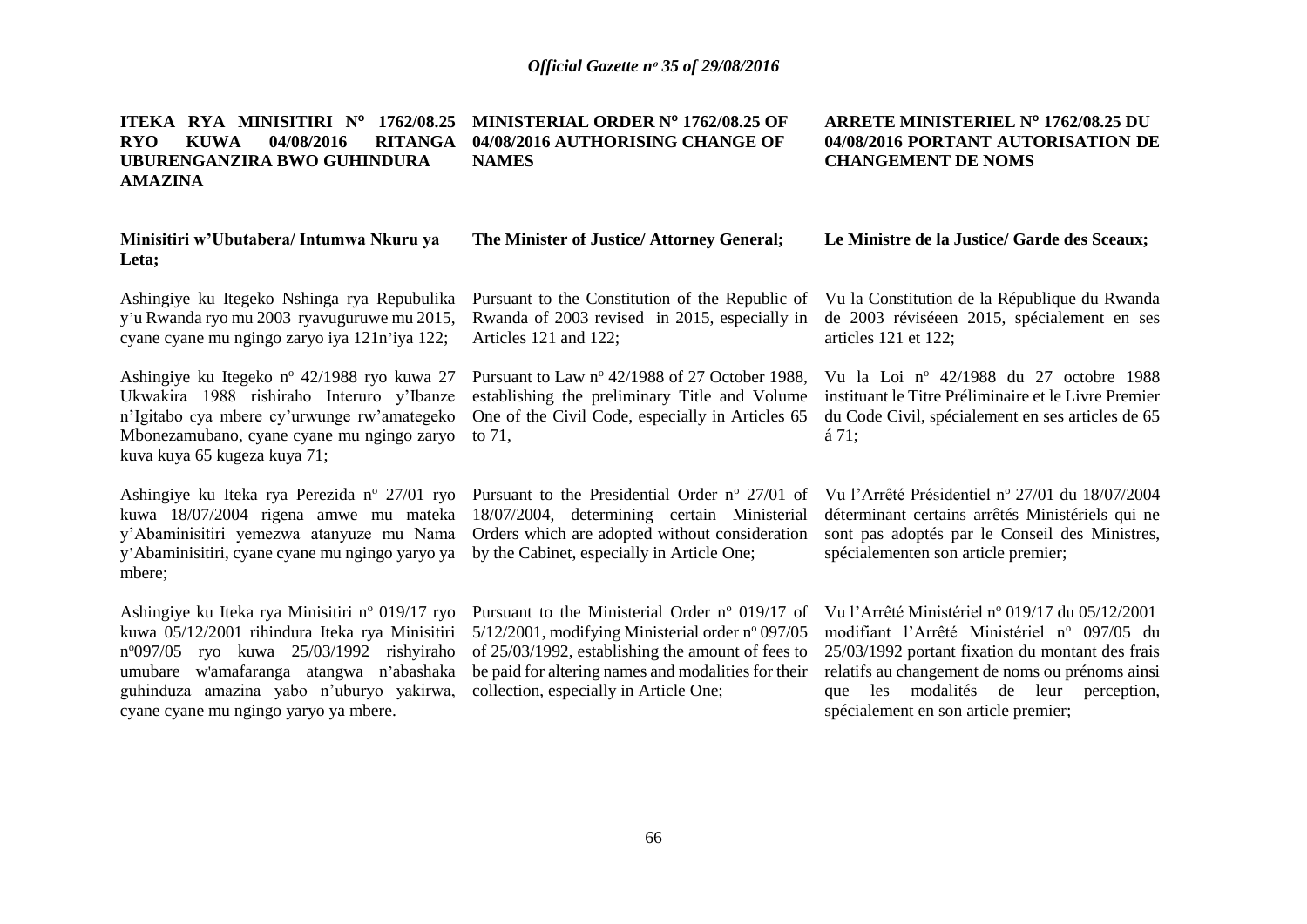Abisabwe na Madamu **UMUTONIWASE** On request lodged by Mrs **UMUTONIWASE** Sur requête de Madame **UMUTONIWASE Marie Claire** mu ibaruwa ye yakiriwe kuwa **Marie Claire** receved on 21/03/2016; 21/03/2016; **Marie Claire** reçue le 21/03/2016;

#### **ATEGETSE:**

#### **HEREBY ORDERS**:

#### **Ingingo ya mbere**: **Uburenganzira bwo guhindura amazina**

Madamu **UMUTONIWASE Marie Claire**  Mrs **UMUTONIWASE Marie Claire** residing utuye mu Bufaransa: 12 Parc de l'effort mutual, 91120 Paroisseaux ariko mu Rwanda akaba Paroisseaux and having a domicile in Rwanda in abarizwa mu Mudugudu wa Kavumu, Akagari ka Kavumu, Village, Gitarama Cell, Nyamabuye Gitarama, Umurenge wa Nyamabuye, Akarere ka Muhanga, Intara y'Amajyepfo, ahawe uburenganzira bwo guhindura amazina ye **UMUTONIWASE Marie Claire,** akitwa **MUTONI MUSANGWA Claire** in the registry **MUTONI MUSANGWA Claire** mu gitabo cy'irangamimerere kirimo inyandiko ye y'ivuka.

## **Ingingo ya 2: Igihe cyo guhinduza mu gitabo cy'irangamimerere**

Madamu **UMUTONIWASE Marie Claire**  ahawe uburenganzira bwo guhindura amazina ye **UMUTONIWASE Marie Claire** akitwa **GWIZA MUTONI MUSANGWA Claire** mu gitabo cy'irangamimerere mu gihe cy'amezi atatu (3) uhereye ku munsi iri teka ritangarijweho mu Igazeti ya Leta ya Repubulika y'u Rwanda.

# **Article one**: **Authorization to change names**

in France: 12 Parc de l'effort mutual, 91120 Sector, Muhanga District in Southern Province, is authorized to change her names **UMUTONIWASE Marie Claire** to become of civil status containing his birth certificate.

# **registry**

Mrs **UMUTONIWASE Marie Claire** is authorized to change her names **UMUTONIWASE Marie Claire** to become registry containing his birth certificate within three months (3) commencing from the date of publication of this order in the Official Gazette of the Republic of Rwanda.

#### **ARRETE**:

#### **Article premier: Autorisation de changement de noms**

Madame **UMUTONIWASE Marie Claire**  résident en France: 12 Parc de l'effort mutual, 91120 Paroisseaux mais **d**omiciliée au Rwanda dans le Village de Kavumu, Cellule de Gitarama, Secteur de Nyamabuye, District de Muhanga, dans la Province du Sud, est autorisée á changer ses noms **UMUTONIWASE Marie Claire** pour être appelée **MUTONI MUSANGWA Claire** dans le registre de l'état civil contenant son acte de naissance.

#### **Article 2: Deadline for changing in the civil Article 2: Délai de changement au registre de l'état civil**

**MUTONI MUSANGWA Claire** in the civil **MUSANGWA Claire** dans le registre de l'.état Madame **UMUTONIWASE Marie Claire** est autorisée á changer ses noms **UMUTONIWASE Marie Claire** pour être appelée **MUTONI**  civil contenant son acte de naissance dans un délai de trois mois (3) á partir de la publication du présent arrêté au Journal Officiel de la République du Rwanda.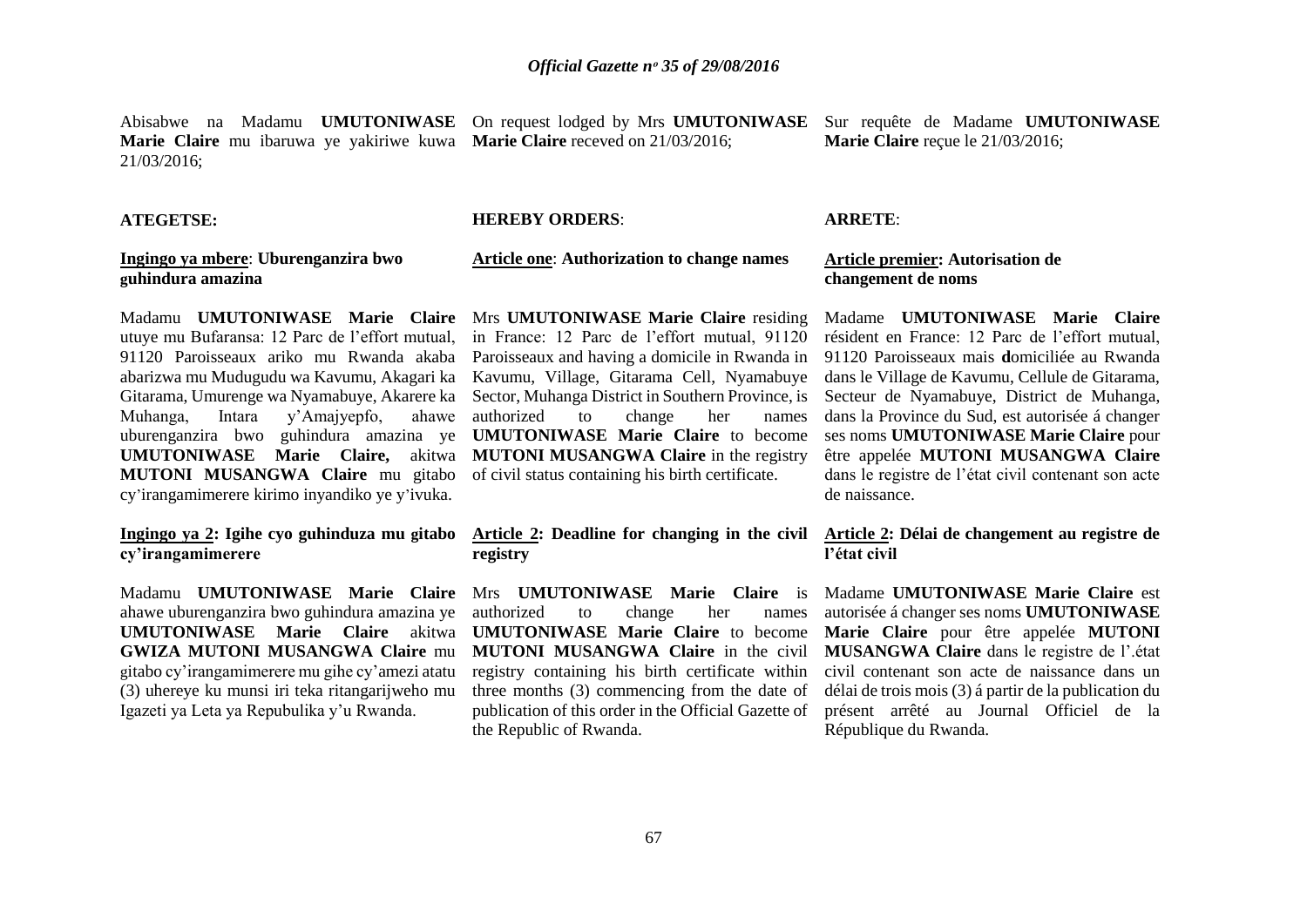| Ingingo ya 3: Igihe iteka ritangira<br>gukurikizwa                                                            | <b>Article 3: Commencement</b>                                                                                           | Article 3: Entrée en vigueur                                                                                       |
|---------------------------------------------------------------------------------------------------------------|--------------------------------------------------------------------------------------------------------------------------|--------------------------------------------------------------------------------------------------------------------|
| teka ritangira gukurikizwa ku munsi<br>Iri<br>ryatangarijweho mu Igazeti ya Leta ya<br>Repubulika y'u Rwanda. | This Order shall come into force on the date of its<br>Publication in the Official Gazette of the<br>Republic of Rwanda. | Le présent arrêté entre en vigueur le jour de sa<br>publication au Journal Officiel de la République<br>du Rwanda. |
| Kigali, ku wa 04/08/2016                                                                                      | Kigali, on 04/08/2016                                                                                                    | Kigali, le 04/08/2016                                                                                              |
| $(s\acute{e})$<br><b>BUSINGYE Johnston</b><br>Minisitiri w'Ubutabera/ Intumwa Nkuru ya Leta                   | $(s\acute{e})$<br><b>BUSINGYE Johnston</b><br>Minister of Justice/ Attorney General                                      | $(s\acute{e})$<br><b>BUSINGYE Johnston</b><br>Ministre de la Justice/ Garde des Sceaux                             |
| Bibonywe kandi bishyizweho Ikirango cya<br>Repubulika:                                                        | Seen and sealed with the Seal of the<br><b>Republic:</b>                                                                 | Vu et scellé du Sceau de la République:                                                                            |
| $(s\acute{e})$<br><b>BUSINGYE Johnston</b><br>Minisitiri w'Ubutabera/ Intumwa Nkuru ya Leta                   | $(s\acute{e})$<br><b>BUSINGYE Johnston</b><br>Minister of Justice/ Attorney General                                      | $(s\acute{e})$<br><b>BUSINGYE Johnston</b><br>Ministre de la Justice/ Garde des Sceaux                             |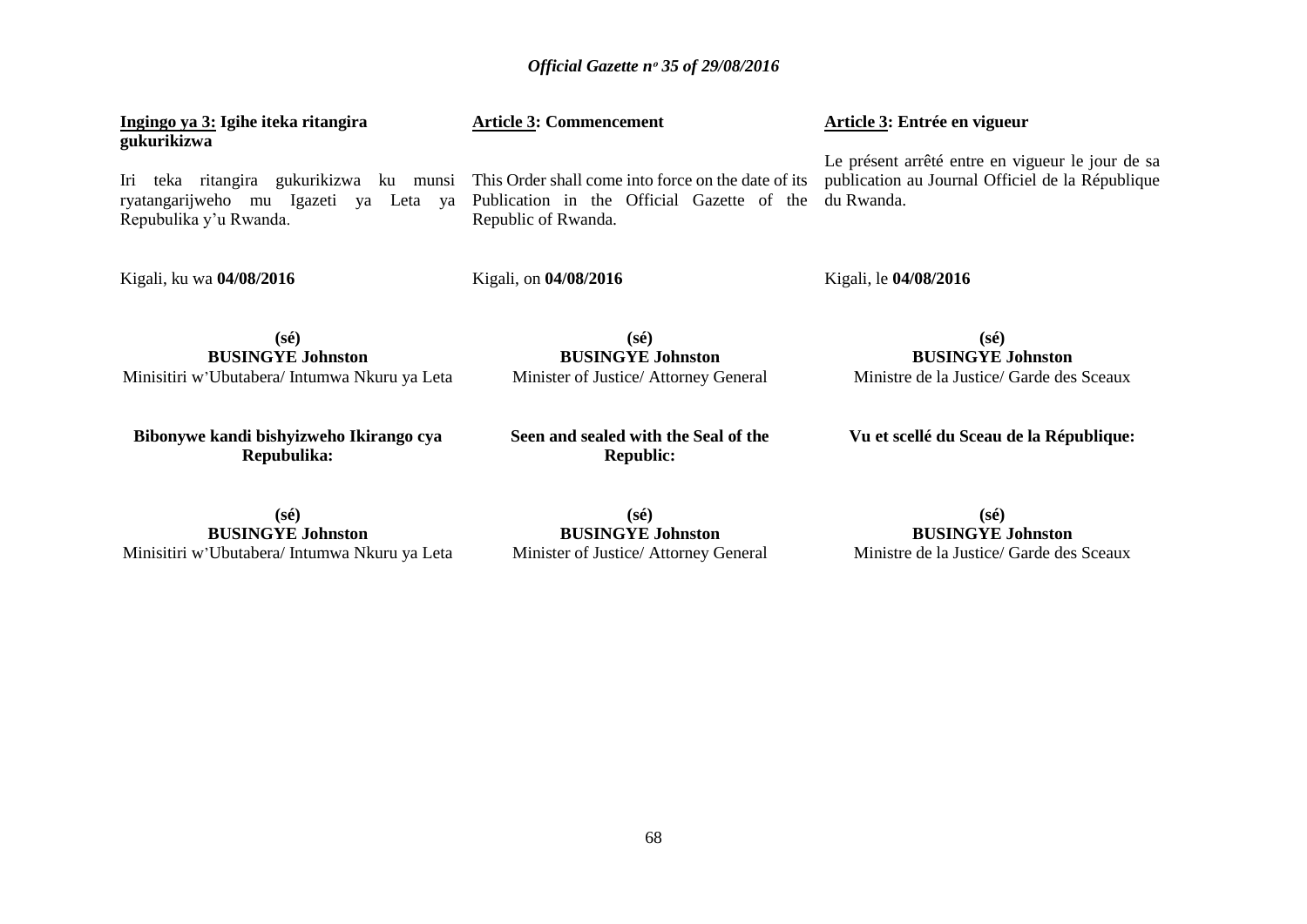**ITEKA RYA MINISITIRI N<sup>o</sup>1757/08.25 RYO MINISTERIAL ORDER N<sup>o</sup> 1757/08.25 OF KUWA 04/08/2016 RITANGA 04/08/2016 AUTHORISING CHANGE OF UBURENGANZIRA BWO GUHINDURA AMAZINA NAMES**

**ARRETE MINISTERIEL N<sup>o</sup> 1757/08.25 DU 04/08/2016 PORTANT AUTORISATION DE CHANGEMENT DE NOMS**

| <b>ISHAKIRO</b>                                                  | <b>TABLE OF CONTENTS</b>                                         | <b>TABLE DES MATIERES</b>                                             |
|------------------------------------------------------------------|------------------------------------------------------------------|-----------------------------------------------------------------------|
| Ingingo ya mbere: Uburenganzira bwo<br>guhindura amazina         | <b>Article One:</b> Authorization to change names                | <b>Article premier:</b> Autorisation de<br>changement de noms         |
| Ingingo ya 2: Igihe cyo guhinduza mu<br>gitabo cy'irangamimerere | <b>Article 2:</b> Duration for changing in the civil<br>Registry | <b>Article 2:</b> Délai de changement au registre<br>de l. état civil |
| Ingingo ya 3: Igihe iteka ritangira<br>gukurikizwa               | <b>Article 3: Commencement</b>                                   | <b>Article 3:</b> Entrée en vigueur                                   |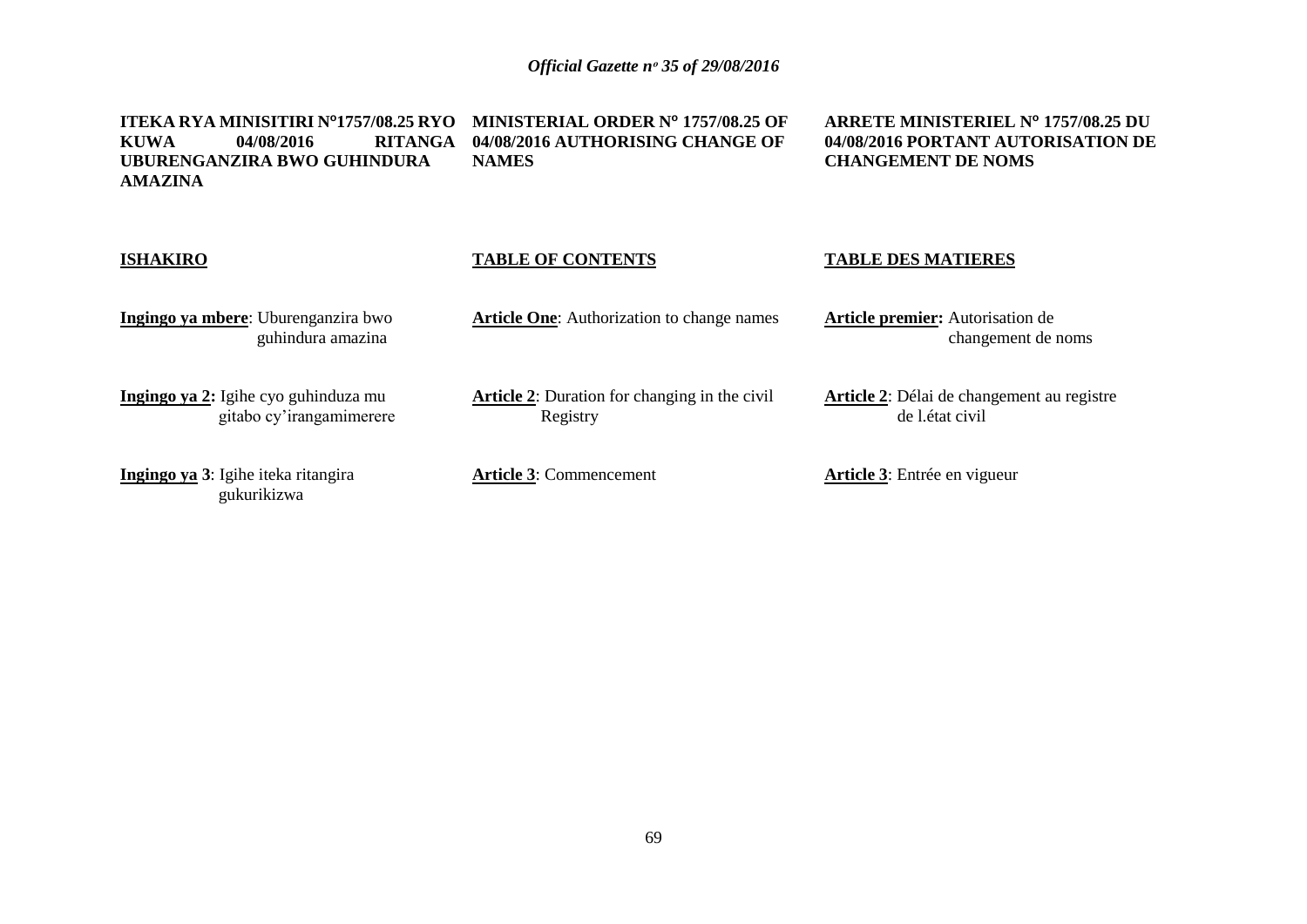**ARRETE MINISTERIEL N<sup>o</sup> 1757/08.25 DU 04/08/2016 PORTANT AUTORISATION DE** 

**CHANGEMENT DE NOMS**

#### **ITEKA RYA MINISITIRI N<sup>o</sup> 1757/08.25 MINISTERIAL ORDER N<sup>o</sup> 1757/08.25 OF RYO KUWA 04/08/2016 RITANGA UBURENGANZIRA BWO GUHINDURA AMAZINA 04/08/2016 AUTHORISING CHANGE OF NAMES**

#### **Minisitiri w'Ubutabera/ Intumwa Nkuru ya Leta;** Ashingiye ku Itegeko Nshinga rya Repubulika y'u Rwanda ryo mu 2003 ryavuguruwe mu 2015, cyane cyane mu ngingo zaryo iya 121n'iya 122; Ashingiye ku Itegeko n<sup>o</sup> 42/1988 ryo kuwa 27 Ukwakira 1988 rishiraho Interuro y'Ibanze n'Igitabo cya mbere cy'urwunge rw'amategeko Mbonezamubano, cyane cyane mu ngingo zaryo kuva kuya 65 kugeza kuya 71; Ashingiye ku Iteka rya Perezida n<sup>o</sup> 27/01 ryo kuwa 18/07/2004 rigena amwe mu mateka y'Abaminisitiri yemezwa atanyuze mu Nama y'Abaminisitiri, cyane cyane mu ngingo yaryo ya mbere; Ashingiye ku Iteka rya Minisitiri n° 019/17 ryo kuwa 05/12/2001 rihindura Iteka rya Minisitiri n <sup>o</sup>097/05 ryo kuwa 25/03/1992 rishyiraho umubare w'amafaranga atangwa n'abashaka guhinduza amazina yabo n'uburyo yakirwa, cyane cyane mu ngingo yaryo ya mbere. **The Minister of Justice/ Attorney General;** Pursuant to the Constitution of the Republic of Vu la Constitution de la République du Rwanda Rwanda of 2003 revised in 2015, especially in Articles 121 and 122; Pursuant to Law  $n^{\circ}$  42/1988 of 27 October 1988, establishing the preliminary Title and Volume One of the Civil Code, especially in Articles 65 to 71, Pursuant to the Presidential Order  $n^{\circ}$  27/01 of 18/07/2004, determining certain Ministerial Orders which are adopted without consideration by the Cabinet, especially in Article One; Pursuant to the Ministerial Order  $n^{\circ}$  019/17 of  $5/12/2001$ , modifying Ministerial order n° 097/05 of 25/03/1992, establishing the amount of fees to be paid for altering names and modalities for their collection, especially in Article One; **Le Ministre de la Justice/ Garde des Sceaux;** de 2003 réviséeen 2015, spécialement en ses articles 121 et 122; Vu la Loi nº 42/1988 du 27 octobre 1988 instituant le Titre Préliminaire et le Livre Premier du Code Civil, spécialement en ses articles de 65 á 71; Vu l'Arrêté Présidentiel nº 27/01 du 18/07/2004 déterminant certains arrêtés Ministériels qui ne sont pas adoptés par le Conseil des Ministres, spécialementen son article premier; Vu l'Arrêté Ministériel n<sup>o</sup> 019/17 du 05/12/2001 modifiant l'Arrêté Ministériel n<sup>o</sup> 097/05 du 25/03/1992 portant fixation du montant des frais relatifs au changement de noms ou prénoms ainsi que les modalités de leur perception, spécialement en son article premier;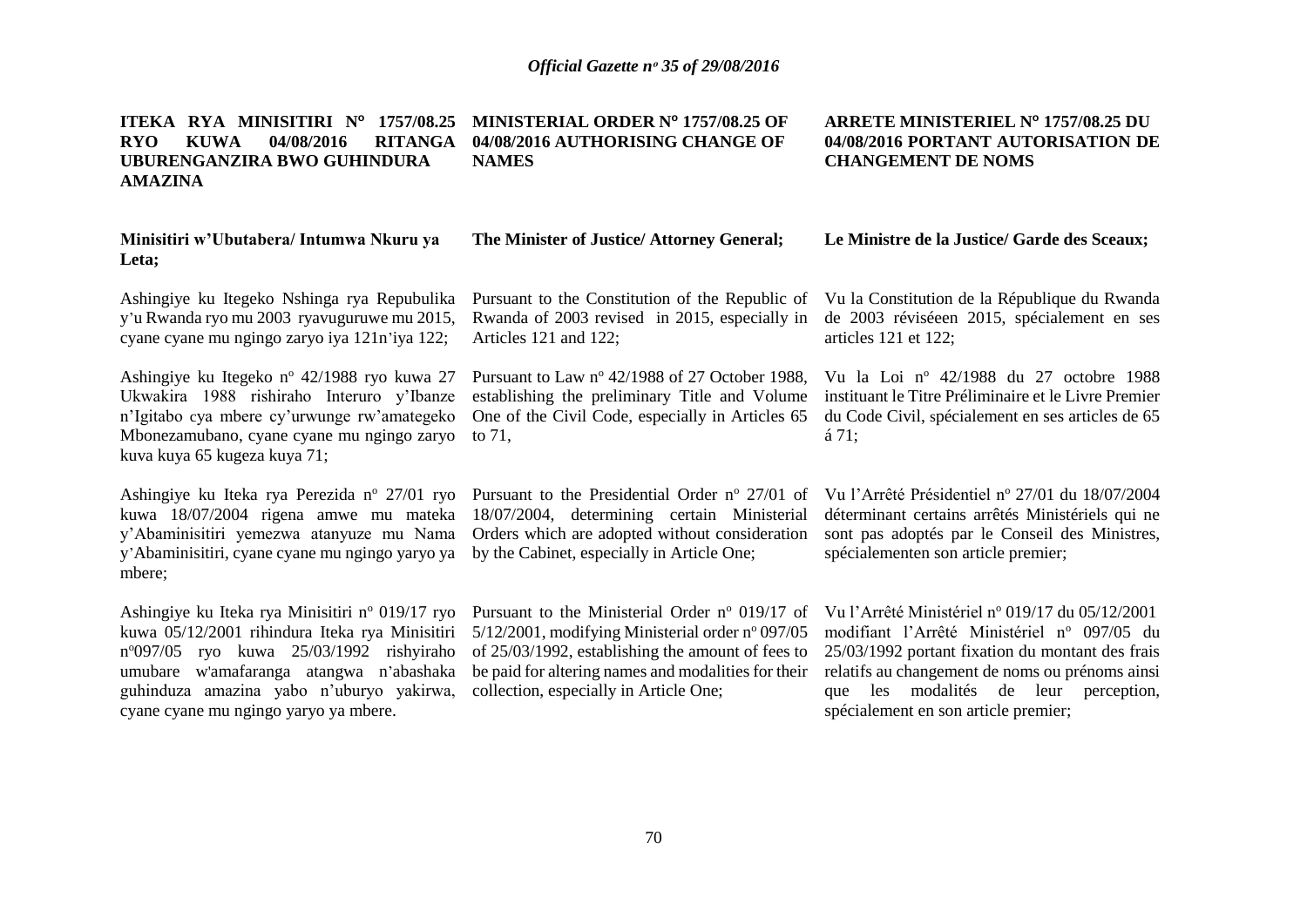Abisabwe na Madamazela **NABATWA Josiane** mu ibaruwa ye yakiriwe kuwa 29/02/2016;

On request lodged by Ms. **NABATWA Josiane** Sur requête de Mademoiselle **NABATWA**  receved on 29/02/2016;

#### **ATEGETSE:**

#### **Ingingo ya mbere**: **Uburenganzira bwo guhindura amazina**

Madamazela **NABATWA Josiane** utuye mu Mudugudu wa Munyenge, Akagari ka Munyenge Village, Munyenge Cell, Uwinkingi Munyenge, Umurenge wa Uwinkingi, Akarere ka Nyamagabe, Intara y'Amajyepfo, ahawe Province, is authorized to replace her name Nyamagabe, dans la Province du Sud, est uburenganzira bwo gusimbuza izina NABATWA NABATWA by **AMAHORO** to become izina **AMAHORO** akitwa **AMAHORO Josiane** mu gitabo cy'irangamimerere kirimo inyandiko status containing his birth certificate. ye y'ivuka.

### **Ingingo ya 2: Igihe cyo guhinduza mu gitabo cy'irangamimerere**

Madamazela **NABATWA Josiane** ahawe uburenganzira bwo guhindura amazina ye her names **NABATWA Josiane** to become **NABATWA Josiane** akitwa **AMAHORO AMAHORO Josiane** in the civil registry **Josiane** mu gitabo cy'irangamimerere mu gihe cy'amezi atatu (3) uhereye ku munsi iri teka ritangarijweho mu Igazeti ya Leta ya Repubulika y'u Rwanda.

#### **Ingingo ya 3: Igihe iteka ritangira gukurikizwa**

Iri teka ritangira gukurikizwa ku munsi ryatangarijweho mu Igazeti ya Leta ya Repubulika y'u Rwanda.

#### **HEREBY ORDERS**:

## **Article one**: **Authorization to change names**

Sector, Nyamagabe District in Southern **AMAHORO Josiane** in the registry of civil

# **registry**

Ms. **NABATWA Josiane** is authorized to change months (3) commencing from the date of publication of this order in the Official Gazette of the Republic of Rwanda.

#### **Article 3: Commencement**

Publication in the Official Gazette of the du Rwanda.Republic of Rwanda.

**Josiane** reçue le 29/02/2016;

#### **ARRETE**:

#### **Article premier: Autorisation de changement de noms**

Ms. **NABATWA Josiane** domiciled in Mademoiselle **NABATWA Josiane d**omiciliée dans le Village de Munyenge, Cellule de Munyenge, Secteur de Uwinkindi, District de autorisée á remplacer le nom NABATWA par **AMAHORO** pour être appelée **AMAHORO Josiane** dans le registre de l'état civil contenant son acte de naissance.

#### **Article 2: Deadline for changing in the civil Article 2: Délai de changement au registre de l'état civil**

containing his birth certificate within three registre de l'.état civil contenant son acte de Mademoiselle **NABATWA Josiane** est autorisée á changer ses noms **NABATWA Josiane** pour être appelée **AMAHORO Josiane** dans le naissance dans un délai de trois mois (3) á partir de la publication du présent arrêté au Journal Officiel de la République du Rwanda.

#### **Article 3: Entrée en vigueur**

This Order shall come into force on the date of its publication au Journal Officiel de la République Le présent arrêté entre en vigueur le jour de sa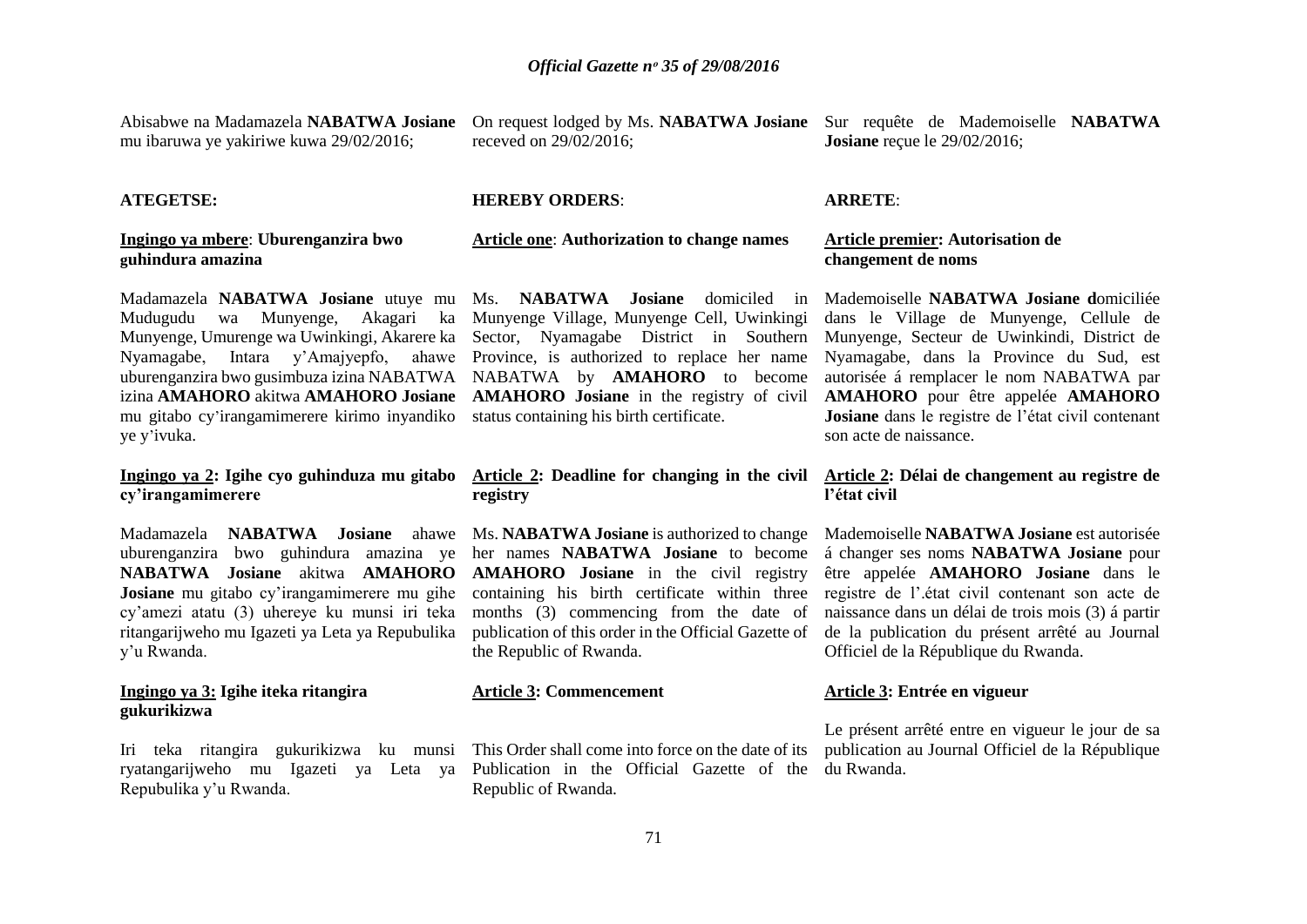Kigali, ku wa **04/08/2016**

Kigali, on **04/08/2016**

Kigali, le **04/08/2016**

**(sé) BUSINGYE Johnston** Minisitiri w'Ubutabera/ Intumwa Nkuru ya Leta

**(sé) BUSINGYE Johnston** Minister of Justice/ Attorney General

**(sé) BUSINGYE Johnston** Ministre de la Justice/ Garde des Sceaux

**Bibonywe kandi bishyizweho Ikirango cya Repubulika:**

**Seen and sealed with the Seal of the Republic:**

**Vu et scellé du Sceau de la République:**

**(sé) BUSINGYE Johnston** Minisitiri w'Ubutabera/ Intumwa Nkuru ya Leta

**(sé) BUSINGYE Johnston** Minister of Justice/ Attorney General

**(sé) BUSINGYE Johnston** Ministre de la Justice/ Garde des Sceaux

72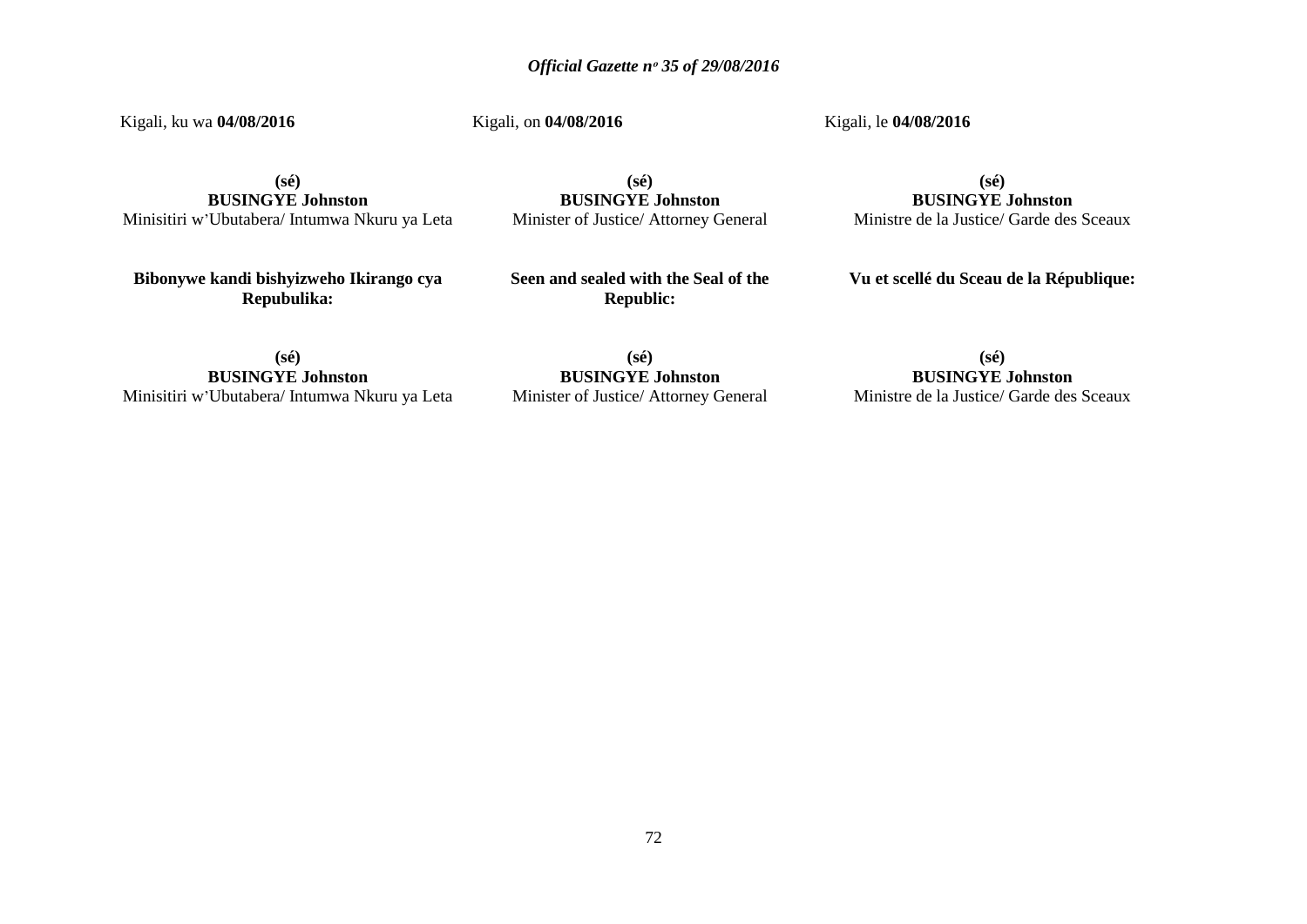## **INGINGO Z'INGENZI Z'URWANDIKO RWA MUKASE FRANCINE RUSABA GUHINDURA AMAZINA**

Uwitwa **MUKASE Francine** ubarizwa mu Mudugudu wa Rugarama, Akagari ka Cyinzovu, Umurenge wa Kabarondo, Akarere ka Kayonza mu Ntara y'iburasirazuba, yasabye kwemererwa guhindura amazina ye **MUKASE Francine** akitwa **MUKASE Francine Andrew** mu irangamimerere ye.

Impamvu atanga ni uko yifuza kugira mu mazina ye **MUKASE Francine,** izina rimwe rya se SEBAKARA Andre kubera ko atakiriho, iryo zina rikaba ari André, yahinduye mu rurimi rw'icyongereza rikaba **Andrew** bityo akitwa **MUKASE Francine Andrew** mu irangamimerere ye.

Akaba asaba kwemererwa binyuze mu nzira zikurikije amategeko kongera izina **Andrew** mu mazina ye **MUKASE Francine** bityo akitwa **MUKASE Francine Andrew** mu gitabo cy'irangamimerere kirimo inyandiko ye y'ivuka.

# **INGINGO Z'INGENZI Z'URWANDIKO RWA ADEWUNMI ADEDAYO AKINBODE RUSABA GUHINDURA AMAZINA**

Uwitwa **ADEWUNMI ADEDAYO AKINBODE** ubarizwa mu Mudugudu wa Rugarama, Akagari ka Nyabisindu, Umurenge wa Remera, Akarere ka Gasabo mu mujyi wa Kigali, yasabye kwemererwa guhindura amazina ye **ADEWUNMI ADEDAYO AKINBODE** akitwa **NTWARI ADEDAYO ADEWUNMI** mu irangamimerere ye.

Icyo yasabye ni ugusimbuza izina **AKINBODE,** izina **NTWARI** bityo akitwa **NTWARI ADEDAYO ADEWUNMI** mu irangamimerere ye.

Impamvu atanga ni uko yavutse ku babyeyi babiri, ise ufite ubwenegihugu bwa Nigeria, na nyina w'umunyarwandakazi, ibi bikaba bimuhesha ubwenegihugu bw'umunyarwanda.

Akaba atishimira ko atigeze yitwa izina ry'irinyarwanda kandi avuka ku munyarwandakazi bityo akaba yifuza ko izina rye AKINBODE, risonanura "intwari" ryasimburwa n'izina **NTWARI** kuko yishimiye kuba umunyarwanda kandi akaba afite ishema ry'igihugu cye u Rwanda kuva yarutaha mu mwaka wa 2013.

Akaba asaba kwemererwa binyuze mu nzira zemewe amategeko gusimbuza izina AKINBODE, izina **NTWARI** bityo akitwa **NTWARI ADEDAYO ADEWUNMI** mu gitabo cy'irangamimerere kirimo inyandiko ye y'ivuka.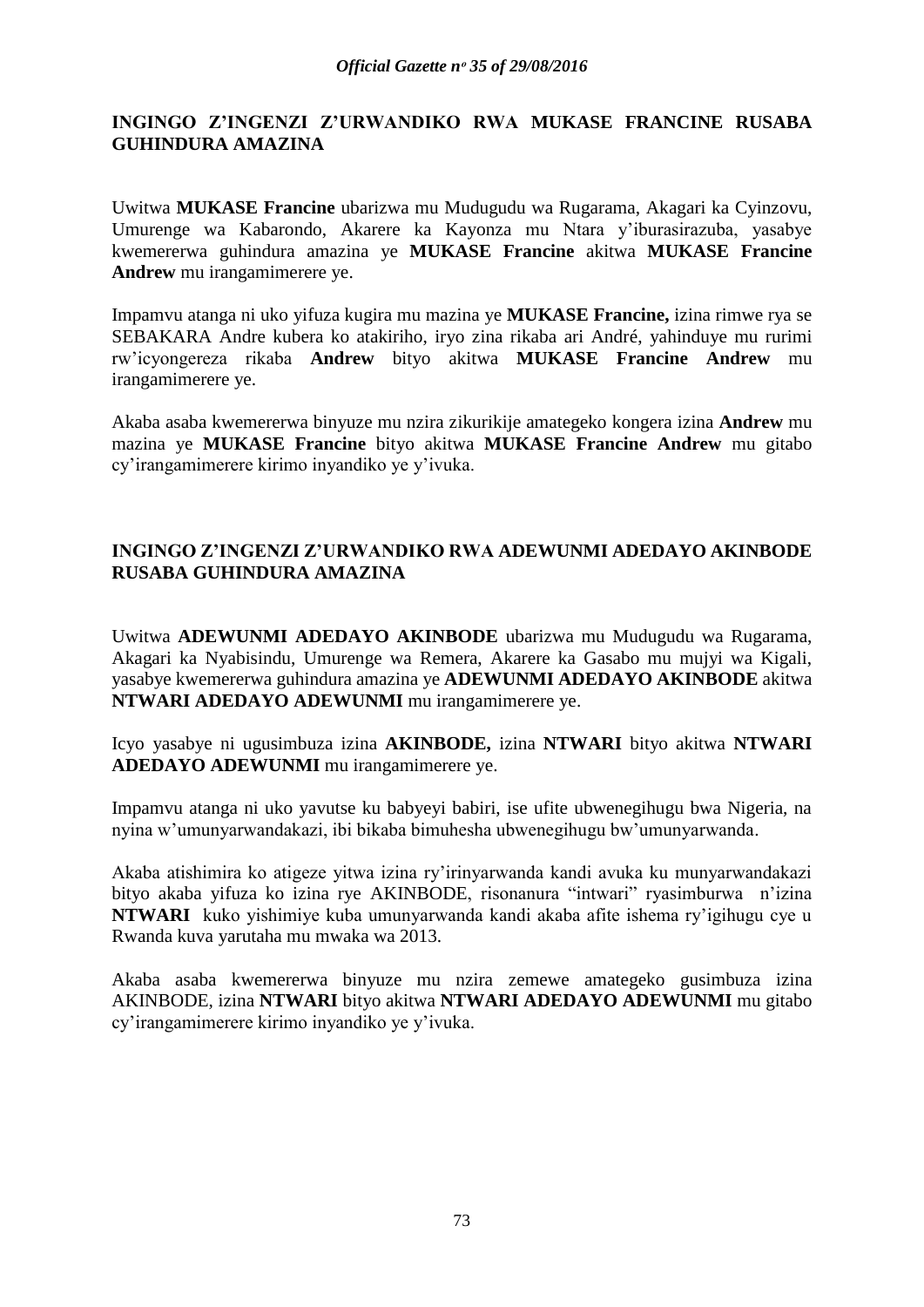# **INGINGO Z'INGENZI Z'URWANDIKO RWA NTAMAHEREZO THEONESTE RUSABA GUHINDURA IZINA**

Uwitwa **NTAMAHEREZO Théoneste** utuye mu Mudugudu wa Muhororo, Akagari ka Musenyi, Umurenge wa Mutete, Akarere ka Gicumbi mu Ntara y'Amajyaruguru, yasabye kwemererwa guhindura izina rye **NTAMAHEREZO** akarisimbuza izina **MUGABO** maze akitwa **MUGABO Théoneste** mu irangamimerere ye.

Impamvu atanga ni uko iryo zina ari irigenurano kuko yaryiswe akivuka, umuryango avukamo uri mu bibi bitera ababyeyi be kurimwita.

Akaba asaba kwemererwa binyuze mu nzira zikurikije amategeko, guhindura amazina ye **NTAMAHEREZO Théoneste** akayasimbuza MUGABO Théoneste maze akitwa **MUGABO Théoneste** mu gitabo cy'irangamimerere kirimo inyandiko ye y'ivuka.

# **INGINGO Z'INGENZI Z'URWANDIKO RWA MURAGIJIMANA SHEMA MARTIN RUSABA GUHINDURA AMAZINA**

Uwitwa **MURAGIJIMANA SHEMA Martin** utuye mu Mudugudu wa Kigarama, Akagari ka Kigarama, Umurenge wa Katabagemu Akarere ka Nyagatare mu Ntara y'Iburasirazuba, yasabye kwemererwa guhindura amazina ye MURAGIJIMANA SHEMA Martin akitwa **SHEMA José Martin** mu irangamimerere ye.

Impamvu atanga ni uko n'ubwo ababyeyi be bamwise MURAGIJIMANA SHEMA Martin, yakoresheje amazina **SHEMA José Martin** ubwo yabatizwaga ndetse aba ariyo akoresha mu ishuri, akaba ari nayo yanditse ku mpamyabumenyi.

Akaba asaba kwemererwa binyuze mu nzira zikurikije amategeko, guhindura amazina ye **MURAGIJIMANA SHEMA Martin** akayasimbuza SHEMA José Martin maze akitwa **SHEMA José Martin** mu gitabo cy'irangamimerere kirimo inyandiko ye y'ivuka.

# **INGINGO Z'INGENZI Z'URWANDIKO RWA MUHUTUKAZI BAHATI RUSABA GUHINDURA AMAZINA**

Uwitwa **MUHUTUKAZI BAHATI,** ukomoka mu Mudugudu wa Kabugugu I, Akagari ka Tabaro, Umurenge wa Kimisagara, Akarere ka Nyarugenge mu Mujyi wa Kigali akaba aboneka kuri telephone 078 317 48 14, yasabye kwemererwa guhindura izina rye **MUHUTUKAZI** akarisimbuza izina INEZA maze akitwa INEZA BAHATI mu irangamimerere ye.

Impamvu atanga ni uko izina rimutera ipfunwe kubera amahano abiyitiriraga ubwoko bw'abahutu bakoze mu Gihugu, iryo zina rikaba rimutera isoni ku buryo atabasha kuvuga ko ariryo zina rye, bityo akaba asanga kurimuhindurira ari ukumurenganura.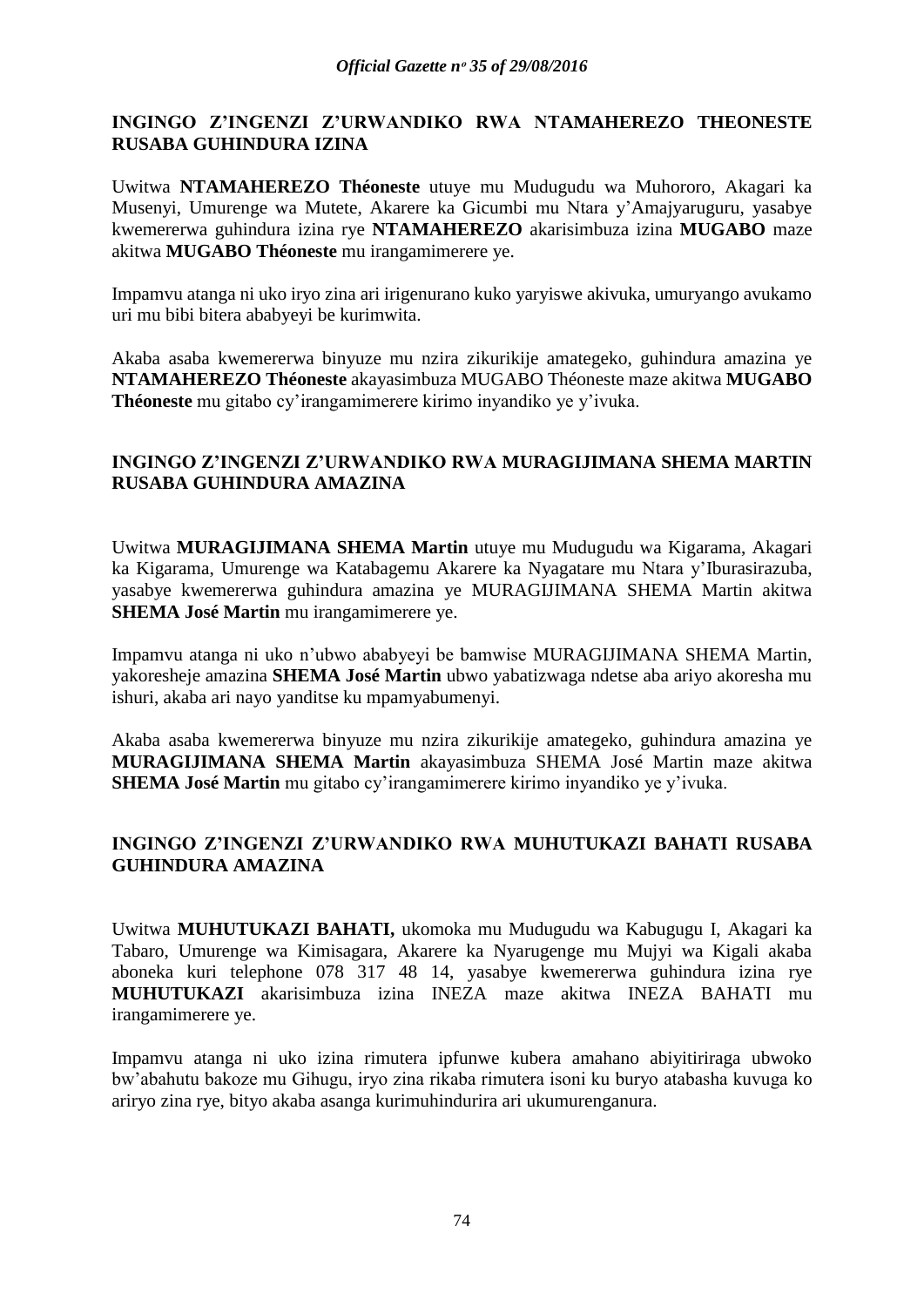#### *Official Gazette nᵒ 35 of 29/08/2016*

Akaba asaba kwemererwa binyuze mu nzira zikurikije amategeko, guhindura izina **MUHUTUKAZI** akarisimbuza INEZA bityo akitwa **INEZA BAHATI** mu gitabo cy'irangamimerere kirimo inyandiko ye y'ivuka.

# **INGINGO Z'INGENZI Z'URWANDIKO RWA RIZIKI GISELE RUSABA GUHINDURA IZINA**

Uwitwa **RIZIKI Gisèle** ubarizwa mu Mudugudu wa Mbugangali, Akagari k'Umubano, Umurenge wa Gisenyi, Akarere ka Rubavu, mu Ntara y'Iburengerazuba; yasabye kwemererwa guhindura amazina ye RIZIKI Gisèle, izina RIZIKI akarisimbuza UMUTESI maze akitwa **UMUTESI Gisèle** mu irangamimerere ye.

Impamvu atanga ni uko izina RIZIKI yaryiswe n'ababyeyi be ubwo yavukiraga mu Gihugu cya Repubulika Iharanira Demokarasi ya Congo mu mwaka wa 1989, bakamwita izina ry'irinyamahanga bagira ngo azahabwe uburenganzira kimwe n'abenegihugu bo muri icyo Gihugu, none aho atahiye mu gihugu cye iri zina rimuha isura ry'umunyamahanga rikamutera ipfunwe kandi ubu yishimiye ndetse anafite ishema ryo kuba umunyarwandakazi uri mu Gihugu cye aho afite uburenganzira bwose nk'umwenegihugu.

Akaba asaba kwemererwa binyuze mu nzira zikurikije amategeko, guhindura amazina ye RIZIKI Gisèle akayasimbuza UMUTESI Gisèle bityo akitwa **UMUTESI Gisèle** mu gitabo cy'irangamimerere kirimo inyandiko ye y'ivuka.

# **INGINGO Z'INGENZI Z'URWANDIKO RWA KAMBABAZI BIRIKUNZIRA RUSABA GUHINDURA AMAZINA**

Uwitwa **KAMBABAZI BIRIKUNZIRA** ubarizwa mu Mudugudu wa Karambo, mu Kagari k ka Murama, Umurenge wa Bweramana, Akarere ka Ruhango, mu Ntara y'Amajyepfo; yasabye kwemererwa guhindura amazina ye KAMBABAZI BIRIKUNZIRA, yongeramo izina Josée akitwa **KAMBABAZI BIRIKUNZIRA** J**osée** mu irangamimerere ye.

Impamvu atanga ni uko yavukiye mu Gihugu cya Repubulika Iharanira Demokarasi ya Congo mu mwaka wa 1970, ubwo muri icyo Gihugu abagituyemo bitwaga amazina akomoka mu muryango wabo gusa., ntibitwe amazina ya gikiristitu mu byangombwa, ubwo yitwa KAMBABAZI BIRIKUNZIRA ariko mu rugo bakamwita **Josée.**

Amaze gutaha mu Rwanda, yaje gufata indangamuntu yanditsemo amazina KAMBABAZI BIRIKUNZIRA ariko kubera ko yasanze amazina ya gikirisitu yemewe, aza kwandikisha izina Josée mu ndangamuntu yahawe ubwa kabiri ahita yitwa amazina KAMBABAZI BIRIKUNZIRA Josée.

Nyuma yaje kwiga Kaminuza, ariko impamyabumenyi ye iza kwandikishamo amazina KAMBABAZI Josée gusa ku buryo afite inyandiko yahawe n'ubuyobozi ziriho amazina atandukanye.

Akaba asaba kwemererwa binyuze mu nzira zikurikije amategeko, kongera izina **Josée** mu mazina ye KAMBABAZI BIRIKUNZIRA bityo akitwa **KAMBABAZI BIRIKUNZIRA**  J**osée** mu gitabo cy'irangamimerere kirimo inyandiko ye y'ivuka.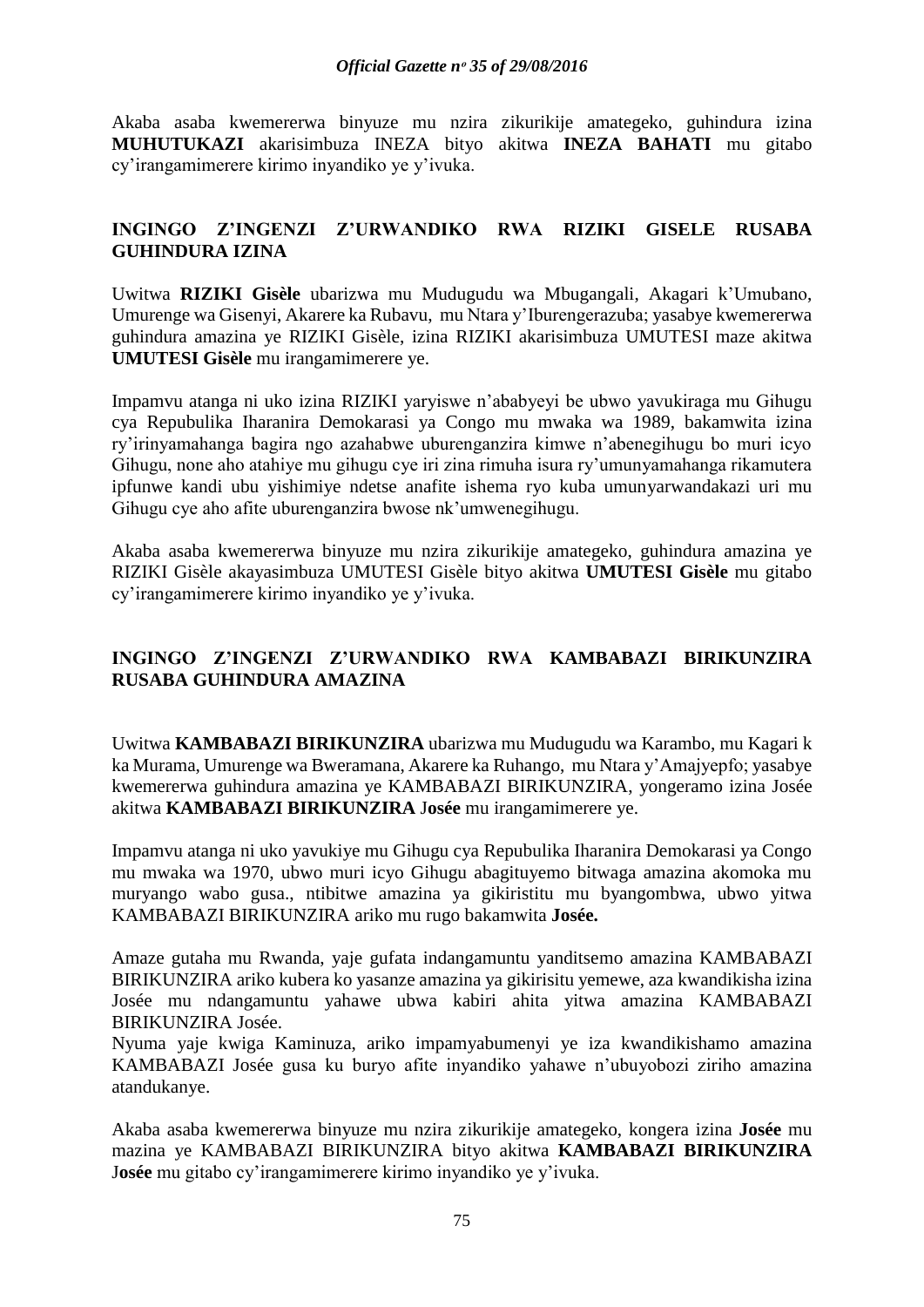# **INGINGO Z'INGENZI Z'URWANDIKO RWA KABAKESHA Petronille RUSABA GUHINDURA IZINA**

Uwitwa **KABAKESHA Petronille** utuye mu Gihugu cy'Ububiligi, Chemin du vieux ATH, n0 2, 7800 ATH, akaba abarizwa kuri telephone +32 4887 542 256; mu Rwanda akaba atuye mu Mudugudu wa Kabagendwa, mu Kagari ka Kamashashi, Umurenge wa Nyarugunga, Akarere ka Kicukiro, mu Mujyi wa Kigali; yasabye kwemererwa guhindura izina rye bwite **KABAKESHA** akarisimbuza izina **KABATESI** maze akitwa **KABATESI Petronille** mu irangamimerere ye.

Impamvu atanga ni uko mu mwaka wa 2004 yagiye mu Gihugu cy'Ububiligi ajyanywe no kwivuza indwara ikomeye yari amaranye igihe kirekire, bikaba ngombwa ko ahindura izina bwite rye kugira ngo abone impapuro z'ubwishingizi bwo kuvurwa kuko nta bushobozi bwo kwiyishyurira yari afite.

Ubu akaba afite ibyangombwa yivurizaho ku mazina **KABATESI Petronille** kandi akaba agomba kuguma muri icyo Gihugu hafi y'Abaganga, ariko kubera ko akeneye kuza mu Rwanda gusura umuryango we (abana n'umugabo) yifuza ko amazina afiteho ibyangombwa byo kwivuza mu Bubiligi ariyo yagira mu irangamimerere ye mu Rwanda.

Akaba asaba kwemererwa binyuze mu nzira zikurikije amategeko, guhindura amazina ye KABAKESHA Petronille akayasimbuza amazina **KABATESI Petronille** mu gitabo cy'irangamimerere kirimo inyandiko ye y'ivuka.

# **INGINGO Z'INGENZI Z'URWANDIKO RWA NYIRANTURO MARIE CLAIRE RUSABA GUHINDURA IZINA**

Uwitwa **NYIRANTURO Marie Claire** utuye mu Mudugudu wa Rugarama, mu Kagari ka Tambwe, Umurenge wa Ruhango, Akarere ka Ruhango, mu Ntara y'Amajyepfo; yasabye kwemererwa guhindura izina rye NYIRANTURO akarisimbuza UWUMURERA maze akitwa **UWUMURERA Marie Claire** mu irangamimerere ye.

Impamvu atanga ni uko izina NYIRANTURO asanga ari izina ry'inyamaswa kandi we ari umuntu waremwe mu ishusho y'Imana bityo rikaba rimutera ipfunwe ndetse rikanamuhungabanya kubera ukuntu rimutera ibibazo bitandukanye, byamuteye kugenda arihindura maze yitwa amazina atandukanye ku buryo muri Kiliziya yiswe NDEREREHE, mu mashuri abanza yitwa MUREREREHE, mu mwaka wa Gatandatu (P6) yitwa UWUMURERA, akaba ahitamo kwitwa UWUMURERA kubera ko ariryo yakomeje kwitwa mu mashuri.

Akaba asaba kwemererwa binyuze mu nzira zikurikije amategeko, guhindura amazina ye **NYIRANTURO Marie Claire** akayasimbuza amazina **UWUMURERA Marie Claire** bityo akitwa **UWUMURERA Marie Claire** mu gitabo cy'irangamimerere kirimo inyandiko ye y'ivuka.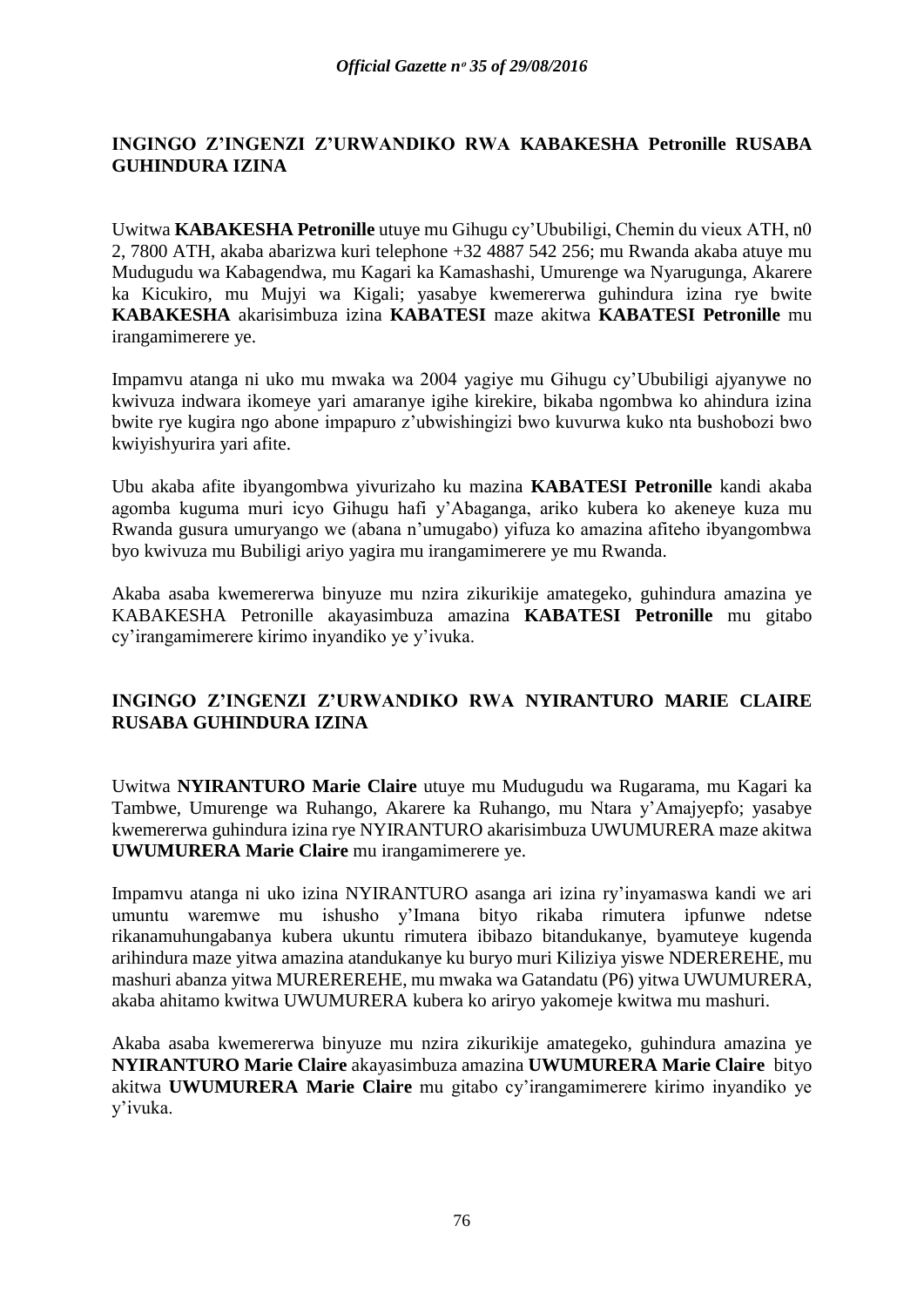# **ICYEMEZO** *N<sup>O</sup>RCA/0436/2016* **CYO KUWA 19/07/2016 GIHA UBUZIMAGATOZI KOPERATIVE «TWITEZIMBERE TUBUNGABUNGA IBIDUKIKIJE» (KOTWITUI)**

## **Umuyobozi w'Ikigo cy'Igihugu gishinzwe guteza imbere Amakoperative;**

Ashingiye ku Itegeko nº 50/2007 ryo kuwa 18 Nzeri 2007 rigena ishyirwaho, imiterere n'imikorere y'Amakoperative mu Rwanda, nk'uko ryahinduwe kandi ryujujwe kugeza ubu, cyane cyane mu ngingo yaryo ya 23, igika cya 3;

Ashingiye ku Itegeko n<sup>o</sup> 48/2013 ryo kuwa 28/06/2013 rishyiraho Ikigo cy'Igihugu gishinzwe guteza Imbere Amakoperative, cyane cyane mu ngingo yaryo ya 3, igika cya 2;

Abisabwe na Perezida wa Koperative **« KOTWITUI »** ifite icyicaro i Gisizi, Umurenge wa Mulinga, Akarere ka Nyabihu, Intara y'Iburengerazuba;

## **YEMEJE:**

## **Ingingo ya mbere:**

Koperative **« KOTWITUI »** ifite icyicaro i Gisizi, Umurenge wa Mulinga, Akarere ka Nyabihu, Intara y'Iburengerazuba, ihawe ubuzimagatozi.

## **Ingingo ya 2:**

Koperative **« KOTWITUI »** igamije gutanga serivisi zijyanye n'ubutubuzi bwingemwe z'ibiti no gutera amashyamba. Ntiyemerewe gukora indi mirimo inyuranye n'iyo iherewe ubuzimagatozi keretse ibanje kubisaba ikanabiherwa uburenganzira.

#### **Ingingo ya 3:**

Koperative **« KOTWITUI »** itegetswe gutangaza iki Cyemezo mu Igazeti ya Leta ya Repubulika y'u Rwanda mu gihe kitarenze iminsi mirongo itatu (30) ikimara kugihabwa.

# **Kigali, kuwa 19/07/2016**

**(Sé)**

# **MUGABO Damien**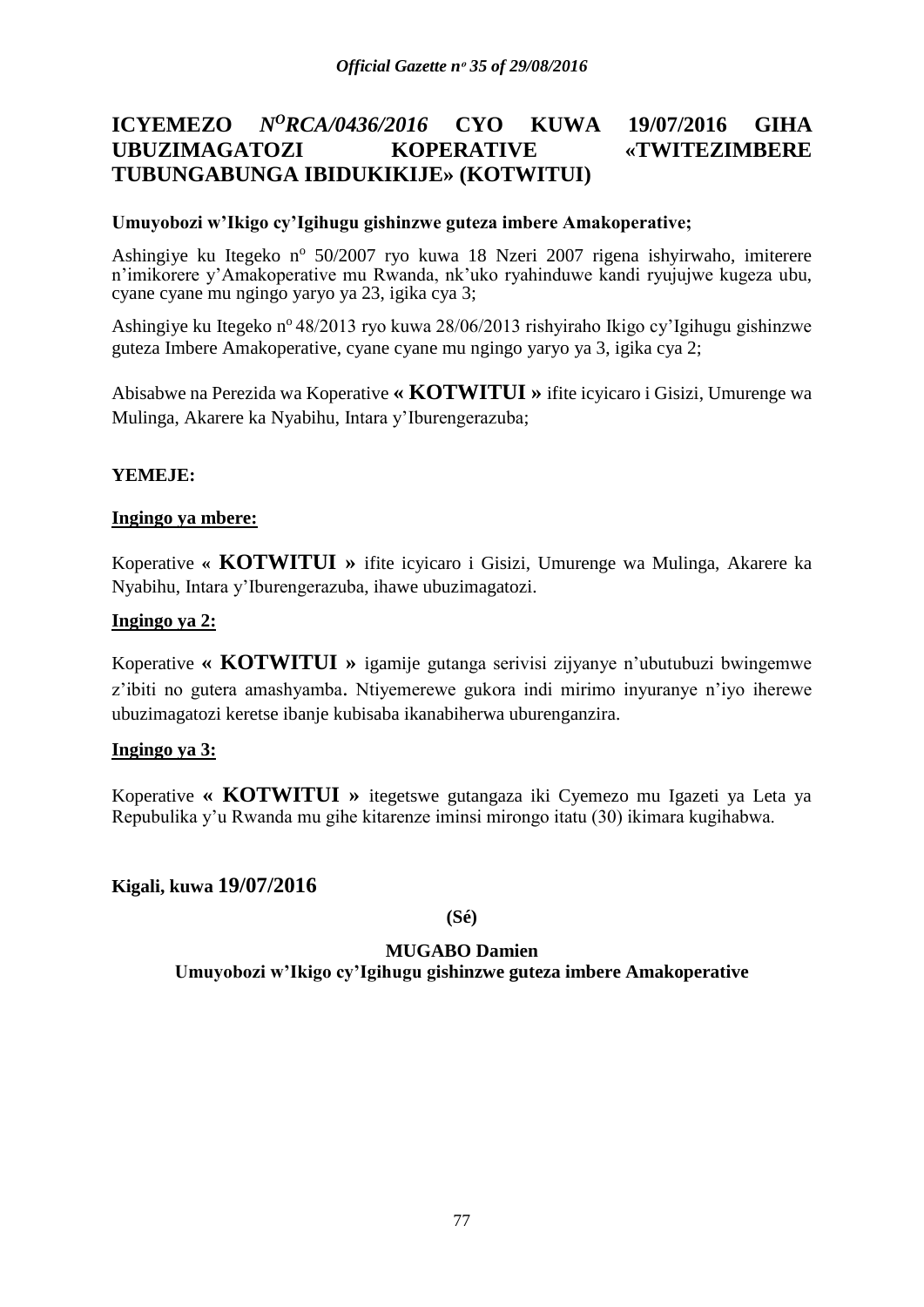# **ICYEMEZO** *N<sup>O</sup>RCA/0278/2016* **CYO KUWA 10/05/2016 GIHA UBUZIMAGATOZI KOPERATIVE « MENUISERIE MODERNE EXPRESS» (MEMODEX)**

## **Umuyobozi w'Ikigo cy'Igihugu gishinzwe guteza imbere Amakoperative;**

Ashingiye ku Itegeko nº 50/2007 ryo kuwa 18 Nzeri 2007 rigena ishyirwaho, imiterere n'imikorere y'Amakoperative mu Rwanda, nk'uko ryahinduwe kandi ryujujwe kugeza ubu, cyane cyane mu ngingo yaryo ya 23, igika cya 3;

Ashingiye ku Itegeko nº 48/2013 ryo kuwa 28/06/2013 rishyiraho Ikigo cy'Igihugu gishinzwe guteza Imbere Amakoperative, cyane cyane mu ngingo yaryo ya 3, igika cya 2;

Abisabwe na Perezida wa Koperative **« MEMODEX »** ifite icyicaro mu Murenge wa Masoro, Akarere ka Rulindo, Intara y'Amajyaruguru;

## **YEMEJE:**

## **Ingingo ya mbere:**

Koperative **« MEMODEX »** ifite icyicaro mu Murenge wa Masoro, Akarere ka Rulindo, Intara y'Amajyaruguru, ihawe ubuzimagatozi.

## **Ingingo ya 2:**

Koperative **« MEMODEX »** igamije gukora imirimo y'ububaji. Ntiyemerewe gukora indi mirimo inyuranye n'iyo iherewe ubuzimagatozi keretse ibanje kubisaba ikanabiherwa uburenganzira.

#### **Ingingo ya 3:**

Koperative **« MEMODEX »** itegetswe gutangaza iki Cyemezo mu Igazeti ya Leta ya Repubulika y'u Rwanda mu gihe kitarenze iminsi mirongo itatu (30) ikimara kugihabwa.

# **Kigali, kuwa 10/05/2016**

**(Sé)**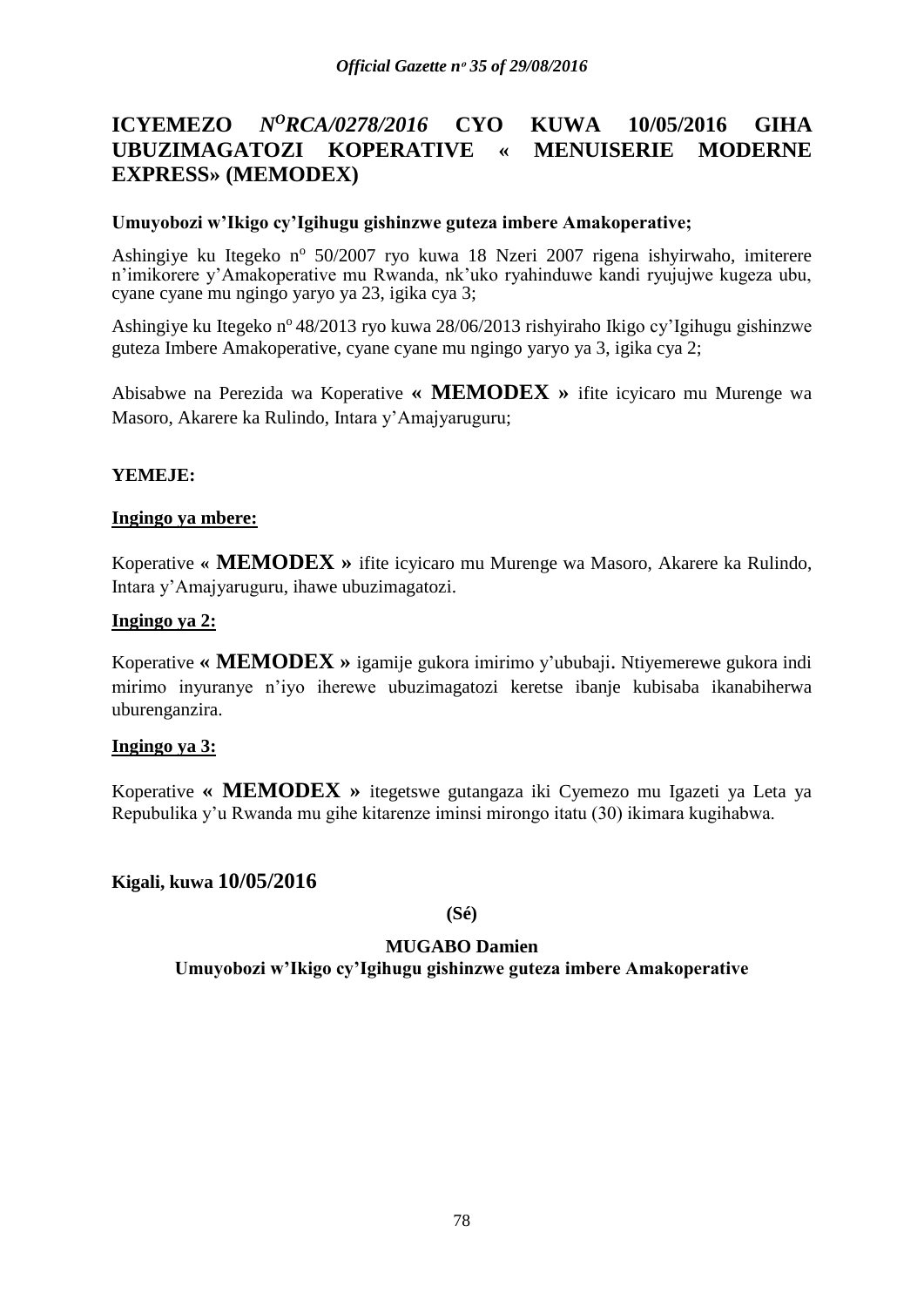# **ICYEMEZO** *N<sup>O</sup>RCA/0367/2016* **CYO KUWA 22/06/2016 GIHA UBUZIMAGATOZI KOPERATIVE « INKUMBURWA I»**

# **Umuyobozi w'Ikigo cy'Igihugu gishinzwe guteza imbere Amakoperative;**

Ashingiye ku Itegeko nº 50/2007 ryo kuwa 18 Nzeri 2007 rigena ishyirwaho, imiterere n'imikorere y'Amakoperative mu Rwanda, nk'uko ryahinduwe kandi ryujujwe kugeza ubu, cyane cyane mu ngingo yaryo ya 23, igika cya 3;

Ashingiye ku Itegeko n<sup>o</sup> 48/2013 ryo kuwa 28/06/2013 rishyiraho Ikigo cy'Igihugu gishinzwe guteza Imbere Amakoperative, cyane cyane mu ngingo yaryo ya 3, igika cya 2;

Abisabwe na Perezida wa Koperative **« INKUMBURWA I»** ifite icyicaro i Muhanda, Umurenge wa Muhanda, Akarere ka Ngororero, Intara y'Iburengerazuba;

# **YEMEJE:**

## **Ingingo ya mbere:**

Koperative **« INKUMBURWA I »** ifite icyicaro i Muhanda, Umurenge wa Muhanda, Akarere ka Ngororero, Intara y'Iburengerazuba, ihawe ubuzimagatozi.

## **Ingingo ya 2:**

Koperative **« INKUMBURWA I »** igamije guteza imbere ubworozi bw'inka no gutunganya ibizikookaho (fromage na yahourt). Ntiyemerewe gukora indi mirimo inyuranye n'iyo iherewe ubuzimagatozi keretse ibanje kubisaba ikanabiherwa uburenganzira.

#### **Ingingo ya 3:**

Koperative **« INKUMBURWA I »** itegetswe gutangaza iki Cyemezo mu Igazeti ya Leta ya Repubulika y'u Rwanda mu gihe kitarenze iminsi mirongo itatu (30) ikimara kugihabwa.

# **Kigali, kuwa 22/06/2016**

**(Sé)**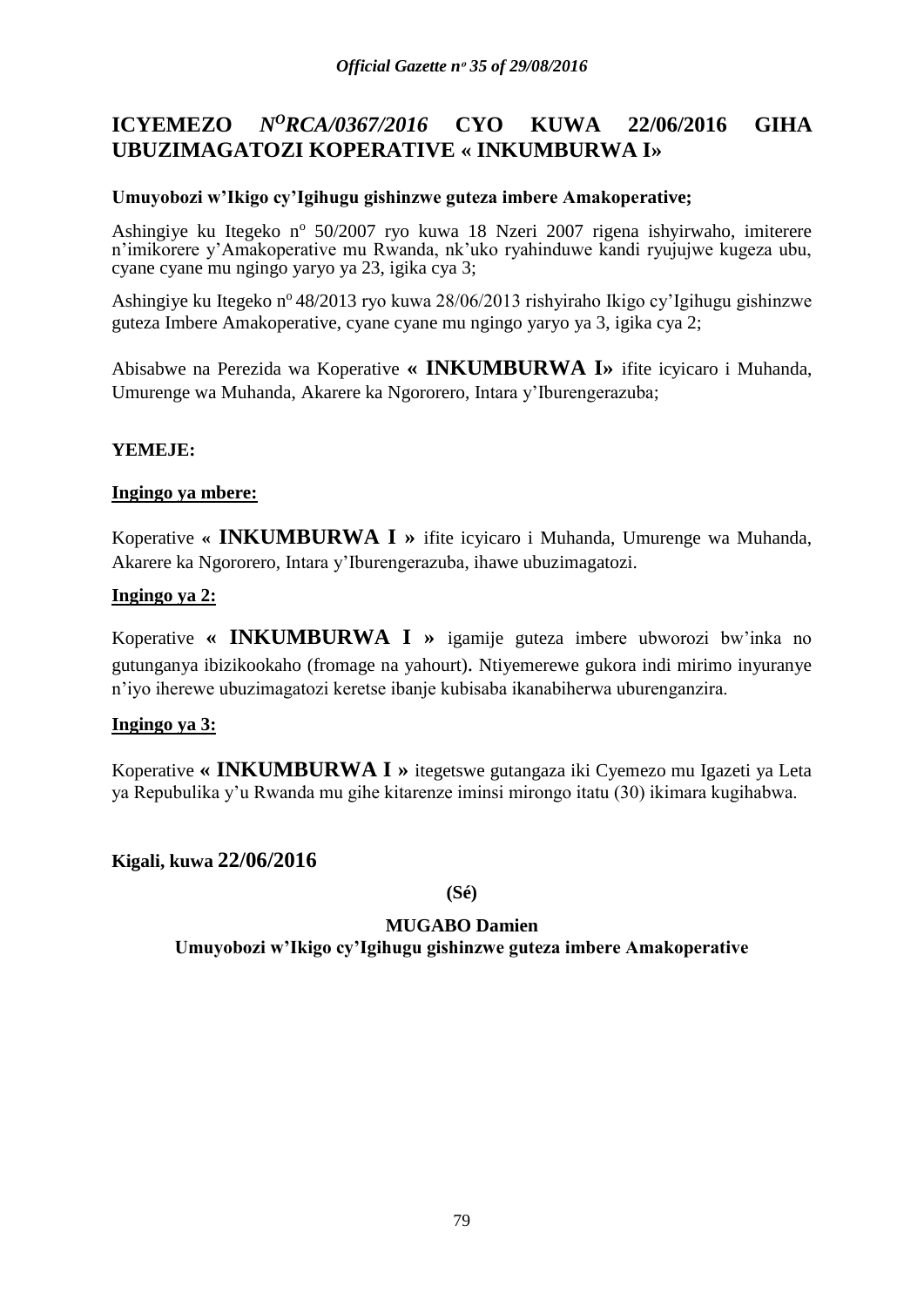# **ICYEMEZO** *N<sup>O</sup>RCA/0099/2016* **CYO KUWA 02/02/2016 GIHA UBUZIMAGATOZI « INCOME GENERATING COOPERATIVE » (IGC)**

## **Umuyobozi w'Ikigo cy'Igihugu gishinzwe guteza imbere Amakoperative;**

Ashingiye ku Itegeko nº 50/2007 ryo kuwa 18 Nzeri 2007 rigena ishyirwaho, imiterere n'imikorere y'Amakoperative mu Rwanda, nk'uko ryahinduwe kandi ryujujwe kugeza ubu, cyane cyane mu ngingo yaryo ya 23, igika cya 3;

Ashingiye ku Itegeko nº 48/2013 ryo kuwa 28/06/2013 rishyiraho Ikigo cy'Igihugu gishinzwe guteza Imbere Amakoperative, cyane cyane mu ngingo yaryo ya 3, igika cya 2;

Abisabwe na Perezida wa Koperative **« IGC»** ifite icyicaro i Kabeza, Umurenge wa Kanombe, Akarere ka Kicukiro, Umujyi wa Kigali;

# **YEMEJE:**

## **Ingingo ya mbere:**

Koperative **« IGC »** ifite icyicaro i Kabeza, Umurenge wa Kanombe, Akarere ka Kicukiro, Umujyi wa Kigali, ihawe ubuzimagatozi.

## **Ingingo ya 2:**

Koperative **« IGC »** igamije guteza imbere umwuga w'ubudozi bw'imyenda n'ubucuruzi bw'ibikoresho by'ishuri (papeterie). Ntiyemerewe gukora indi mirimo inyuranye n'iyo iherewe ubuzimagatozi keretse ibanje kubisaba ikanabiherwa uburenganzira.

#### **Ingingo ya 3:**

Koperative **« IGC »** itegetswe gutangaza iki Cyemezo mu Igazeti ya Leta ya Repubulika y'u Rwanda mu gihe kitarenze iminsi mirongo itatu (30) ikimara kugihabwa.

# **Kigali, kuwa 02/02/2016**

**(Sé)**

# **MUGABO Damien**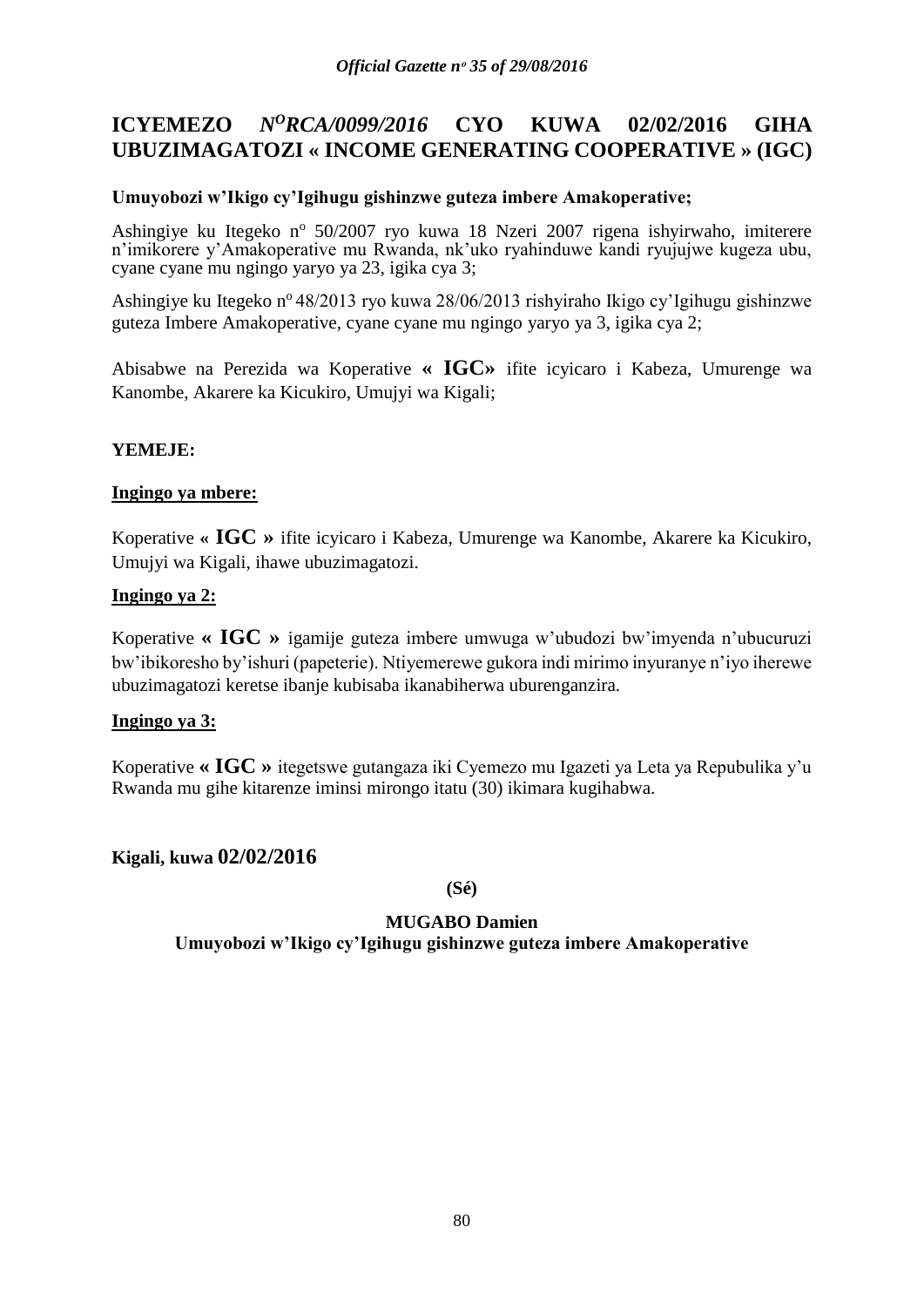# **ICYEMEZO** *N<sup>O</sup>RCA/0348/2016* **CYO KUWA 20/06/2016 GIHA UBUZIMAGATOZI KOPERATIVE « URUMULI RWA NYARUGUNGA»**

# **Umuyobozi w'Ikigo cy'Igihugu gishinzwe guteza imbere Amakoperative;**

Ashingiye ku Itegeko nº 50/2007 ryo kuwa 18 Nzeri 2007 rigena ishyirwaho, imiterere n'imikorere y'Amakoperative mu Rwanda, nk'uko ryahinduwe kandi ryujujwe kugeza ubu, cyane cyane mu ngingo yaryo ya 23, igika cya 3;

Ashingiye ku Itegeko n<sup>o</sup> 48/2013 ryo kuwa 28/06/2013 rishyiraho Ikigo cy'Igihugu gishinzwe guteza Imbere Amakoperative, cyane cyane mu ngingo yaryo ya 3, igika cya 2;

Abisabwe na Perezida wa Koperative **« URUMULI RWA NYARUGUNGA »** ifite icyicaro mu Kagari ka Nonko, Umurenge wa Nyarugunga, Akarere ka Kicukiro, Umujyi wa Kigali;

# **YEMEJE:**

## **Ingingo ya mbere:**

Koperative **« URUMULI RWA NYARUGUNGA »** ifite icyicaro mu Kagari ka Nonko, Umurenge wa Nyarugunga, Akarere ka Kicukiro, Umujyi wa Kigali, ihawe ubuzimagatozi.

## **Ingingo ya 2:**

Koperative **« URUMULI RWA NYARUGUNGA »** igamije gukora amasabune. Ntiyemerewe gukora indi mirimo inyuranye n'iyo iherewe ubuzimagatozi keretse ibanje kubisaba ikanabiherwa uburenganzira.

#### **Ingingo ya 3:**

Koperative **« URUMULI RWA NYARUGUNGA »** itegetswe gutangaza iki Cyemezo mu Igazeti ya Leta ya Repubulika y'u Rwanda mu gihe kitarenze iminsi mirongo itatu (30) ikimara kugihabwa.

**Kigali, kuwa 20/06/2016**

**(Sé)**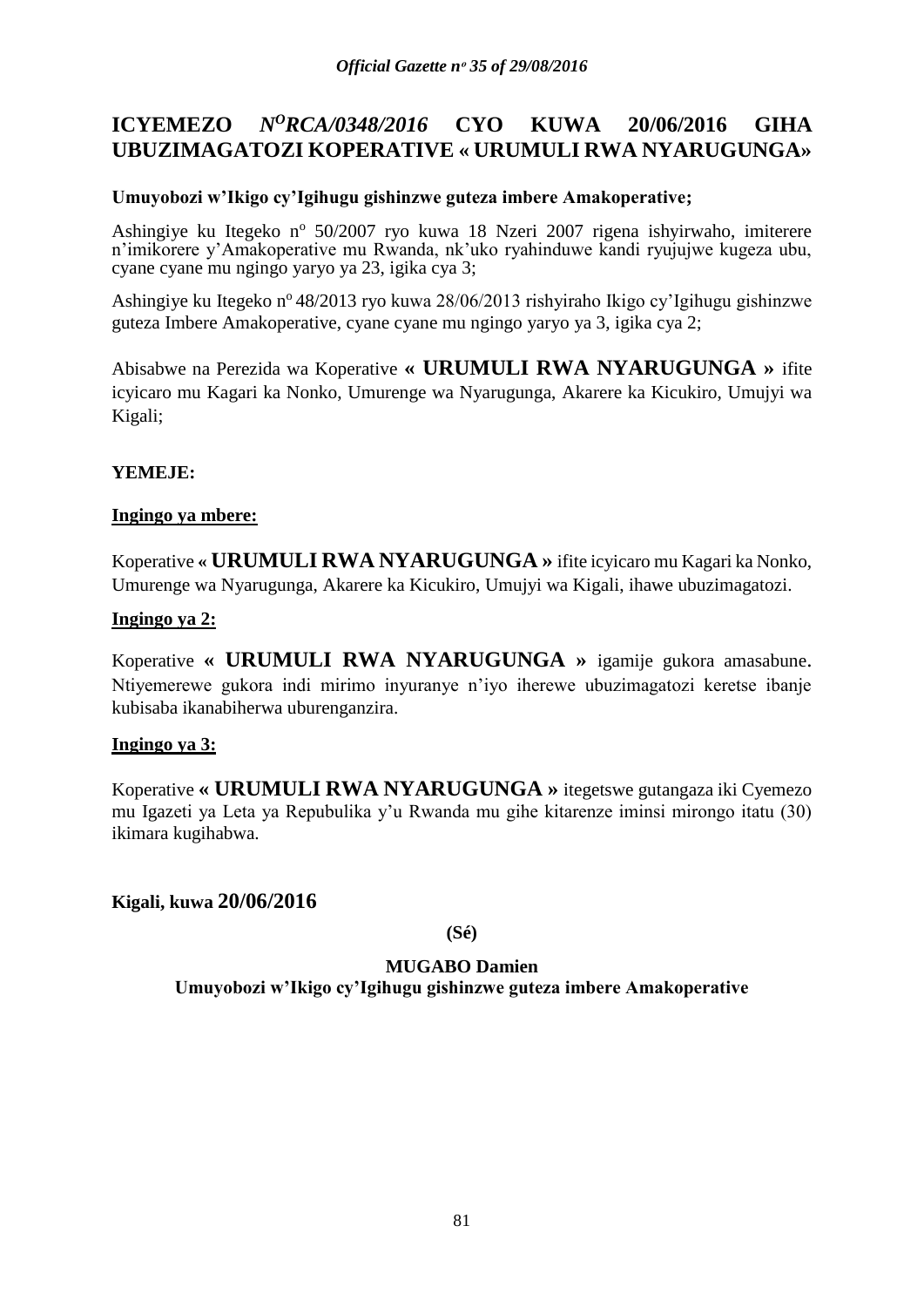# **ICYEMEZO** *N<sup>O</sup>RCA/0393/2016* **CYO KUWA 29/06/2016 GIHA UBUZIMAGATOZI « COOPERATIVE DES ABATTEURS NYABIRASI » (COOPANYABI)**

## **Umuyobozi w'Ikigo cy'Igihugu gishinzwe guteza imbere Amakoperative;**

Ashingiye ku Itegeko nº 50/2007 ryo kuwa 18 Nzeri 2007 rigena ishyirwaho, imiterere n'imikorere y'Amakoperative mu Rwanda, nk'uko ryahinduwe kandi ryujujwe kugeza ubu, cyane cyane mu ngingo yaryo ya 23, igika cya 3;

Ashingiye ku Itegeko nº 48/2013 ryo kuwa 28/06/2013 rishyiraho Ikigo cy'Igihugu gishinzwe guteza Imbere Amakoperative, cyane cyane mu ngingo yaryo ya 3, igika cya 2;

Abisabwe na Perezida wa Koperative **« COOPANYABI»** ifite icyicaro i Kasonga, Umurenge wa Nyabirasi, Akarere ka Rutsiro, Intara y'Iburengerazuba;

## **YEMEJE:**

## **Ingingo ya mbere:**

Koperative **« COOPANYABI »** ifite icyicaro i Kasonga, Umurenge wa Nyabirasi, Akarere ka Rutsiro, Intara y'Iburengerazuba, ihawe ubuzimagatozi.

## **Ingingo ya 2:**

Koperative **« COOPANYABI»** igamije guteza imbere ubucuruzi bw'inyama. Ntiyemerewe gukora indi mirimo inyuranye n'iyo iherewe ubuzimagatozi keretse ibanje kubisaba ikanabiherwa uburenganzira.

#### **Ingingo ya 3:**

Koperative **« COOPANYABI »** itegetswe gutangaza iki Cyemezo mu Igazeti ya Leta ya Repubulika y'u Rwanda mu gihe kitarenze iminsi mirongo itatu (30) ikimara kugihabwa.

**Kigali, kuwa 29/06/2016**

**(Sé)**

# **MUGABO Damien**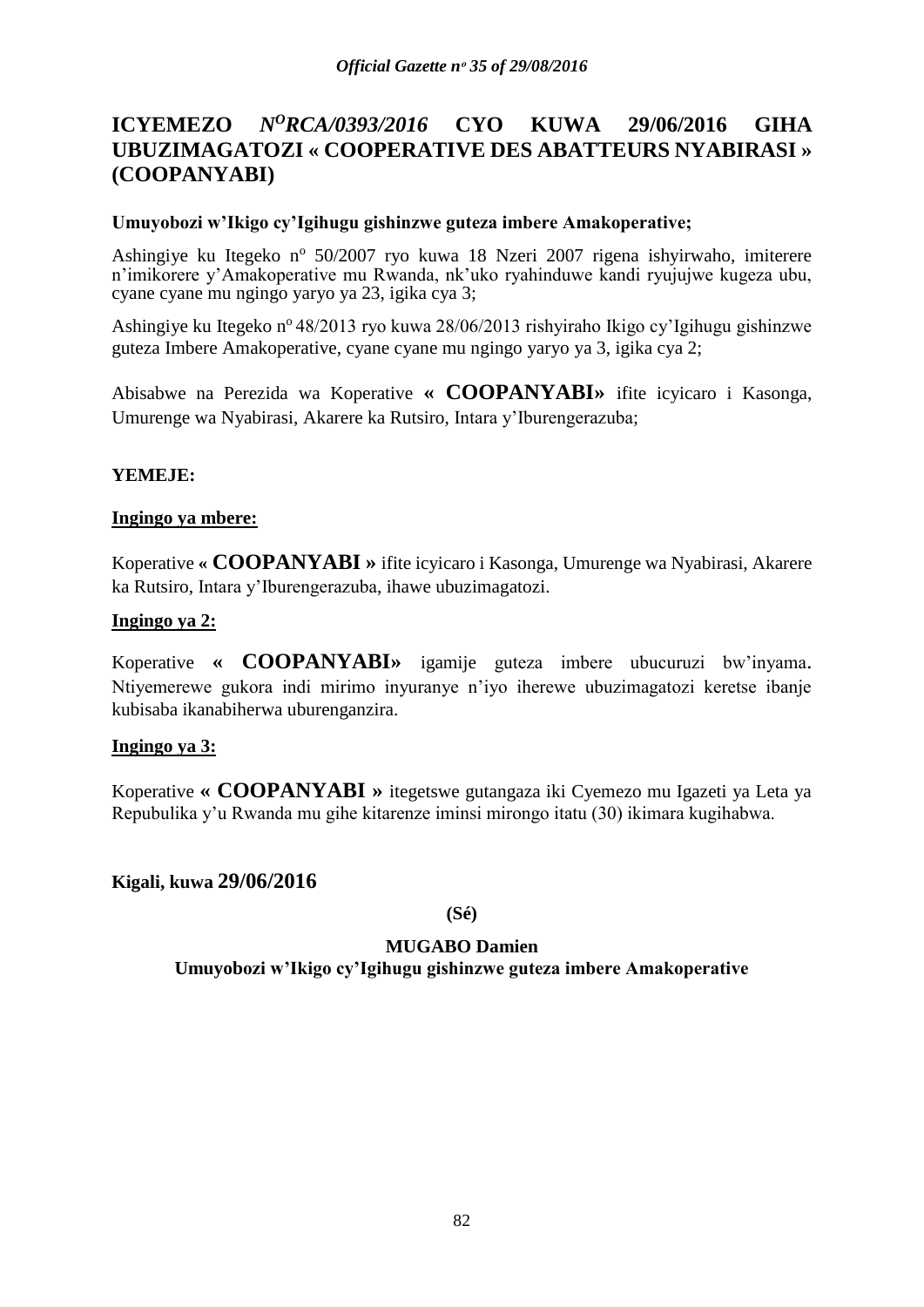# **ICYEMEZO** *N<sup>O</sup>RCA/0388/2016* **CYO KUWA 27/06/2016 GIHA UBUZIMAGATOZI KOPERATIVE «ABISHYIZEHAMWE NYARUGURU» (KOABINYA)**

## **Umuyobozi w'Ikigo cy'Igihugu gishinzwe guteza imbere Amakoperative;**

Ashingiye ku Itegeko nº 50/2007 ryo kuwa 18 Nzeri 2007 rigena ishyirwaho, imiterere n'imikorere y'Amakoperative mu Rwanda, nk'uko ryahinduwe kandi ryujujwe kugeza ubu, cyane cyane mu ngingo yaryo ya 23, igika cya 3;

Ashingiye ku Itegeko n<sup>o</sup> 48/2013 ryo kuwa 28/06/2013 rishyiraho Ikigo cy'Igihugu gishinzwe guteza Imbere Amakoperative, cyane cyane mu ngingo yaryo ya 3, igika cya 2;

Abisabwe na Perezida wa Koperative **« KOABINYA »** ifite icyicaro i Mubuga, Umurenge wa Kibeho, Akarere ka Nyaruguru, Intara y'Amajyepfo;

## **YEMEJE:**

## **Ingingo ya mbere:**

Koperative **« KOABINYA» »** ifite icyicaro i Mubuga, Umurenge wa Kibeho, Akarere ka Nyaruguru, Intara y'Amajyepfo, ihawe ubuzimagatozi.

## **Ingingo ya 2:**

Koperative **« KOABINYA»** igamije kubungabunga umutekano no gukora isuku mu Karere ka Nyaruguru. Ntiyemerewe gukora indi mirimo inyuranye n'iyo iherewe ubuzimagatozi keretse ibanje kubisaba ikanabiherwa uburenganzira.

#### **Ingingo ya 3:**

Koperative **« KOABINYA»** itegetswe gutangaza iki Cyemezo mu Igazeti ya Leta ya Repubulika y'u Rwanda mu gihe kitarenze iminsi mirongo itatu (30) ikimara kugihabwa.

# **Kigali, kuwa 27/06/2016**

**(Sé)**

#### **MUGABO Damien**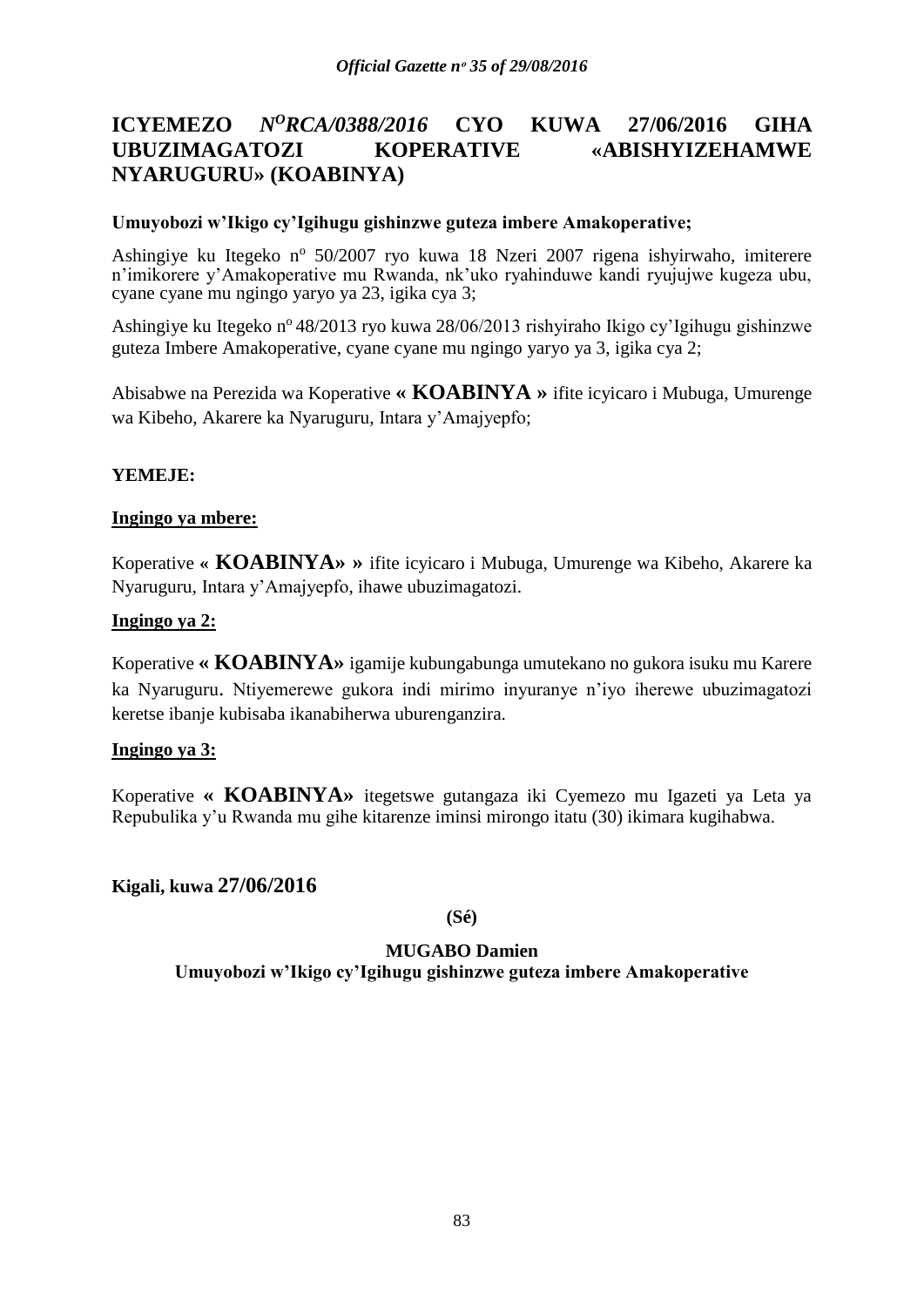# **ICYEMEZO** *N<sup>O</sup>RCA/0327/2016* **CYO KUWA 09/06/2016 GIHA UBUZIMAGATOZI KOPERATIVE « TERIMBERE MUNYARWANDA»**

## **Umuyobozi w'Ikigo cy'Igihugu gishinzwe guteza imbere Amakoperative;**

Ashingiye ku Itegeko nº 50/2007 ryo kuwa 18 Nzeri 2007 rigena ishyirwaho, imiterere n'imikorere y'Amakoperative mu Rwanda, nk'uko ryahinduwe kandi ryujujwe kugeza ubu, cyane cyane mu ngingo yaryo ya 23, igika cya 3;

Ashingiye ku Itegeko n<sup>o</sup> 48/2013 ryo kuwa 28/06/2013 rishyiraho Ikigo cy'Igihugu gishinzwe guteza Imbere Amakoperative, cyane cyane mu ngingo yaryo ya 3, igika cya 2;

Abisabwe na Perezida wa Koperative **« TERIMBERE MUNYARWANDA »** ifite icyicaro muri Centre ya Gatindori, Umurenge wa Gataraga, Akarere ka Musanze, Intara y'Amajyaruguru;

# **YEMEJE:**

## **Ingingo ya mbere:**

Koperative **« TERIMBERE MUNYARWANDA »** ifite icyicaro muri Centre ya Gatindori, Umurenge wa Gataraga, Akarere ka Musanze, Intara y'Amajyaruguru, ihawe ubuzimagatozi.

## **Ingingo ya 2:**

Koperative **« TERIMBERE MUNYARWANDA »** igamije gutanga serivisi zijyanye no gupakira no gupakurura imizigo. Ntiyemerewe gukora indi mirimo inyuranye n'iyo iherewe ubuzimagatozi keretse ibanje kubisaba ikanabiherwa uburenganzira.

#### **Ingingo ya 3:**

Koperative **« TERIMBERE MUNYARWANDA»** itegetswe gutangaza iki Cyemezo mu Igazeti ya Leta ya Repubulika y'u Rwanda mu gihe kitarenze iminsi mirongo itatu (30) ikimara kugihabwa.

# **Kigali, kuwa 09/06/2016**

#### **(Sé)**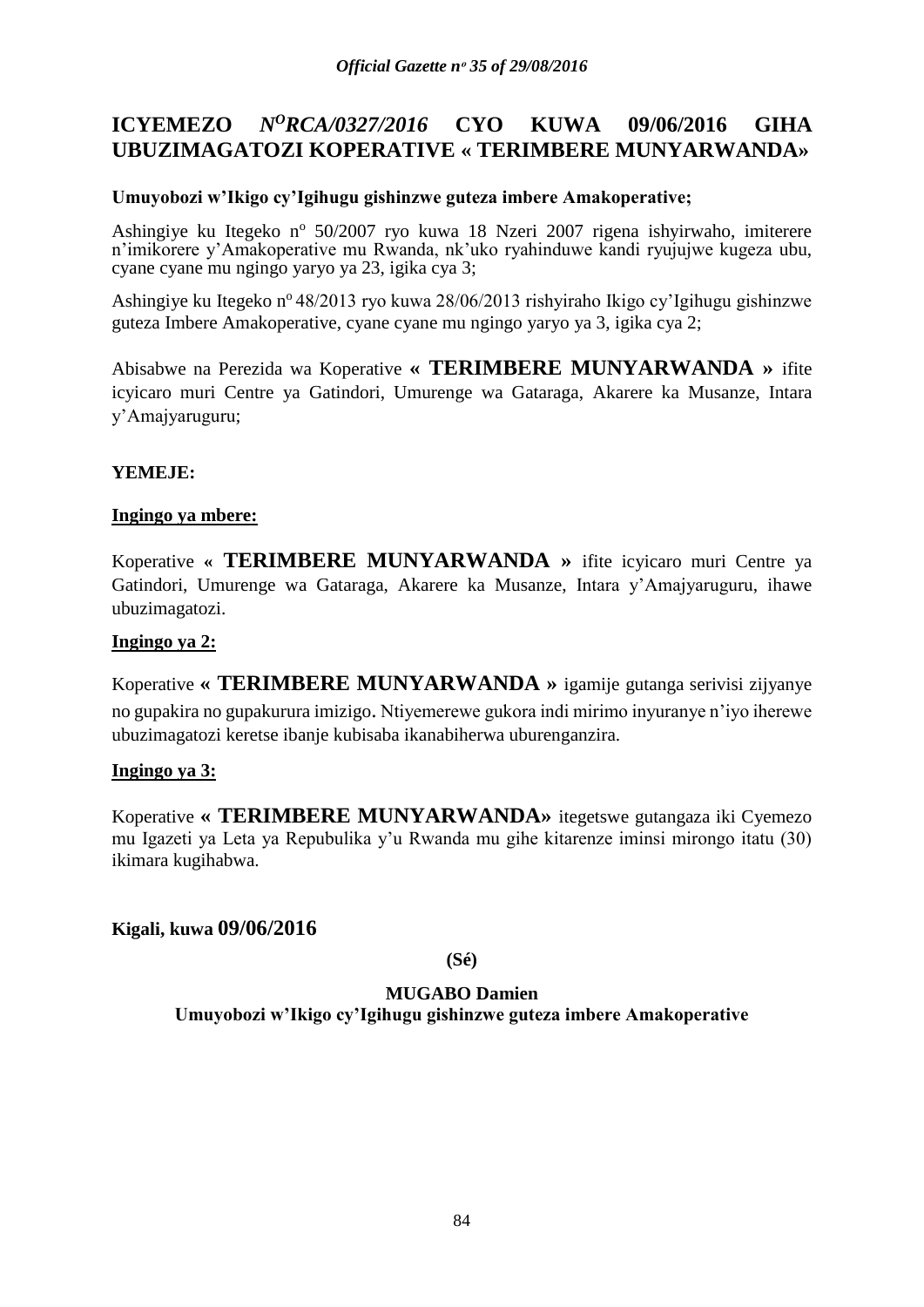# **ICYEMEZO** *N<sup>O</sup>RCA/0417/2016* **CYO KUWA 13/07/2016 GIHA UBUZIMAGATOZI «COOPERATIVE DE TAXI VELOS DE RUBENGERA » (COTAVERU)**

## **Umuyobozi w'Ikigo cy'Igihugu gishinzwe guteza imbere Amakoperative;**

Ashingiye ku Itegeko nº 50/2007 ryo kuwa 18 Nzeri 2007 rigena ishyirwaho, imiterere n'imikorere y'Amakoperative mu Rwanda, nk'uko ryahinduwe kandi ryujujwe kugeza ubu, cyane cyane mu ngingo yaryo ya 23, igika cya 3;

Ashingiye ku Itegeko n<sup>o</sup> 48/2013 ryo kuwa 28/06/2013 rishyiraho Ikigo cy'Igihugu gishinzwe guteza Imbere Amakoperative, cyane cyane mu ngingo yaryo ya 3, igika cya 2;

Abisabwe na Perezida wa Koperative **« COTAVERU»** ifite icyicaro i Gacaca, Umurenge wa Rubengera, Akarere ka Karongi, Intara y'Iburengerazuba;

## **YEMEJE:**

## **Ingingo ya mbere:**

Koperative **« COTAVERU »** ifite icyicaro i Gacaca, Umurenge wa Rubengera, Akarere ka Karongi, Intara y'Iburengerazuba, ihawe ubuzimagatozi.

## **Ingingo ya 2:**

Koperative **« COTAVERU»** igamije gutanga serivisi zijyanye no gutwara abantu n'ibintu hakoreshejwe amagare. Ntiyemerewe gukora indi mirimo inyuranye n'iyo iherewe ubuzimagatozi keretse ibanje kubisaba ikanabiherwa uburenganzira.

#### **Ingingo ya 3:**

Koperative **« COTAVERU »** itegetswe gutangaza iki Cyemezo mu Igazeti ya Leta ya Repubulika y'u Rwanda mu gihe kitarenze iminsi mirongo itatu (30) ikimara kugihabwa.

# **Kigali, kuwa 13/07/2016**

**(Sé)**

#### **MUGABO Damien**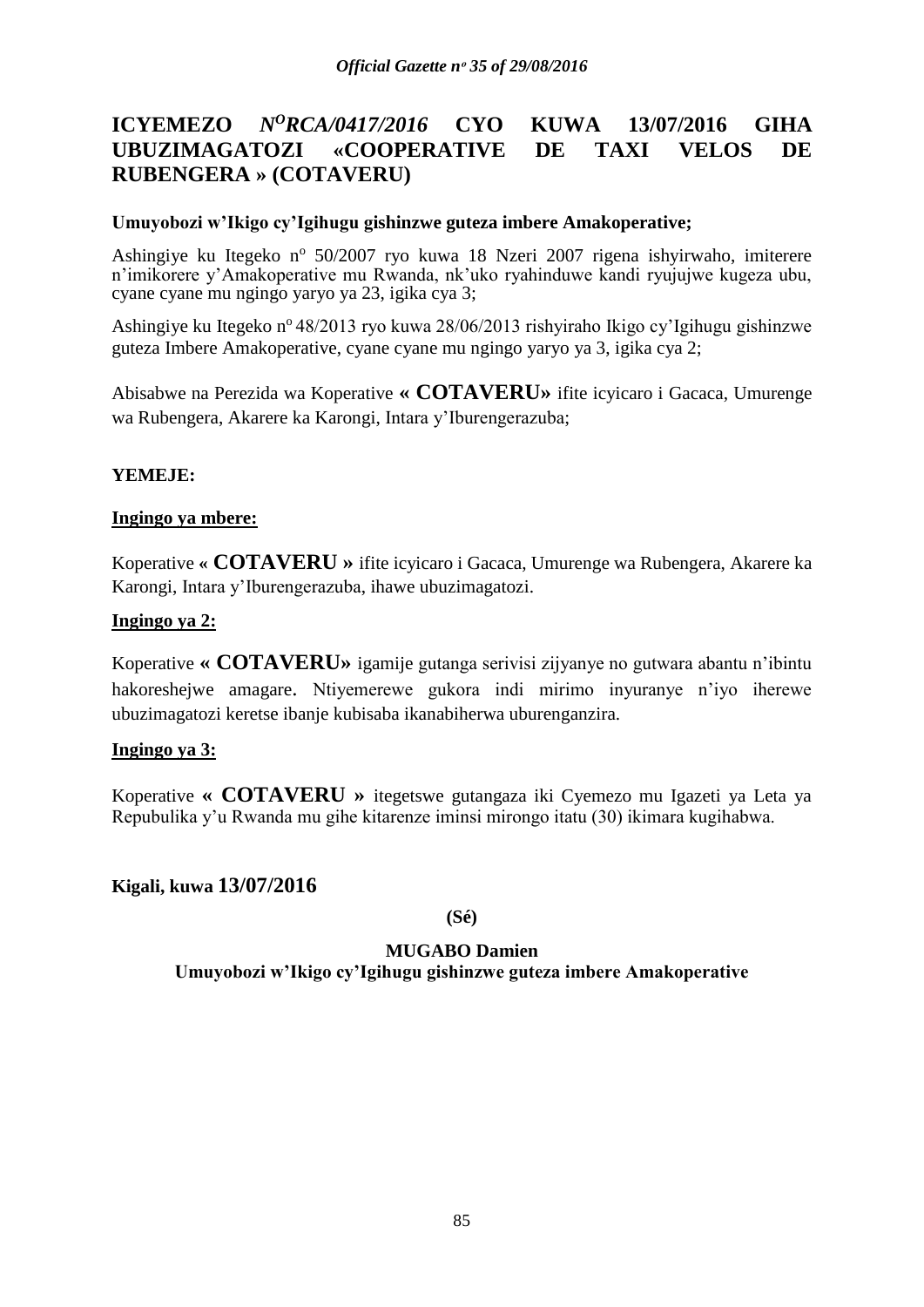# **ICYEMEZO** *N<sup>O</sup>RCA/0297/2016* **CYO KUWA 20/05/2016 GIHA UBUZIMAGATOZI KOPERATIVE «HANGUDUSHYA MU MIGANO/RUGARAMA»**

## **Umuyobozi w'Ikigo cy'Igihugu gishinzwe guteza imbere Amakoperative;**

Ashingiye ku Itegeko nº 50/2007 ryo kuwa 18 Nzeri 2007 rigena ishyirwaho, imiterere n'imikorere y'Amakoperative mu Rwanda, nk'uko ryahinduwe kandi ryujujwe kugeza ubu, cyane cyane mu ngingo yaryo ya 23, igika cya 3;

Ashingiye ku Itegeko n<sup>o</sup> 48/2013 ryo kuwa 28/06/2013 rishyiraho Ikigo cy'Igihugu gishinzwe guteza Imbere Amakoperative, cyane cyane mu ngingo yaryo ya 3, igika cya 2;

Abisabwe na Perezida wa Koperative **«HANGUDUSHYA MU MIGANO/RUGARAMA »** ifite icyicaro i Karangara, Umurenge wa Rugarama, Akarere ka Burera, Intara y'Amajyaruguru;

## **YEMEJE:**

#### **Ingingo ya mbere:**

Koperative **« HANGUDUSHYA MU MIGANO/RUGARAMA »** ifite icyicaro i Karangara, Umurenge wa Rugarama, Akarere ka Burera, Intara y'Amajyaruguru, ihawe ubuzimagatozi.

#### **Ingingo ya 2:**

Koperative **« HANGUDUSHYA MU MIGANO/RUGARAMA »** igamije guteza imbere ububoshyi bw'agaseke. Ntiyemerewe gukora indi mirimo inyuranye n'iyo iherewe ubuzimagatozi keretse ibanje kubisaba ikanabiherwa uburenganzira.

#### **Ingingo ya 3:**

Koperative **« HANGUDUSHYA MU MIGANO/RUGARAMA »** itegetswe gutangaza iki Cyemezo mu Igazeti ya Leta ya Repubulika y'u Rwanda mu gihe kitarenze iminsi mirongo itatu (30) ikimara kugihabwa.

**Kigali, kuwa 20/05/2016**

**(Sé)**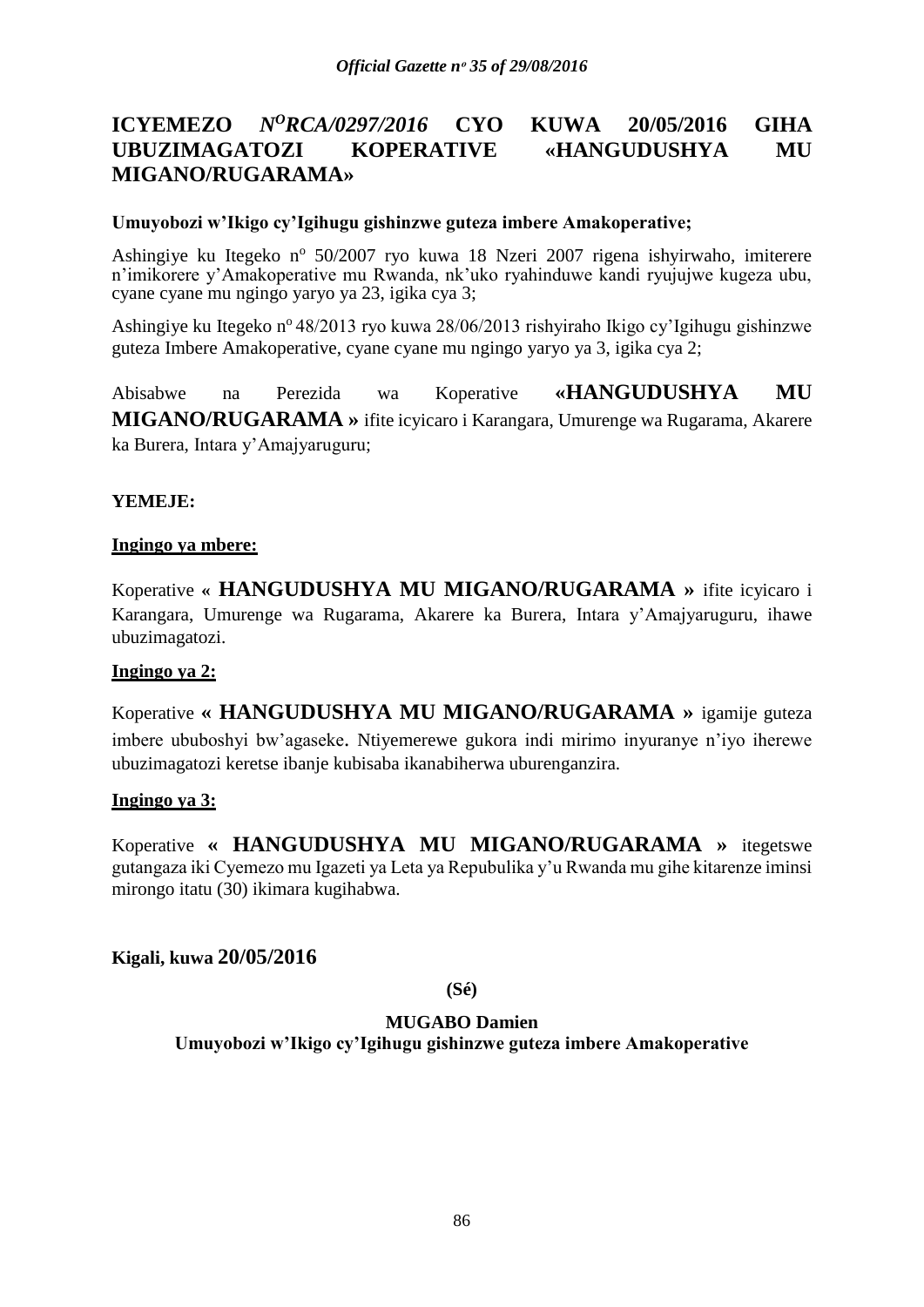# **ICYEMEZO** *N<sup>O</sup>RCA/0320/2016* **CYO KUWA 06/06/2016 GIHA UBUZIMAGATOZI KOPERATIVE « AGACIRO GATSIBO »**

# **Umuyobozi w'Ikigo cy'Igihugu gishinzwe guteza imbere Amakoperative;**

Ashingiye ku Itegeko nº 50/2007 ryo kuwa 18 Nzeri 2007 rigena ishyirwaho, imiterere n'imikorere y'Amakoperative mu Rwanda, nk'uko ryahinduwe kandi ryujujwe kugeza ubu, cyane cyane mu ngingo yaryo ya 23, igika cya 3;

Ashingiye ku Itegeko n<sup>o</sup> 48/2013 ryo kuwa 28/06/2013 rishyiraho Ikigo cy'Igihugu gishinzwe guteza Imbere Amakoperative, cyane cyane mu ngingo yaryo ya 3, igika cya 2;

Abisabwe na Perezida wa Koperative **« AGACIRO GATSIBO»** ifite icyicaro i Kabarore, Umurenge wa Kabarore, Akarere ka Gatsibo, Intara y'Iburasirazuba;

# **YEMEJE:**

## **Ingingo ya mbere:**

Koperative **« AGACIRO GATSIBO »** ifite icyicaro i Kabarore, Umurenge wa Kabarore, Akarere ka Gatsibo, Intara y'Iburasirazuba, ihawe ubuzimagatozi.

## **Ingingo ya 2:**

Koperative **« AGACIRO GATSIBO»** igamije guteza imbere ubudozi bw'imyenda. Ntiyemerewe gukora indi mirimo inyuranye n'iyo iherewe ubuzimagatozi keretse ibanje kubisaba ikanabiherwa uburenganzira.

#### **Ingingo ya 3:**

Koperative **« AGACIRO GATSIBO »** itegetswe gutangaza iki Cyemezo mu Igazeti ya Leta ya Repubulika y'u Rwanda mu gihe kitarenze iminsi mirongo itatu (30) ikimara kugihabwa.

**Kigali, kuwa 06/06/2016**

**(Sé)**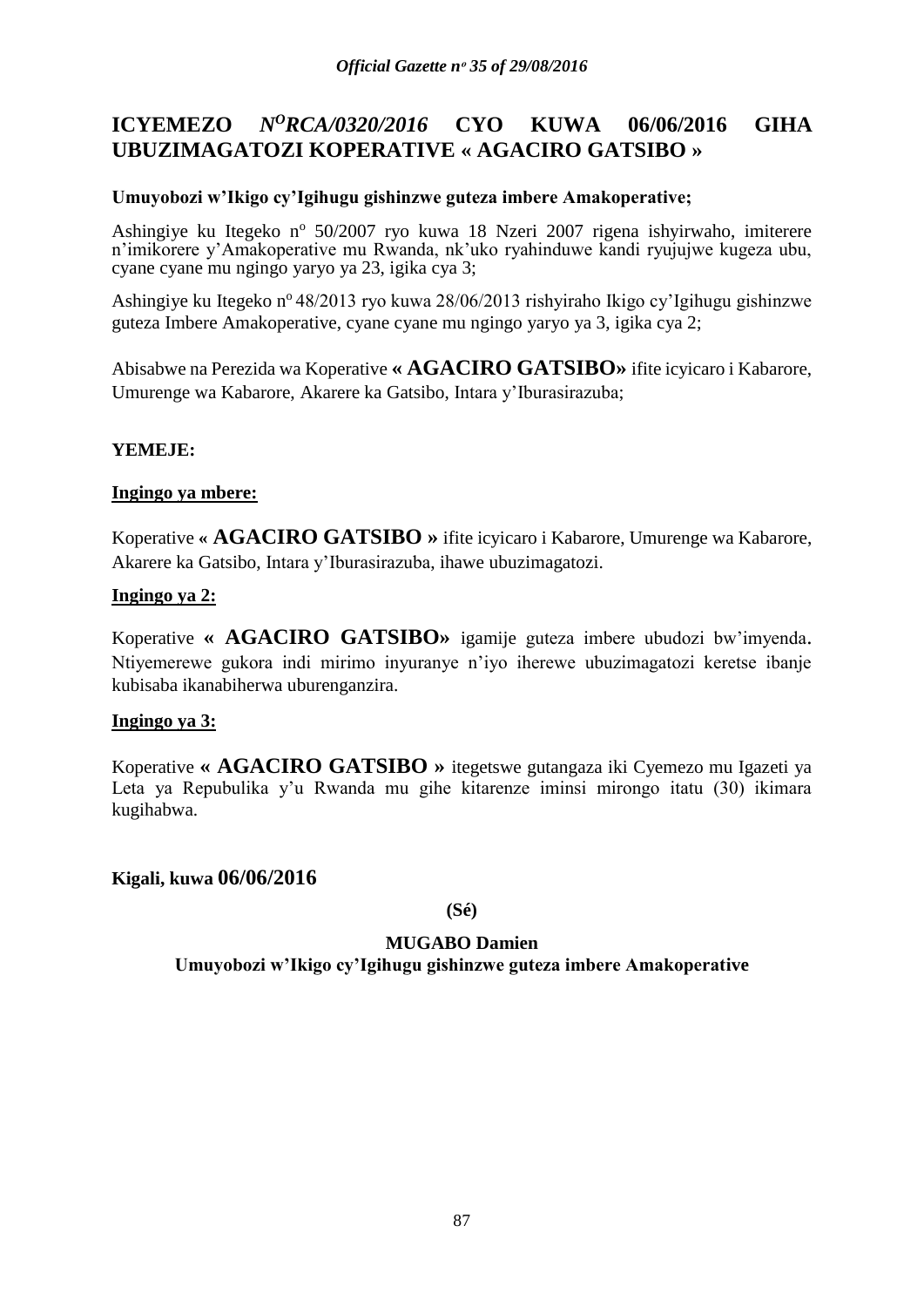# **ICYEMEZO** *N<sup>O</sup>RCA/0375/2016* **CYO KUWA 23/06/2016 GIHA UBUZIMAGATOZI KOPERATIVE «ABISHYIZEHAMWE KIRAMURUZI » (ABIKI)**

## **Umuyobozi w'Ikigo cy'Igihugu gishinzwe guteza imbere Amakoperative;**

Ashingiye ku Itegeko nº 50/2007 ryo kuwa 18 Nzeri 2007 rigena ishyirwaho, imiterere n'imikorere y'Amakoperative mu Rwanda, nk'uko ryahinduwe kandi ryujujwe kugeza ubu, cyane cyane mu ngingo yaryo ya 23, igika cya 3;

Ashingiye ku Itegeko nº 48/2013 ryo kuwa 28/06/2013 rishyiraho Ikigo cy'Igihugu gishinzwe guteza Imbere Amakoperative, cyane cyane mu ngingo yaryo ya 3, igika cya 2;

Abisabwe na Perezida wa Koperative **« ABIKI»** ifite icyicaro mu Kagari k'Akabuga, Umurenge wa Kiramuruzi, Akarere ka Gatsibo, Intara y'Iburasirazuba;

## **YEMEJE:**

## **Ingingo ya mbere:**

Koperative **« ABIKI»** ifite icyicaro mu Kagari k'Akabuga, Umurenge wa Kiramuruzi, Akarere ka Gatsibo, Intara y'Iburasirazuba, ihawe ubuzimagatozi.

## **Ingingo ya 2:**

Koperative **« ABIKI»** igamije guteza imbere ubworozi bw'inzuki. Ntiyemerewe gukora indi mirimo inyuranye n'iyo iherewe ubuzimagatozi keretse ibanje kubisaba ikanabiherwa uburenganzira.

#### **Ingingo ya 3:**

Koperative **« ABIKI»** itegetswe gutangaza iki Cyemezo mu Igazeti ya Leta ya Repubulika y'u Rwanda mu gihe kitarenze iminsi mirongo itatu (30) ikimara kugihabwa.

# **Kigali, kuwa 23/06/2016**

**(Sé)**

# **MUGABO Damien**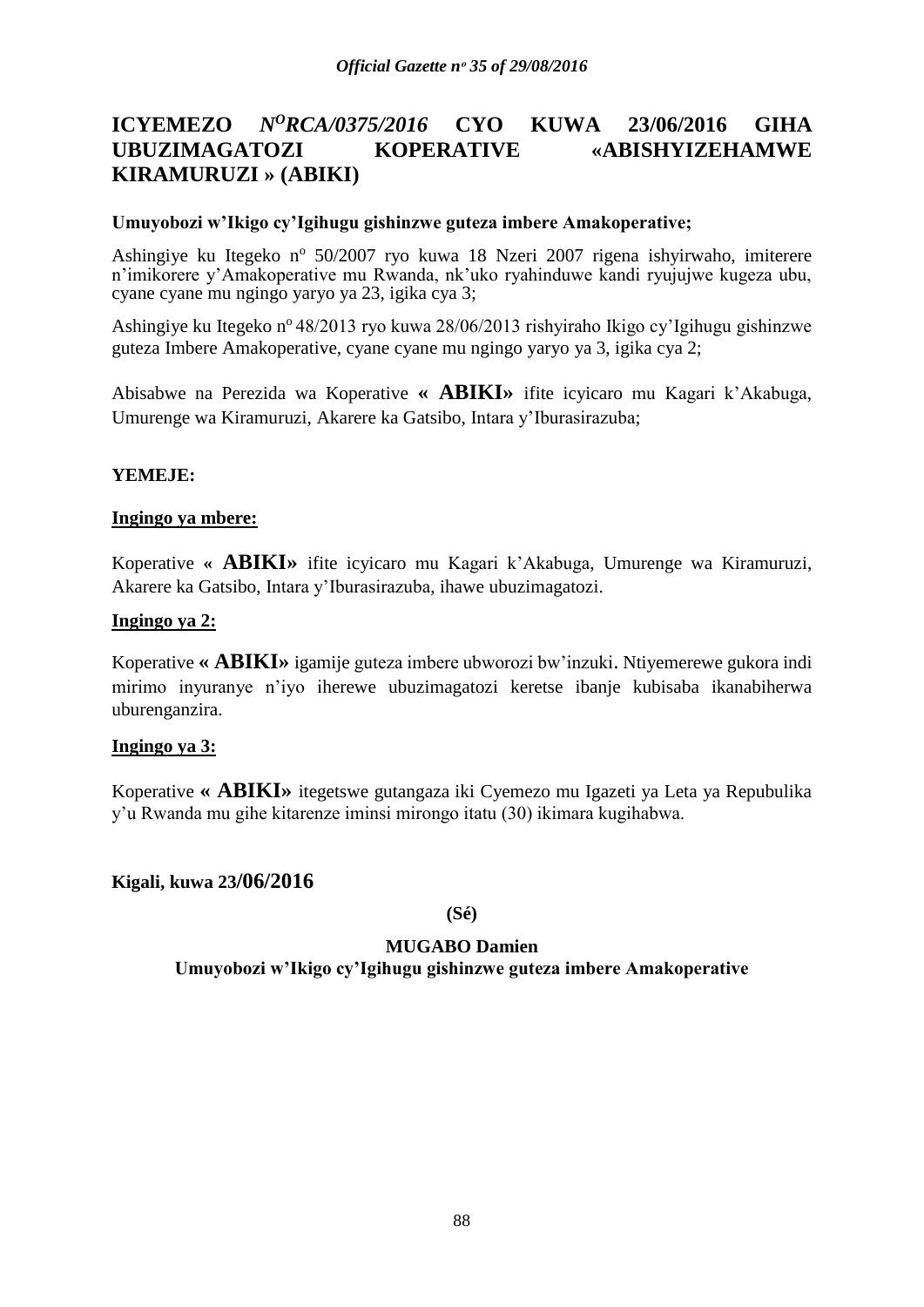# **ICYEMEZO** *N<sup>O</sup>RCA/0304/2016* **CYO KUWA 26/05/2016 GIHA UBUZIMAGATOZI KOPERATIVE «TUZAMURANE KARANI NGUFU»**

# **Umuyobozi w'Ikigo cy'Igihugu gishinzwe guteza imbere Amakoperative;**

Ashingiye ku Itegeko nº 50/2007 ryo kuwa 18 Nzeri 2007 rigena ishyirwaho, imiterere n'imikorere y'Amakoperative mu Rwanda, nk'uko ryahinduwe kandi ryujujwe kugeza ubu, cyane cyane mu ngingo yaryo ya 23, igika cya 3;

Ashingiye ku Itegeko n<sup>o</sup> 48/2013 ryo kuwa 28/06/2013 rishyiraho Ikigo cy'Igihugu gishinzwe guteza Imbere Amakoperative, cyane cyane mu ngingo yaryo ya 3, igika cya 2;

Abisabwe na Perezida wa Koperative **« TUZAMURANE KARANI NGUFU »** ifite icyicaro i Nyarurenzi, Umurenge wa Mageragere, Akarere ka Nyarugenge, Umujyi wa Kigali;

# **YEMEJE:**

# **Ingingo ya mbere:**

Koperative **« TUZAMURANE KARANI NGUFU »** ifite icyicaro i Nyarurenzi, Umurenge wa Mageragere , Akarere ka Nyarugenge, Umujyi wa Kigali, ihawe ubuzimagatozi.

# **Ingingo ya 2:**

Koperative **« TUZAMURANE KARANI NGUFU »** igamije gutanga serivisi zijyanye no gupakira no gupakurura imizigo (man power). Ntiyemerewe gukora indi mirimo inyuranye n'iyo iherewe ubuzimagatozi keretse ibanje kubisaba ikanabiherwa uburenganzira.

# **Ingingo ya 3:**

Koperative **« TUZAMURANE KARANI NGUFU »** itegetswe gutangaza iki Cyemezo mu Igazeti ya Leta ya Repubulika y'u Rwanda mu gihe kitarenze iminsi mirongo itatu (30) ikimara kugihabwa.

**Kigali, kuwa 26/05/2016**

**(Sé)**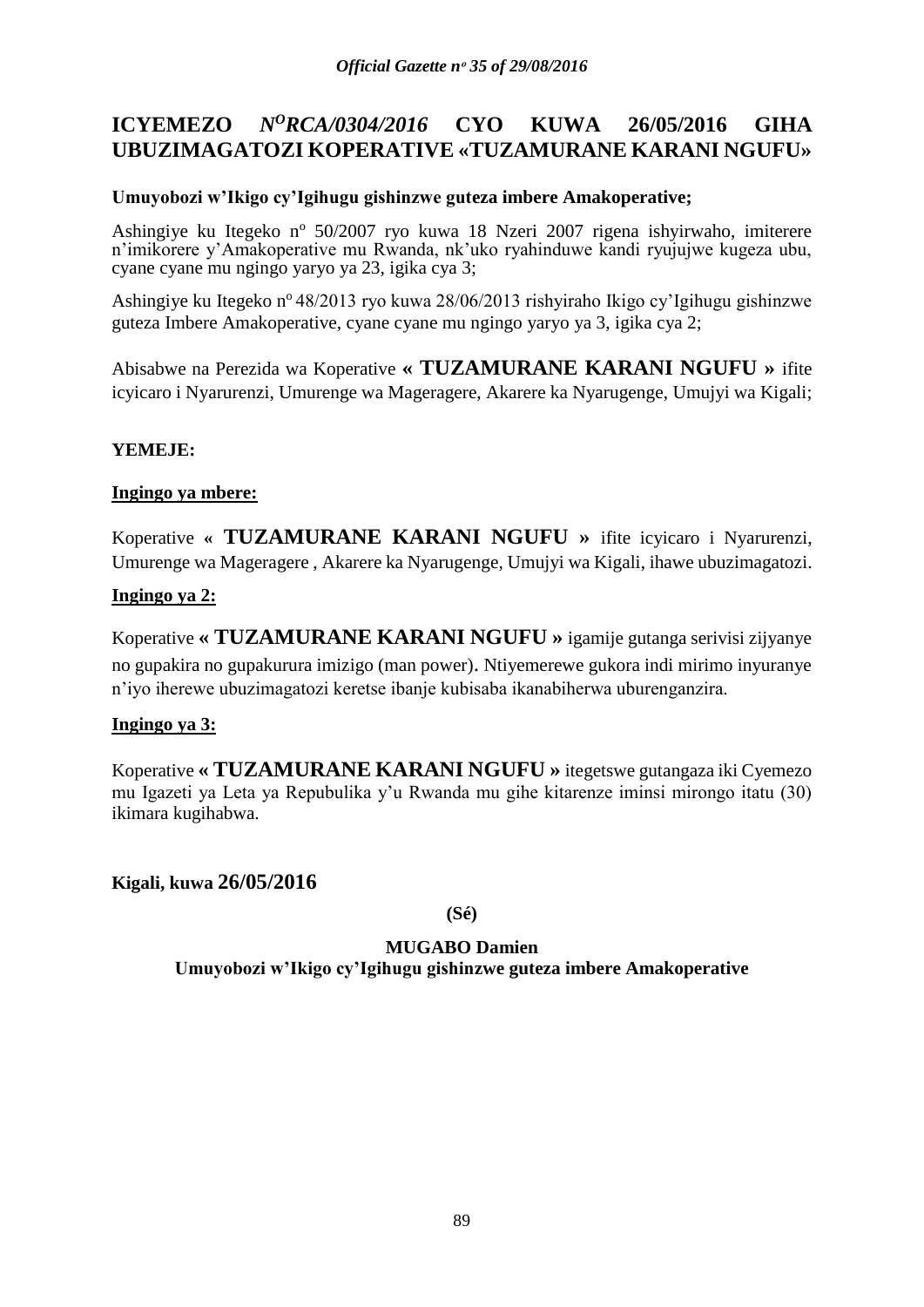# **ICYEMEZO** *N<sup>O</sup>RCA/0351/2016* **CYO KUWA 21/06/2016 GIHA UBUZIMAGATOZI KOPERATIVE « TWISUNGANE GASHENYI»**

# **Umuyobozi w'Ikigo cy'Igihugu gishinzwe guteza imbere Amakoperative;**

Ashingiye ku Itegeko nº 50/2007 ryo kuwa 18 Nzeri 2007 rigena ishyirwaho, imiterere n'imikorere y'Amakoperative mu Rwanda, nk'uko ryahinduwe kandi ryujujwe kugeza ubu, cyane cyane mu ngingo yaryo ya 23, igika cya 3;

Ashingiye ku Itegeko n<sup>o</sup> 48/2013 ryo kuwa 28/06/2013 rishyiraho Ikigo cy'Igihugu gishinzwe guteza Imbere Amakoperative, cyane cyane mu ngingo yaryo ya 3, igika cya 2;

Abisabwe na Perezida wa Koperative **« TWISUNGANE GASHENYI »** ifite icyicaro i Rutenderi, Umurenge wa Gashenyi, Akarere ka Gakenke, Intara y'Amajyaruguru;

# **YEMEJE:**

#### **Ingingo ya mbere:**

Koperative **« TWISUNGANE GASHENYI»** ifite icyicaro i Rutenderi, Umurenge wa Gashenyi, Akarere ka Gakenke, Intara y'Amajyaruguru, ihawe ubuzimagatozi.

## **Ingingo ya 2:**

Koperative **« TWISUNGANE GASHENYI»** igamije guteza imbere ubucuruzi bw'imyaka (ibigori). Ntiyemerewe gukora indi mirimo inyuranye n'iyo iherewe ubuzimagatozi keretse ibanje kubisaba ikanabiherwa uburenganzira.

#### **Ingingo ya 3:**

Koperative **« TWISUNGANE GASHENYI»** itegetswe gutangaza iki Cyemezo mu Igazeti ya Leta ya Repubulika y'u Rwanda mu gihe kitarenze iminsi mirongo itatu (30) ikimara kugihabwa.

**Kigali, kuwa 21/06/2016**

**(Sé)**

# **MUGABO Damien**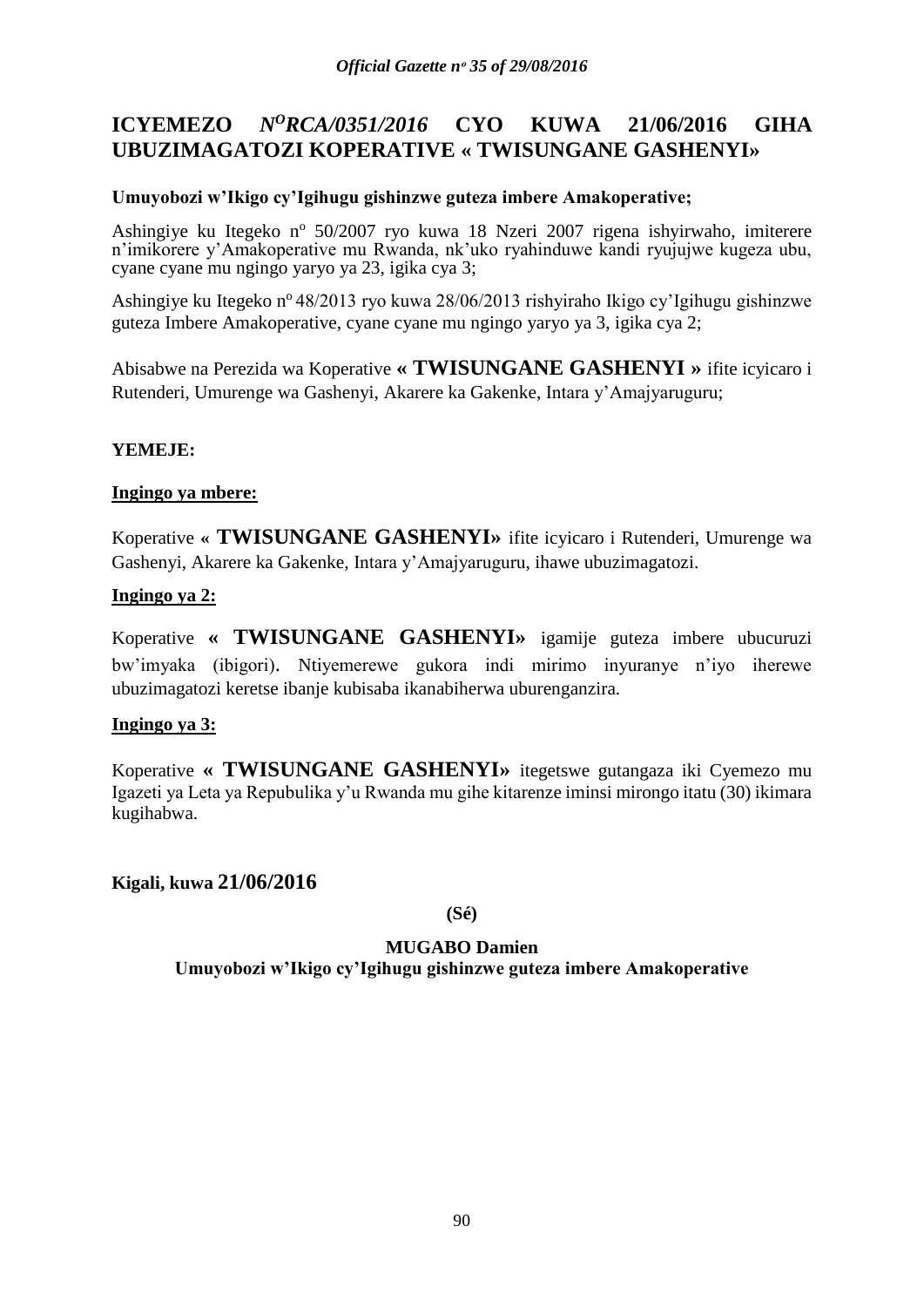# **ICYEMEZO** *N<sup>O</sup>RCA/0404/2015* **CYO KUWA 29/06/2015 GIHA UBUZIMAGATOZI KOPERATIVE « IBAKWE BUGESERA » (KOIBU)**

## **Umuyobozi w'Ikigo cy'Igihugu gishinzwe guteza imbere Amakoperative;**

Ashingiye ku Itegeko nº 50/2007 ryo kuwa 18 Nzeri 2007 rigena ishyirwaho, imiterere n'imikorere y'Amakoperative mu Rwanda, nk'uko ryahinduwe kandi ryujujwe kugeza ubu, cyane cyane mu ngingo yaryo ya 23, igika cya 3;

Ashingiye ku Itegeko n<sup>o</sup> 48/2013 ryo kuwa 28/06/2013 rishyiraho Ikigo cy'Igihugu gishinzwe guteza Imbere Amakoperative, cyane cyane mu ngingo yaryo ya 3, igika cya 2;

Abisabwe na Perezida wa Koperative **« KOIBU»** ifite icyicaro i Gasagara - Kabahaha, Umurenge wa Ntarama, Akarere ka Bugesera, Intara y'Iburasirazuba;

# **YEMEJE:**

#### **Ingingo ya mbere:**

Koperative **« KOIBU»** ifite icyicaro i Gasagara - Kabahaha, Umurenge wa Ntarama, Akarere ka Bugesera, Intara y'Iburasirazuba, ihawe ubuzimagatozi.

## **Ingingo ya 2:**

Koperative **« KOIBU»** igamije guteza imbere ubucukuzi bw'amabuye y'ubwubatsi. Ntiyemerewe gukora indi mirimo inyuranye n'iyo iherewe ubuzimagatozi keretse ibanje kubisaba ikanabiherwa uburenganzira.

#### **Ingingo ya 3:**

Koperative **« KOIBU»** itegetswe gutangaza iki Cyemezo mu Igazeti ya Leta ya Repubulika y'u Rwanda mu gihe kitarenze iminsi mirongo itatu (30) ikimara kugihabwa.

# **Kigali, kuwa 29/06/2015**

**(Sé)**

# **MUGABO Damien**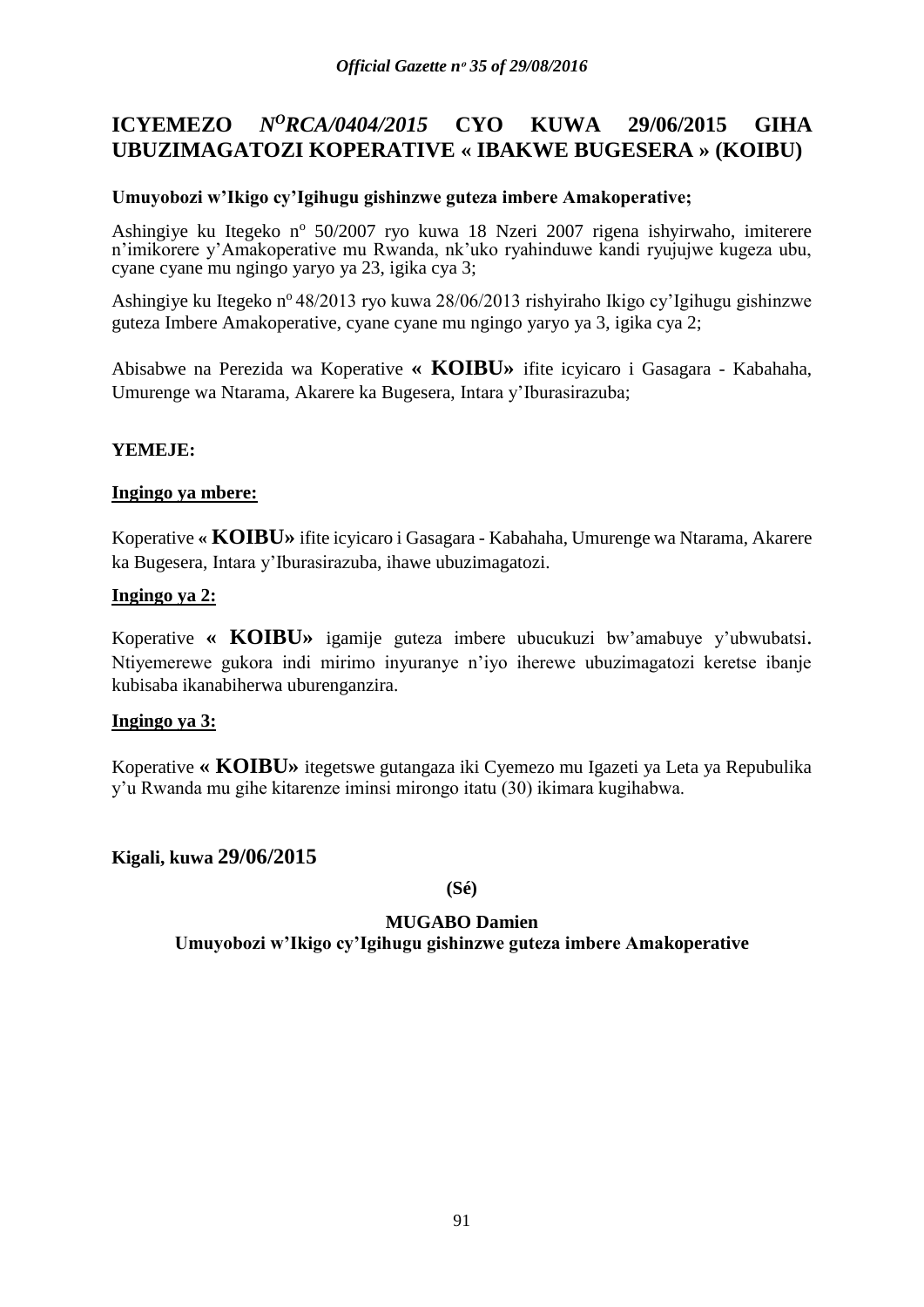# **ICYEMEZO** *N<sup>O</sup>RCA/0262/2016* **CYO KUWA 04/05/2016 GIHA UBUZIMAGATOZI KOPERATIVE « INGOBOKABUZIMA »**

# **Umuyobozi w'Ikigo cy'Igihugu gishinzwe guteza imbere Amakoperative;**

Ashingiye ku Itegeko nº 50/2007 ryo kuwa 18 Nzeri 2007 rigena ishyirwaho, imiterere n'imikorere y'Amakoperative mu Rwanda, nk'uko ryahinduwe kandi ryujujwe kugeza ubu, cyane cyane mu ngingo yaryo ya 23, igika cya 3;

Ashingiye ku Itegeko n<sup>o</sup> 48/2013 ryo kuwa 28/06/2013 rishyiraho Ikigo cy'Igihugu gishinzwe guteza Imbere Amakoperative, cyane cyane mu ngingo yaryo ya 3, igika cya 2;

Abisabwe na Perezida wa Koperative **« NGOBOKABUZIMA»** ifite icyicaro i Cyanya, Umurenge wa Kigabiro, Akarere ka Rwamagana, Intara y'Iburasirazuba;

# **YEMEJE:**

#### **Ingingo ya mbere:**

Koperative **« NGOBOKABUZIMA»** ifite icyicaro i Cyanya, Umurenge wa Kigabiro, Akarere ka Rwamagana, Intara y'Iburasirazuba, ihawe ubuzimagatozi.

## **Ingingo ya 2:**

Koperative **« NGOBOKABUZIMA»** igamije gutanga serivisi z'ubujyanama bw'ubuzima no guteza imbere ubucuruzi bw'ibiribwa (Boutique). Ntiyemerewe gukora indi mirimo inyuranye n'iyo iherewe ubuzimagatozi keretse ibanje kubisaba ikanabiherwa uburenganzira.

#### **Ingingo ya 3:**

Icyemezo n0 RCA/320/2012 cyo ku wa 28/05/2012 kivanyweho.

#### **Ingingo ya 4:**

Koperative **« NGOBOKABUZIMA»** itegetswe gutangaza iki Cyemezo mu Igazeti ya Leta ya Repubulika y'u Rwanda mu gihe kitarenze iminsi mirongo itatu (30) ikimara kugihabwa.

Kigali, kuwa 04/05/2016

#### **(Sé)**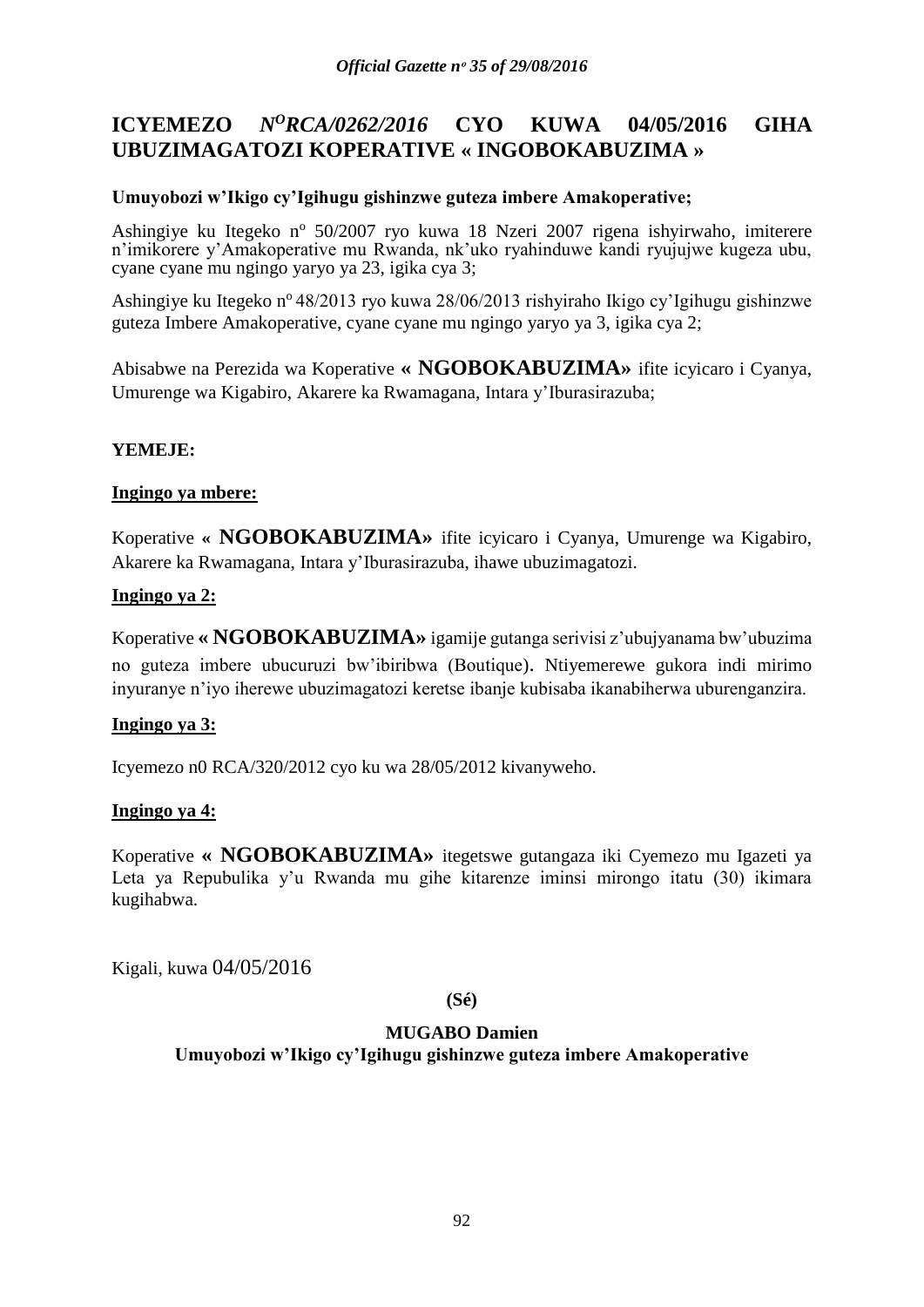# **ICYEMEZO** *N<sup>O</sup>RCA/0112/2016* **CYO KUWA 06/02/2016 GIHA UBUZIMAGATOZI KOPERATIVE Y'ABAHINZI B'IBIRAYI BA RUBARE « KOPAIRU »**

## **Umuyobozi w'Ikigo cy'Igihugu gishinzwe guteza imbere Amakoperative;**

Ashingiye ku Itegeko nº 50/2007 ryo kuwa 18 Nzeri 2007 rigena ishyirwaho, imiterere n'imikorere y'Amakoperative mu Rwanda, nk'uko ryahinduwe kandi ryujujwe kugeza ubu, cyane cyane mu ngingo yaryo ya 23, igika cya 3;

Ashingiye ku Itegeko nº 48/2013 ryo kuwa 28/06/2013 rishyiraho Ikigo cy'Igihugu gishinzwe guteza Imbere Amakoperative, cyane cyane mu ngingo yaryo ya 3, igika cya 2;

Abisabwe na Perezida wa Koperative **« KOPAIRU »** ifite icyicaro i Rubare, Umurenge wa Jenda, Akarere ka Nyabihu, Intara y'Iburengerazuba;

## **YEMEJE:**

## **Ingingo ya mbere:**

Koperative **« KOPAIRU »** ifite icyicaro i Rubare, Umurenge wa Jenda, Akarere ka Nyabihu, Intara y'Iburengerazuba, ihawe ubuzimagatozi.

## **Ingingo ya 2:**

Koperative **« KOPAIRU»** igamije guteza imbere ubuhinzi bw'ibirayi. Ntiyemerewe gukora indi mirimo inyuranye n'iyo iherewe ubuzimagatozi keretse ibanje kubisaba ikanabiherwa uburenganzira.

#### **Ingingo ya 3:**

Koperative **« KOPAIRU »** itegetswe gutangaza iki Cyemezo mu Igazeti ya Leta ya Repubulika y'u Rwanda mu gihe kitarenze iminsi mirongo itatu (30) ikimara kugihabwa.

# **Kigali, kuwa 06/02/2016**

**(Sé)**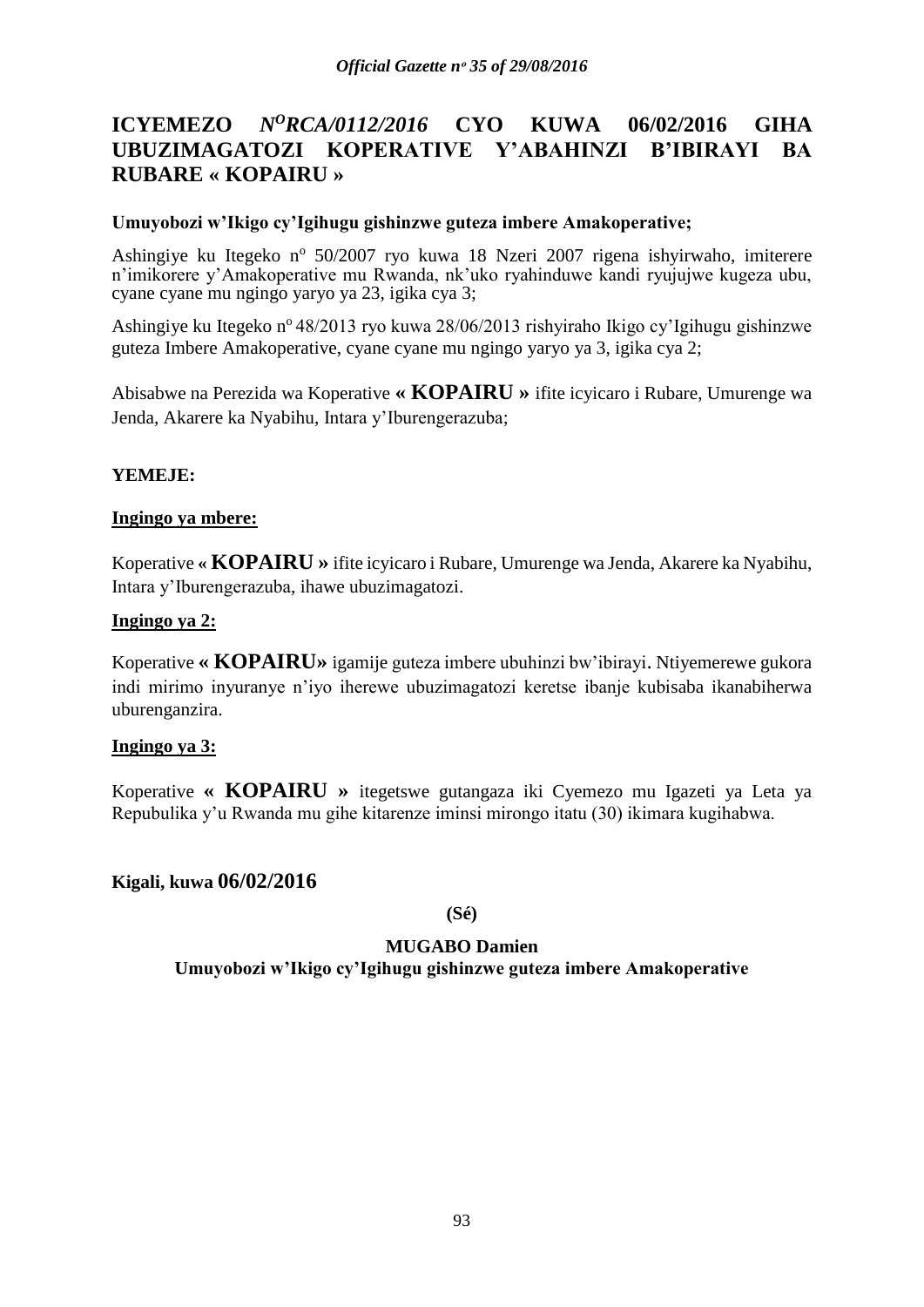# **ICYEMEZO** *N<sup>O</sup>RCA/0069/2016* **CYO KUWA 26/01/2016 GIHA UBUZIMAGATOZI KOPERATIVE «TERIMBERE MUHINZI W'IKIRAYI KAZI» (KOTEMIK)**

## **Umuyobozi w'Ikigo cy'Igihugu gishinzwe guteza imbere Amakoperative;**

Ashingiye ku Itegeko nº 50/2007 ryo kuwa 18 Nzeri 2007 rigena ishyirwaho, imiterere n'imikorere y'Amakoperative mu Rwanda, nk'uko ryahinduwe kandi ryujujwe kugeza ubu, cyane cyane mu ngingo yaryo ya 23, igika cya 3;

Ashingiye ku Itegeko n° 48/2013 ryo kuwa 28/06/2013 rishyiraho Ikigo cy'Igihugu gishinzwe guteza Imbere Amakoperative, cyane cyane mu ngingo yaryo ya 3, igika cya 2;

Abisabwe na Perezida wa Koperative **« KOTEMIK »** ifite icyicaro i Bisoke, Umurenge wa Kinigi, Akarere ka Musanze, Intara y'Amajyaruguru;

## **YEMEJE:**

## **Ingingo ya mbere:**

Koperative **« KOTEMIK»** ifite icyicaro i Bisoke, Umurenge wa Kinigi, Akarere ka Musanze, Intara y'Amajyaruguru, ihawe ubuzimagatozi.

## **Ingingo ya 2:**

Koperative **« KOTEMIK»** igamije guteza imbere ubuhinzi bw'ibirayi. Ntiyemerewe gukora indi mirimo inyuranye n'iyo iherewe ubuzimagatozi keretse ibanje kubisaba ikanabiherwa uburenganzira.

#### **Ingingo ya 3:**

Koperative **« KOTEMIK»** itegetswe gutangaza iki Cyemezo mu Igazeti ya Leta ya Repubulika y'u Rwanda mu gihe kitarenze iminsi mirongo itatu (30) ikimara kugihabwa.

# **Kigali, kuwa 26/01/2016**

**(Sé)**

#### **MUGABO Damien**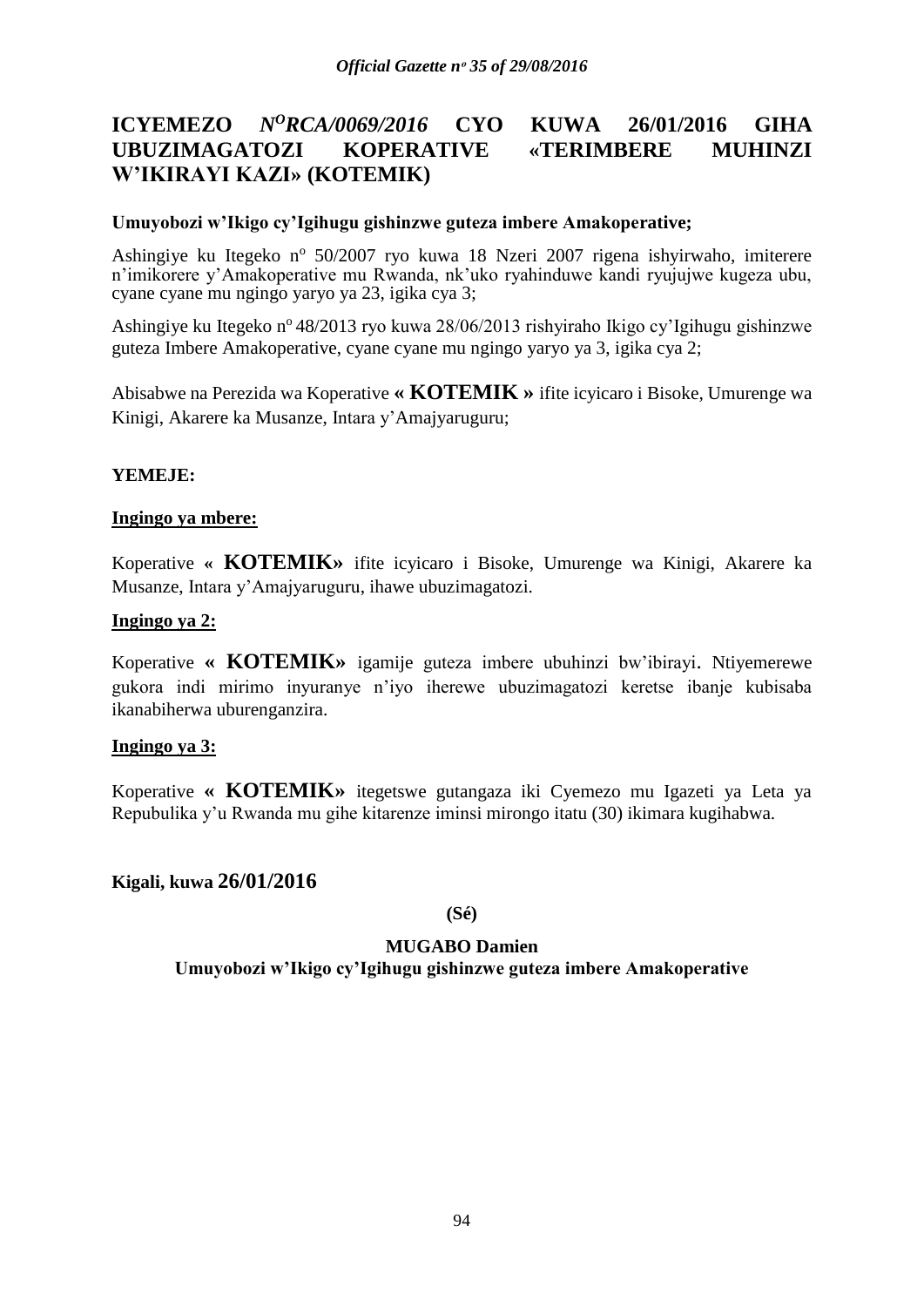# **ICYEMEZO** *N<sup>O</sup>RCA/0186/2016* **CYO KUWA 14/03/2016 GIHA UBUZIMAGATOZI KOPERATIVE «TWITEZIMBERE RUHARAMBUGA»**

#### **Umuyobozi w'Ikigo cy'Igihugu gishinzwe guteza imbere Amakoperative;**

Ashingiye ku Itegeko nº 50/2007 ryo kuwa 18 Nzeri 2007 rigena ishyirwaho, imiterere n'imikorere y'Amakoperative mu Rwanda, nk'uko ryahinduwe kandi ryujujwe kugeza ubu, cyane cyane mu ngingo yaryo ya 23, igika cya 3;

Ashingiye ku Itegeko n<sup>o</sup> 48/2013 ryo kuwa 28/06/2013 rishyiraho Ikigo cy'Igihugu gishinzwe guteza Imbere Amakoperative, cyane cyane mu ngingo yaryo ya 3, igika cya 2;

Abisabwe na Perezida wa Koperative **« TWITEZIMBERE RUHARAMBUGA »**  ifite icyicaro i Ntendezi, Umurenge wa Ruharambuga, Akarere ka Nyamasheke, Intara y'Iburengerazuba;

## **YEMEJE:**

#### **Ingingo ya mbere:**

Koperative **« TWITEZIMBERE RUHARAMBUGA »** ifite icyicaro i Ntendezi, Umurenge wa Ruharambuga, Akarere ka Nyamasheke, Intara y'Iburengerazuba, ihawe ubuzimagatozi.

#### **Ingingo ya 2:**

Koperative **« TWITEZIMBERE RUHARAMBUGA»** igamije guteza imbere imirimo ijyanye no gutwika amakara kijyambere. Ntiyemerewe gukora indi mirimo inyuranye n'iyo iherewe ubuzimagatozi keretse ibanje kubisaba ikanabiherwa uburenganzira.

#### **Ingingo ya 3:**

Koperative **« TWITEZIMBERE RUHARAMBUGA »** itegetswe gutangaza iki Cyemezo mu Igazeti ya Leta ya Repubulika y'u Rwanda mu gihe kitarenze iminsi mirongo itatu (30) ikimara kugihabwa.

**Kigali, kuwa 14/03/2016**

**(Sé)**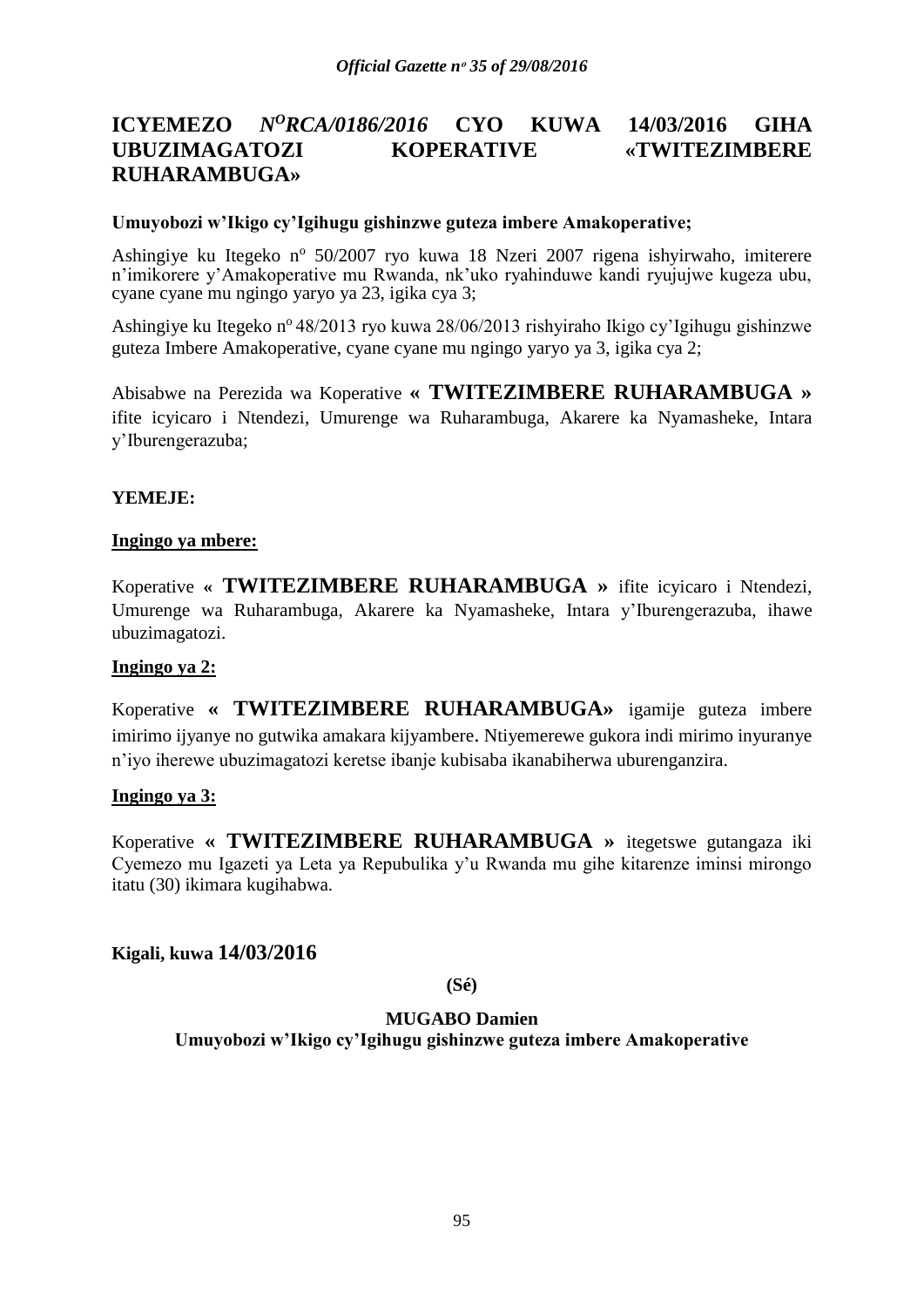# **ICYEMEZO** *N<sup>O</sup>RCA/0410/2016* **CYO KUWA 08/07/2016 GIHA UBUZIMAGATOZI « UNION DES COIFFEURS ET ESTHETICIENS DE GASASO » (U C E G)**

## **Umuyobozi w'Ikigo cy'Igihugu gishinzwe guteza imbere Amakoperative;**

Ashingiye ku Itegeko nº 50/2007 ryo kuwa 18 Nzeri 2007 rigena ishyirwaho, imiterere n'imikorere y'Amakoperative mu Rwanda, nk'uko ryahinduwe kandi ryujujwe kugeza ubu, cyane cyane mu ngingo yaryo ya 23, igika cya 3;

Ashingiye ku Itegeko nº 48/2013 ryo kuwa 28/06/2013 rishyiraho Ikigo cy'Igihugu gishinzwe guteza Imbere Amakoperative, cyane cyane mu ngingo yaryo ya 3, igika cya 2;

Abisabwe na Perezida wa Koperative **« U C E G»** ifite icyicaro i Gasabo, Umurenge wa Remera, Akarere ka Gasabo, Umujyi wa Kigali;

## **YEMEJE:**

## **Ingingo ya mbere:**

Koperative **« U C E G»** ifite icyicaro i Gasabo, Umurenge wa Remera, Akarere ka Gasabo, Umujyi wa Kigali, ihawe ubuzimagatozi.

## **Ingingo ya 2:**

Koperative **« U C E G»** igamije gutanga serivisi zijyanye no kogosha imisatsi n'indi mideli. Ntiyemerewe gukora indi mirimo inyuranye n'iyo iherewe ubuzimagatozi keretse ibanje kubisaba ikanabiherwa uburenganzira.

#### **Ingingo ya 3:**

Koperative **« U C E G»** itegetswe gutangaza iki Cyemezo mu Igazeti ya Leta ya Repubulika y'u Rwanda mu gihe kitarenze iminsi mirongo itatu (30) ikimara kugihabwa.

# **Kigali, kuwa 08/07/2016**

**(Sé)**

# **MUGABO Damien**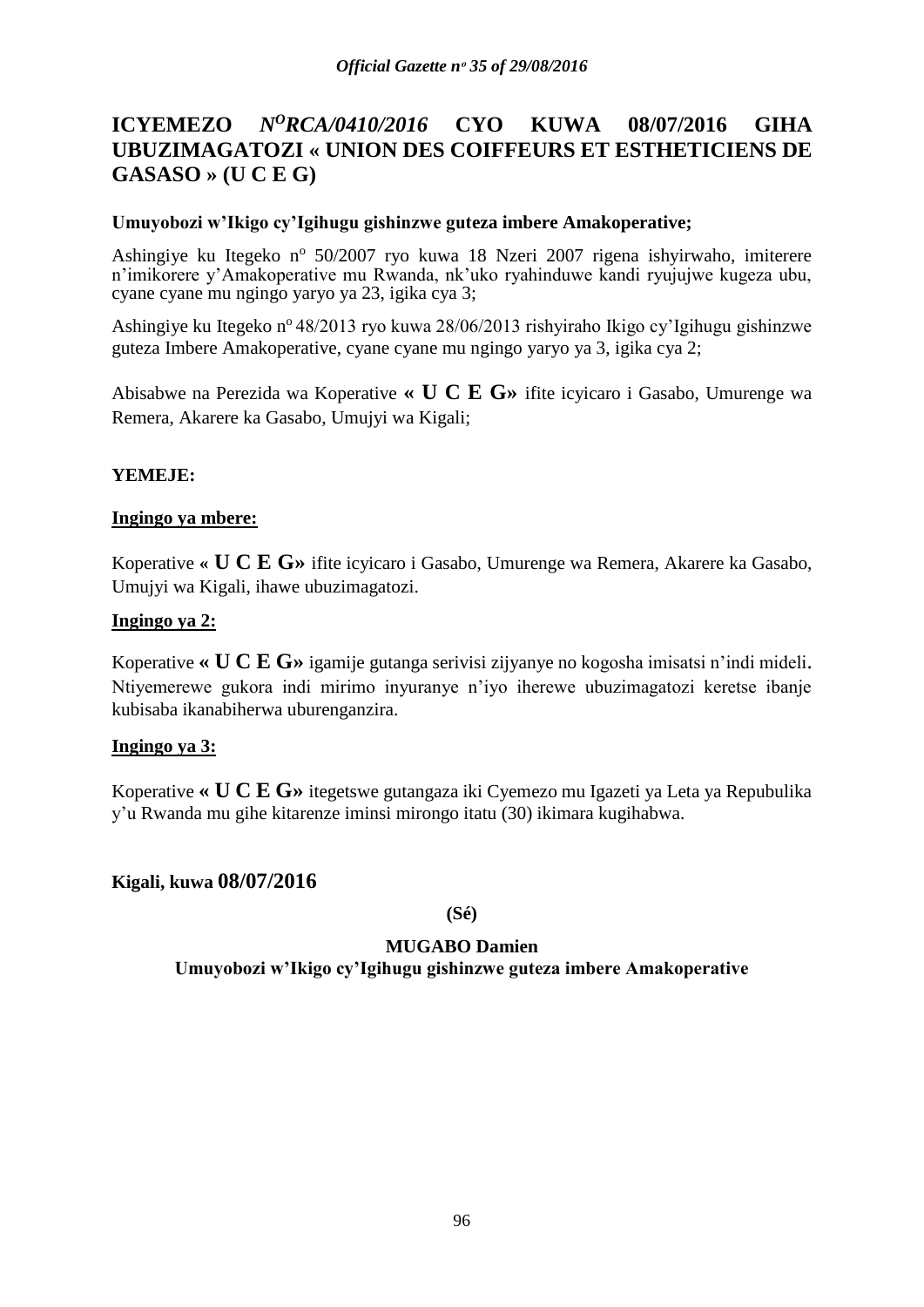# **ICYEMEZO** *N<sup>O</sup>RCA/0430/2016* **CYO KUWA 15/07/2016 GIHA UBUZIMAGATOZI KOPERATIVE « AMIZERO/NZAHAHA»**

# **Umuyobozi w'Ikigo cy'Igihugu gishinzwe guteza imbere Amakoperative;**

Ashingiye ku Itegeko nº 50/2007 ryo kuwa 18 Nzeri 2007 rigena ishyirwaho, imiterere n'imikorere y'Amakoperative mu Rwanda, nk'uko ryahinduwe kandi ryujujwe kugeza ubu, cyane cyane mu ngingo yaryo ya 23, igika cya 3;

Ashingiye ku Itegeko n<sup>o</sup> 48/2013 ryo kuwa 28/06/2013 rishyiraho Ikigo cy'Igihugu gishinzwe guteza Imbere Amakoperative, cyane cyane mu ngingo yaryo ya 3, igika cya 2;

Abisabwe na Perezida wa Koperative **« AMIZERO/NZAHAHA»** ifite icyicaro i Butambamo, Umurenge wa Nzahaha, Akarere ka Rusizi, Intara y'Iburengerazuba;

# **YEMEJE:**

## **Ingingo ya mbere:**

Koperative **« AMIZERO/NZAHAHA»** ifite icyicaro i Butambamo, Umurenge wa Nzahaha, Akarere ka Rusizi, Intara y'Iburengerazuba, ihawe ubuzimagatozi.

## **Ingingo ya 2:**

Koperative **« AMIZERO/NZAHAHA»** igamije guteza imbere ubucuruzi bw'ibitoki n'imboga. Ntiyemerewe gukora indi mirimo inyuranye n'iyo iherewe ubuzimagatozi keretse ibanje kubisaba ikanabiherwa uburenganzira.

#### **Ingingo ya 3:**

Koperative **« AMIZERO/NZAHAHA»** itegetswe gutangaza iki Cyemezo mu Igazeti ya Leta ya Repubulika y'u Rwanda mu gihe kitarenze iminsi mirongo itatu (30) ikimara kugihabwa.

**Kigali, kuwa 15/07/2016**

**(Sé)**

# **MUGABO Damien**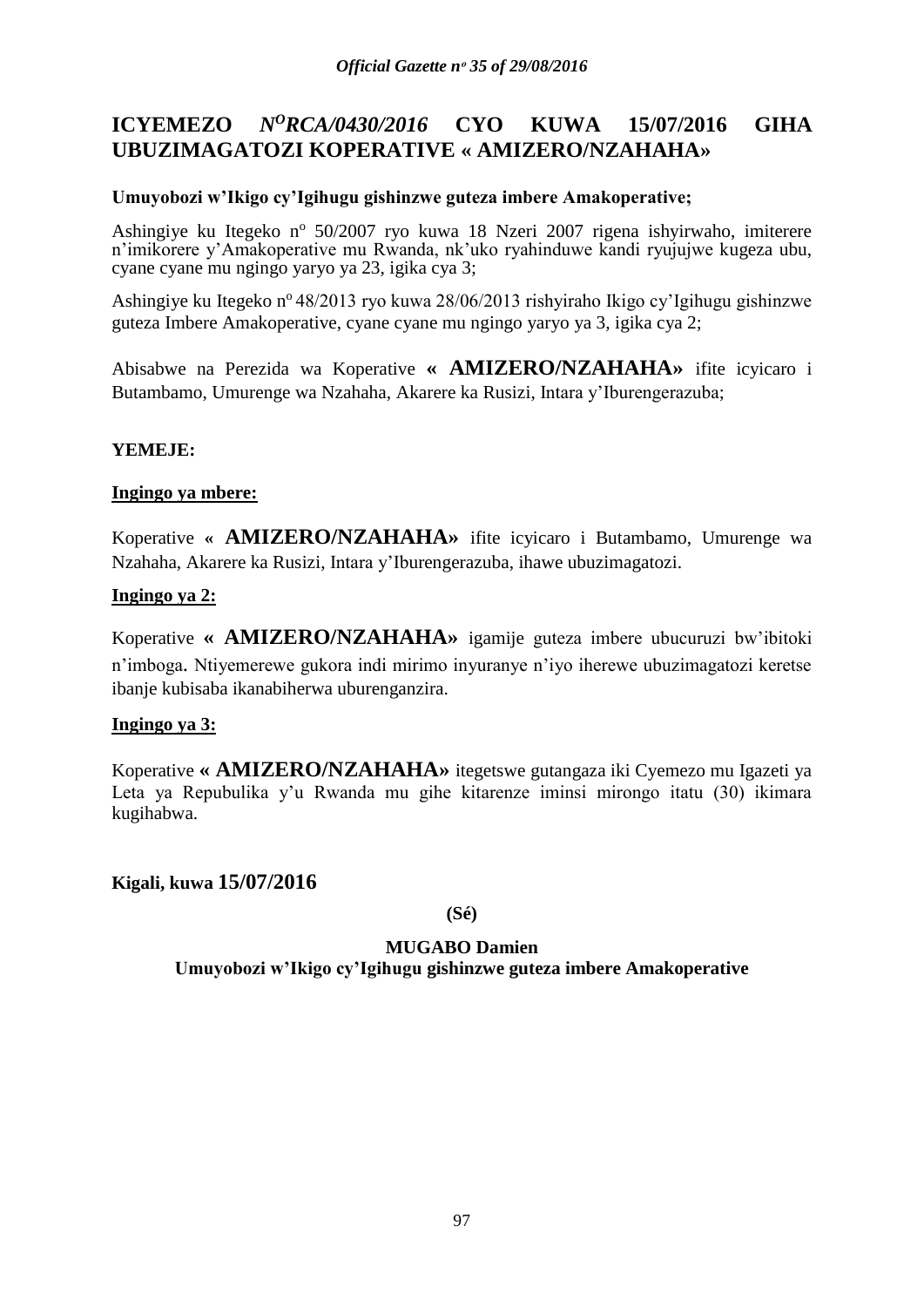# **ICYEMEZO** *N<sup>O</sup>RCA/0391/2016* **CYO KUWA 28/06/2016 GIHA UBUZIMAGATOZI KOPERATIVE « ABADAHARANA»**

## **Umuyobozi w'Ikigo cy'Igihugu gishinzwe guteza imbere Amakoperative;**

Ashingiye ku Itegeko nº 50/2007 ryo kuwa 18 Nzeri 2007 rigena ishyirwaho, imiterere n'imikorere y'Amakoperative mu Rwanda, nk'uko ryahinduwe kandi ryujujwe kugeza ubu, cyane cyane mu ngingo yaryo ya 23, igika cya 3;

Ashingiye ku Itegeko n<sup>o</sup> 48/2013 ryo kuwa 28/06/2013 rishyiraho Ikigo cy'Igihugu gishinzwe guteza Imbere Amakoperative, cyane cyane mu ngingo yaryo ya 3, igika cya 2;

Abisabwe na Perezida wa Koperative **« ABADAHARANA »** ifite icyicaro i Gihira, Umurenge wa Ruhango, Akarere ka Rutsiro, Intara y'Iburengerazuba;

# **YEMEJE:**

## **Ingingo ya mbere:**

Koperative **« ABADAHARANA»** ifite icyicaro i Gihira, Umurenge wa Ruhango, Akarere ka Rutsiro, Intara y'Iburengerazuba, ihawe ubuzimagatozi.

## **Ingingo ya 2:**

Koperative **« ABADAHARANA»** igamije guteza imbere ubworozi bw'inka. Ntiyemerewe gukora indi mirimo inyuranye n'iyo iherewe ubuzimagatozi keretse ibanje kubisaba ikanabiherwa uburenganzira.

#### **Ingingo ya 3:**

Koperative **« ABADAHARANA»** itegetswe gutangaza iki Cyemezo mu Igazeti ya Leta ya Repubulika y'u Rwanda mu gihe kitarenze iminsi mirongo itatu (30) ikimara kugihabwa.

# **Kigali, kuwa 28/06/2016**

**(Sé)**

# **MUGABO Damien**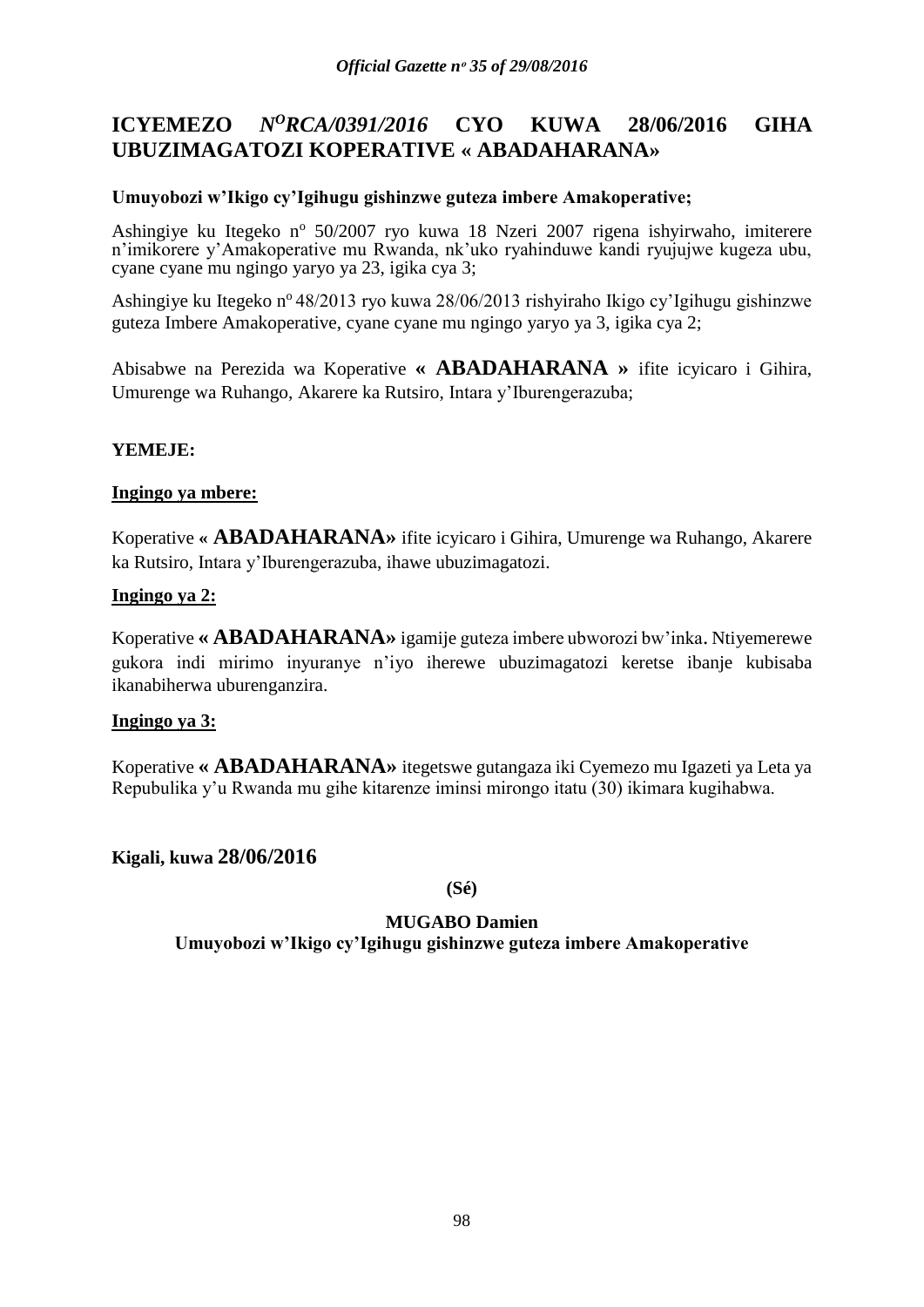# **ICYEMEZO** *N<sup>O</sup>RCA/0405/2016* **CYO KUWA 29/06/2016 GIHA UBUZIMAGATOZI KOPERATIVE « UMOJA NYABIHEKE»**

## **Umuyobozi w'Ikigo cy'Igihugu gishinzwe guteza imbere Amakoperative;**

Ashingiye ku Itegeko nº 50/2007 ryo kuwa 18 Nzeri 2007 rigena ishyirwaho, imiterere n'imikorere y'Amakoperative mu Rwanda, nk'uko ryahinduwe kandi ryujujwe kugeza ubu, cyane cyane mu ngingo yaryo ya 23, igika cya 3;

Ashingiye ku Itegeko n<sup>o</sup> 48/2013 ryo kuwa 28/06/2013 rishyiraho Ikigo cy'Igihugu gishinzwe guteza Imbere Amakoperative, cyane cyane mu ngingo yaryo ya 3, igika cya 2;

Abisabwe na Perezida wa Koperative **« UMOJA NYABIHEKE »** ifite icyicaro i Nyabiheke, Umurenge wa Gatsibo, Akarere ka Gatsibo, Intara y'Iburasirazuba;

# **YEMEJE:**

#### **Ingingo ya mbere:**

Koperative **« UMOJA NYABIHEKE»** ifite icyicaro i Nyabiheke, Umurenge wa Gatsibo, Akarere ka Gatsibo, Intara y'Iburasirazuba, ihawe ubuzimagatozi.

## **Ingingo ya 2:**

Koperative **« UMOJA NYABIHEKE»** igamije guteza imbere ubworozi bw'inkoko zitera amagi. Ntiyemerewe gukora indi mirimo inyuranye n'iyo iherewe ubuzimagatozi keretse ibanje kubisaba ikanabiherwa uburenganzira.

#### **Ingingo ya 3:**

Koperative **« UMOJA NYABIHEKE»** itegetswe gutangaza iki Cyemezo mu Igazeti ya Leta ya Repubulika y'u Rwanda mu gihe kitarenze iminsi mirongo itatu (30) ikimara kugihabwa.

**Kigali, kuwa 29/06/2016**

**(Sé)**

# **MUGABO Damien**